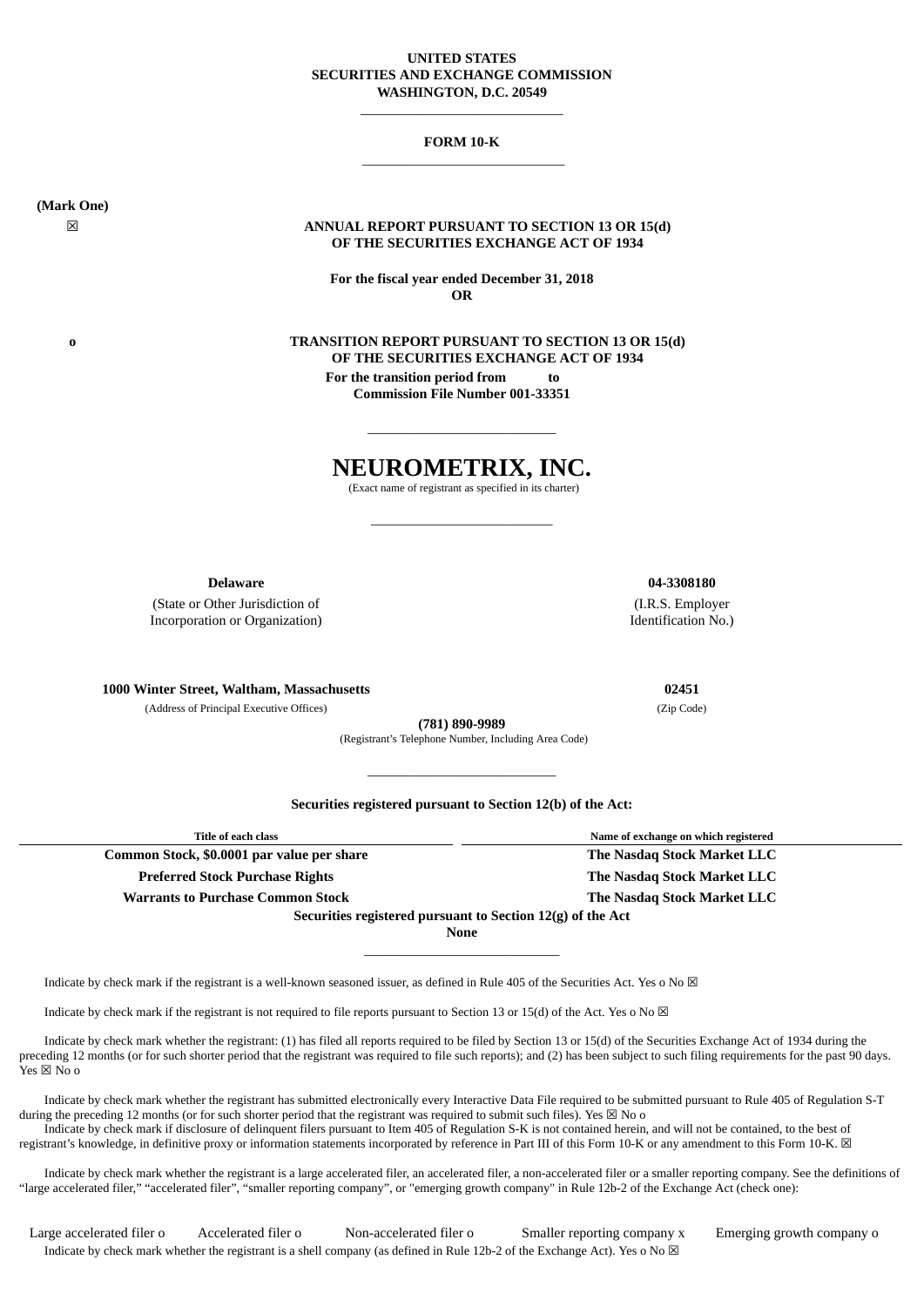As of June 30, 2018, the last business day of the registrant's most recently completed second fiscal quarter, the aggregate market value of the voting stock held by nonaffiliates of the registrant was approximately \$9,257,703 based on the closing sale price of the common stock as reported on the Nasdaq Capital Market on June 30, 2018.

As of January 23, 2019, there were 7,680,463 shares of Common Stock outstanding.

In addition, there were 454,781 warrants to purchase shares of Common Stock listed under NUROW on the Nasdaq Capital Market stock exchange outstanding as of January 23, 2019.

### **DOCUMENTS INCORPORATED BY REFERENCE**

The following documents (or parts thereof) are incorporated by reference into the following parts of this Form 10-K: Certain information required by Part III of this Annual Report on Form 10-K is incorporated from the Registrant's Proxy Statement for the Annual Meeting of Stockholders to be held on April 30, 2019, or the 2019 Annual Meeting of Stockholders.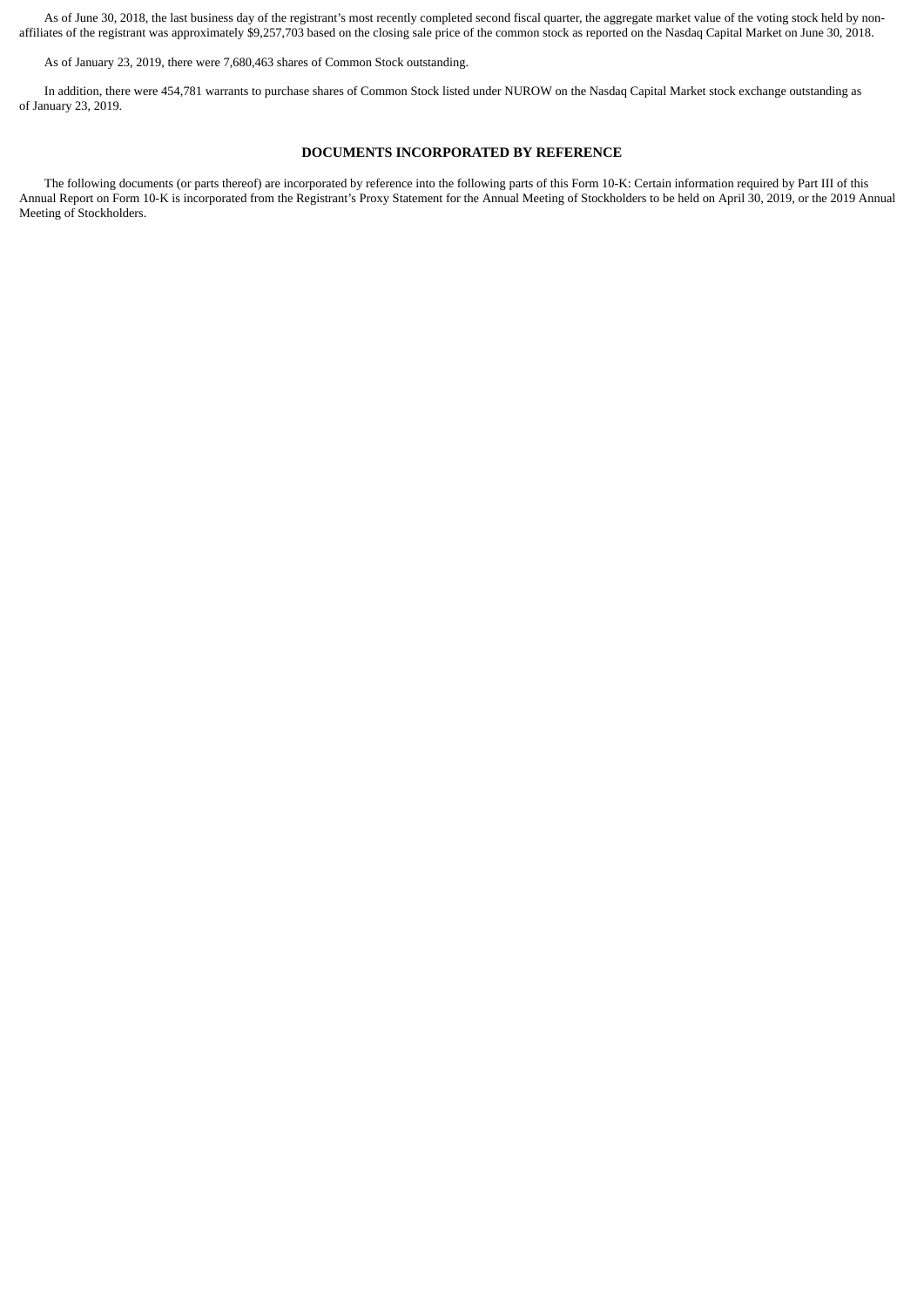# **NEUROMETRIX, INC.**

# **ANNUAL REPORT ON FORM 10-K FOR THE YEAR ENDED DECEMBER 31, 2018**

# **TABLE OF CONTENTS**

| <b>PART I</b>  |                   |                                                                                                                        |             |
|----------------|-------------------|------------------------------------------------------------------------------------------------------------------------|-------------|
|                | Item 1.           | <b>Business</b>                                                                                                        | $\mathbf 1$ |
|                | Item 1A.          | <b>Risk Factors</b>                                                                                                    | 15          |
|                | Item 1B.          | <b>Unresolved Staff Comments</b>                                                                                       | 28          |
|                | Item 2.           | <b>Properties</b>                                                                                                      | 28          |
|                | Item 3.           | <b>Legal Proceedings</b>                                                                                               | 28          |
|                | Item 4.           | <b>Mine Safety Disclosures</b>                                                                                         | 28          |
| <b>PART II</b> |                   |                                                                                                                        |             |
|                | Item 5.           | Market for Registrant's Common Equity, Related Stockholder Matters and Issuer Purchases of Equity<br><b>Securities</b> | 29          |
|                | Item 6.           | <b>Selected Financial Data</b>                                                                                         | 29          |
|                | Item 7.           | <b>Management's Discussion and Analysis of Financial Condition and Results of Operations</b>                           | 30          |
|                | Item 7A.          | Quantitative and Qualitative Disclosures About Market Risk                                                             | 36          |
|                | Item 8.           | <b>Financial Statements and Supplementary Data</b>                                                                     | 36          |
|                | Item 9.           | Changes in and Disagreements with Accountants on Accounting and Financial Disclosure                                   | 36          |
|                | Item 9A.          | <b>Controls and Procedures</b>                                                                                         | 36          |
|                | Item 9B.          | <b>Other Information</b>                                                                                               | 37          |
|                | <b>PART III</b>   |                                                                                                                        |             |
|                | Item 10.          | Directors, Executive Officers and Corporate Governance                                                                 | 38          |
|                | Item 11.          | <b>Executive Compensation</b>                                                                                          | 41          |
|                | Item 12.          | Security Ownership of Certain Beneficial Owners and Management and Related Stockholder Matters                         | 45          |
|                | Item 13.          | <b>Certain Relationships and Related Transactions and Director Independence</b>                                        | 47          |
|                | Item 14.          | <b>Principal Accounting Fees and Services</b>                                                                          | 49          |
|                | <b>PART IV</b>    |                                                                                                                        |             |
|                | Item 15.          | <b>Exhibits and Financial Statement Schedule</b>                                                                       | 50          |
|                | <b>Signatures</b> |                                                                                                                        | 58          |

"NEUROMETRIX", "NC-STAT", "OptiTherapy", "ADVANCE", "SENSUS", "Quell", stylized "Q", "DPNCheck" and "NC-stat DPNCHECK" are the subject of either a trademark registration or application for registration in the United States. Other brands, names and trademarks contained in this Annual Report on Form 10-K are the property of their respective owners.

i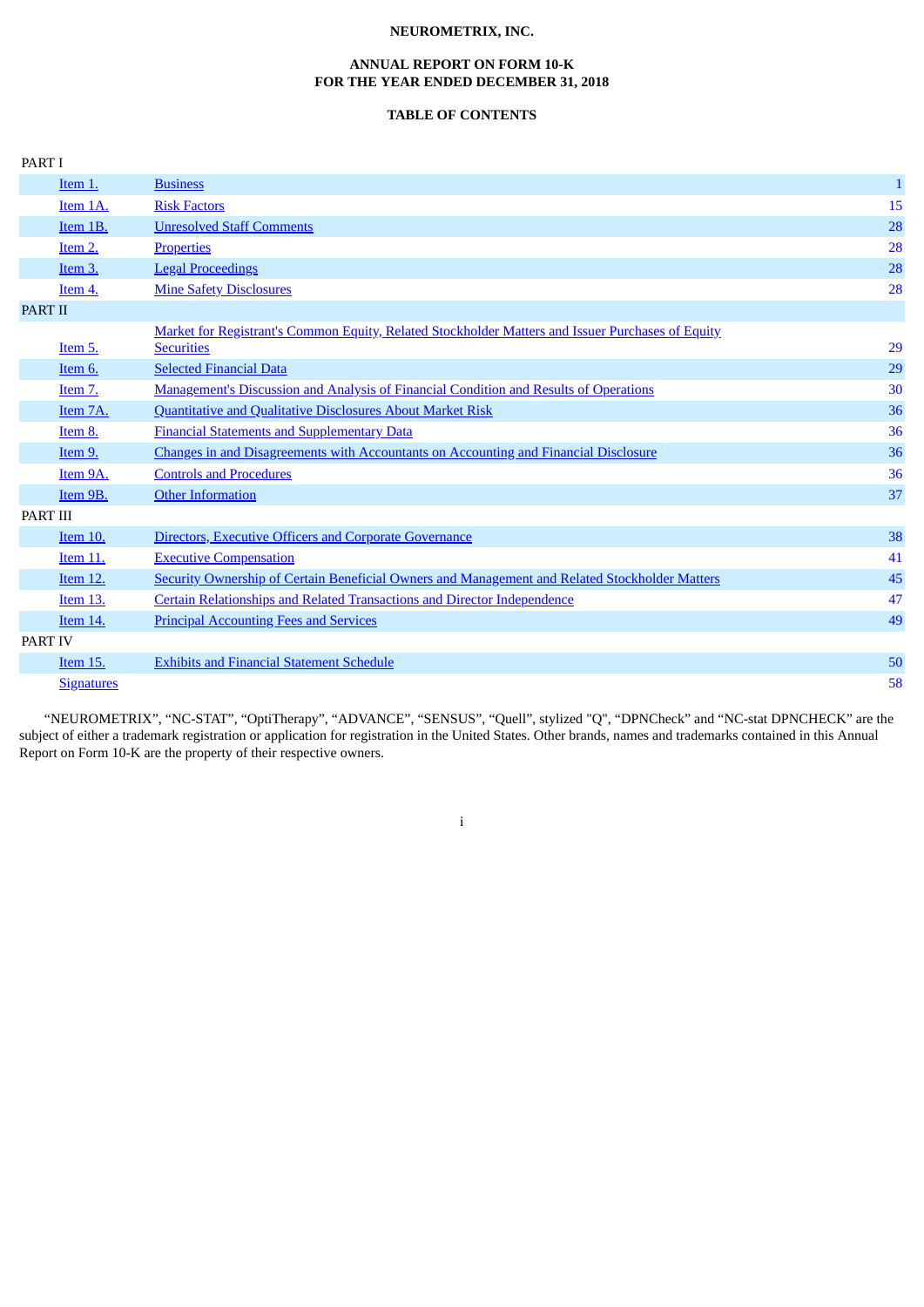#### **PART I**

The statements contained in this Annual Report on Form 10-K, including under the section titled "Management's Discussion and Analysis of Financial Condition and Results of Operations" and other sections of this Annual Report, include forward-looking statements within the meaning of Section 27A of the Securities Act of 1933, as amended, and Section 21E of the Securities Exchange Act of 1934, as amended, or the Exchange Act, including, without limitation, statements regarding our or our management's expectations, hopes, beliefs, intentions or strategies regarding the future, such as our estimates regarding anticipated operating losses, future revenues and projected expenses, our future liquidity and our expectations regarding our needs for and ability to raise additional capital; our ability to manage our expenses effectively and raise the funds needed to continue our business; our belief that there are unmet needs for the management of chronic pain and in the diagnosis and treatment of diabetic neuropathy; our expectations surrounding Quell and DPNCheck; our expected timing and our plans to develop and commercialize our products; our ability to meet our proposed timelines for the commercial availability of our products; our ability to obtain and maintain regulatory approval of our existing products and any future products we may develop; regulatory and legislative developments in the United States and foreign countries; the performance of our third-party manufacturers; our ability to obtain and maintain intellectual property protection for our products; the successful development of our sales and marketing capabilities; the size and growth of the potential markets for our products and our ability to serve those markets; our plan to make Quell more broadly available through retail distribution; our estimate of our customer returns of our products; the rate and degree of market acceptance of any future products; our reliance on key scientific management or personnel; the payment and reimbursement methods used by private or government third party payers; and other factors discussed elsewhere in this Annual Report on Form 10-K or any document incorporated by reference herein. The words "believe," "may," "will," "estimate," "continue," "anticipate," "intend," "expect," "plan" and similar expressions may identify forward-looking statements, but the absence of these words does not mean that a statement is not forward-looking. The forward-looking statements contained in this Annual Report on Form 10-K are based on our current expectations and beliefs concerning future developments and their potential effects on us. There can be no assurance that future developments affecting us will be those that we have anticipated. These forwardlooking statements involve a number of risks, uncertainties (some of which are beyond our control) or other assumptions that may cause actual results or performance to be materially different from those expressed or implied by these forward-looking statements. These risks and uncertainties include, but are not limited to, those factors described in the section titled "Risk Factors." Should one or more of these risks or uncertainties materialize, or should any of our assumptions prove incorrect, actual results may vary from those projected in these forward-looking statements. We undertake no obligation to update or revise any forward-looking statements, whether as a result of new information, future events or otherwise, except as may be required under applicable securities laws. Unless the context otherwise requires, all references to "we", "us", the "Company", or "NeuroMetrix" in this Annual Report on Form 10-K refer to NeuroMetrix, Inc.

### <span id="page-3-0"></span>**ITEM 1. BUSINESS**

#### **Our Business — An Overview**

NeuroMetrix is a commercial stage, innovation driven healthcare company combining neurostimulation and digital medicine to address chronic health conditions including chronic pain, sleep disorders, and diabetes. Our core expertise in biomedical engineering has been refined over nearly two decades of designing, building and marketing medical devices that stimulate nerves and analyze nerve response for diagnostic and therapeutic purposes. We created the market for point-of-care nerve testing and were first to market with sophisticated wearable technology for management of chronic pain. We have an experienced management team and Board of Directors. Our business is fully integrated with in-house capabilities spanning product research and development, manufacturing, regulatory affairs and compliance, sales and marketing, and customer support. We derive revenues from the sale of medical devices and after-market consumable products and accessories. Our products are sold in the United States and select overseas markets. They are cleared by the U.S. Food and Drug Administration (FDA) and regulators in foreign jurisdictions where appropriate. We have two principal product lines:

- Wearable neurostimulation therapeutic devices
- Point-of-care neuropathy diagnostic tests

Chronic pain is a significant public health problem. It is defined by the National Institutes of Health (NIH) as any pain lasting more than 12 weeks. This contrasts with acute pain which is a normal bodily response to injury or trauma. Chronic pain conditions include low back pain, arthritis, fibromyalgia, neuropathic pain, cancer pain and many others. Chronic pain may be triggered by an injury or there may be an ongoing cause such as disease or illness. There may also be no clear cause. Pain signals continue to be transmitted in the nervous system over extended periods of time often leading to other health problems.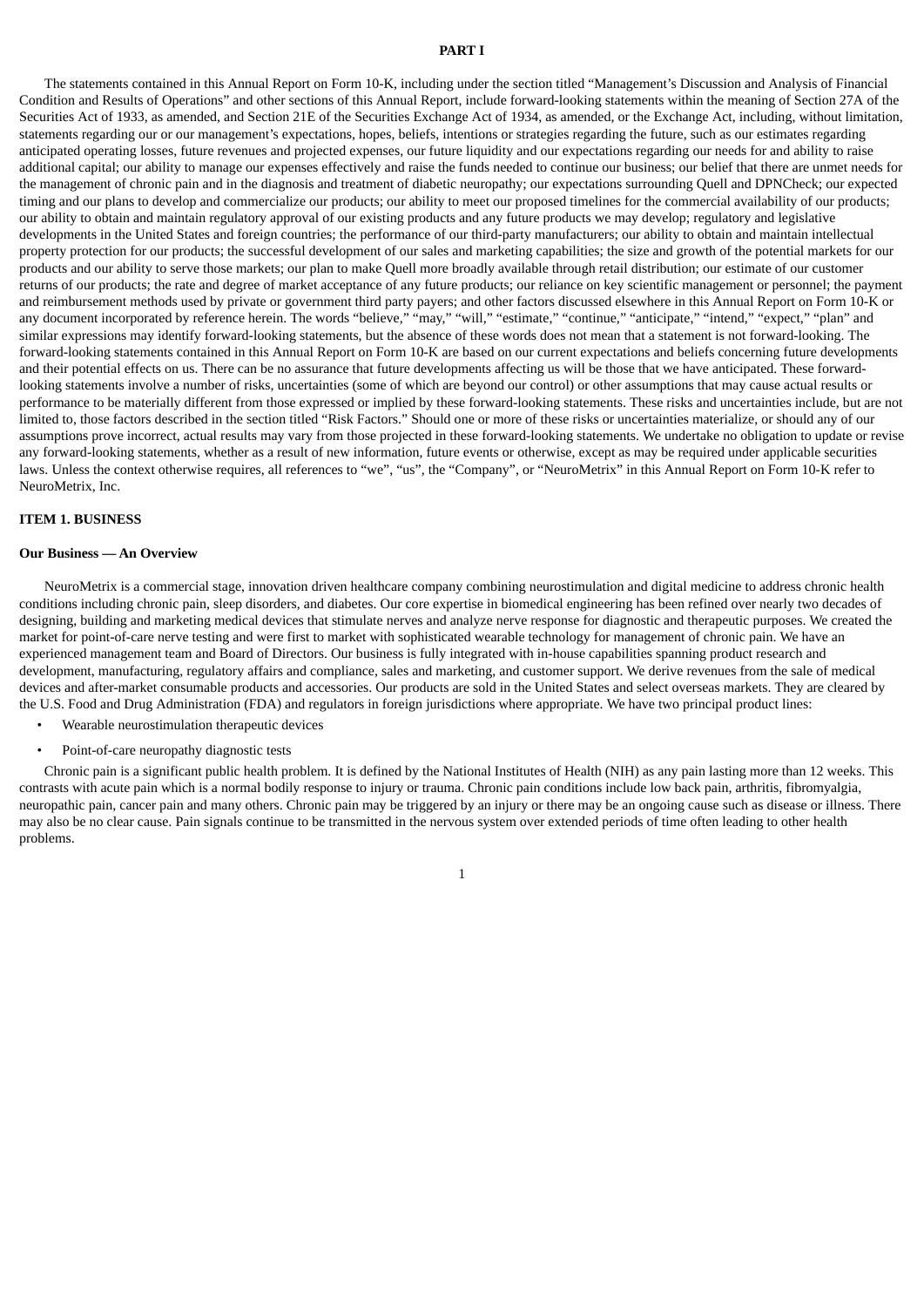These can include fatigue, sleep disturbance, decreased appetite, and mood changes which cause difficulty in carrying out important activities and contributing to disability and despair. In general, chronic pain cannot be cured. Treatment of chronic pain is focused on reducing pain and improving function. The goal is effective pain management.

Chronic pain affects over 100 million adults in the United States and more than 1.5 billion people worldwide. The estimated incremental impact of chronic pain on health care costs in the United States is over \$250 billion per year and lost productivity is estimated to exceed \$300 billion per year. The most common approach to chronic pain management is pain medication. This includes over-the-counter (OTC) internal and external analgesics as well as prescription pain medications, both non-opioid or opioid. The approach to treatment is individualized, drug combinations may be employed, and the results are often hit or miss. Side effects and the potential for addiction are real and the risks are substantial. Increasingly, restrictions are being imposed on access to prescription opioids. Reflecting the complexity of chronic pain and the difficulty in treating, we believe that inadequate relief leads 25% to 50% of pain sufferers to seek alternatives to prescription pain medications. These alternatives include nutraceuticals, acupuncture, chiropractic care, non-prescription analgesics, electrical stimulators, braces, sleeves, pads and other items. In total these pain relief products and services account for approximately \$20 billion in annual spending in the United States.

Nerve stimulation is a long-established category of treatment for chronic pain. In simplified terms, the mechanism of action involves triggering the body's central pain inhibition system to suppress pain. This treatment approach is available through implantable spinal cord stimulation requiring surgery with its attendant risks. Non-invasive approaches involving transcutaneous electrical nerve stimulation (TENS) have achieved limited efficacy in practice due to device limitations, ineffective dosing and low patient adherence. Our Quell wearable technology for chronic pain addresses these limitations and has demonstrated its efficacy in multiple clinical studies.

Diabetes is a worldwide epidemic with an estimated affected population of over 400 million people. Within the United States there are over 30 million people with diabetes and another 80 million with pre-diabetes. The annual direct cost of treating diabetes in the United States exceeds \$100 billion. Although there are dangerous acute manifestations of diabetes, the primary burden of the disease is in its long-term complications which include cardiovascular disease, nerve disease and resulting conditions such as foot ulcers which may require amputation, eye disease leading to blindness, and kidney failure. The most common long-term complication of diabetes affecting over 50% of the diabetic population is nerve disease or diabetic neuropathy. Diabetic peripheral neuropathy (DPN) is the primary trigger for diabetic foot ulcers which may progress to the point of requiring amputation. People with diabetes have a 15-25% lifetime risk of foot ulcers and approximately 15% of foot ulcers lead to amputation. Foot ulcers are the most expensive complication of diabetes with a typical cost of \$5,000 to \$50,000 per episode. In addition, between 16% and 26% of people with diabetes suffer from chronic pain in the feet and lower legs.

Early detection of DPN is important because there are no treatment options once the nerves have degenerated. Today's diagnostic methods for DPN range from a simple monofilament test for lack of sensory perception in the feet to a nerve conduction study performed by a specialist. Our DPNCheck technology provides a rapid, low cost, quantitative test for peripheral nerve disease, including DPN. It addresses an important medical need and is particularly effective in screening large populations likely susceptible to DPN. DPNCheck has been validated in numerous clinical studies.

#### **Goals and Strategy**

We believe that personalized neurostimulation to suppress pain can provide a valuable complement to pain medications and other treatments. Our Quell technology addresses this important medical need and we are uniquely positioned to make Quell available to chronic pain sufferers in the United States. We also recognize the worldwide need for an accurate, cost-effective technique to screen for diabetic peripheral neuropathy. Our DPNCheck technology was designed to address this specific need and is supported by an extensive body of clinical evidence. Our overall business objective is profitable growth led by targeted marketing of Quell and supported by an important contribution from DPNCheck. Profitable growth in the near term should include gross margin expansion, efficient deployment of operating spending and declining net cash consumption from operations.

We are entering the second year of our collaboration with GlaxoSmithKline Healthcare (GSK). In early 2018 we entered into the Asset Purchase Agreement, the Development and Services Agreement and related documents with GSK, which we refer to as the "GSK collaboration," pursuant to which we sold to GSK the rights to Quell in markets outside the United States in exchange for \$26.5 million in milestone payments and an agreement to co-fund the Quell development program starting in 2019. We recently amended the GSK collaboration to restructure the milestones and related payments. This had the effect of accelerating the timing of the milestones and recognizing a time-value-of-money adjustment. Also, we agreed with GSK on the 2019 Quell development program which will be overseen by a joint development committee of NeuroMetrix and GSK representatives. In 2018 we received \$14.7 million in milestone funding from GSK. In 2019 we expect to receive GSK funding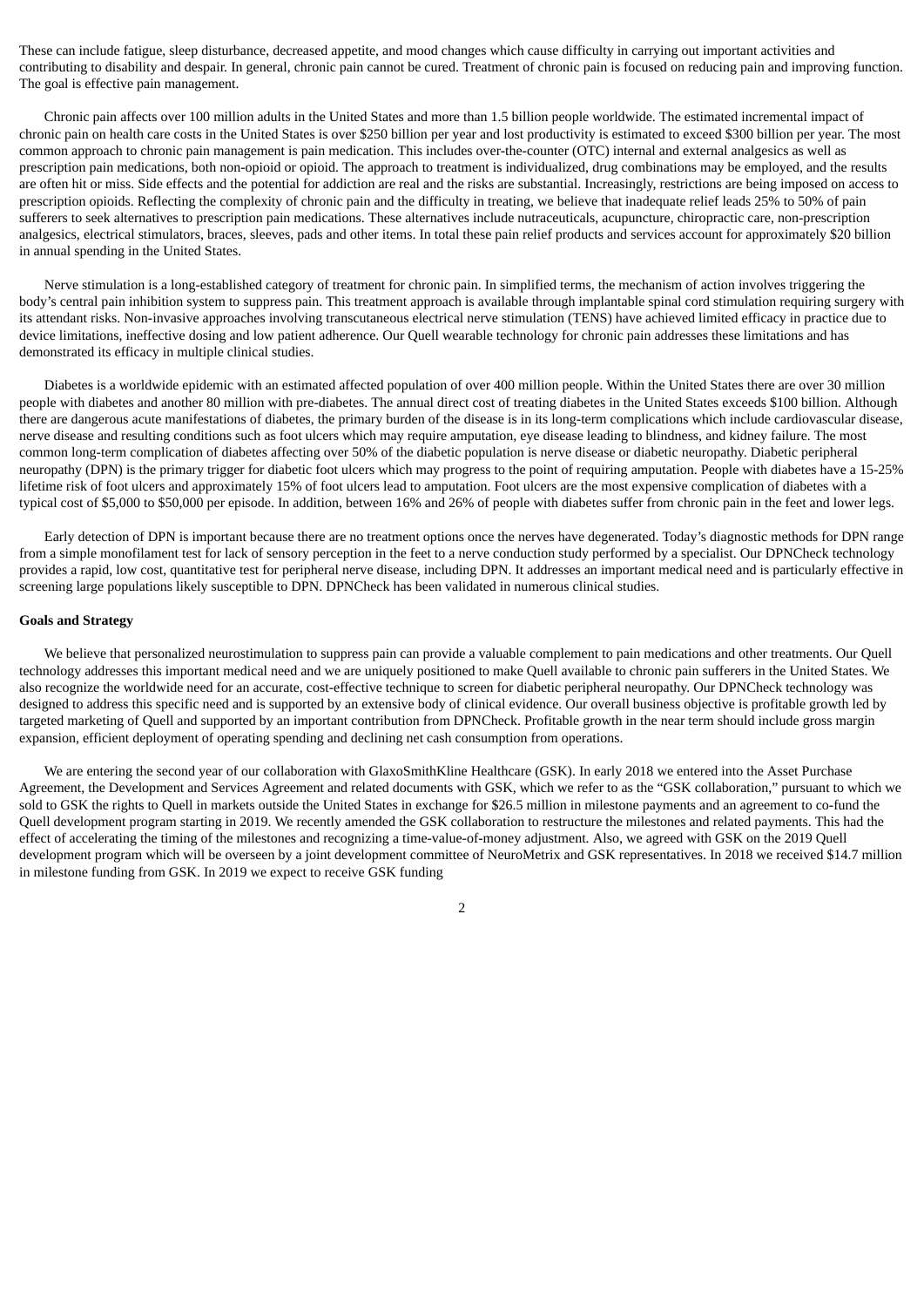from both milestone achievement and the Quell development program. While the payments are not determinable at this time, we believe that the GSK funding will be adequate to address our 2019 capital requirements.

# *Driving Profitable Growth with Key Proprietary Products.*

• **Quell** is an advanced, wearable technology for treating chronic pain. It can be worn during the day while active and at night while sleeping. Quell is drug-free and has been cleared by the FDA for treatment of chronic pain without a prescription. Quell has been shown in multiple clinical studies to relieve chronic pain and, in a published study, 4 out of 5 users reported improvement in chronic pain. Quell users can personalize and manage therapy discreetly via the Quell app. Quell also offers health tracking relevant to chronic pain sufferers including pain, sleep, activity, and gait. Quell users can synchronize their data with the Quell Health Cloud™, which provides customized feedback and powers one of the world's largest chronic pain databases.

Quell was made commercially available in the United States in mid-2015. Quell product sales during 2018 totaled \$10.5 million and cumulatively from launch have totaled \$32.6 million. We have shipped over 180,000 Quell devices to customers. Quell is available via e-commerce on our QuellRelief website and Amazon, and at select retailers. We use television and digital promotion to expand brand awareness. In September 2018 we launched our next generation product Quell 2.0 with enhanced functionality. Quell 2.0 features a 50% reduction in device size and 20% increase in power capacity, an updated app with coaching, an intensive therapy option, and advanced personalization.

In 2018 we initiated several key efforts to improve profitability:

- User experience launched Quell 2.0 with improved usability
- User engagement implemented focused, continuing user outreach to improve aftermarket sales
- Distribution restructured channels to emphasize e-commerce, minimize higher cost retail and home shopping
- Cost of goods launched Quell 2.0 incorporating a design for manufacturing efficiency
- Pricing launched Quell 2.0 at higher price and with bundling, subscription option for consumables
- **DPNCheck** is a fast, accurate, quantitative diagnostic test for peripheral neuropathies, including diabetic peripheral neuropathy.

DPNCheck was made commercially available in late 2011. DPNCheck product sales in 2018 totaled \$4.2 million and over the past three years totaled \$12.1 million. We have shipped nearly 5,000 devices to customers. Our DPNCheck revenues are dominated by sales of high margin patient test biosensors. Our U.S. sales efforts focus on Medicare Advantage providers who assume financial responsibility and the associated risks for the health care costs of their patients. We believe that DPNCheck presents an attractive clinical case with early detection of neuropathy allowing for earlier clinical intervention to help mitigate the effects of neuropathy on both patient quality of life and cost of care. Also, the diagnosis and documentation of neuropathy provided by DPNCheck helps clarify the patient health profile which, in turn, may have a direct, positive effect on the Medicare Advantage premium received by the provider. DPNCheck is marketed in Japan by our distribution partner Fukuda Denshi; in China by OMRON Medical (Beijing) Ltd.; and in Mexico by Scienta Farma.

# *Research and Development Innovation for Competitive Advantage*

Our products are proprietary and were developed in-house by our R&D team. We believe that continual product innovation, focusing in our unique competency of precision neurostimulation, is essential to profitable growth and to competitive advantage. In 2019 we will enter the joint development phase of our GSK collaboration. Quell projects will constitute the majority of our R&D development efforts and will be prioritized and overseen by a joint steering committee of NeuroMetrix and GSK representatives. Quell projects will be jointly funded as part of the GSK collaboration. In addition, our R&D team will provide DPNCheck engineering resources to address product maintenance and development requirements.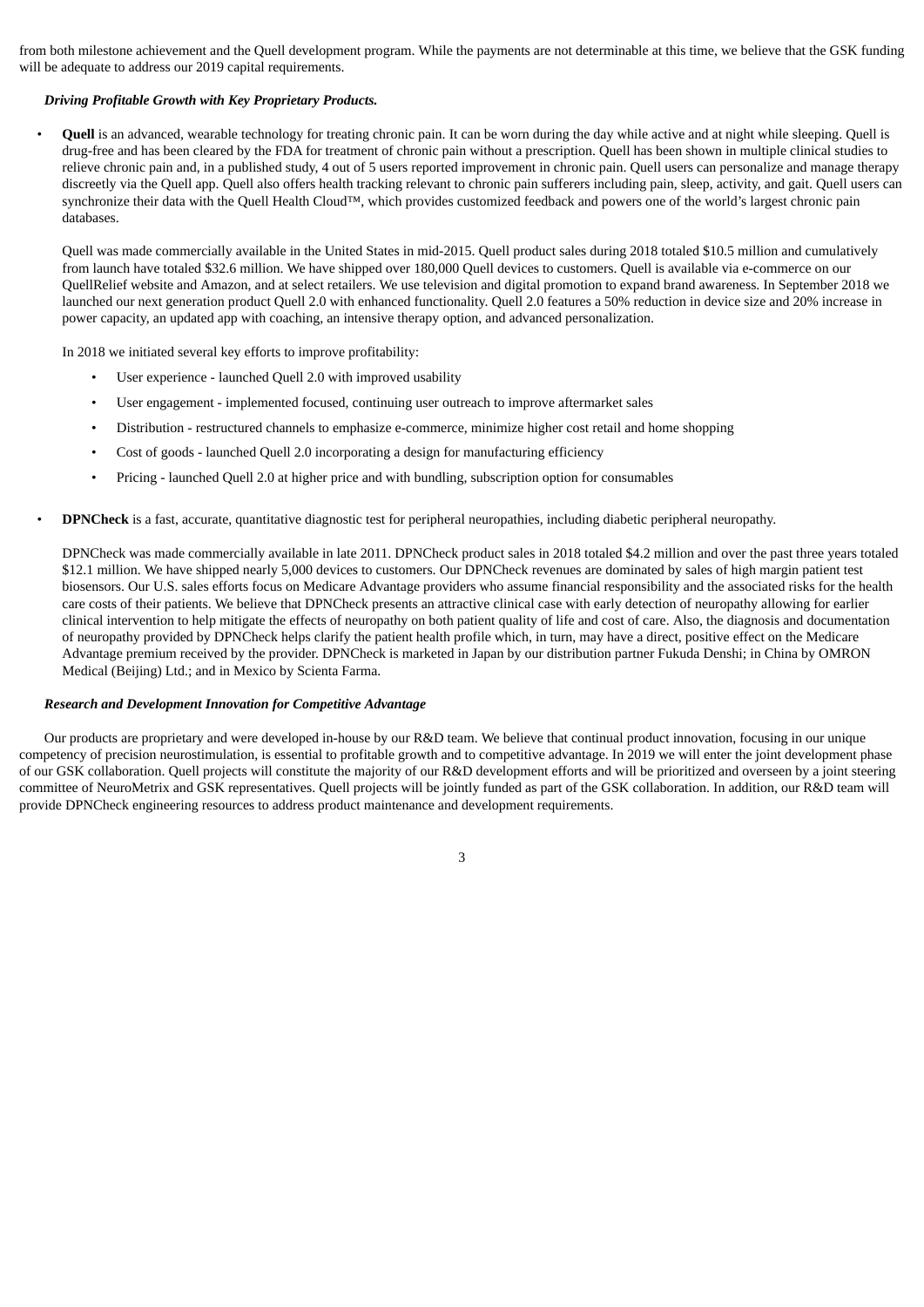#### **Our Business Model**

Our products consist of a medical device used in conjunction with a consumable electrode or biosensor. Other accessories and consumables are also available to customers. Our commercial objective is to build an installed base of active customer accounts that regularly orders aftermarket products. We successfully implemented this model with our original NC-stat system and have applied it to subsequent product generations including ADVANCE. Our more recent products, Quell and DPNCheck, conform to this model. Our Quell user engagement initiative also specifically targets increased aftermarket sales.

#### **Primary Marketed Products**

### **Ouell**

Quell is a wearable device for relief of chronic pain such as nerve pain due to diabetes, arthritis, fibromyalgia and lower back problems. It incorporates a collection of proprietary approaches designed to optimize the clinical efficacy of nerve stimulation. These include high power electrical stimulation hardware with precise control, algorithms that automatically determine therapeutic stimulation intensity and compensate for nerve desensitization, and automated detection of user sleep and appropriate adjustment of stimulation level. Quell is comprised of (1) an electronic device that is placed in a neoprene band worn on the upper calf, (2) an electrode that attaches to the device and is the interface between the device and the skin, and (3) a smartphone app which may be used to control the device and visualize, understand and optimize data relating to chronic pain and health. The app is integrated with the Quell Health Cloud for storage of user data, data analytics and clinical research. The device is lightweight and can be worn during the day while active, and at night while sleeping. It has been cleared by the FDA for treatment of chronic pain and is available OTC. The device was made commercially available in June 2015. In a published clinical study, 81% of subjects reported an improvement in their chronic pain and health, and 67% reported a reduction in their use of pain medications. To encourage persons with chronic pain to try Quell, we offer a 60-day trial period during which the product can be returned for a full refund. To date, product returns have averaged approximately 25% which is broadly in line with the percentages of users who reported improvement in clinical results. Quell is available via e-commerce, select retailers and health care professionals. We utilize television promotion and digital advertising to expand product awareness. Cumulatively through 2018 over 180,000 Quell devices have been shipped to customers.

#### DPNCheck

DPNCheck is a fast, accurate, and quantitative nerve conduction test that is used to evaluate systemic neuropathies such as diabetic peripheral neuropathy. It is designed to be used by primary care physicians, endocrinologists, podiatrists and other clinicians at the point-of-care to objectively detect, stage, and monitor DPN. The device measures nerve conduction velocity and response amplitude of the sural nerve, a nerve in the lower leg and ankle. These parameters are widely recognized as sensitive and specific biomarkers of DPN. DPNCheck is comprised of: (1) an electronic hand-held device and (2) a single patient-use biosensor. In addition, we provide users with PC-based software that links to the device via a USB connection thereby allowing physicians to generate reports and manage their test data.

DPNCheck is a modified version of our previously marketed NC-stat nerve testing device that has the same clinical indications with respect to DPN. The modified device costs less than the original device but has the same functionality with respect to sural nerve testing. More than 3 million patient studies have been performed using our NC-stat technology. Our technology has been the subject of many published studies, including several studies specifically addressing the accuracy and clinical utility of the device in assessment of DPN. Cumulatively through 2018 nearly 5,000 DPNCheck devices have been shipped to customers.

### ADVANCE System

Our legacy neurodiagnostics business is primarily the ADVANCE System which is a comprehensive platform for the performance of traditional nerve conduction studies. The ADVANCE System is comprised of: (1) the ADVANCE device and related modules, (2) various types of electrodes, and (3) a communication hub that enables a physician's office to network the device to their office computers and to our servers for data archiving, report generation, and other network services. The ADVANCE System is used with proprietary nerve specific electrode arrays. These electrode arrays combine multiple individual electrodes and embedded microelectronic components into a single patient-use disposable unit. We currently market seven different nerve-specific electrode arrays but do not actively market the ADVANCE device.

Historically, the ADVANCE System was marketed to a broad range of physician specialties including neurologists, orthopedic surgeons, primary care physicians, and endocrinologists, and utilized for a variety of different clinical indications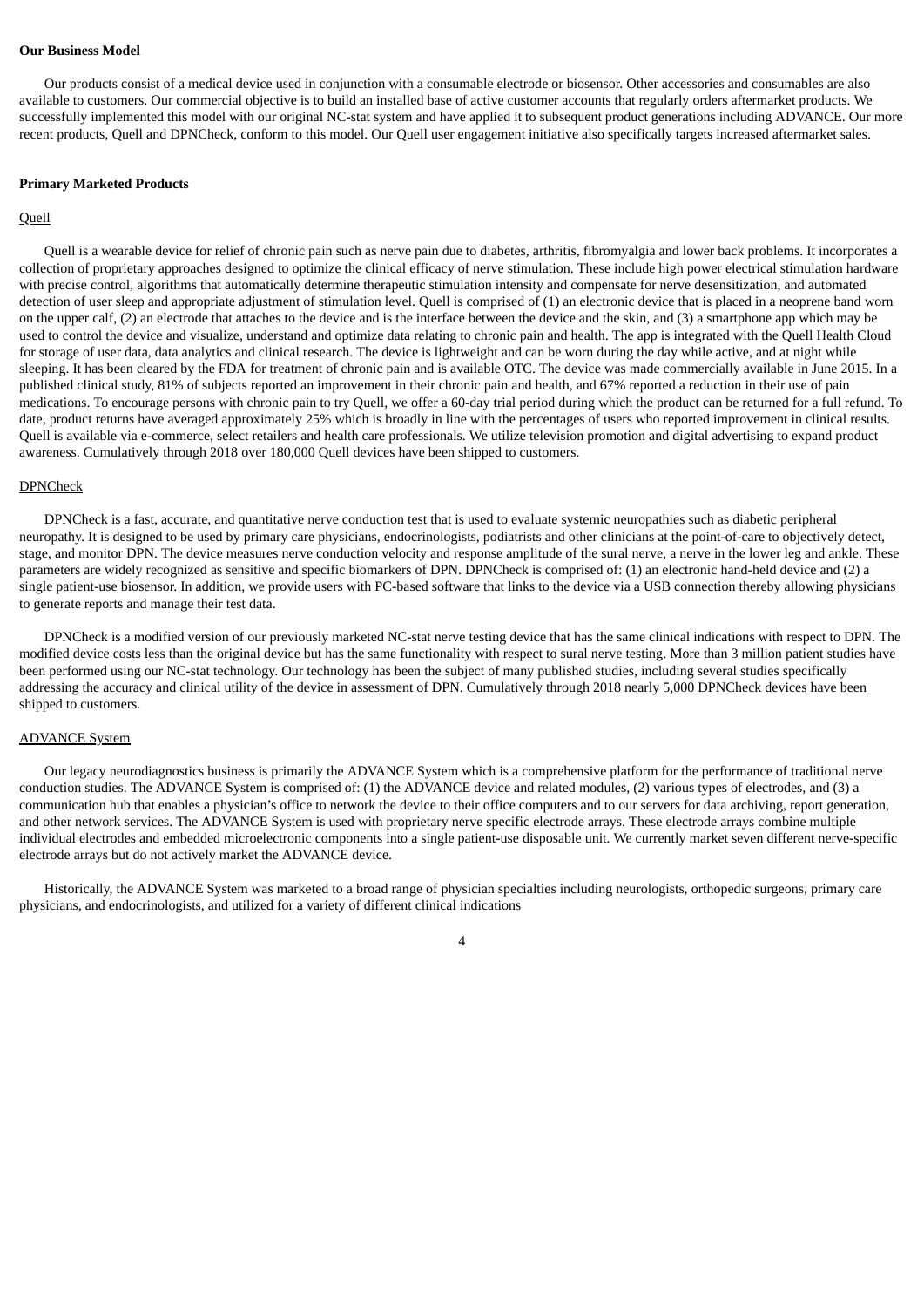including assessment of carpal tunnel syndrome, or CTS, low back and leg pain, and DPN. It is most commonly used in the assessment of CTS. Numerous papers have been published on the use of this technology in this clinical application. As of December 31, 2018, we had an installed base of approximately 250 active customers for the ADVANCE System.

The following chart summarizes our previously and currently marketed products.

| Product         | <b>Primary Clinical Indications</b><br>Time on Market<br><b>Technology</b> |                                                          | <b>No. Patients</b><br><b>Tested/Treated</b>                                               |                                         |
|-----------------|----------------------------------------------------------------------------|----------------------------------------------------------|--------------------------------------------------------------------------------------------|-----------------------------------------|
| Quell           | $Q2 2015 - present$                                                        | Transcutaneous<br><b>Electrical Nerve</b><br>Stimulation | Relief for chronic, intractable pain                                                       | >180,000                                |
| <b>SENSUS</b>   | $Q1 2013 - present$                                                        | Transcutaneous<br><b>Electrical Nerve</b><br>Stimulation | Relief for chronic, intractable pain                                                       | >11,000                                 |
| <b>DPNCheck</b> | $Q4 2011 - present$                                                        | Nerve Conduction                                         | Diagnosis and evaluation of peripheral<br>neuropathies, such as DPN                        | > 1,100,000                             |
| <b>ADVANCE</b>  | $Q2 2008 - present$                                                        | Nerve Conduction                                         | Diagnosis and evaluation of CTS, low back<br>pain, peripheral neuropathies (including DPN) | $>$ 1,900,000 (ADVANCE and NC-<br>stat) |
| NC-stat         | $Q2$ 1999 - $Q3$ 2010                                                      | Nerve Conduction                                         | Diagnosis and evaluation of CTS, low back<br>pain, peripheral neuropathies (including DPN) |                                         |

#### **Customers**

Quell customers include consumers, retail merchandisers, direct response TV promoters, and health care professionals (physicians and clinics) in the United States. Cumulatively through December 31, 2018, over 180,000 Quell devices have been shipped. DPNCheck customers include managed care organizations, endocrinologists, podiatrists and primary care physicians in the United States and distributors in Europe, Japan, China, the Middle East and Mexico. Cumulatively through December 31, 2018 nearly 5,000 DPNCheck devices have been shipped to customers. Our legacy ADVANCE System customers include approximately 250 active accounts covering primary care, internal medicine, orthopedic and hand surgeons, pain medicine physicians, neurologists, physical medicine and rehabilitation physicians, and neurosurgeons.

At December 31, 2018, two customers accounted for 45% of accounts receivable and two customers accounted for 23% of revenue.

#### **Sales, Marketing, and Distribution**

Quell is distributed in the United States via e-commerce including the Company's website *www.quellrelief.com* and Amazon, and via select retailers and health care professionals. We utilize television promotion and digital advertising to expand product awareness.

Our U.S. sales efforts for DPNCheck focus on Medicare Advantage organizations and providers who assume financial responsibility and the associated risks for the health care costs of their patients. We believe that DPNCheck presents an attractive clinical case with early detection of neuropathy allowing for earlier clinical intervention to help mitigate the effects of neuropathy on both patient quality of life and cost of care. Also, the diagnosis and documentation of neuropathy provided by DPNCheck helps clarify the patient health profile which, in turn, may have a direct, positive effect on the Medicare Advantage premiums received by the provider. We believe that attractive growth opportunities exist outside the United States, including Japan where DPNCheck is sold by our distribution partner Fukuda Denshi; in China where DPNCheck is sold by Omron Beijing Ltd.; and in Mexico where DPNCheck is sold by Scienta Farma.

Our installed base of ADVANCE accounts is supported by marketing and our customer service department. We are not actively pursuing new ADVANCE customers. Internationally, ADVANCE sales and account support is handled by our network of independent distributors.

Quell sales and marketing efforts are led by our Senior Vice President and Chief Commercial Officer. Sales and marketing efforts for DPNCheck and ADVANCE are led by our Senior Vice President, General Manager, Diagnostics. We provide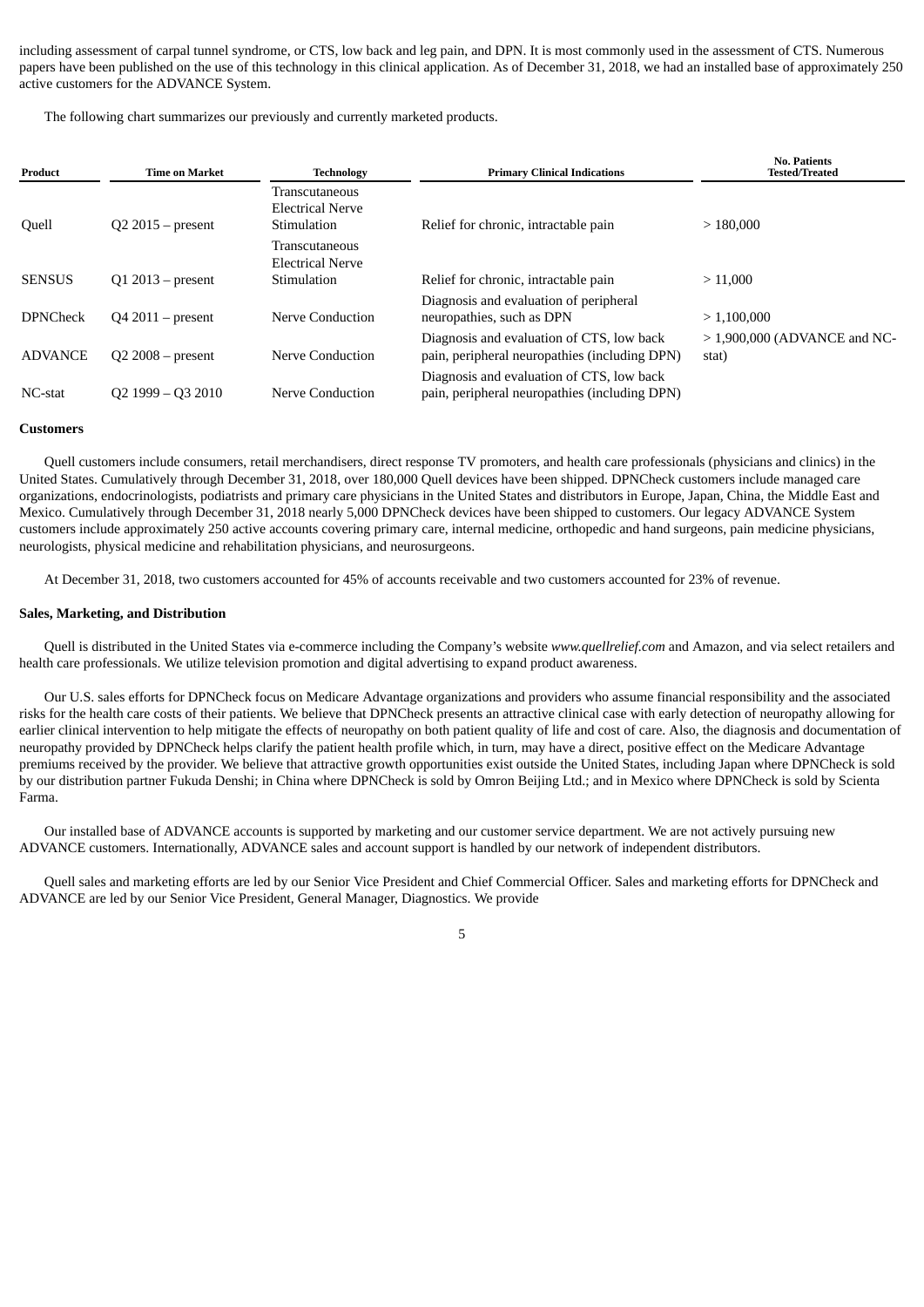technical, clinical, and business practices training for our commercial employees including sales and marketing, and customer service.

### **Manufacturing and Supply**

We perform final assembly and servicing of our Quell and DPNCheck devices at our manufacturing facility in Massachusetts. The ADVANCE device which is no longer in production but for which we continue to sell accessories, is serviced by us. Outside suppliers provide us the sub-assemblies and components that we use in manufacturing Quell and DPNCheck, as well as our consumable products including biosensors and electrodes. We maintain alternative suppliers for some but not all of the sub-assemblies and key components. Consumable biosensors and electrodes are manufactured to our specifications by two long standing suppliers. In outsourcing, we target companies that meet FDA, International Organization for Standardization, or ISO, and other quality standards supported by internal policies and procedures. Supplier performance is maintained and managed through a corrective action program ensuring all product requirements are met or exceeded. Following the receipt of products or product components from our third-party manufacturers, we conduct the necessary inspection, final assembly, packaging, and labeling at our manufacturing facility. We believe that our manufacturing relationships minimize our capital investment, provide us with manufacturing expertise, and help control costs.

Sunburst EMS, Inc., or Sunburst, has been manufacturing devices and providing sub-assemblies to us since 2005. Sunburst currently manufactures subassemblies for Quell and DPNCheck at a facility in Massachusetts. MC Assembly, Inc., or MC Assembly, has manufactured sub-assemblies for Quell at a facility in Massachusetts since 2016.

Johnson Medtech, LLC, or Johnson, has been manufacturing ADVANCE electrodes for us since 1999, currently at a facility in Ohio. Katecho, Inc., a full service original equipment manufacturer (or OEM) based in Iowa and specializing in medical and cosmetic devices, manufactures DPNCheck biosensors and Quell electrodes under normal commercial terms contained in our purchase orders.

We are registered with the FDA and subject to compliance with FDA quality system regulations. As a registered device manufacturer, we undergo regularly scheduled FDA quality system inspections, are subject to periodic inspections by state agencies and, if deemed necessary by the FDA, additional inspections may occur. We are also ISO registered and undergo frequent quality system audits by a European agency. ADVANCE and DPNCheck are cleared for marketing within the United States, Canada and the European Union. DPNCheck is also cleared for marketing in Japan, China and Mexico. Our neurostimulation systems for chronic pain, are cleared for marketing in the United States, Canada, the European Economic Area, and Australia; however, under terms of the agreements with GSK executed in 2018, our accessible market is restricted to the United States.

### **Research and Development**

We believe that we have research and development (R&D) capability that is unique to the industry with over two decades of experience in developing diagnostic and therapeutic devices involving the precision stimulation and measurement of nerve signals for clinical purposes. Our company has extensive experience in neurophysiology, biomedical instrumentation, signal processing, biomedical sensors, and information systems.

Our R&D team works closely with our marketing group and customers to design products that are focused on improving clinical outcomes. The team consists of ten people including two who hold M.D. degrees and three who hold Ph.D. degrees. Our founder and Chief Executive Officer is extensively involved with our R&D efforts. He holds both M.D. and Ph.D. degrees and coordinates the clinical programs that are supported by NeuroMetrix.

#### R&D efforts currently encompass the following areas:

*• Quell Innovation*. Quell utilizes our proprietary wearable nerve stimulation technology to provide relief from chronic pain which can encompass lower back problems, fibromyalgia, arthritis, painful diabetic neuropathy and others. Quell is unique among OTC neurostimulation products in its clinical indications, technology, personalization and digital health features. While our R&D efforts to date have provided us first-to-market advantage, we anticipate that success will attract competition and that we must continually innovate to maintain a leadership position. Starting in 2019 our Quell development efforts will be overseen by a joint steering committee of NeuroMetrix and GSK representatives and will be co-funded by both NeuroMetrix and GSK. Also, we intend to continually strengthen our intellectual property position with the development of additional know-how and a growing body of patent applications.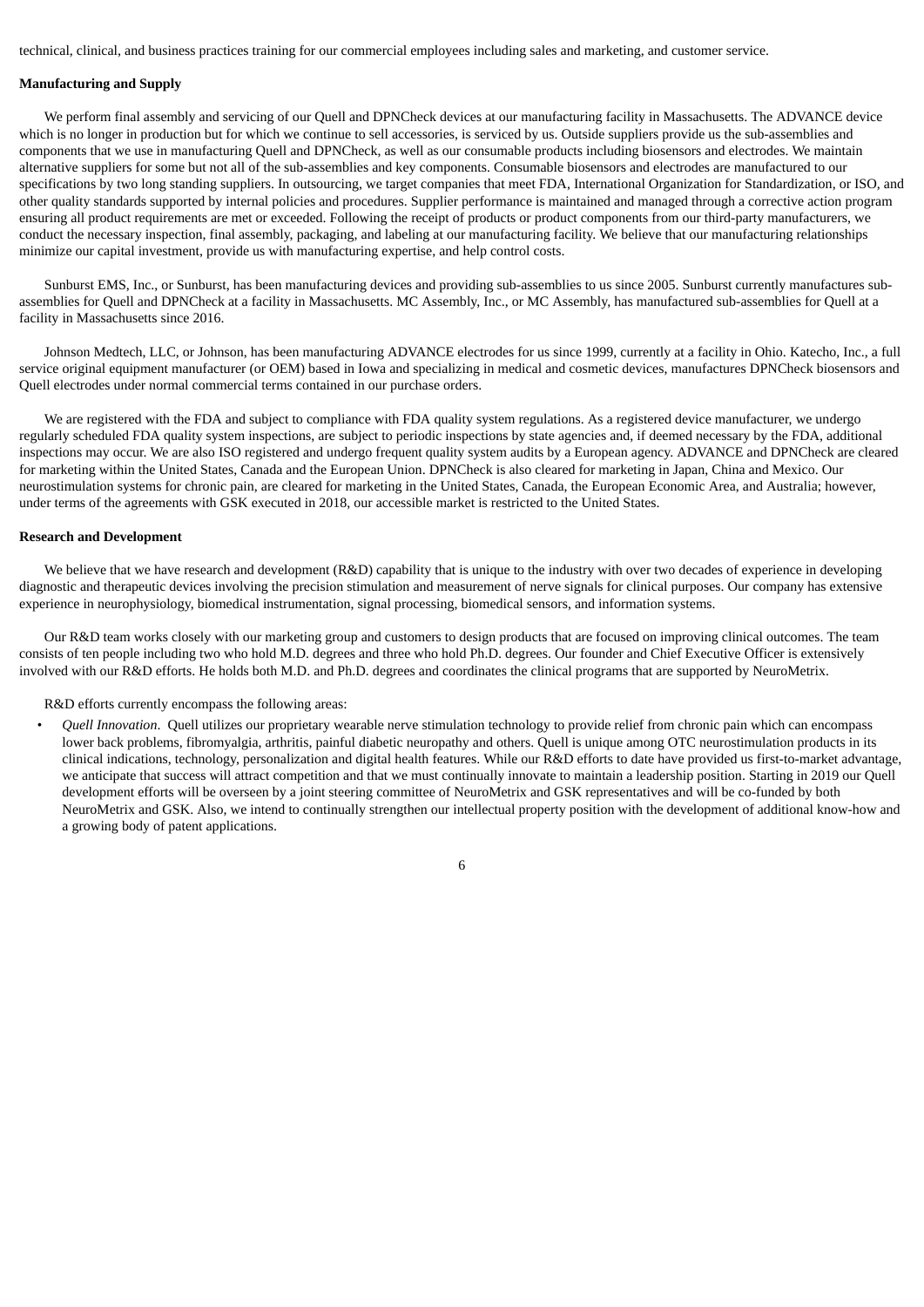- *• Cost of Goods Sold (COGS) Improvement*. We have identified specific opportunities to reduce Quell COGS, with both near-term and longer-term initiatives underway. Lower COGS would improve gross margins and product profitability. The COGS initiatives involve R&D support as well as investment in engineering design and equipment.
- *• Support for DPNCheck.* DPNCheck, our quantitative nerve conduction test for peripheral neuropathies including DPN, has experienced growing demand in the Medicare Advantage market in the United States, in Japan and in Mexico. DPNCheck has regulatory clearance in China and is in the early stages of building the market. The characteristics of new markets often require device modification for local acceptance which, in turn, involves our R&D team.
- *• Support clinical studies for our wearable technology.* Quell is an FDA-cleared Class 2 medical device. We plan to continue to build the body of evidence from clinical studies that is foundational to Quell credibility among health care professionals and supports our marketing efforts.

#### **Clinical Program**

Our clinical program operates under the direction of our Chief Executive Officer. This may from time-to-time be comprised of internal, collaborative, and external clinical studies. Internal clinical studies are designed and implemented directly by us for the purposes of product design and early clinical validation. Collaborative studies are conducted together with leading researchers around the world to provide clinical validation and to explore the clinical utility of our products. External studies are entirely independent of us, although in many cases the researchers request unrestricted grants for financial and/or material support, such as for devices and consumables. External studies may examine the clinical performance and utility of our products or our products may be used as outcomes measures. We actively seek to publish our clinical study results in leading peer-reviewed journals while also encouraging our clinical collaborators and clinical study grant recipients to do the same.

In a study published in 2016 in the Journal of Pain Research, 81% of subjects reported a general improvement in their chronic pain and 67% reported a reduction in pain medication use after 60 days of use of Quell. Additional study findings included decreased interference from pain with sleep and walking ability. Another study published in the Journal of Pain Research in 2017 examined changes in chronic pain outcomes following 60 days of Quell use. Study subjects reported statistically and clinically significant improvement in all pain outcomes and all pain outcomes exhibited a strong dose-response relationship. In particular, about 60% of subjects with high Quell therapy utilization reported a large (at least 2 point) improvement in pain interference with activity or mood. In a recently published study in the Journal of Pain and Relief, Quell users showed statistically and clinically significant decrease in pain outcome after 60 days of use. There were no differences in pain outcomes or dose-response associations between study participants with distal chronic pain (i.e., affecting the feet and legs) and proximal chronic pain (i.e., hips, lower back and upper body). This result suggests that Quell produces pain relief beyond the site of stimulation at the calf.

Results of an external study conducted at the Brigham and Women's Hospital Pain Management Center were presented at the 9th World Congress of the Work Institute of Pain. Key findings of this randomized clinical trial include: subjects with chronic low back pain in the experimental (Quell) group demonstrated reduced pain intensity compared to control (treatment as usual) subjects; subjects in the experimental group exhibited reduced pain interference with function and pain catastrophizing compared to the control group.

In addition, results of internal studies based on data from Quell Health Cloud™ have been presented at various research conferences.

- At the American Academy of Neurology Annual Meeting a poster entitled "Pilot Study of Sleep/Wake Classification by Leg-Worn Actigraphy" reported an accuracy study of the sleep monitoring technology in the Quell device by comparing it to the accuracy of gold standard polysomnography. The study was conducted in collaboration with researchers at the Massachusetts General Hospital.
- At the American Academy of Pain Medicine Annual Meeting, a poster entitled "Levels and Predictors of Activity in Users of Wearable Neurostimulators with Chronic Pain" explored activity levels in Quell users and associated health. A second poster entitled "Does Fixed-Site High-Frequency Transcutaneous Electrical Nerve Stimulation Provide Analgesia Beyond Application Site?" addressed the widespread analgesic effect of Quell neurostimulation.
- At the PAINWeek National Conference a poster entitled "Effectiveness of Fixed-Site High-Frequency Transcutaneous Electrical Nerve Stimulation among Individuals with Chronic Pain and Abnormal Sleep" addressed statistically and clinically significant improvement in all pain outcomes in study participants using the Quell device's objective sleep tracking. In addition, Quell effectiveness was found to be generally independent of baseline sleep characteristics. A second poster entitled "Real-Word Effectiveness of Fixed-Site High-Frequency Transcutaneous Electrical Nerve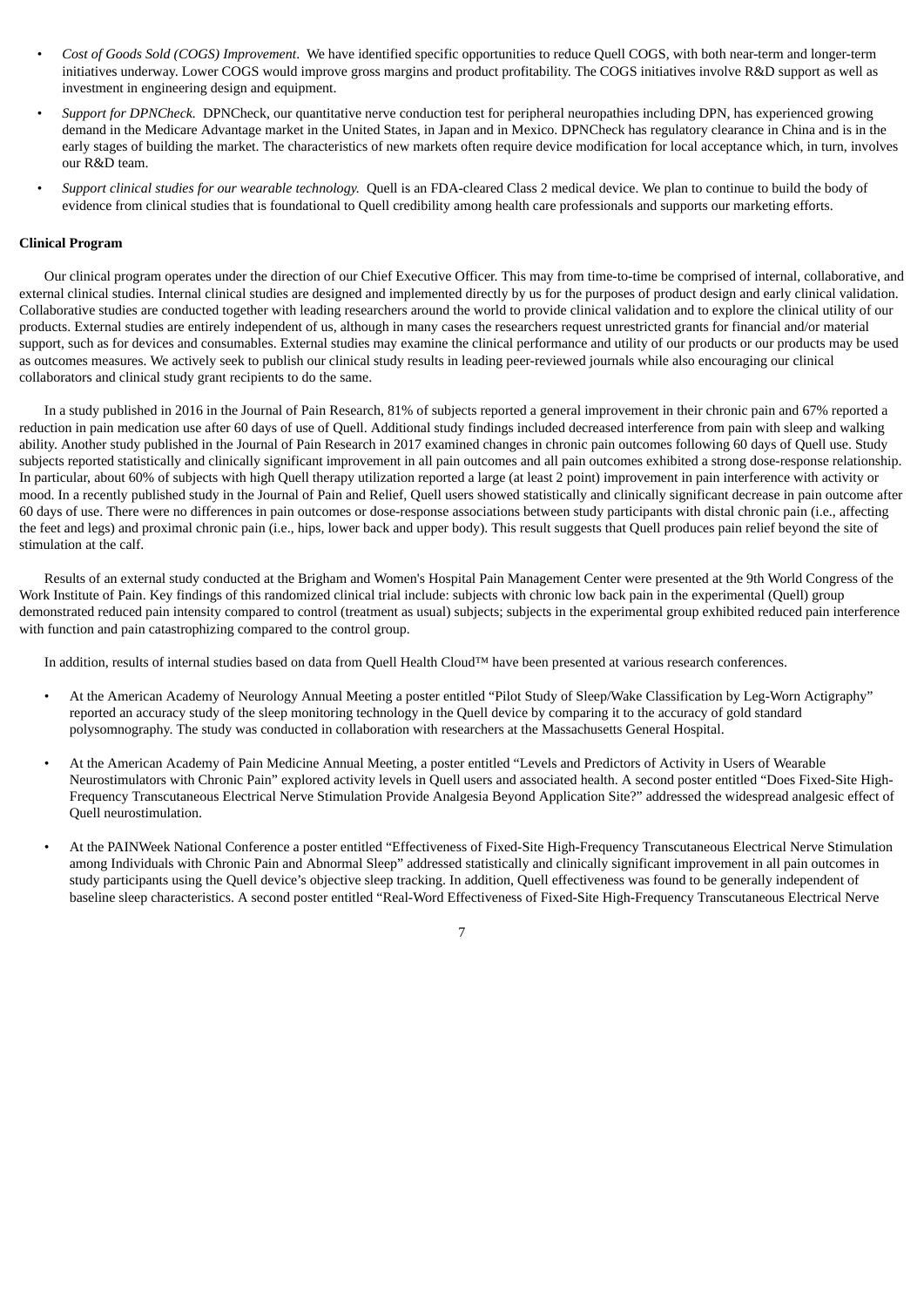Stimulation in Chronic Low Back Pain" evaluated Quell's effectiveness in a 10-week real-world retrospective study. A third poster entitled "Pilot Study of Fixed-Site High-Frequency Transcutaneous Electrical Nerve Stimulation in Fibromyalgia" evaluated Quell efficacy in an open-label study of subjects with confirmed fibromyalgia.

### **Competition**

We believe there is no direct competition to our Quell wearable neurostimulation device for the treatment of chronic pain. The most common approach to chronic pain is pain medication. This includes over-the-counter drugs (such as Advil and Motrin), and prescription drugs including anti-convulsants (such as Lyrica and Neurontin) and anti-depressants (such as Cymbalta and Elavil). Topical creams may also be used (such as Zostrix and Bengay). With severe pain, narcotic or opioid pain medications may be prescribed (such as codeine, fentanyl, morphine, and oxycodone). The approach to treatment is individualized, drug combinations may be employed, and the results are often hit or miss. Side effects and the potential for addiction are real and the risks are substantial.

Reflecting the difficulty in treating chronic pain, inadequate relief leads many pain sufferers to turn to the over-the-counter market for supplements or alternatives to prescription pain medications. These include non-prescription medications, topical creams, lotions, electrical stimulators, dietary products, braces, sleeves, pads and other items. In the United States, over \$4 billion is spent annually on such pain relief products.

Nerve stimulation is an established treatment for chronic pain supported by numerous clinical studies demonstrating efficacy. In simplified outline, the mechanism of action involves intensive nerve stimulation to activate the body's central pain inhibition system resulting in widespread analgesia, or pain relief. The nerve stimulation activates brainstem pain centers leading to the release of endogenous opioids that act primarily through the delta opioid receptor to reduce pain signal transmission through the central nervous system. This therapeutic approach is available through implantable spinal cord stimulation; however, this approach requires surgery and has attendant risks. Non-invasive approaches to neurostimulation (transcutaneous electrical nerve stimulation, or TENS) have achieved limited efficacy in practice due to device limitations, ineffective dosing and low patient adherence. We believe that our clinical and market claims with respect to our wearable technology covering chronic pain and sleep, technical characteristics of high power and automation, and the digital health integration characteristics place Quell in a unique neurostimulation category. There are numerous manufacturers of transcutaneous electrical nerve stimulation devices including widely marketed over-the-counter TENS such as Sanofi's IcyHot SmartRelief, Omron PM3030 and Aleve Direct Therapy.

We believe that DPNCheck is currently the only objective and standardized test for DPN widely available at the point-of-care. The American Diabetes Association and other organizations recommend at least annual evaluation of all people with diabetes for DPN. Due to cost and availability, this screen is typically performed with a simple (5.07/10g) monofilament. This subjective method identifies late stage neuropathy where intervention is generally limited to foot care. Experts in the field have indicated that there is an unmet need for a practical, objective, and sensitive test for diabetic neuropathy that can be widely deployed in the regular care of all people with diabetes. Monofilaments (5.07/10g) are a commodity sold by a number of medical supply companies.

There are several companies that sell neurodiagnostic devices that compete with our ADVANCE System. These companies include Cadwell Laboratories, Inc. and Natus Medical Incorporated. Natus Medical Incorporated has substantially greater financial resources than we do. Natus Medical Incorporated and Cadwell Laboratories, Inc. have established reputations as having effective worldwide distribution channels for medical instruments to neurologists and physical medicine and rehabilitation physicians.

#### **Intellectual Property**

We rely on a combination of patents, trademarks, copyrights, trade secrets, and other intellectual property laws, nondisclosure agreements and other measures to protect our proprietary technology, intellectual property rights, and know-how. We hold issued utility patents covering a number of important aspects of our Quell, SENSUS, DPNCheck and ADVANCE products. We believe that in order to have a competitive advantage, we must develop and maintain the proprietary aspects of our technologies. We also require our employees, consultants and advisors, whom we expect to work on our products, to agree to disclose and assign to us all inventions conceived, or developed using our property, or which relate to our business. Despite any measures taken to protect our intellectual property, unauthorized parties may attempt to copy aspects of our products or to obtain and use information that we regard as proprietary.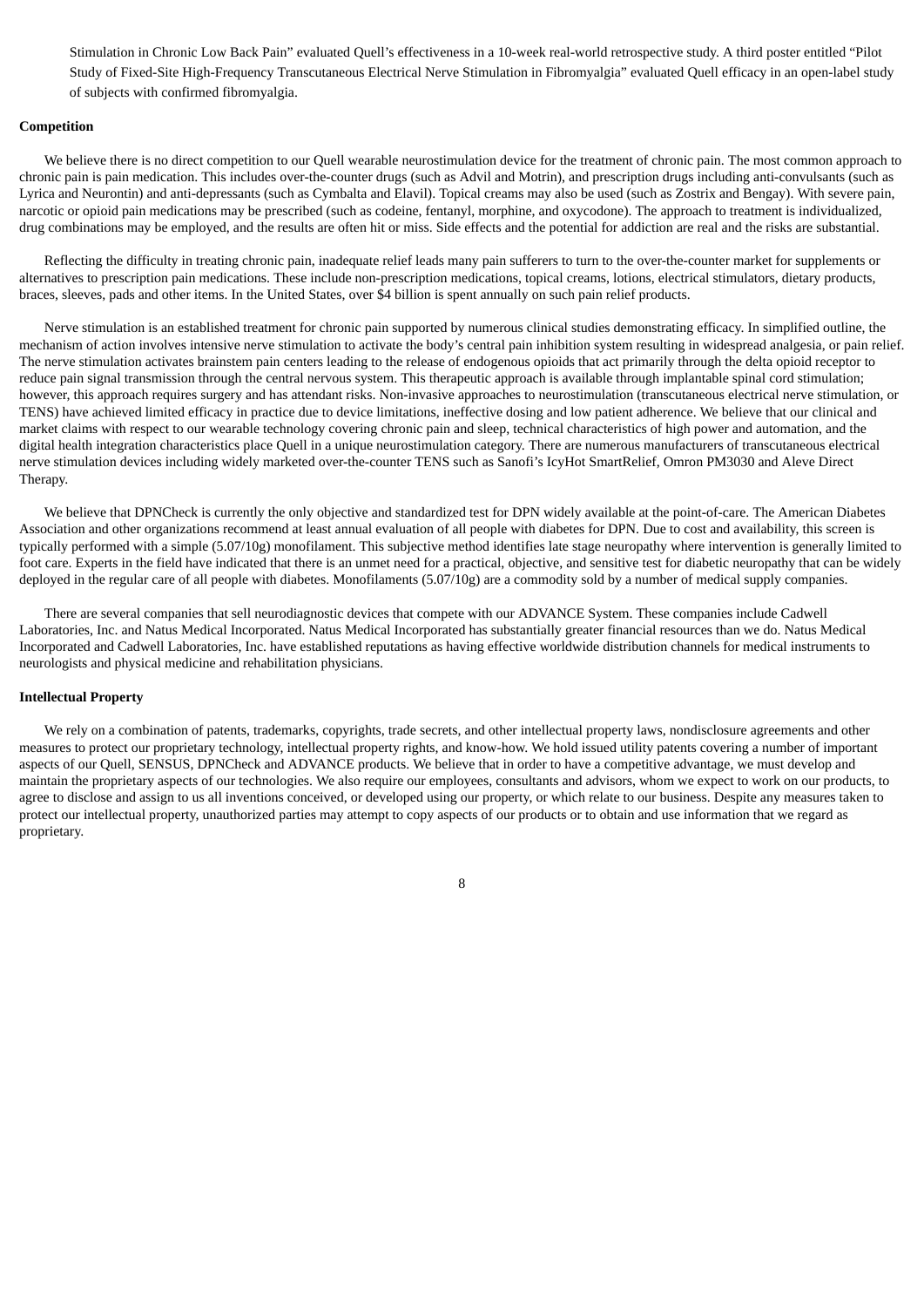#### *Patents*

As of December 31, 2018, we had 42 issued U.S. patents, five issued foreign patents, and 32 patent applications, including 29 U.S. applications, and three foreign applications. Our wearable therapeutic products have ten issued U.S. utility patents and three issued U.S. design patents plus 28 utility and design patent applications. The foreign patents for wearable therapeutics were assigned to GSK under the terms of our collaboration agreement. For our DPNCheck diagnostic device, nine utility patents were issued that cover the core technology and there is one additional utility patent application.

With regard to our legacy neurodiagnostic products, our issued design patents began to expire in 2015, and our issued utility patents began to expire in 2017. In particular, seven of our issued U.S. utility patents covering various aspects of the legacy neurodiagnostic products expired on the same date in 2017. Although the patent protection for material aspects of these products covered by the claims of the patents were lost at that time, we have additional patents and patent applications directed to other novel inventions that will have patent terms extending beyond 2018.

The medical device industry is characterized by the existence of a large number of patents and frequent litigation based on allegations of patent infringement. Patent litigation can involve complex factual and legal questions, and its outcome is uncertain. Any claim relating to infringement of patents that is successfully asserted against us may require us to pay substantial damages. Even if we were to prevail, any litigation could be costly and timeconsuming and would divert the attention of our management and key personnel from our business operations. Our success will also depend in part on our not infringing patents issued to others, including our competitors and potential competitors. If our products are found to infringe the patents of others, our development, manufacture, and sale of these potential products could be severely restricted or prohibited. In addition, our competitors may independently develop similar technologies. Because of the importance of our patent portfolio to our business, we may lose market share to our competitors if we fail to protect our intellectual property rights.

A patent infringement suit brought against us may force us or any strategic partners or licensees to stop or delay developing, manufacturing, or selling potential products that are claimed to infringe a third-party's intellectual property, unless that party grants us rights to use its intellectual property. In such cases, we may be required to obtain licenses to patents or proprietary rights of others in order to continue to commercialize our products. However, we may not be able to obtain any licenses required under any patents or proprietary rights of third parties on acceptable terms, or at all. Even if we were able to obtain rights to the third-party's intellectual property, these rights may be non-exclusive, thereby giving our competitors access to the same intellectual property. Ultimately, we may be unable to commercialize some of our potential products or may have to cease some of our business operations as a result of patent infringement claims, which could severely harm our business.

# *Trademarks*

We hold domestic registrations for the trademarks NEUROMETRIX, Quell, OptiTherapy, DPNCheck, SENSUS, and NC-stat. We use a trademark for ADVANCE, Wearable Pain Relief Technology, and Quell Health Cloud. We hold certain foreign registrations for the marks NEUROMETRIX, Quell, OptiTherapy, NC-stat, and SENSUS.

#### **Third-Party Reimbursement**

Procedures performed with our neurodiagnostic medical devices including ADVANCE and DPNCheck may be paid for by third-party payers, including government health programs, such as Medicare, and private insurance and managed care organizations. The 2019 Physicians Fee Schedule published by the Centers for Medicare & Medicaid Services (CMS) includes CPT 95905 for nerve conduction studies performed with pre-configured electrode arrays such as those used with the DPNCheck device and the ADVANCE System.

We believe that physicians are generally receiving reimbursement under CPT 95905 from Medicare for nerve conduction studies performed for carpal tunnel syndrome using pre-configured electrode arrays that meet the medical necessity requirements in their local Medicare region but that commercial insurers are generally not providing reimbursement. Reimbursement by third-party payers is an important element of success for medical device companies. We do not foresee a significant near-term improvement in reimbursement for procedures performed with ADVANCE and DPNCheck.

In the United States, some insured individuals are receiving their medical care through managed care programs which monitor and often require preapproval of the services that a member will receive. Some managed care programs are paying their providers on a per capita basis a predetermined annual payment per member which puts the providers at financial risk for the services provided to their members. This is generally the case under Medicare Advantage where contracting insurers receive a monthly capitated fee from CMS to provide all necessary medical care to participating members. These capitated fees are adjusted under CMS's risk-adjustment model which uses health status indicators, or risk scores, to ensure the adequacy of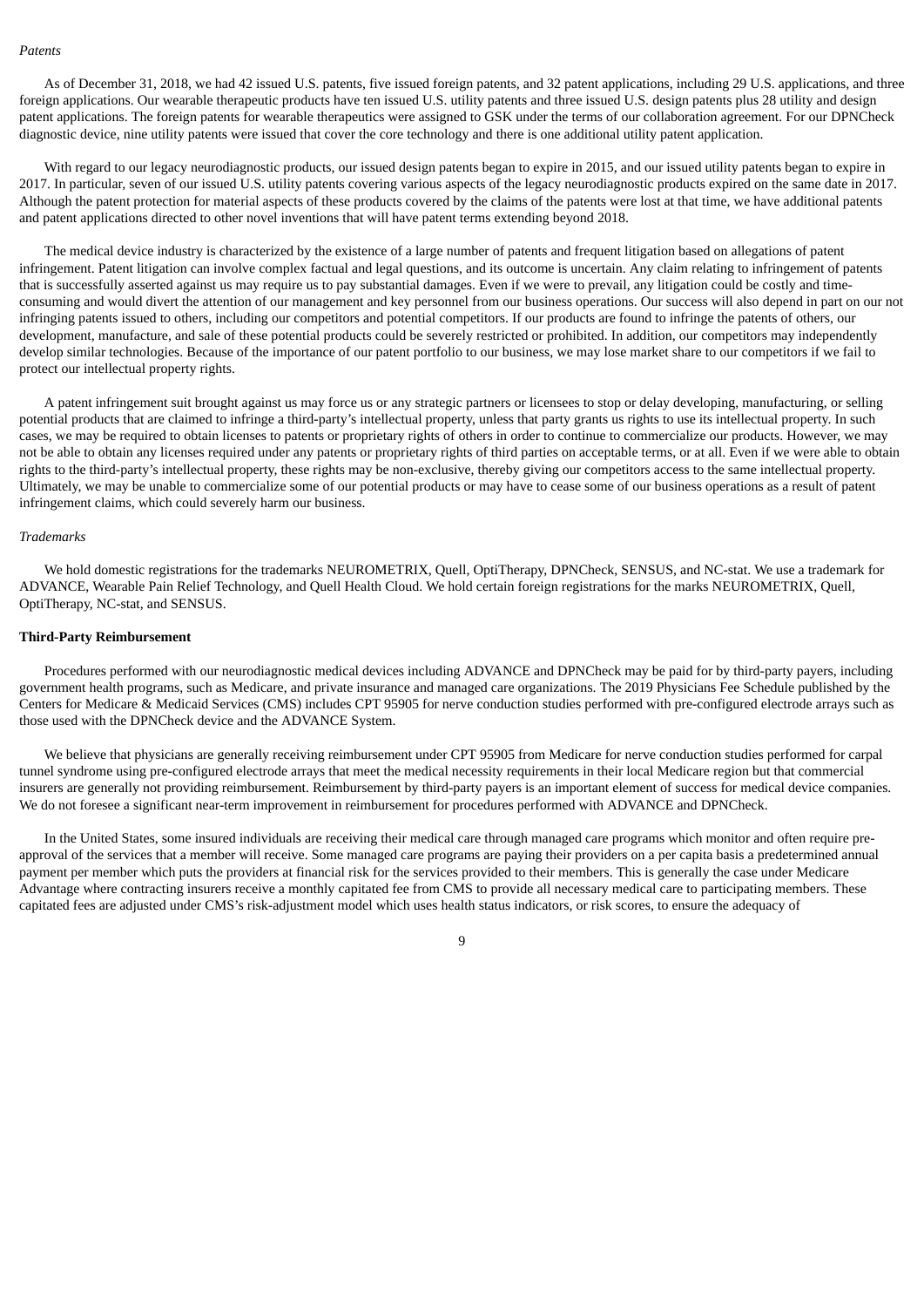payment. Members with higher risk codes generally require more healthcare resources than those with lower risk codes. In turn, the insurer fully absorbs the risk of patient health care costs. Insurers may share a portion of the risk with provider organizations such as independent practice associations (IPAs) with whom they contract to provide medical services to their members. Proper assessment of each member's health status and accurate coding helps to assure that insurers receive capitation fees consistent with the cost of treating these members. Nerve conduction testing can provide valuable, early identification of neuropathy leading to clinical interventions that can reduce health care costs. Also, these tests provide valuable input regarding each member's health risk status which can result in more appropriate capitated payments from CMS. We believe that the clinical and economic proposition for DPNCheck is attractive to Medicare Advantage insurers and risk bearing provider organizations. We are focusing our United States sales effort for DPNCheck on the Medicare Advantage managed care market segment.

We believe that our legacy SENSUS pain management therapeutic system is considered a durable medical equipment (DME) benefit and is reimbursed for chronic pain by Medicare and many commercial insurers under the Healthcare Common Procedure Coding System (HCPCS) code EO730 for the device and under HCPCS code A4595 for the consumable electrodes. These pre-existing codes apply to DME benefits employing transcutaneous electrical nerve stimulation equipment. We expect that Quell will generally not be reimbursed by third party payers in the near future.

We believe that the overall escalating cost of medical products and services has led to, and will continue to lead to, increased pressures on the healthcare industry to reduce the costs of products and services.

Our success in selling DPNCheck and ADVANCE will depend upon, among other things, our customers receiving, and our potential customers' expectation that they will receive sufficient reimbursement or patient capitated premium adjustments from third-party payers for procedures or therapies using these products. See "Risk Factors," "If health care providers are unable to obtain sufficient reimbursement or other financial incentives from third-party health care payers related to the use of our products other than Quell, their adoption and our future product sales will be materially adversely affected."

### **FDA and Other Governmental Regulation**

### *U.S. Food and Drug Administration (FDA) Regulation*

Our products are medical devices that are subject to extensive regulation by the U.S. FDA under the Federal Food, Drug, and Cosmetic Act, or FDCA, and the regulations promulgated thereunder, as well as by other regulatory bodies in the United States and abroad. The FDA classifies medical devices into one of three classes based on the risks associated with the medical device and the controls deemed necessary to reasonably ensure the device's safety and effectiveness. Those three classes are:

- Class I, the lowest risk products, which require compliance with medical device general controls, including labeling, establishment registration, device product listing, adverse event reporting and, for some products, adherence to good manufacturing practices through the FDA's quality system regulations;
- Class II, comprising moderate-risk devices, which also require compliance with general controls and in some cases, so-called special controls that may include performance standards, particular labeling requirements, or post-market surveillance obligations; typically a Class II device also requires pre-market review and clearance by FDA of a pre-market notification (also referred to as a "510(k) application") as well as adherence to the quality system regulations/good manufacturing practices for devices; and
- Class III, high-risk devices that are often implantable or life-sustaining, which also require compliance with the medical device general controls and quality system regulations, but which generally must be approved by FDA before entering the market, through a more lengthy pre-market approval (PMA) application. Approved PMAs can include post-approval conditions and post-market surveillance requirements, analogous to some of the special controls that may be imposed on Class II devices.

Before being introduced into the U.S. market, our products must obtain marketing clearance or approval from FDA through the 510(k) pre-market notification process, the *de novo* classification process (summarized below under *De Novo Classification Process*), or the PMA process, unless they are determined to be Class I devices or to otherwise qualify for an exemption from one of these available forms of pre-market review and authorization by the FDA. To date, our products have all been classified as Class II, moderate-risk medical devices and have been subject to the 510(k) review and clearance process. See "Risk Factors," "We are subject to extensive regulation by the FDA which could restrict the sales and marketing of the Quell and DPNCheck devices and the ADVANCE System, as well as other products for which we may seek FDA clearance or approval, and could cause us to incur significant *costs."*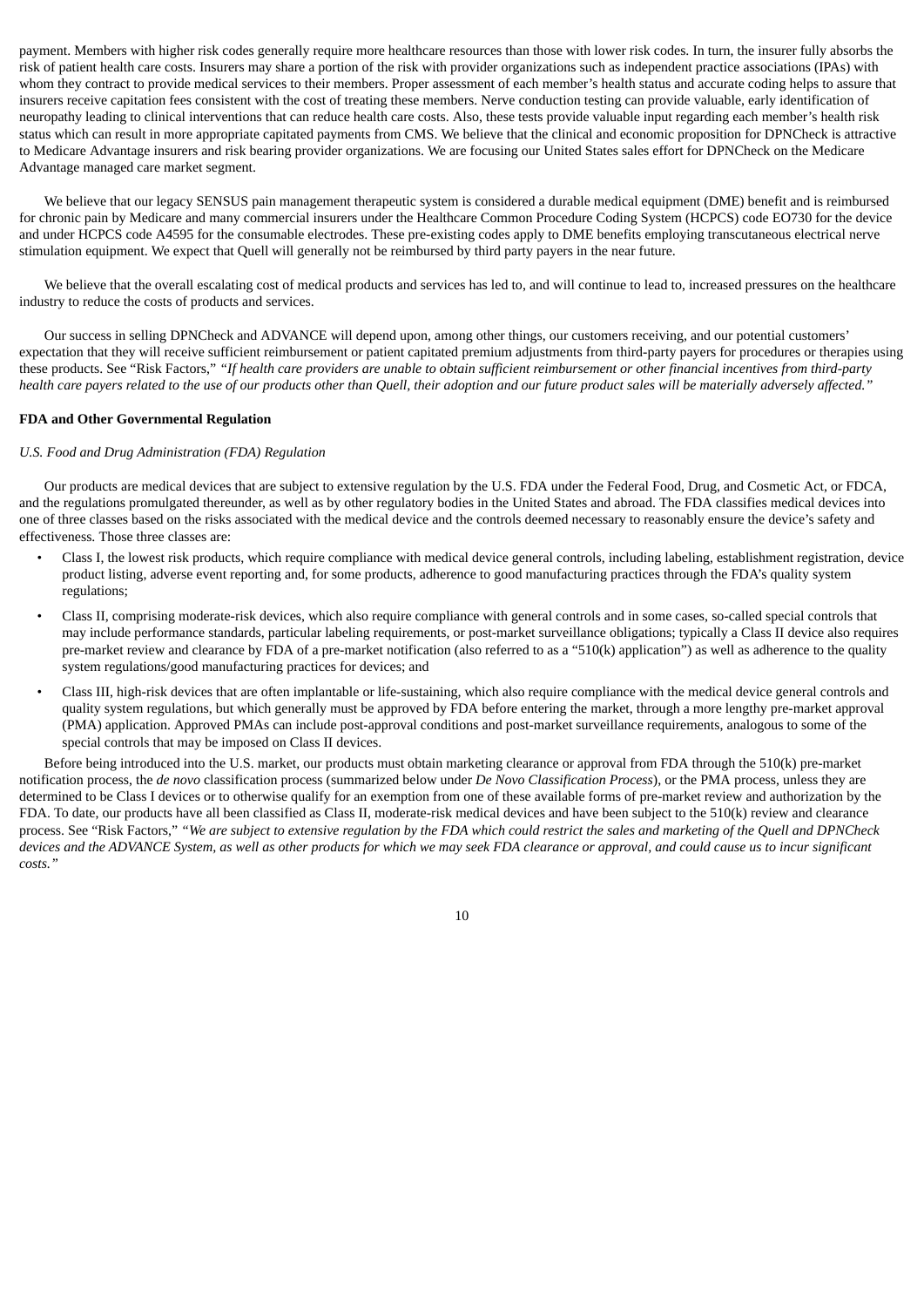In recent months, FDA has announced a series of efforts to modernize and streamline the 510(k) notification and regulatory review process and for monitoring device post-market safety, as well as issued a Proposed Rule to formalize the De Novo classification process to provide clarity to innovative device developers.

#### *510(k) Pre-Market Notification Process*

Class II devices typically require pre-market review and clearance by the FDA, which is accomplished through the submission of a 510(k) pre-market notification before the device may be marketed. To obtain 510(k) clearance, we must demonstrate that a new device is substantially equivalent to another device with 510(k) clearance or grandfathered status, or to a device that was reclassified from Class III to Class II or Class I - this device to which the new device is compared is called the "predicate device." In some cases, we may be required to perform clinical trials to support a claim of substantial equivalence. If clinical trials are required, we may be required to submit an application for an investigational device exemption, or IDE, which must be cleared by the FDA prior to the start of a clinical investigation, unless the device and clinical investigation are considered non-significant risk by the FDA or are exempt from the IDE requirements. Whether or not an IDE is required for a clinical study involving a medical device, an appropriate Institutional Review Board (IRB) must review and approve the study protocol before it is initiated. It generally takes three months from the date of the pre-market notification submission to obtain a final 510(k) clearance decision from the FDA, but it can be significantly longer.

After a medical device receives a 510(k) clearance letter, which authorizes commercial marketing of the new device for one or more specific indications for use, any modification that could significantly affect its safety or effectiveness, or that would constitute a major change in its intended use, requires the submission of a new 510(k) notification or could require *de novo* classification or a PMA. The FDA allows each company to make this determination, but the FDA can review the decision as part of routine compliance audits of the company. If the FDA disagrees with a company's decision not to seek prior FDA authorization, the FDA may require the company to seek additional 510(k) clearance or pre-market approval. The FDA also can require the company to cease marketing and/or recall the medical device in question until its regulatory status is resolved.

#### *De Novo Classification Process*

If the FDA determines that a new, previously unclassified medical device or its intended use is not substantially equivalent to a predicate device, the device is automatically placed into Class III, requiring the submission of a PMA. Devices that cannot be cleared through the 510(k) process due to lack of a predicate device but would be considered low or moderate risk (in other words, they do not rise to the level of requiring the approval of a PMA because any risks associated with the device could be mitigated through general controls and/or special controls) may be eligible for the 510(k) De Novo classification process. If a product is classified as Class II through the *De Novo* classification process, then that device may serve as a predicate device for subsequent 510(k) pre-market notifications.

On December 7, 2018, FDA issued a Proposed Rule that would formally codify requirements for the medical device De Novo process and the procedures and criteria for product developers to file a De Novo classification request. Over the past twenty years, the De Novo process has been implemented by FDA pursuant to statutory authorities and somewhat organically through informal guidance and iterative changes by Congress. The Proposed Rule now allows industry to participate in the development of FDA's policies and procedures for De Novo requests through the notice-and-comment rulemaking process. Although this Proposed Rule, if finalized by FDA, would not impact our marketed products, FDA's activities to create predictability, consistency, and transparency for innovative medical device developers may benefit the medical technology industry as a whole.

#### *PMA Application Process*

If a medical device does not qualify for the 510(k) pre-market notification process and is not eligible for classification as a low or moderate-risk device through the *De Novo* process, the device is deemed to be Class III and a company must submit a PMA application to seek authorization for its commercial sale. A PMA requires more extensive pre-filing testing than is required in the 510(k) application and is more costly, lengthy and uncertain. The PMA review and approval process can take one to three years or longer, from the time the PMA application is filed with the FDA. Under a PMA, the company must demonstrate to the FDA that the new medical device is safe and effective for its intended purpose. A PMA typically includes extensive pre-clinical and clinical trial data, and information about the device, its design, manufacture, labeling and components. Before approving a PMA, the FDA generally also performs an on-site inspection of manufacturing facilities for the product to ensure compliance with the FDA's quality system regulation, or QSR.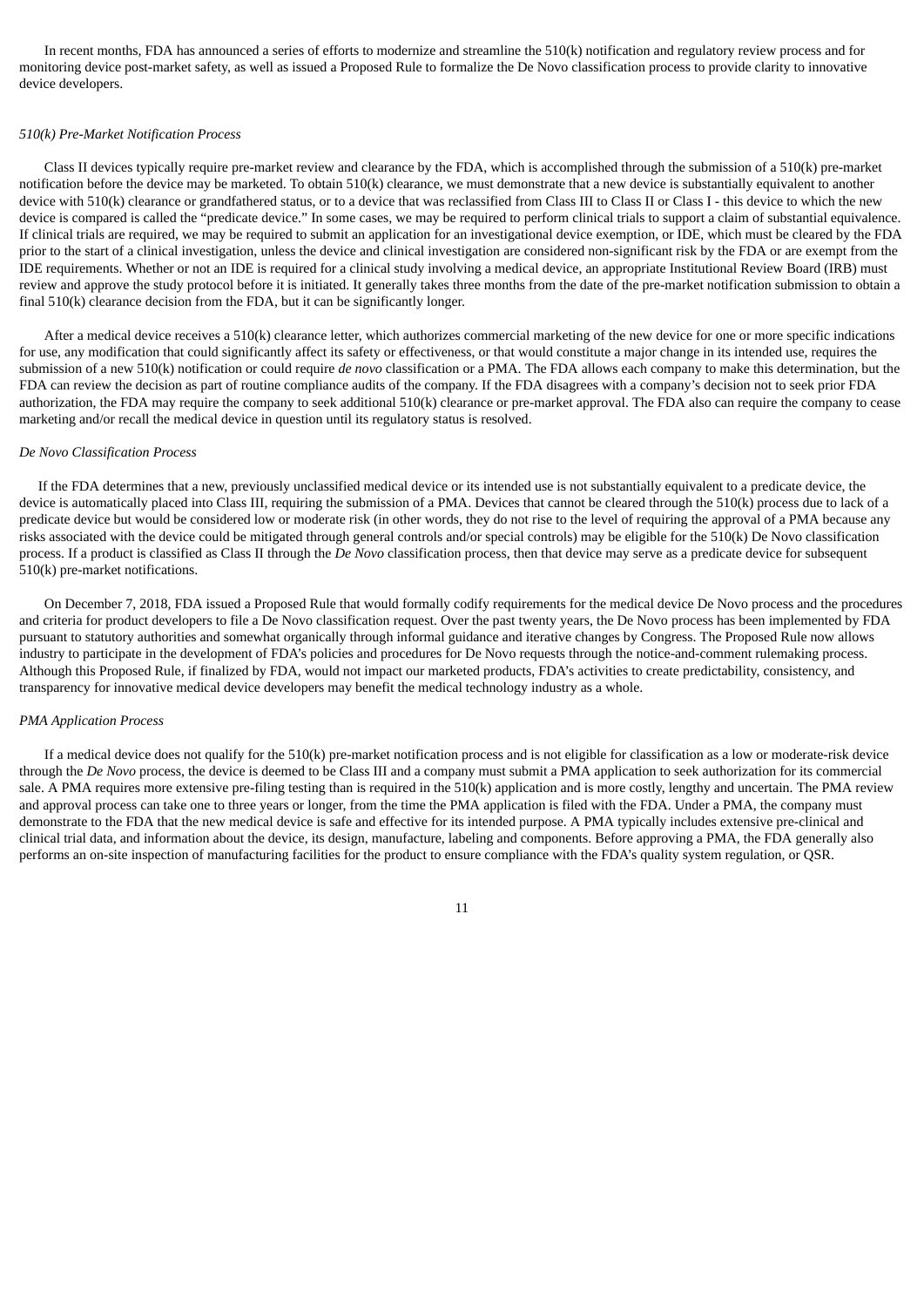If FDA approves the PMA, the approved indications may be more limited than those originally sought. In addition, FDA's approval order may include post-approval conditions that the FDA believes necessary to ensure the safety and effectiveness of the device, including, among other things, restrictions on labeling, promotion, sale and distribution and post-market study requirements. Failure to comply with the post-approval conditions can result in adverse enforcement or administrative actions, including the withdrawal of the approval. Approval of a new PMA application or a PMA supplement may be required before making certain types of modifications to the device, including to its labeling, intended use or indication, or manufacturing process, especially when such modifications have the potential to affect safety and effectiveness.

#### *Post-Marketing Compliance Obligations*

Regardless of which pre-market pathway a medical device uses to reach the U.S. market, after a device is placed on the market, numerous regulatory requirements continue to apply. These include:

- the FDA's QSR, which requires manufacturers, including third-party manufacturers, to follow stringent design, testing, control, documentation and other good manufacturing practice and quality assurance procedures during all aspects of the manufacturing process (unless a device category is exempt from this requirement by the FDA, such as in the case of many Class I devices);
- labeling regulations and FDA prohibitions against the promotion of products for uncleared or unapproved uses (known as off-label uses), as well as requirements to provide adequate information on both risks and benefits;
- medical device reporting regulations, which require that manufacturers report to FDA any event that the company learns of in which a device may have caused or contributed to a death or serious injury or malfunctioned in a way that would likely cause or contribute to a death or serious injury if the malfunction were to recur;
- correction and removal reporting regulations, which require that manufacturers report to the FDA field corrections and device recalls or removals if undertaken to reduce a risk to health posed by the device or to remedy a violation of the FDCA caused by the device that may present a risk to health;
- post-market surveillance regulations, which apply to Class II or III devices if the FDA has issued a post-market surveillance order and the failure of the device would be reasonably likely to have serious adverse health consequences, the device is expected to have significant use in the pediatric population, the device is intended to be implanted in the human body for more than one year, or the device is intended to be used to support or sustain life and to be used outside a user facility;
- regular and for-cause inspections by FDA to review a manufacturer's facility and its compliance with applicable FDA requirements; and
- the FDA's recall authority, whereby it can ask, or order, device manufacturers to recall from the market a product that is in violation of applicable laws and regulations.

#### *Regulatory Approvals and Clearances*

The ADVANCE System received 510(k) clearance as a Class II medical device in April 2008 for its intended use by physicians to perform nerve conduction studies and needle electromyography procedures.

The NC-stat System is also a Class II medical device and has been the subject of several 510(k) clearances, the most recent in July 2006 (K060584). The NC-stat System is cleared for use to stimulate and measure neuromuscular signals that are useful in diagnosing and evaluating systemic and entrapment neuropathies. We believe our NC-stat DPNCheck, or DPNCheck, device is a technical modification to the 510(k) cleared NC-stat device and has the same intended use, and therefore does not raise safety or effectiveness questions. Under the FDA's published guidance on 510(k) requirements for modified devices, we do not believe that a 510(k) submission is required for DPNCheck.

As transcutaneous electrical nerve stimulators, the SENSUS and Quell pain therapy devices are Class II medical devices that received 510(k) clearance from the FDA in August 2012 and July 2014, respectively. In November 2012, the FDA provided 510(k) clearance for the disposable electrode used in conjunction with the SENSUS device, and in July 2013, the FDA provided 510(k) clearance for the use of SENSUS during sleep. The intended use of the SENSUS pain management therapeutic system is the symptomatic relief and management of chronic pain. While the SENSUS device is still marketed we have transitioned many SENSUS customers to the newer models of our transcutaneous electrical nerve stimulator, called Quell. In July 2014, our Quell device received 510(k) clearance for over-the-counter use and in November 2014, our Quell disposable electrode received 510(k) clearance for over-thecounter use. In January 2016, a number of new features were added to Quell and received 510(k) clearance, most notably use with an optional mobile app that contains several convenience features. The intended use of the Quell pain management therapeutic system is the symptomatic relief and management of chronic pain. The Quell device may also be used during nighttime sleep.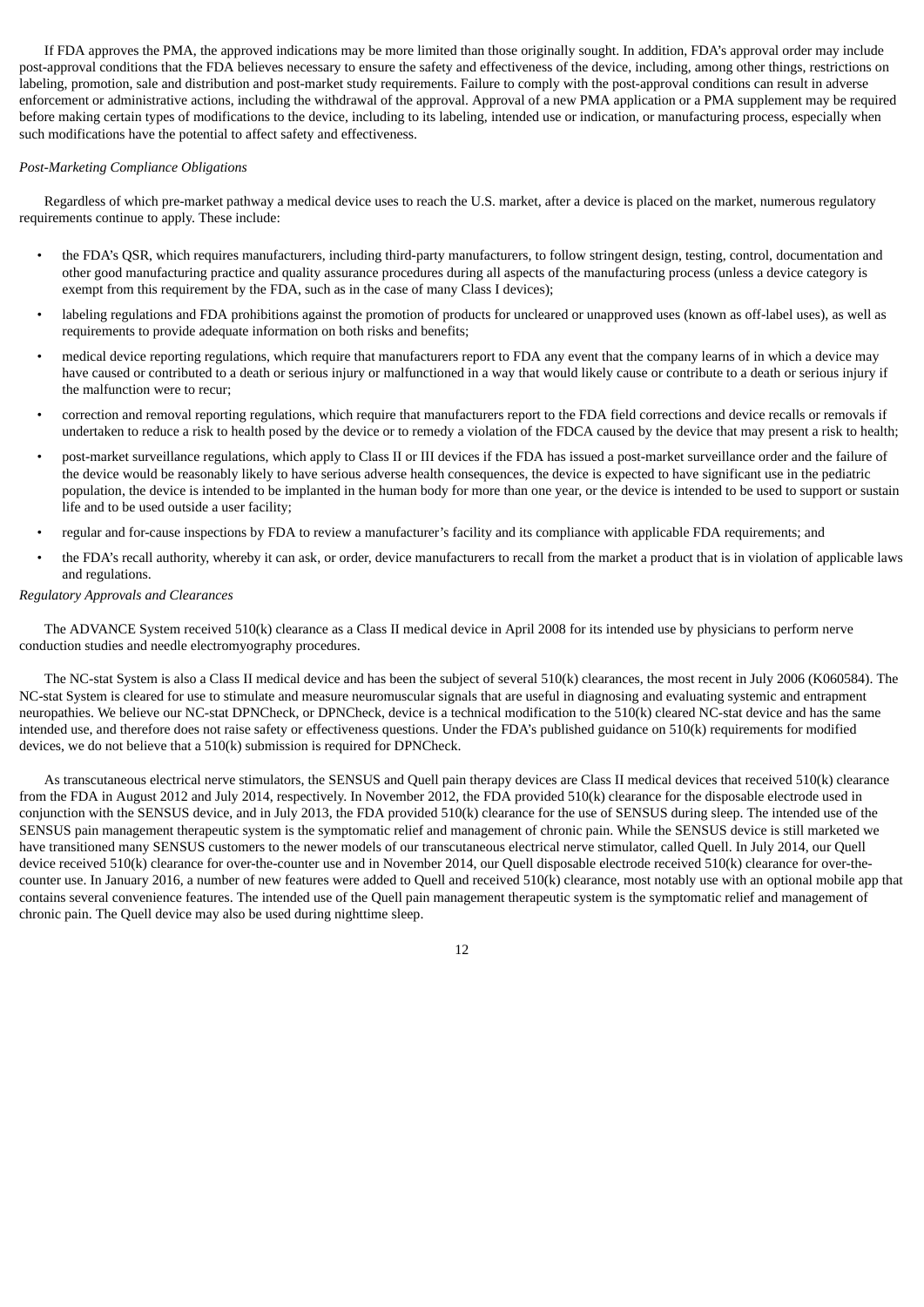### *Federal Trade Commission Regulatory Oversight*

We are subject to Federal Trade Commission (FTC) regulatory oversight. Under the Federal Trade Commission Act (FTC Act), the FTC is empowered, among other things, to (a) prevent unfair methods of competition and unfair or deceptive acts or practices in or affecting commerce; (b) seek monetary redress and other relief for conduct injurious to consumers; and (c) gather and compile information and conduct investigations relating to the organization, business, practices, and management of entities engaged in commerce. The FTC has very broad enforcement authority, and failure to abide by the substantive requirements of the FTC Act and other consumer protection laws can result in administrative or judicial penalties, including civil penalties, injunctions affecting the manner in which we would be able to market Quell in the future, or criminal prosecution. In 2017, the Company received a Civil Investigative Demand (CID) from the FTC. The CID requested information in connection with an FTC review for compliance of the Company's representations about Quell with Sections 5 and 12 of the FTC Act. The Company produced and supplied to the FTC all documents and information in response to the CID. To the knowledge of the Company, no complaint has been filed against the Company; however, no assurance can be given as to the timing or outcome of the investigation. FTC counsel has communicated that they continue to review our information and documents, but they have not provided a timeframe for completion of that review or for potential closure of the investigation.

#### *Manufacturing Facilities*

.

Our facility, and the facilities utilized by Sunburst and MC Assembly., our contract sub-assembly manufacturers, have been inspected by FDA in the past, and observations were noted. There were no findings that involved a significant violation of regulatory requirements. The responses to these observations have been accepted by the FDA and we believe that we and our contract manufacturers are in substantial compliance with the QSR. We expect that our facility and our subcontract facilities will be inspected again as required by the FDA. If the FDA finds significant violations, we could be subject to fines, recalls, requirements to halt manufacturing, or other administrative or judicial sanctions.

#### **Legacy Products**

We were founded in 1996 as a science-based health care company focused on the development of innovative products for the detection, diagnosis, and monitoring of peripheral nerve and spinal cord disorders, such as those associated with carpal tunnel syndrome, lumbosacral disc disease and spinal stenosis, and diabetes. Our NC-stat System for the performance of nerve conduction studies at the point-of-care was commercially launched in 1999 and the second generation NC-stat was released in 2002. In 2008, we brought to market the more sophisticated ADVANCE System for nerve conduction testing and performance of invasive needle electromyography. These systems were general purpose with broad application in evaluating and diagnosing nerve disorders. Numerous studies demonstrating the clinical accuracy and utility of these devices have been conducted and published in high quality peer-reviewed journals. Furthermore, these devices have been used in FDA sanctioned clinical trials for pharmacological agents and large-scale epidemiological studies sponsored by the NIH, Center for Disease Control and other governmental agencies. The products have been cleared by the FDA, field tested for over a decade and highly regarded for their ease of use, accuracy and reproducibility of results. The health market, particularly the physician office segment, embraced the opportunity to perform nerve conduction tests which previously had required referral to specialists. Point-of-care nerve testing was seen to provide a combination of improved patient care and patient convenience. However, significant changes to health reimbursement during 2006-2009 adversely affected the financial profile on our NC-stat and ADVANCE nerve conduction testing products, particularly when used by non-specialists. This resulted in declining Company revenues and ultimately our decision to discontinue investment in the products and to manage them for cash flow and not for growth. They are now classified as Legacy Products. Also, our initial prescription wearable technology for chronic pain called SENSUS has been classified as a Legacy Product since our 2015 launch of the OTC Quell product line. We reported revenue for our Legacy Products of \$1.4 million and \$1.5 million in 2018 and 2017, respectively.

#### **Employees**

As of December 31, 2018, we had a total of 42 full time employees. Of these employees, twelve were in research and development, twelve in sales and marketing, ten in production/distribution, and eight in general and administrative services. One employee holds both M.D. and Ph.D. degrees, one employee holds an M.D. degree and two additional employees hold Ph.D. degrees. Our employees are not represented by a labor union and are not subject to a collective bargaining agreement. We have never experienced a work stoppage. We believe that we have good relations with our employees.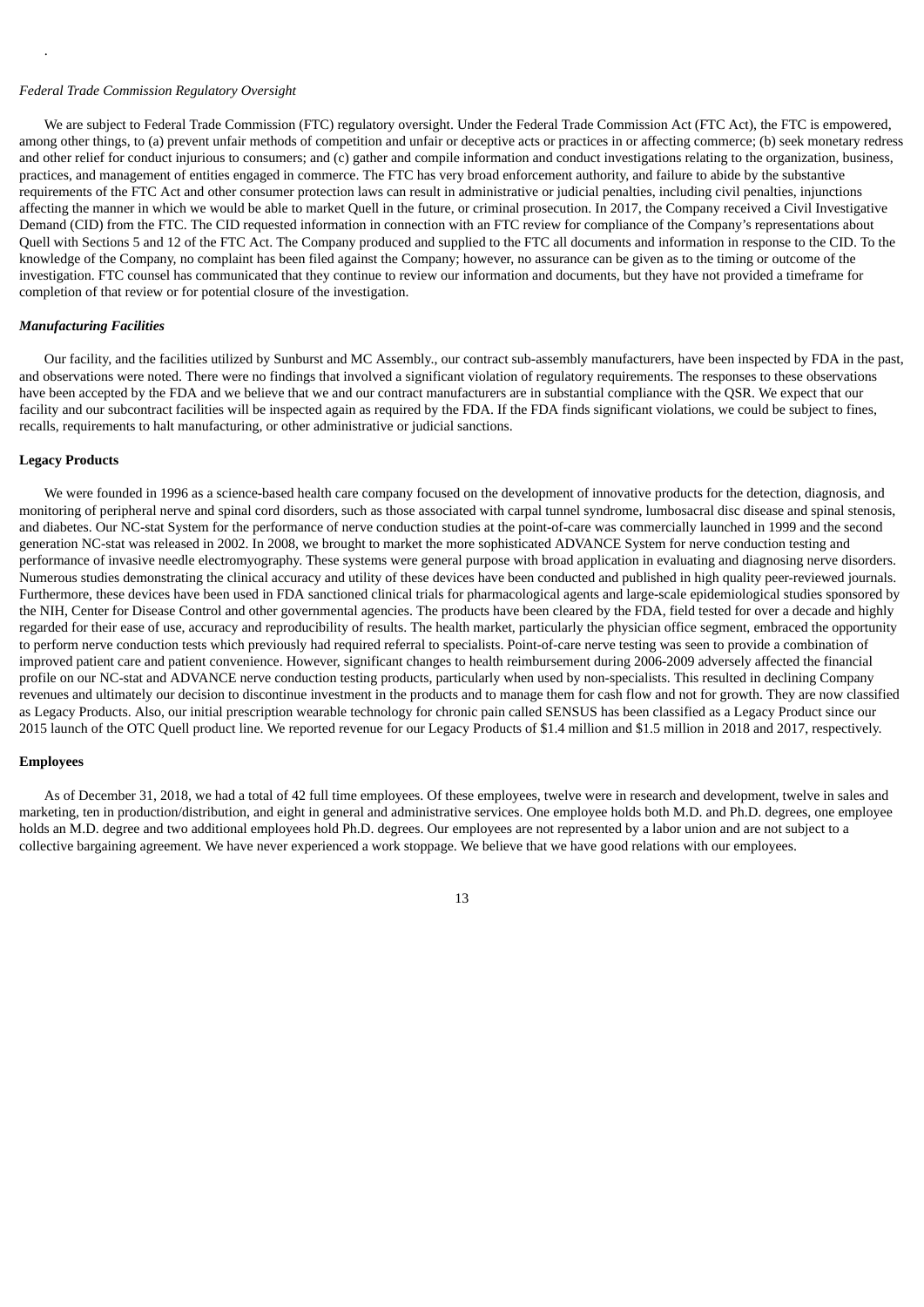#### **Available Information**

Access to our Annual Report on Form 10-K, Quarterly Reports on Form 10-Q, Current Reports on Form 8-K, and amendments to these reports filed with or furnished to the Securities and Exchange Commission, or SEC, may be obtained through the Investor Relations section of our website at *www.neurometrix.com/investor* as soon as reasonably practical after we electronically file or furnish these reports. We do not charge for access to and viewing of these reports. Information on our Investor Relations page and on our website is not part of this Annual Report on Form 10-K or any of our other securities filings unless specifically incorporated herein by reference. In addition, the SEC maintains an Internet site that contains reports, proxy and information statements, and other information regarding issuers that file electronically with the SEC. Also, our filings with the SEC may be accessed through the SEC's website at *www.sec.gov.* All statements made in any of our securities filings, including all forward-looking statements or information, are made as of the date of the document in which the statement is included, and we do not assume or undertake any obligation to update any of those statements or documents unless we are required to do so by law

#### **Corporate Information**

.

NeuroMetrix was founded in June 1996 by our President and Chief Executive Officer, Shai N. Gozani, M.D., Ph.D. We originally were incorporated in Massachusetts in 1996, and we reincorporated in Delaware in 2001. Our principal offices are located at 1000 Winter Street, Waltham, Massachusetts 02451. Our website is *www.neurometrix.com.*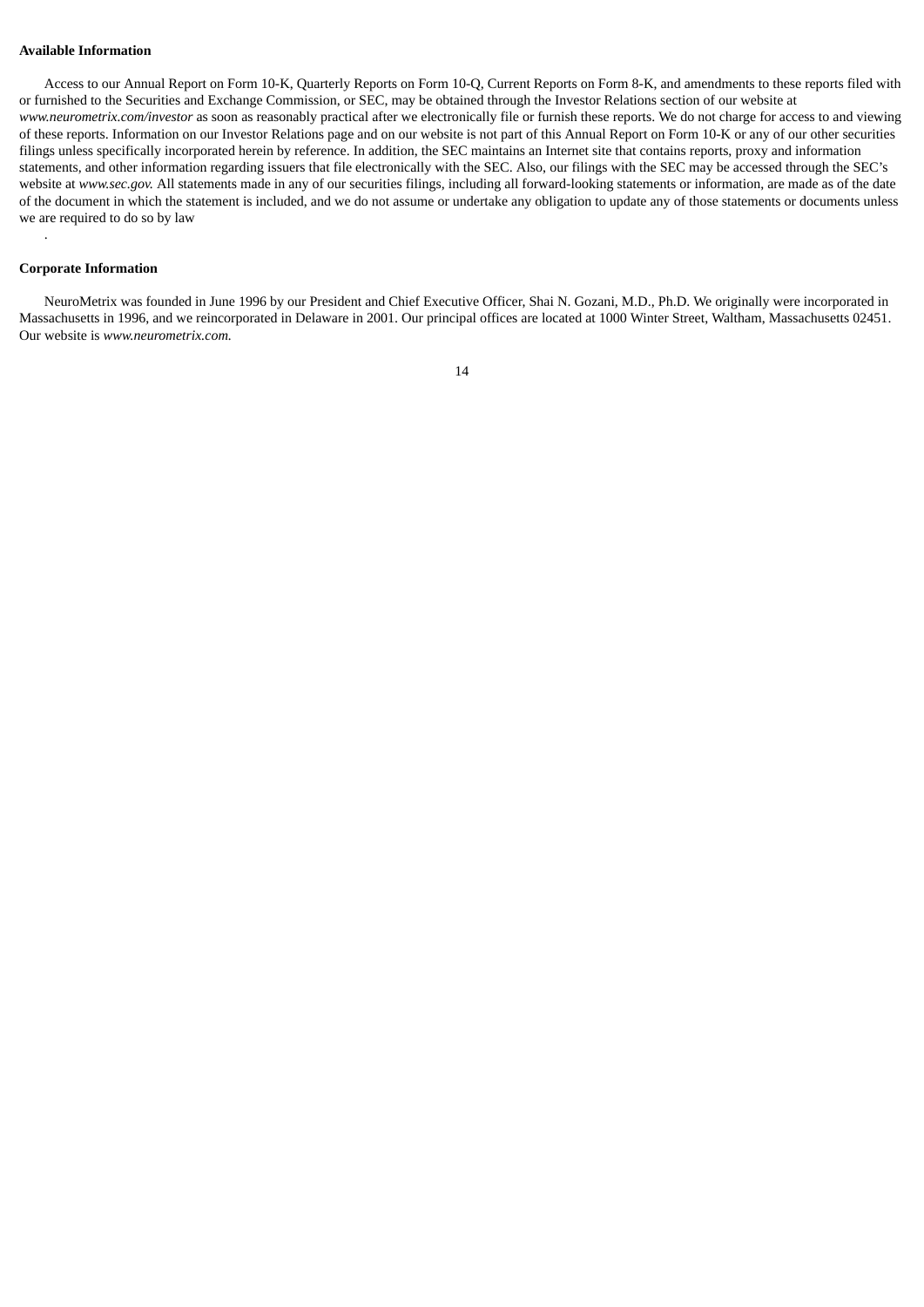#### <span id="page-17-0"></span>**ITEM 1A. Risk Factors**

You should carefully consider the followina risks and all other information contained in this Annual Report on Form 10-K and our other public filinas before making any investment decisions with respect to our securities. If any of the following risks occurs, our business, prospects, reputation, results of operations, or financial condition could be harmed. In that case, the trading price of our securities could decline, and our stockholders could lose all or part of their investment. This Annual Report also contains forward-looking statements that involve risks and uncertainties. Our actual results could differ materially from those anticipated in the forward-looking statements as a result of specific factors, including the risks described below and elsewhere in this *Annual Report on Form 10-K.*

### We have incurred significant operating losses since inception and cannot assure you that we will achieve profitability.

We have incurred recurring losses from operations and negative cash flows from operating activities. At December 31, 2018, we had an accumulated deficit of \$191.0 million. The extent of our future operating income or losses is highly uncertain, and we cannot assure you that we will be able to achieve or maintain profitability.

Our future capital needs are uncertain and our independent auditor has expressed substantial doubt about our ability to continue as a going concern. Our ability to continue as a going concern is dependent on our ability to achieve GSK collaboration milestones or to raise additional capital and our operations could be curtailed if we are unable to obtain the required additional funding when needed. We may not be able to do so when **necessary, and/or the terms of any financings may not be advantageous to us.**

We held cash and cash equivalents of \$6.8 million as of December 31, 2018. We believe that these resources, future GSK collaboration milestones and payments, and the cash to be generated from future product sales will be sufficient to meet our projected operating requirements through 2019. However, the timing of GSK milestone achievement and the amount of our future product sales is difficult to predict and actual sales may not be in line with our forecasts. Accordingly, we may need to raise additional funds to support our future operating and capital needs in 2020.

Our financial statements have been prepared assuming that we will continue as a going concern which contemplates the realization of assets and satisfaction of liabilities in the normal course of business. We expect to incur further losses as we commercialize Quell and we will be dependent on funding our operations through the achievement of milestones under the GSK collaboration, additional public or private financing, collaborative arrangements with strategic partners, or through additional credit lines or other debt financing sources. These circumstances raise substantial doubt about our ability to continue as a going concern for the one-year period from the date of issuance of these financial statements. As a result of this uncertainty and the substantial doubt about our ability to continue as a going concern as of December 31, 2018, the report of our independent registered public accounting firm in this Annual Report on Form 10-K for the years ended December 31, 2018 and 2017 includes a going concern explanatory paragraph. Our financial statements do not include any adjustment relating to the recoverability and classification of recorded asset amounts or the amounts and classification of liabilities that might be necessary should we be unable to continue as a going concern.

We continue to face significant challenges and uncertainties and, as a result, our available capital resources may be consumed more rapidly than currently expected due to (a) decreases in sales of our products and the uncertainty of future revenues from new products; (b) changes we may make to the business that affect ongoing operating expenses; (c) changes we may make in our business strategy; (d) regulatory developments and inquiries affecting our existing products; (e) changes in our research and development spending plans; (f) delays in the anticipated timing of GSK milestones; and (g) other items affecting our forecasted level of expenditures and use of cash resources. We may attempt to obtain additional funding through the achievement of milestones under the GSK collaboration, public or private financing, collaborative arrangements with strategic partners, or through additional credit lines or other debt financing sources to increase the funds available to fund operations. However, we may not be able to secure such financing in a timely manner or on favorable terms, if at all. Furthermore, if we issue equity or debt securities to raise additional funds, our existing stockholders may experience dilution, and the new equity or debt securities may have rights, preferences and privileges senior to those of our existing stockholders. If we raise additional funds through collaboration, licensing or other similar arrangements, it may be necessary to relinquish valuable rights to our potential products or proprietary technologies, or grant licenses on terms that are not favorable to us. Without additional funds, we may be forced to delay, scale back or eliminate some of our sales and marketing efforts, research and development activities, or other operations and potentially delay product development in an effort to provide sufficient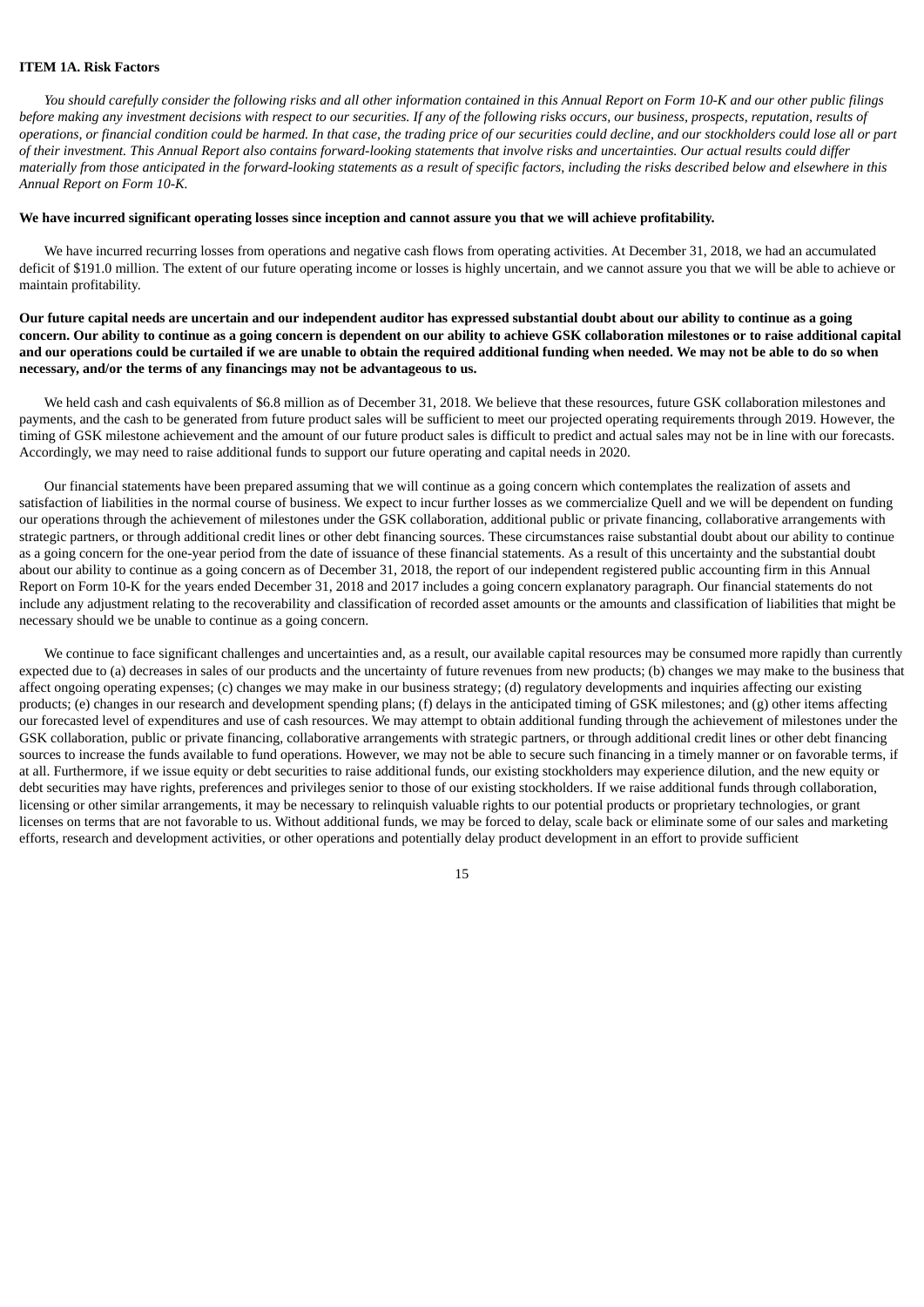funds to continue our operations. If any of these events occurs, our ability to achieve our development and commercialization goals would be adversely affected.

# We are focused on the commercialization within the United States of Ouell, our over-the-counter, or OTC, wearable device for chronic pain. We cannot assure you that we will be successful in this field or that our current commercial product for peripheral neuropathy, DPNCheck, or the **product candidates or product enhancements in our development pipeline, will be successful.**

We are focused on the commercialization within the United States of Quell, our OTC wearable device for pain relief. Quell is based on our prescription product for pain relief, SENSUS. Quell has been on the market since June 2015 and we have shipped over 180,000 Quell devices since then. We are also focused on the growth of DPNCheck, which was launched in 2011, and is a quantitative nerve conduction test for systemic neuropathies such as DPN. Our future prospects are closely tied to our success with Quell and DPNCheck, which, in turn, depend upon market acceptance and growth in future revenues and margins. We cannot assure you that our commercialization strategy will be successful. If our strategy is not successful, it could materially affect our revenues and results of operations.

Our future success could be adversely affected by a number of factors, including:

- inability to efficiently create market demand for Quell at profitable pricing levels through our TV and digital marketing efforts;
- manufacturing issues with Quell or our other products;
- inability to increase adoption of DPNCheck within the Medicare Advantage market and Outside the United States (OUS) markets;
- regulatory inquiries or issues affecting our products;

.

- unfavorable changes to current Medicare, Medicare Advantage and commercial payer payment policies;
- changes to payor policies under the Patient Protection and Affordable Care Act;
- unfavorable experiences by patients and physicians using Quell and our other products; and,
- physicians' or patients' reluctance to alter their existing practices and adopt the use of our devices.

If we are unable to expand exposure and market demand for Quell and DPNCheck, our ability to increase our revenues will be limited and our business prospects will be adversely affected.

# Our current and future revenue is dependent upon commercial acceptance of Quell by the market. The failure of such acceptance will materially **and adversely affect our operations.**

We will continue to incur operating losses until such time as sales of Quell, DPNCheck and other products or product candidates reach a mature level and we are able to generate sufficient revenue from their sale to meet our operating expenses. There can be no assurance that customers will adopt our technology and products, or that prospective customers will agree to pay for our products. In the event that we are not able to significantly increase the number of customers that purchase our products, or if we are unable to charge the necessary prices, our financial condition and results of operations will be materially and adversely affected.

### An inability to work together with GSK or delays in their commercialization timelines could materially and adversely affect our operations.

We are in the second year of our GSK collaboration following the Asset Purchase Agreement, the Development and Services Agreement and related documents, which were signed in January 2018. Under those agreements we sold to GSK the rights to market Quell outside the United States in exchange for \$26.5 million in milestone payments. In addition, we agreed to jointly fund the development of Quell during 2019 and 2020. In December 2018 we executed Amendment #1 to the Development and Services Agreement which restructured the milestones and had the effect of accelerating milestone timing and recognizing and a time-value-of money adjustment. While we believe that we have a strong and mutually beneficial working relationship with GSK, we cannot predict whether that will continue in the future, whether we will be able to satisfy the milestone requirements, or whether GSK's commercialization plans will change resulting in an adverse effect on our ability to satisfy the milestone requirements. Our inability to achieve milestones or delays in timing outside our control would have a material and adverse effect on our operations.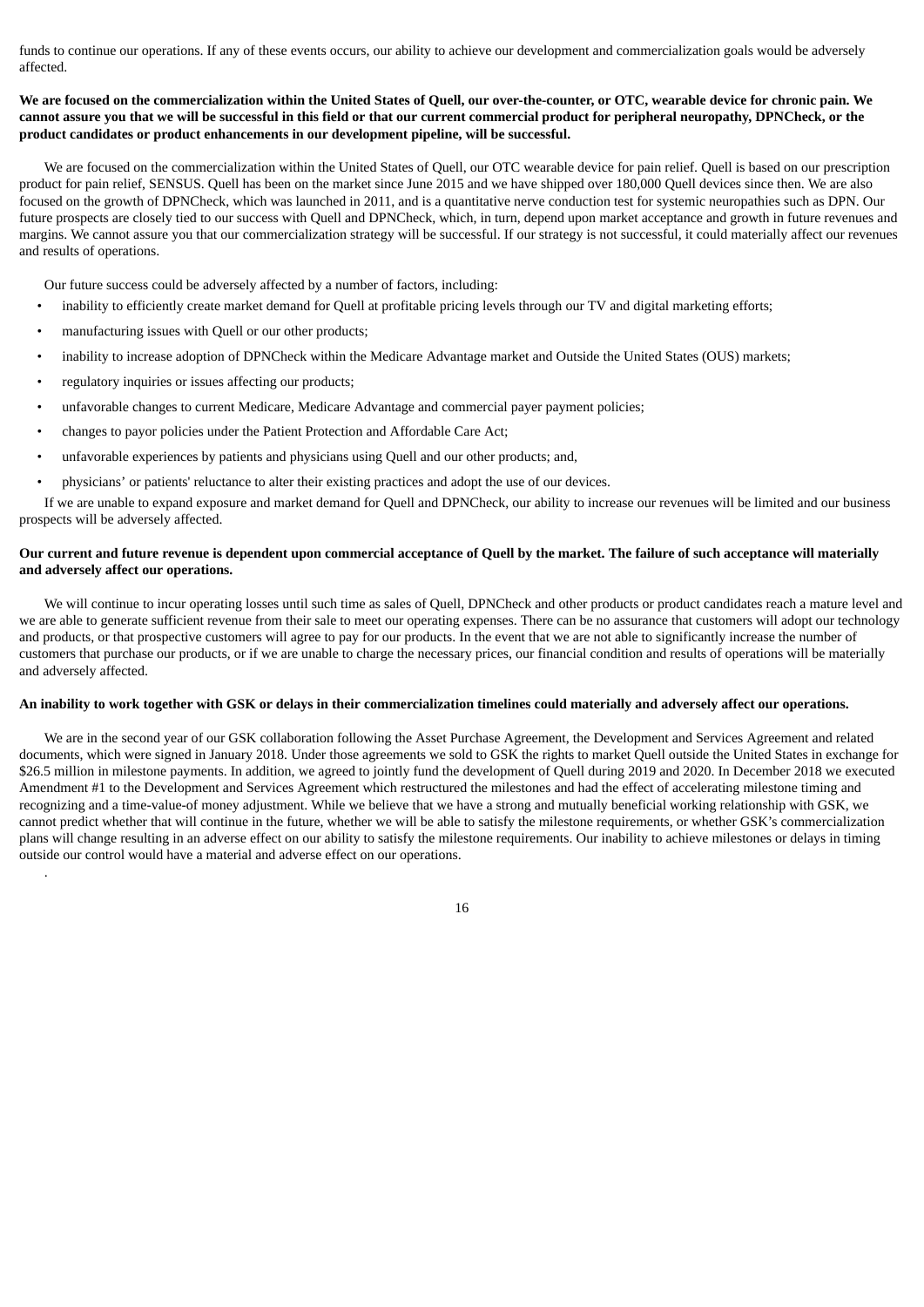# If health care providers are unable to obtain sufficient reimbursement or other financial incentives from third-party health care payers related to the use of our products other than Quell, their adoption and our future product sales will be materially adversely affected.

Widespread adoption of our DPNCheck products by the medical community is unlikely to occur without a financial incentive from third-party payers for the use of these products. If health care providers are unable to obtain adequate reimbursement for procedures performed using these products, and if managed care organizations do not receive improved capitated payments due to more accurate patient risk assessment using our products, we may be unable to sell our products at levels that are sufficient to allow us to achieve and maintain profitability, and our business would suffer significantly. Additionally, even if these products and procedures are adequately reimbursed by third-party payers today, adverse changes in payers future policies toward payment would harm our ability to market and sell our products. Third-party payers include governmental programs such as Medicare and Medicaid, private health insurers, workers' compensation programs and other organizations.

Future regulatory action by CMS or other governmental agencies or negative clinical results may diminish reimbursement payments to physicians for performing procedures using our products. Medicaid reimbursement differs from state to state, and some state Medicaid programs may not cover the procedures performed with our products or pay physicians an adequate amount for performing those procedures, if at all. Additionally, some private payers do not follow the Medicare guidelines and may reimburse for only a portion of these procedures or not at all. We are unable to predict what changes will be made in the reimbursement methods used by private or governmental third-party payers. Importantly, we cannot predict the effects that implementation of the Patient Protection and Affordable Care Act will have on CMS, commercial insurers, health care providers, and ultimately on our business.

### We are subject to extensive regulation by the FDA which could restrict the sales and marketing of the Quell and DPNCheck devices and the ADVANCE System, as well as other products for which we may seek FDA clearance or approval, and could cause us to incur significant costs.

We sell medical devices that are subject to extensive regulation in the United States by the FDA with regard to manufacturing, labeling, sale, promotion, distribution, shipping and ongoing monitoring and follow-up. Before a new medical device, or a new use of or claim for an existing product, can be marketed in the United States, it must first be cleared or approved by the FDA. Medical devices may be marketed only for the indications for which they are approved or cleared. The regulatory review process can be expensive and lengthy. The FDA's process for granting 510(k) clearance typically takes approximately three to six months, but it can be significantly longer. The process for obtaining a pre-market approval, or PMA, is much more costly and onerous. By law, the time period designated for the FDA's review of a PMA is 180 days; however, this time is often extended and it is not uncommon for the PMA review process to take three years or longer from the time the application is filed with the FDA.

The FDA may remove our devices from the market or enjoin them from commercial distribution if safety or effectiveness problems develop. Further, we may not be able to obtain additional 510(k) clearances or pre-market approvals for new products or for modifications to, or additional indications for, our existing products in a timely fashion, or at all. Delays in obtaining future clearances or approvals would adversely affect our ability to introduce new or enhanced products in a timely manner, which in turn would harm our revenue and future profitability. We have made modifications to our devices in the past and may make additional modifications in the future that we believe do not or will not require additional clearances or approvals. If the FDA disagrees, and requires new clearances or approvals for the modifications, we may be required to recall and to stop marketing the modified devices. If any of these events occurs or if the FDA takes other enforcement actions, we may not be able to provide our customers with the products they require on a timely basis, our reputation could be harmed, and we could lose customers and suffer reduced revenues and increased costs.

We also are subject to numerous post-marketing regulatory requirements, including the FDA's quality system regulations, which relate to the design, manufacture, packaging, labeling, storage, installation and servicing of our products, labeling regulations, medical device reporting regulations and correction and removal reporting regulations. Our failure or the failure by any manufacturer of our products to comply with applicable regulatory requirements could result in enforcement action by the FDA. FDA enforcement actions relating to post-marketing regulatory requirements or other issues may include any of the following:

• warning letters, untitled letters, fines, injunctions, product seizures, consent decrees and civil penalties;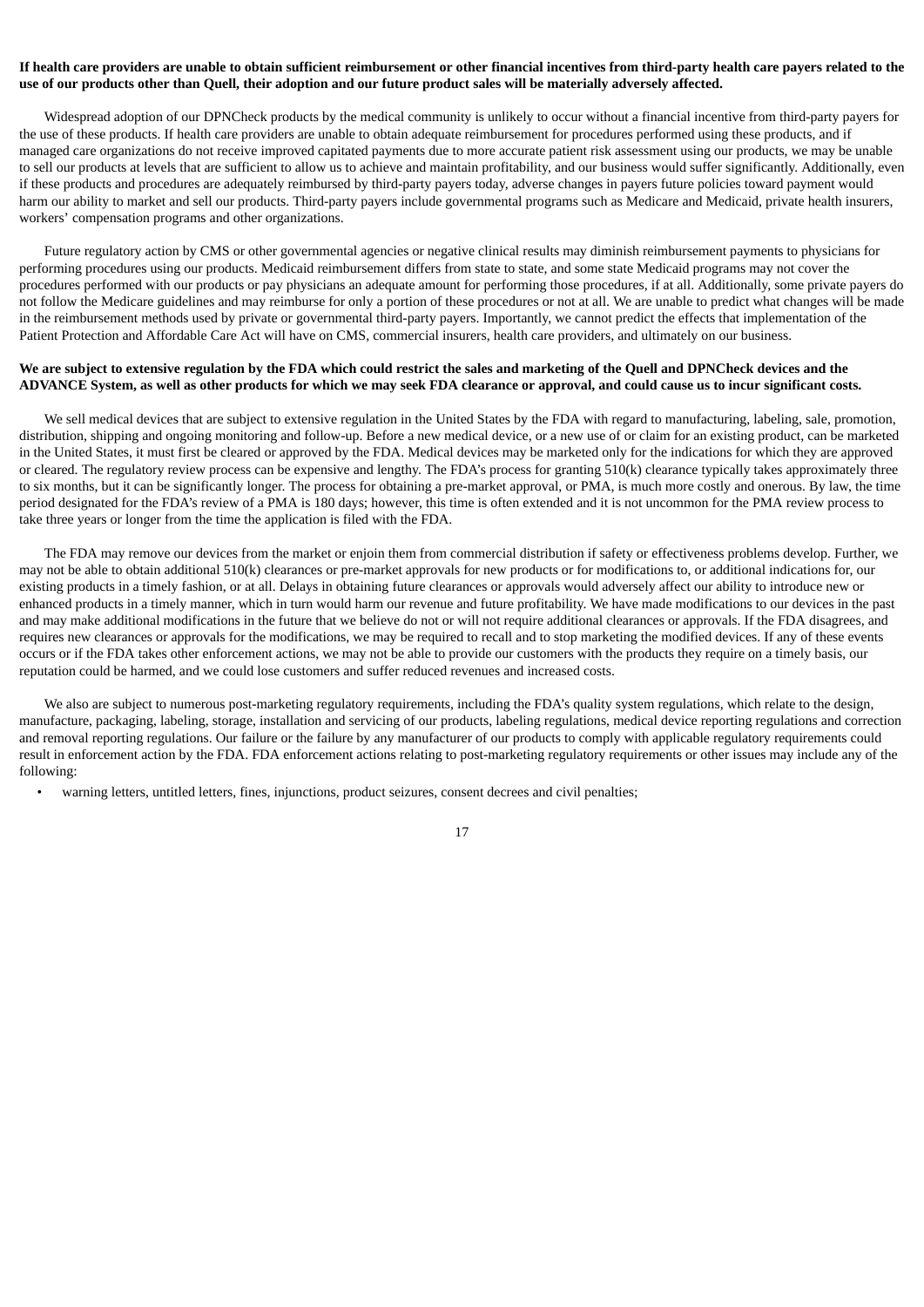- requiring repair, replacement, refunds, customer notifications or recall of our products;
- imposing operating restrictions, suspension or shutdown of production;
- refusing our requests for 510(k) clearance or PMA approval of new products, new intended uses, or modifications to existing products;
- requesting voluntary rescission of 510(k) clearances or withdrawing PMA approvals that have already been granted; and
- criminal prosecution.
- If any of these events were to occur, they could harm our reputation, our ability to generate revenues and our profitability.

Also, from time to time, legislation is introduced into Congress that could significantly change the statutory provisions governing the approval, manufacturing and marketing of medical devices. FDA regulations and guidance are often revised or reinterpreted by the agency in ways that may significantly affect our business and our products. It is impossible to predict whether legislative changes will be enacted, or FDA regulations, guidance or interpretations changed, and what the impact of such changes, if any, may be. The FDA has publicly stated that it is reevaluating its longstanding 510(k) review program. It is not clear when, or if, the program will be modified and what effect the modified review process will have on our ability to bring our product candidates to market.

### We depend on several single source manufacturers to produce components of our products. Any material adverse changes in our relationships with these manufacturers could prevent us from delivering products to our customers in a timely manner and may adversely impact our future revenues **or costs.**

We rely on third-party manufacturers to manufacture components of our Quell and DPNCheck, and to fully manufacture devices for the ADVANCE system. In the event that our manufacturers cease to manufacture sufficient quantities of our products or components in a timely manner and on terms acceptable to us, we would be forced to locate alternate manufacturers. Additionally, if our manufacturers experience a failure in their production process, are unable to obtain sufficient quantities of the components necessary to manufacture our products, experience extraordinary price increases on parts essential to our products or otherwise fail to meet our quality requirements, we may be forced to delay the manufacture and sale of our products or locate an alternative manufacturer. We may be unable to locate suitable alternative manufacturers for our products or components for which the manufacturing process is relatively specialized, on terms acceptable to us, or at all. We have a manufacturing and supply agreement with Johnson Medtech, LLC. for the manufacture of the ADVANCE electrodes for nerve conduction testing. Katecho, Inc. manufactures biosensors for use with our DPNCheck devices and manufactures electrodes for Quell, and Sunburst EMS, Inc. manufactures electronic boards and other components of our Quell and DPNCheck products which we assemble at our Massachusetts facility to produce completed devices. Moreover, due to the recent commercialization of Quell and the limited amount of our sales to date we do not have long-standing relationships with our manufacturers, other than Katecho, Inc., and may not be able to convince suppliers to continue to make components available to us unless there is demand for such components from their other customers. As a result, there is a risk that certain components could be discontinued and no longer available to us.

We have experienced transient inventory shortages on our products and essential parts, including Quell. If any materially adverse changes in our relationships with these manufacturers or parts suppliers occur, our ability to supply our customers will be severely limited until we are able to engage an alternate manufacturer or parts supplier or, if applicable, resolve any quality issues with our existing manufacturer. This situation could prevent us from delivering products to our customers in a timely manner, lead to decreased sales or increased costs, or harm our reputation with our customers.

# If our manufacturers are unable to supply us with an adequate supply of product components, we could lose customers, our potential future growth **could be limited and our business could be harmed.**

In order for us to successfully expand our business, our contract manufacturers must be able to provide us with substantial quantities of components of our products in compliance with regulatory requirements, in accordance with agreed upon specifications, at acceptable cost and on a timely basis. Our potential future growth could strain the ability of our manufacturers to deliver products and obtain materials and components in sufficient quantities. Manufacturers often experience difficulties in scaling up production, including problems with production yields and quality control and assurance. If we are unable to obtain sufficient quantities of high quality products to meet customer demand on a timely basis, we could lose customers, our growth may be limited and our business could be harmed.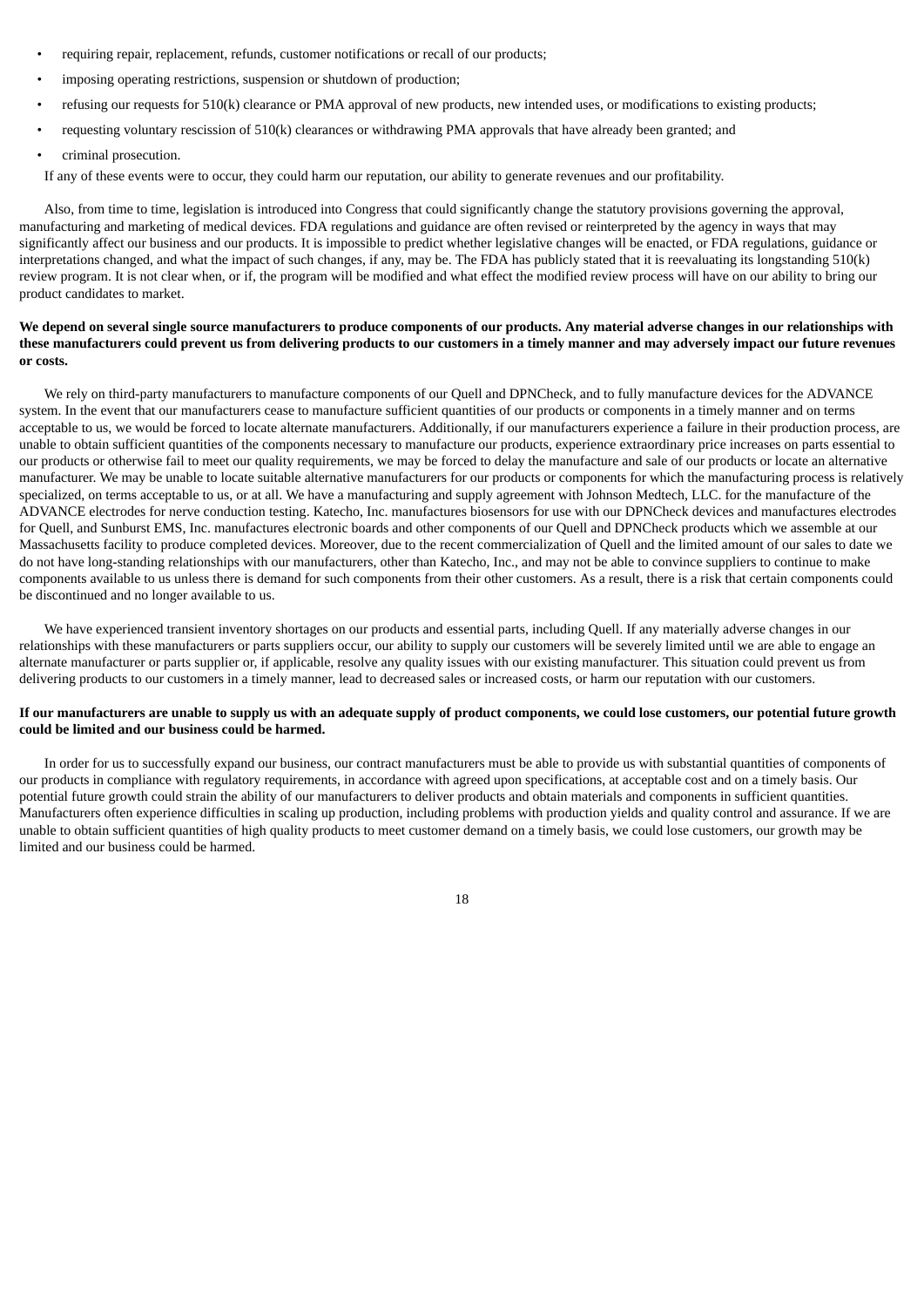# If we or our manufacturers fail to comply with the FDA's quality system regulation, the manufacturing and distribution of our products could be **interrupted, and our product sales and operating results could suffer.**

We and our contract manufacturers are required to comply with the FDA's quality system regulation, or OSR, which is a complex regulation that governs the procedures and documentation of the design, testing, production, control, quality assurance, labeling, packaging, sterilization, storage and shipping of our devices. The FDA enforces the QSR through periodic inspections. We cannot assure you that our facilities or the facilities of the manufacturers of our products would pass any future inspection. If our facilities or any of the facilities of the manufacturers of our products fail an inspection, the manufacturing or distribution of our products could be interrupted and our operations disrupted. Failure to take adequate and timely corrective action in response to an adverse inspection could result in a suspension or shutdown of our packaging and labeling operations and the operations of the manufacturers of our products or a recall of our products, or other administrative or judicial sanctions. If any of these events occurs, we may not be able to provide our customers with the quantity of products they require on a timely basis, our reputation could be harmed, and we could lose customers and suffer reduced revenues and increased costs.

### We are subject to Federal Trade Commission regulatory oversight. Exercise of this regulatory oversight could lead to an outcome which would constrain our marketing of Quell, cause us to incur significant costs and penalties, and adversely affect our financial results.

Under the Federal Trade Commission Act ("FTC Act"), the FTC is empowered, among other things, to (a) prevent unfair methods of competition and unfair or deceptive acts or practices in or affecting commerce; (b) seek monetary redress and other relief for conduct injurious to consumers; and (c) gather and compile information and conduct investigations relating to the organization, business, practices, and management of entities engaged in commerce. The FTC has very broad enforcement authority, and failure to abide by the substantive requirements of the FTC Act and other consumer protection laws can result in administrative or judicial penalties, including civil penalties, injunctions affecting the manner in which we would be able to market Quell in the future, or criminal prosecution.

In 2017 we received a Civil Investigative Demand ("CID") from the FTC. The CID requested information in connection with an FTC review for compliance of our representations about Quell with Sections 5 and 12 of the FTC Act. We believe we have provided all requested documents to the FTC. To our knowledge, no complaint has been filed against us; however, no assurance can be given as to the timing or outcome of the investigation.

### Our products may be subject to recalls, even after receiving FDA clearance or approval, which would harm our reputation, business and financial **results.**

We are subject to the medical device reporting regulations, which require us to report to the FDA if our products may have caused or contributed to a death or serious injury, or have malfunctioned in a way that would likely cause or contribute to a death or serious injury if the malfunction were to occur. We are also subject to the correction and removal reporting regulations, which require us to report to the FDA any field corrections and device recalls or removals that we undertake to reduce a risk to health posed by the device or to remedy a violation of the Federal Food, Drug and Cosmetic Act, or FDCA, caused by the device which may present a risk to health. In addition, the FDA and similar governmental agencies in other countries have the authority to require the recall of our products if there is a reasonable probability that the products would cause serious adverse health consequences or death. A government-mandated or voluntary recall by us could occur as a result of manufacturing defects, labeling deficiencies, packaging defects or other failures to comply with applicable regulations. Any recall would divert management attention and financial resources and harm our reputation with customers and could have a material adverse effect on our financial condition and results of operations.

#### **The success of our business depends upon our ability to advance our pipeline products to commercialization.**

We commenced commercialization of Quell in June 2015. We have additional product candidates and enhancements of our existing products in our R&D pipeline. We expect that advancing our pipeline products will require significant time and resources. We may not be successful in our commercialization efforts for any of the product candidates or product enhancements currently in our pipeline and we may not be successful in developing, acquiring, or inlicensing additional product candidates, to the extent we decide to do so. If we are not successful advancing new products through our development pipeline, the regulatory process and commercial launch, our business, financial condition, and results of operations will be adversely affected.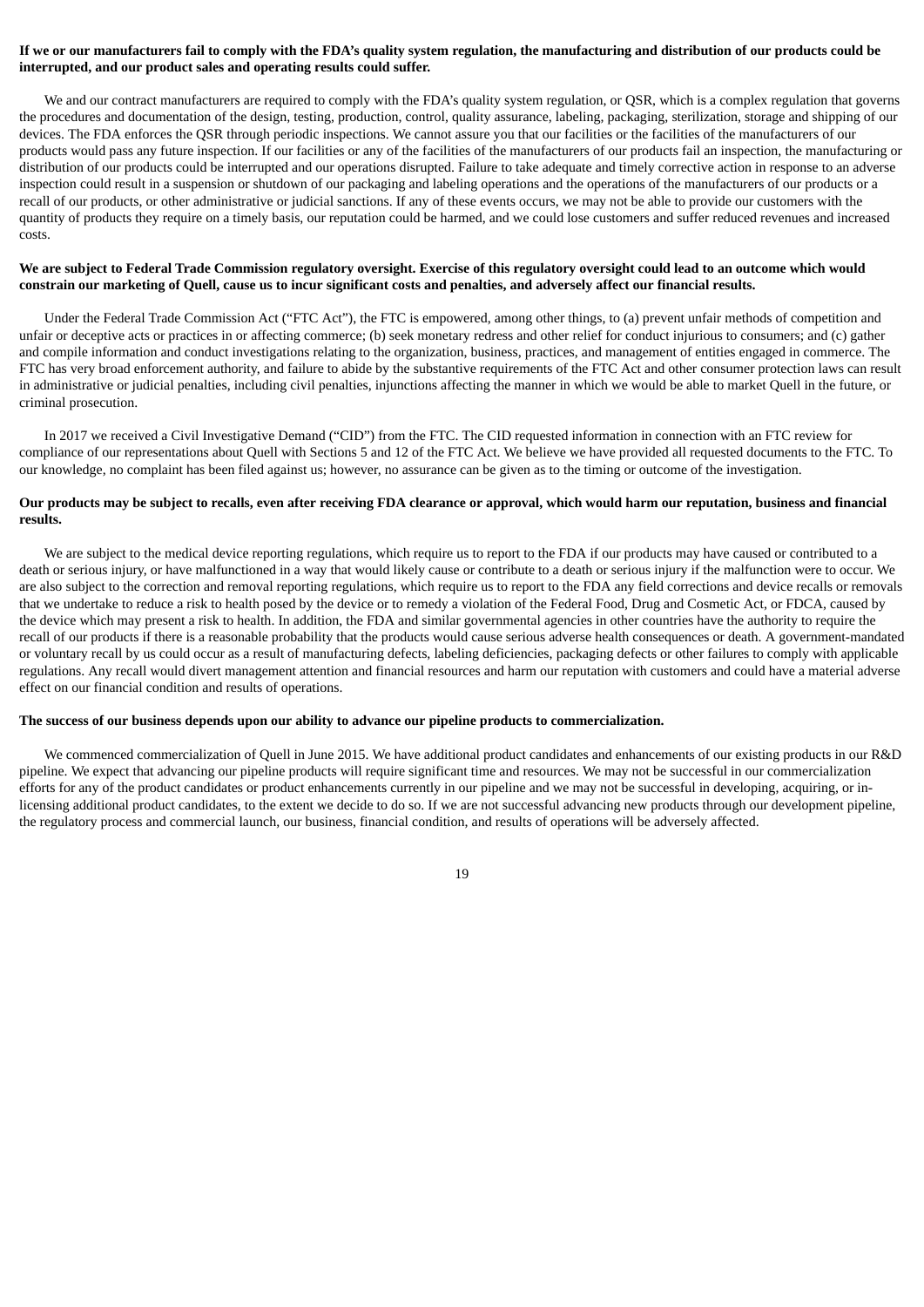### Our ability to achieve profitability depends in part on increasing our gross margins on product sales which we may not be able to achieve.

A number of factors may adversely impact our gross margins on product sales and services, including:

- lower than expected manufacturing yields of high cost components leading to increased manufacturing costs;
- shortages of electric components resulting in higher prices or an inability to supply key parts;
- low production volume which will result in high levels of overhead cost per unit of production;
- the timing of revenue recognition and revenue deferrals;
- increased material or labor costs:
- increased service or warranty costs or the failure to reduce service or warranty costs;
- increased price competition;
- variation in the margins across products in a particular period; and
- how well we execute on our strategic and operating plans.

If we are unable to increase our gross margins on product sales, our results of operations could be adversely impacted, we may not achieve profitability and our stock price could decline.

# The patent rights we rely upon to protect the intellectual property underlying our products may not be adequate, which could enable third parties to **use our technology and would harm our ability to compete in the market.**

Our success will depend in part on our ability to develop or acquire commercially valuable patent rights and to protect these rights adequately. The risks and uncertainties that we face with respect to our patents and other related rights include the following:

- the pending patent applications we have filed or to which we have exclusive rights may not result in issued patents or may take longer than we expect to result in issued patents;
- the claims of any patents that are issued may not provide meaningful protection;
- we may not be able to develop additional proprietary technologies that are patentable;
- other parties may challenge patents, patent claims or patent applications licensed or issued to us; and
- other companies may design around technologies we have patented, licensed or developed.

Our issued and filed patents for our wearable therapeutic products are recent. With regard to our legacy neurodiagnostic products, our issued design patents began to expire in 2015, and our issued utility patents began to expire in 2017. In particular, seven of our issued U.S. utility patents covering various aspects of the legacy neurodiagnostic business expired on the same day in 2017. Although the patent protection for material aspects of these products covered by the claims of the patents were lost at that time, we have additional patents and patent applications directed to other novel inventions that have patent terms extending beyond 2018. We may not be able to protect our patent rights effectively in some foreign countries. For a variety of reasons, we may decide not to file for patent protection in the United States or in particular foreign countries. In addition, GSK has certain rights to control the filing of patents with respect to Quell in certain foreign countries. Our patent rights underlying our products may not be adequate, and our competitors or customers may design around our proprietary technologies or independently develop similar or alternative technologies or products that are equal or superior to our technology and products without infringing on any of our patent rights. In addition, the patents licensed or issued to us may not provide a competitive advantage. If any of these events were to occur, our ability to compete in the market would be harmed.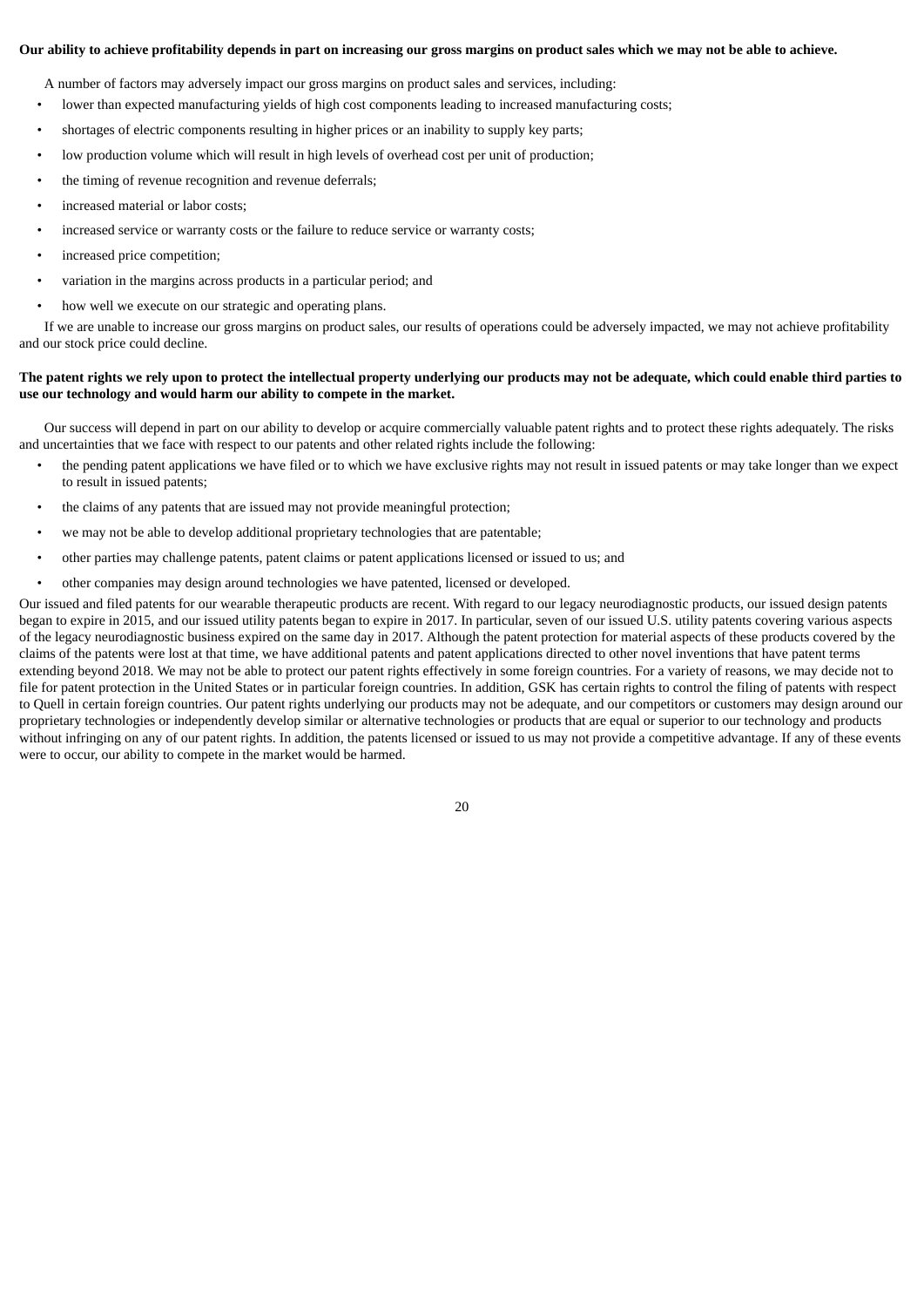# Other rights and measures we have taken to protect our intellectual property may not be adequate, which would harm our ability to compete in the **market.**

In addition to patents, we rely on a combination of trade secrets, copyright and trademark laws, confidentiality, nondisclosure and assignment of invention agreements and other contractual provisions and technical measures to protect our intellectual property rights. We rely on trade secrets to protect the technology and algorithms we use in our customer data processing and warehousing information system. While we currently require employees, consultants and other third parties to enter into confidentiality, non-disclosure or assignment of invention agreements or a combination thereof where appropriate, any of the following could still occur:

- the agreements may be breached or not enforced in a particular jurisdiction;
- we may have inadequate remedies for any breach;
- trade secrets and other proprietary information could be disclosed to our competitors; or
- others may independently develop substantially equivalent proprietary information and techniques or otherwise gain access to our trade secrets or disclose such technologies.

If, for any of the above reasons, our intellectual property is disclosed or misappropriated, it would harm our ability to protect our rights and our competitive position.

# We may need to initiate lawsuits to protect or enforce our patents and other intellectual property rights, which could be expensive and, if we lose, could cause us to lose some of our intellectual property rights, which would harm our ability to compete in the market.

We rely on patents to protect a portion of our intellectual property and our competitive position. Patent law relating to the scope of claims in the technology fields in which we operate is still evolving and, consequently, patent positions in the medical device industry are generally uncertain. In order to protect or enforce our patent rights, we may initiate patent litigation against third parties, such as infringement suits or interference proceedings. Litigation may be necessary to:

- assert claims of infringement;
- enforce our patents;
- protect our trade secrets or know-how; or
- determine the enforceability, scope and validity of the proprietary rights of others.

Any lawsuits that we initiate could be expensive, take significant time and divert management's attention from other business concerns. Litigation also puts our patents at risk of being invalidated or interpreted narrowly and our patent applications at risk of not issuing. Additionally, we may provoke third parties to assert claims against us. We may not prevail in any lawsuits that we initiate and the damages or other remedies awarded, if any, may not be commercially valuable. The occurrence of any of these events could harm our business, our ability to compete in the market or our reputation.

# Claims that our products infringe on the proprietary rights of others could adversely affect our ability to sell our products and increase our costs.

Substantial litigation over intellectual property rights exists in the medical device industry. We expect that our products could be increasingly subject to third-party infringement claims as the number of competitors grows and the functionality of products and technology in different industry segments overlap. Third parties may currently have, or may eventually be issued, patents on which our products or technologies may infringe. Any of these third parties might make a claim of infringement against us. Any litigation regardless of its impact would likely result in the expenditure of significant financial resources and the diversion of management's time and resources. In addition, litigation in which we are accused of infringement may cause negative publicity, adversely impact prospective customers, cause product shipment delays or require us to develop non-infringing technology, make substantial payments to third parties, or enter into royalty or license agreements, which may not be available on acceptable terms, or at all. If a successful claim of infringement were made against us and we could not develop non-infringing technology or license the infringed or similar technology on a timely and cost-effective basis, our revenues may decrease substantially and we could be exposed to significant liability.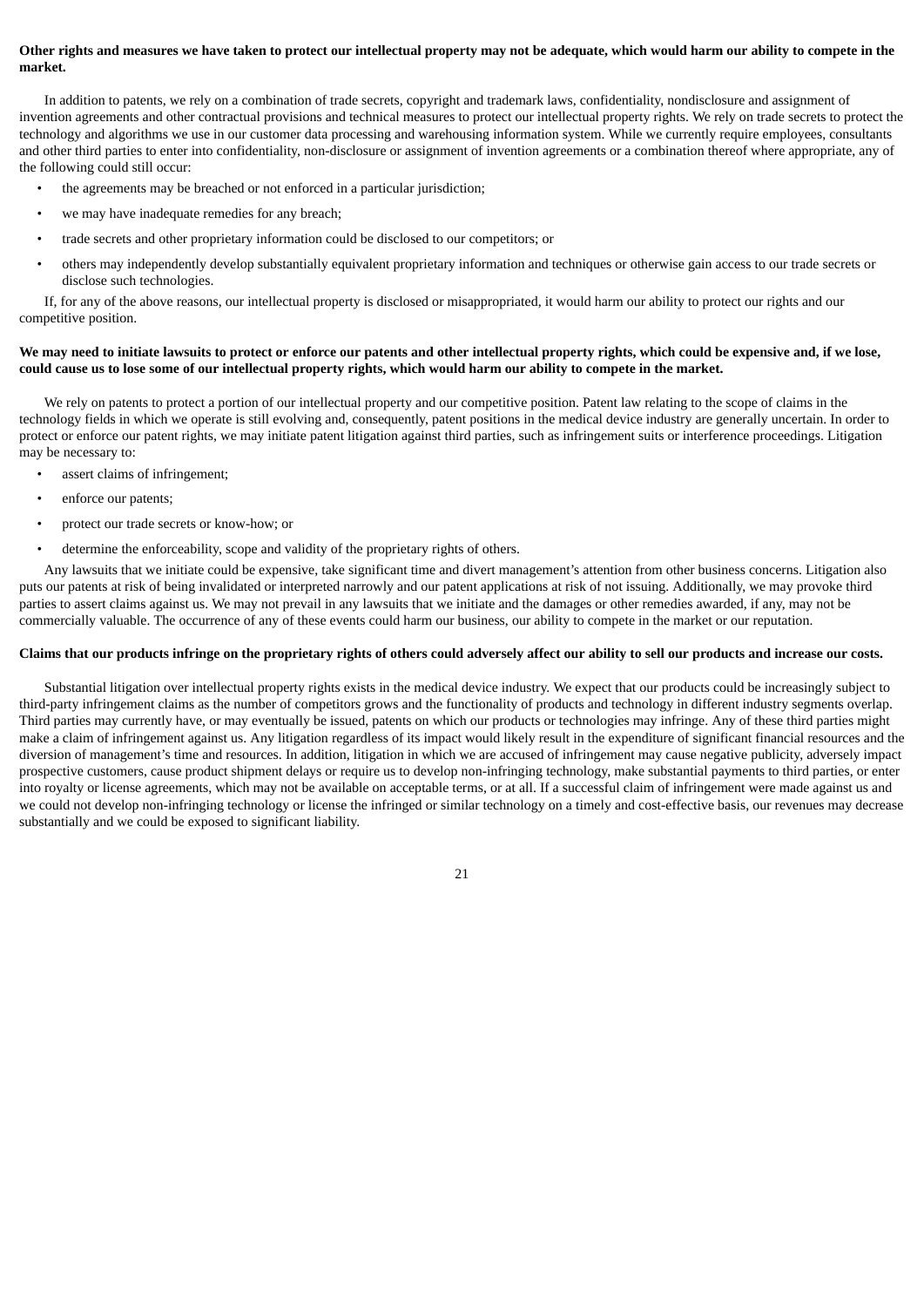### We are subject to federal and state laws prohibiting "kickbacks" and false or fraudulent claims, which, if violated, could subject us to substantial penalties. Additionally, any challenge to or investigation into our practices under these laws could cause adverse publicity and be costly to respond **to, and thus could harm our business.**

A federal law commonly known as the federal anti-kickback law, and several similar state laws, prohibit the payment of any remuneration that is intended to induce physicians or others either to refer patients or to acquire or arrange for or recommend the acquisition of health care products or services. These laws constrain a medical device company's sales, marketing and other promotional activities by limiting the kinds of business relationships and financial arrangements, including sales programs we may have with hospitals, physicians or other potential purchasers of medical devices. Other federal and state laws generally prohibit individuals or entities from knowingly presenting, or causing to be presented, claims for payment to Medicare, Medicaid or other third-party payers that are false or fraudulent, or for items or services that were not provided as claimed. From time to time, we may provide coding and billing information as product support to purchasers of our products. Anti-kickback and false claims laws prescribe civil and criminal penalties for noncompliance, which can be quite substantial including exclusion from participation in federal health care programs. A number of states have enacted laws that require pharmaceutical and medical device companies to monitor and report payments, gifts and other remuneration made to physicians and other health care professionals and health care organizations. Some state statutes, such as the one in Massachusetts, impose an outright ban on gifts to physicians. These laws are often referred to as "gift ban" or "aggregate spend" laws and carry substantial fines if they are violated. Similar legislation, known as the Physician Payments Sunshine Act, was enacted by Congress during 2014. In the event that we are found to have violated these laws or determine to settle a claim that we have done so, our business may be materially adversely affected as a result of any payments required to be made, restrictions on our future operations or actions required to be taken, damage to our business reputation or adverse publicity in connection with such a finding or settlement or other adverse effects relating thereto. Additionally, even an unsuccessful challenge or investigation into our practices could cause adverse publicity, and be costly to respond to, and thus could harm our business and results of operations.

### If we are found to have violated laws protecting the confidentiality of patient health information, we could be subject to civil or criminal penalties, **which could increase our liabilities, damage our reputation and harm our business.**

There are a number of federal and state laws protecting the confidentiality of individually identifiable patient health information, including patient records, and restricting the use and disclosure of that protected information. In particular, the U.S. Department of Health and Human Services promulgated patient privacy rules under the Health Insurance Portability and Accountability Act of 1996, or HIPAA. These privacy rules protect medical records and other personal health information by limiting their use and disclosure, giving individuals the right to access, amend and seek accounting of their own health information and limiting most use and disclosures of health information to the minimum amount reasonably necessary to accomplish the intended purpose. We do not believe that we are subject to the HIPAA rules. However, if we are found to be in violation of the privacy rules under HIPAA, we could be subject to civil or criminal penalties, which could increase our liabilities and harm our reputation or our business.

#### The use of our products could result in product liability claims that could be expensive, damage our reputation and harm our business.

Our business exposes us to an inherent risk of potential product liability claims related to the manufacturing, marketing and sale of medical devices. The medical device industry historically has been litigious, and we face financial exposure to product liability claims if the use of our products were to cause or contribute to injury or death. Our products may be susceptible to claims of injury because their use involves the electric stimulation of a patient's nerves. Although we maintain product liability insurance for our products and other commercial insurance, the coverage limits of these policies may not be adequate to cover future claims. We may be unable to maintain sufficient product liability or other commercial insurance on acceptable terms or at reasonable costs, and this insurance may not provide us with adequate coverage against potential liabilities. A successful claim brought against us in excess of, or outside of, our insurance coverage could have a material adverse effect on our financial condition and results of operations. A product liability claim, regardless of its merit or eventual outcome, could result in substantial costs to us, a substantial diversion of management attention and adverse publicity. A product liability claim could also harm our reputation and result in a decline in revenues and an increase in expenses.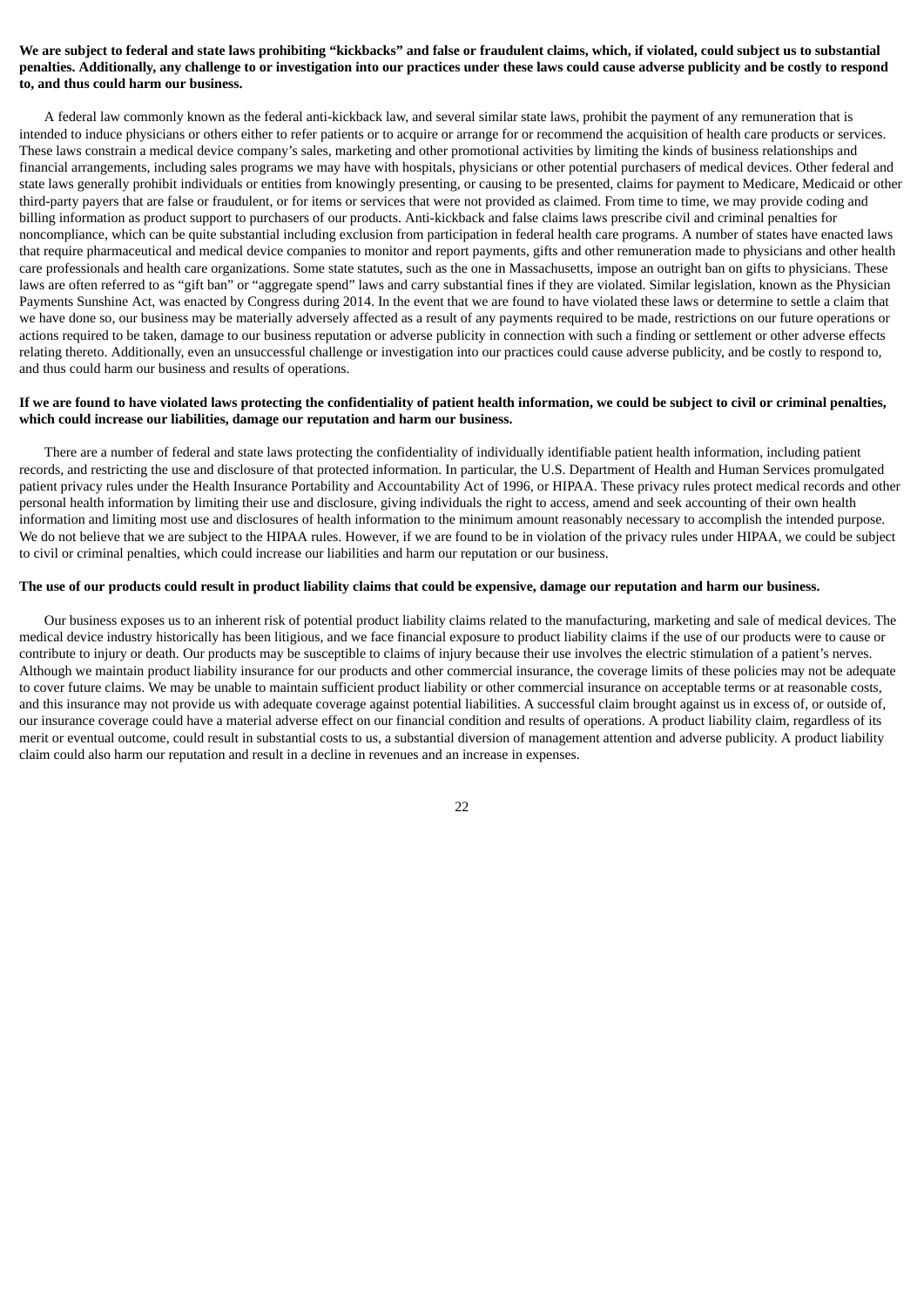# Our products are complex in design, and defects may not be discovered prior to shipment to customers, which could result in warranty obligations **or product liability or other claims, reducing our revenues and increasing our costs and liabilities.**

We depend upon third parties for the manufacture of our products or components. Our products, particularly our electrodes, require a significant degree of technical expertise to produce. If these manufacturers fail to produce our products to specification, or if the manufacturers use defective materials or workmanship in the manufacturing process, the reliability and performance of our products will be compromised.

- If our products contain defects that cannot be repaired quickly, easily and inexpensively, we may experience:
- loss of customer orders and delay in order fulfillment;
- damage to our brand reputation;
- increased cost of our warranty program due to product repair or replacement;
- inability to attract new customers;
- diversion of resources from our manufacturing and research and development departments into our service department; and
- legal action.

The occurrence of any one or more of the foregoing could harm our reputation and materially reduce our revenues and increase our costs and liabilities.

### If we lose any of our officers or key employees, our management and technical expertise could be weakened significantly.

Our success largely depends on the skills, experience, and efforts of our executive officers, including Shai N. Gozani, M.D., Ph.D., our founder, Chairman, President and Chief Executive Officer, Thomas T. Higgins, our Senior Vice President and Chief Financial Officer; and Francis X. McGillin, our Senior Vice President and Chief Commercial Officer. We do not maintain key person life insurance policies covering any of our employees. The loss of any of our executive officers could weaken our management and technical expertise significantly and harm our business.

### If we are unable to recruit, hire and retain skilled and experienced personnel, our ability to manage and expand our business will be harmed, which **would impair our future revenues and profitability.**

We are a small company with 42 employees as of December 31, 2018, and our ability to retain our skilled labor force and our success in attracting and hiring new skilled employees will be a critical factor in determining our future performance. We may not be able to meet our future hiring needs or retain existing personnel, particularly given the challenges faced by our business. We will face challenges and risks in hiring, training, managing and retaining engineering and sales and marketing employees. Failure to attract and retain personnel, particularly technical and sales and marketing personnel would materially harm our ability to compete effectively and grow our business.

# Failure to develop or enter into relationships to sell products other than our existing products or enhance our existing products could have an **adverse effect on our business prospects.**

Our future business and financial success will depend, in part, on our ability to effectively market our products, such as Quell and DPNCheck, and enhance these products in response to customer demand. Developing new products and upgrades to existing and future products imposes burdens on our research and development department and our management. This process is costly, and we cannot assure you that we will be able to successfully develop new products or enhance our current products. We also may not be able to enter into relationships with other companies to sell additional products. In addition, as we develop the market for our products, future competitors may develop desirable product features earlier than we do which could make our competitors' products less expensive or more effective than our products and could render our products obsolete or unmarketable. If our product development efforts are unsuccessful, we will have incurred significant costs without recognizing the expected benefits and our business prospects may suffer.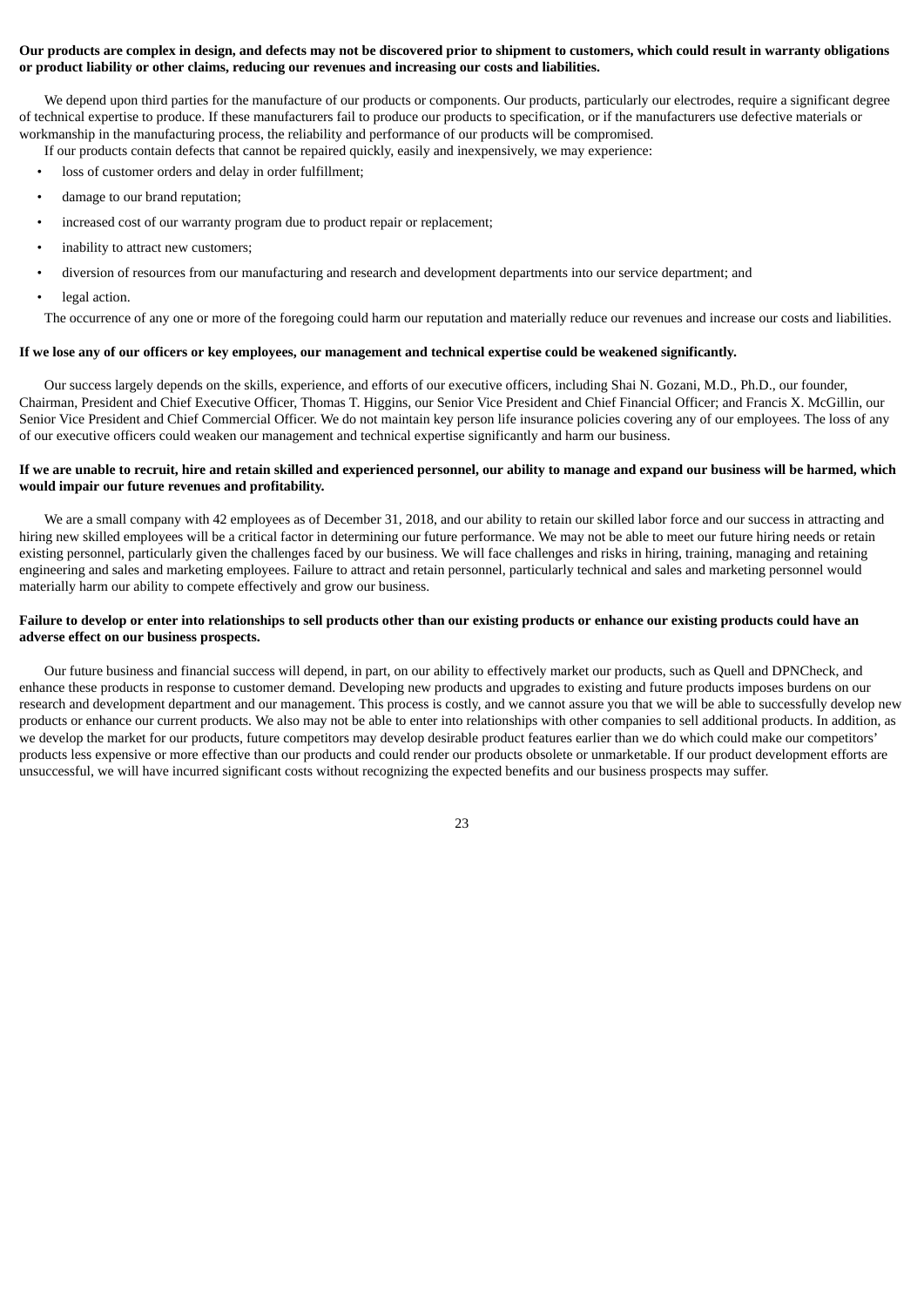### If we are unable to develop new products or enhance existing products, we may be unable to attract or retain customers.

Our success depends on the successful development, regulatory clearance or approval (if required), introduction and commercialization of new generations of products, treatment systems, and enhancements to and/or simplification of existing products. Quell and DPNCheck must keep pace with, among other things, the products of our competitors. We are making significant investments in long-term growth initiatives. Such initiatives require significant capital commitments, involvement of senior management and other investments on our part, which we may be unable to recover. Our timeline for the development of new products or enhancements may not be achieved and price and profitability targets may not prove feasible. Commercialization of new products may prove challenging, and we may be required to invest more time and money than expected to successfully introduce them. Once introduced, new products may adversely impact orders and sales of our existing products, or make them less desirable or even obsolete. Compliance with regulations, competitive alternatives, and shifting market preferences may also impact the successful implementation of new products or enhancements.

Our ability to successfully develop and introduce new products and product enhancements, and the revenues and costs associated with these efforts, may be affected by our ability to:

- properly identify customer needs;
- prove feasibility of new products in a timely manner;
- educate physicians about the use of new products and procedures;
- comply with internal quality assurance systems and processes timely and efficiently;
- comply with regulatory requirements relating to our products, and limit the timing and cost of obtaining required regulatory approvals or clearances;
- accurately predict and control costs associated with inventory overruns caused by phase-in of new products and phase-out of old products;
- price new products competitively;
- manufacture and deliver our products in sufficient volumes on time, and accurately predict and control costs associated with manufacture of the products; and
- meet our product development plan and launch timelines.

Even if customers accept new products or product enhancements, the revenues from these products may not be sufficient to offset the significant costs associated with making them available to customers. Failure to successfully develop, obtain regulatory approval or clearance for, manufacture or introduce new products or to complete these processes in a timely and efficient manner could result in delays that could affect our ability to attract and retain customers, or could cause customers to delay or cancel orders, causing our backlog, revenues and operating results to suffer.

### We currently compete, and may in the future need to compete, against other medical device and consumer companies with greater resources, more established distribution channels and other competitive advantages, and the success of these competitors may harm our ability to generate revenues.

We currently do, and in the future may need to, compete directly and indirectly with a number of other companies that may have competitive advantages over us. Our diagnostic devices for nerve testing compete with companies that sell traditional nerve conduction study and electromyography equipment including Cadwell Laboratories, Inc. and Natus Medical Incorporated. These companies enjoy significant competitive advantages, including:

- greater resources for product development, sales and marketing;
- more established distribution networks;
- greater name recognition;
- more established relationships with health care professionals, customers and third-party payers; and
- additional lines of products and the ability to offer rebates or bundle products to offer discounts or incentives.

As we develop the market for wearable technology for chronic pain, we will be faced with competition from other companies that decide and are able to enter the market as well as competition from other forms of treatment for chronic pain. Some or all of our future competitors in the diagnostic nerve testing market and the consumer market for pain relief may enjoy competitive advantages such as those described above. If we are unable to compete effectively against existing and future competitors, our sales will decline and our business will be harmed.

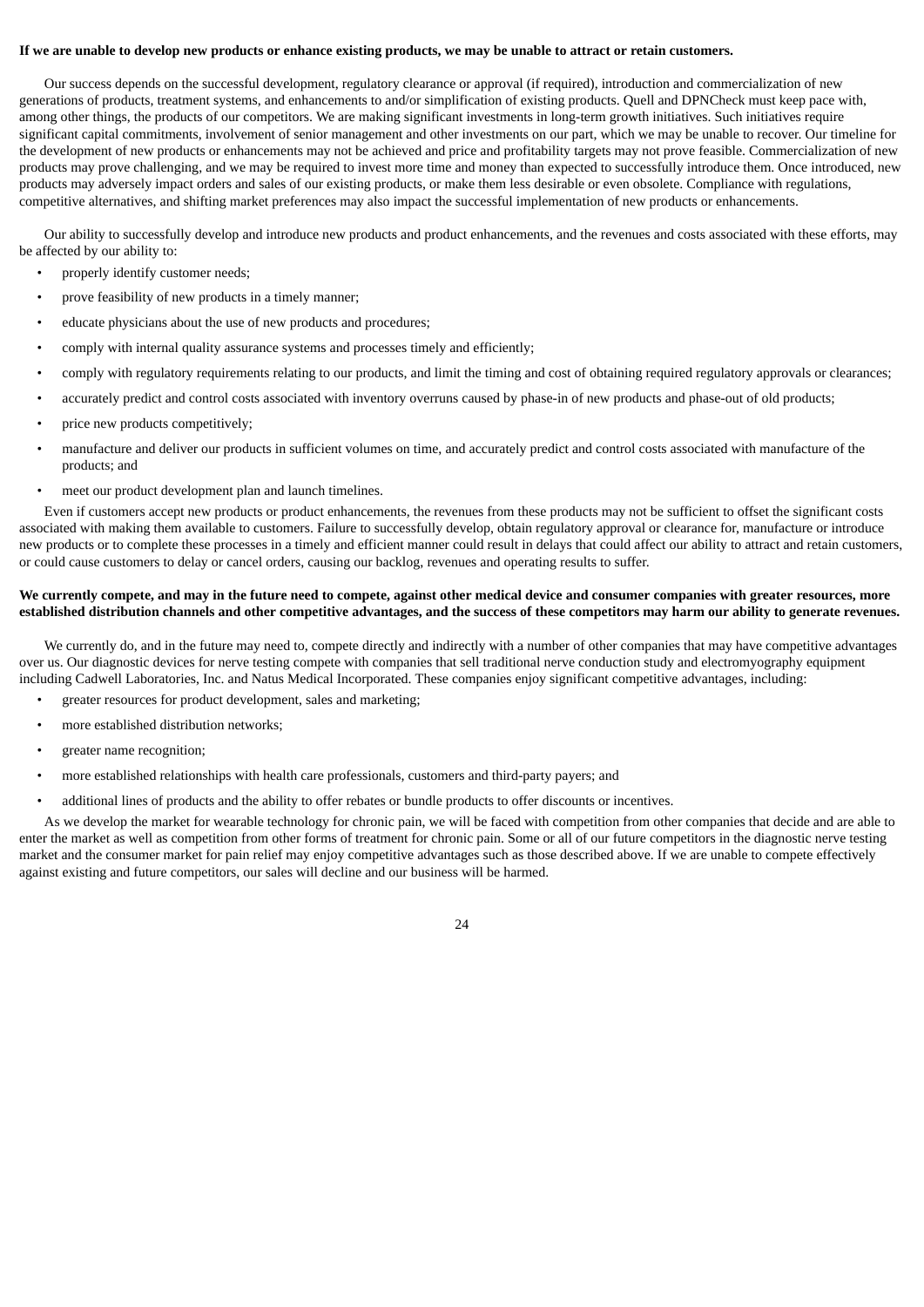# Security breaches and other disruptions could compromise our information and expose us to liability, which could cause our business and reputation **to suffer.**

In the ordinary course of our business, we collect and store sensitive data in our data centers, on our networks, including intellectual property, our proprietary business information, and that of our customers, suppliers and business partners, and personally identifiable information of our employees. The secure processing, maintenance and transmission of this information is critical to our operations. Despite our security measures, our information technology and infrastructure may be vulnerable to attacks by hackers or breached due to employee error, malfeasance or other disruptions. Any such breach could compromise our networks and the information stored there could be accessed, publicly disclosed, lost or stolen. Any such access, disclosure or other loss of information could result in legal claims or proceedings, disrupt our operations, damage our reputation, and cause a loss of confidence in our products and services, which could have a material adverse effect on our business, financial condition, results of operations or cash flows.

# If future clinical studies or other articles are published, or physician associations or other organizations announce positions that are unfavorable to **our products, our sales efforts and revenues may be negatively affected.**

Future clinical studies or other articles regarding our existing products or any competing products may be published that either support a claim, or are perceived to support a claim, that a competitor's product is more accurate or effective than our products or that our products are not as accurate or effective as we claim or previous clinical studies have concluded. Additionally, physician associations or other organizations that may be viewed as authoritative or have an economic interest in nerve conduction studies and in related electrodiagnostic procedures or other procedures that may be performed using our products or in neurostimulation therapies using our devices could endorse products or methods that compete with our products or otherwise announce positions that are unfavorable to our products. Any of these events may negatively affect our sales efforts and result in decreased revenues.

# As we expand into foreign markets with respect to products other than Quell, we will be affected by new business risks that may adversely impact **our financial condition or results of operations.**

Foreign markets represented approximately 12% and 7% of our revenues in 2018 and 2017, respectively. We are working to expand market penetration, particularly in Asia. Any such expansion will subject us to the possibility of new business risks, including:

- failure to fulfill foreign regulatory requirements, if applicable, to market our products;
- availability of, and changes in, reimbursement within prevailing foreign health care payment systems;
- adapting to the differing business practices and laws in foreign countries;
- difficulties in managing foreign relationships and operations, including any relationships that we establish with foreign distributors or sales or marketing agents;
- limited protection for intellectual property rights in some countries;
- difficulty in collecting accounts receivable and longer collection periods;
- costs of enforcing contractual obligations in foreign jurisdictions;
- recessions in economies outside of the United States;
- political instability and unexpected changes in diplomatic and trade relationships;
- currency exchange rate fluctuations; and
- potentially adverse tax consequences.

If we are successful in introducing our products other than Quell into foreign markets, we will be affected by these additional business risks, which may adversely impact our financial condition or results of operations. In addition, expansion into foreign markets imposes additional burdens on our executive and administrative personnel, research and sales departments, and general managerial resources. Our efforts to introduce our products other than Quell into foreign markets may not be successful, in which case we may have expended significant resources without realizing the expected benefit.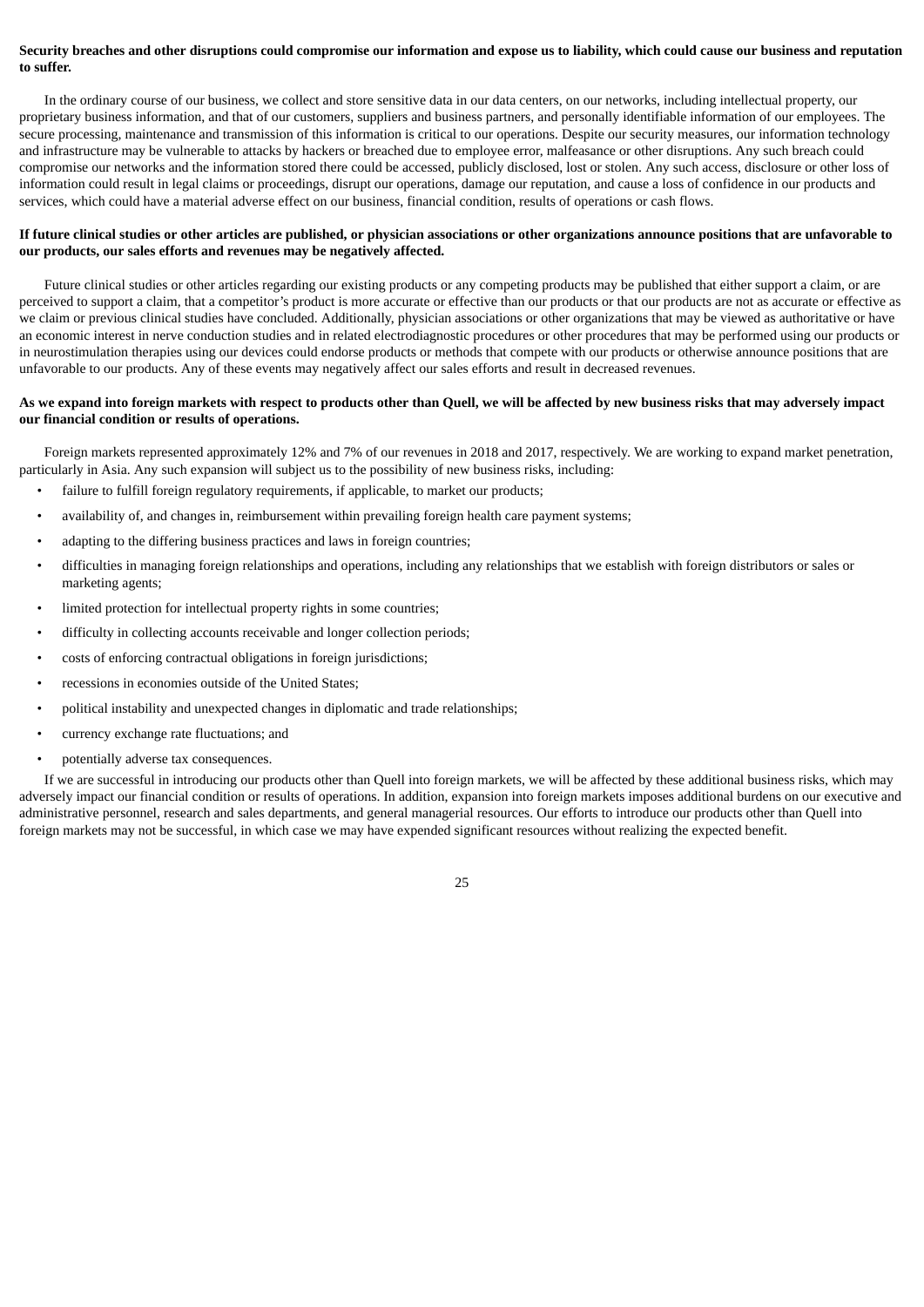Our loan and security agreement with a bank, which we refer to as our credit facility, contains financial and operating restrictions that may limit our access to credit. If we fail to comply with covenants in the credit facility, we may be required to repay any indebtedness thereunder, which may **have an adverse effect on our liquidity.**

Although we have not borrowed any funds under the credit facility, provisions in the credit facility impose restrictions on our ability to, among other things:

- incur additional indebtedness;
- create liens;
- replace certain of our executive officers;
- enter into transactions with affiliates;
- transfer assets;
- pay dividends or make distributions on, or repurchase, our capital stock; and
- merge or consolidate.

In addition, we are required to meet certain financial covenants customary with this type of credit facility, including maintaining a minimum specified tangible net worth. The credit facility also contains other customary covenants, which we may not be able to comply with in the future. Our failure to comply with these covenants may result in the declaration of an event of default and could cause us to be unable to borrow under the credit facility. In addition to preventing additional borrowings under the credit facility, an event of default, if not cured or waived, may result in the acceleration of the maturity of indebtedness outstanding under the credit facility at the time of the default, which would require us to pay all amounts outstanding. If an event of default occurs, we may not be able to cure it within any applicable cure period, if at all. If the maturity of our indebtedness is accelerated, we may not have sufficient funds available for repayment or we may not have the ability to borrow or obtain sufficient funds to replace the accelerated indebtedness on terms acceptable to us, or at all. We have not borrowed any funds under this agreement; however, as of January 24, 2019, \$0.2 million of the amounts available under the agreement are restricted to support letters of credit issued in favor of our landlords.

#### If we sell additional shares, our stock price may decline as a result of the dilution which will occur to existing stockholders.

Until we are profitable, we will need significant additional funds to develop our business and sustain our operations. We sold shares of convertible preferred stock and warrants on several occasions, and any additional sales of shares of our common stock or other securities exercisable into our common stock are likely to have a dilutive effect on some or all of our then existing stockholders. Resales of newly issued shares in the open market could also have the effect of lowering our stock price, thereby increasing the number of shares we may need to issue in the future to raise the same dollar amount and consequently further diluting our outstanding shares.

The perceived risk associated with the possible sale of a large number of shares could cause some of our stockholders to sell their stock, thus causing the price of our stock to decline. In addition, actual or anticipated downward pressure on our stock price due to actual or anticipated issuances or sales of stock could cause some institutions or individuals to engage in short sales of our common stock, which may itself cause the price of our stock to decline.

If our stock price declines, we may be unable to raise additional capital. A sustained inability to raise capital could force us to go out of business. Significant declines in the price of our common stock could also impair our ability to attract and retain qualified employees, reduce the liquidity of our common stock and result in the delisting of our common stock from The Nasdaq Stock Market LLC, or Nasdaq.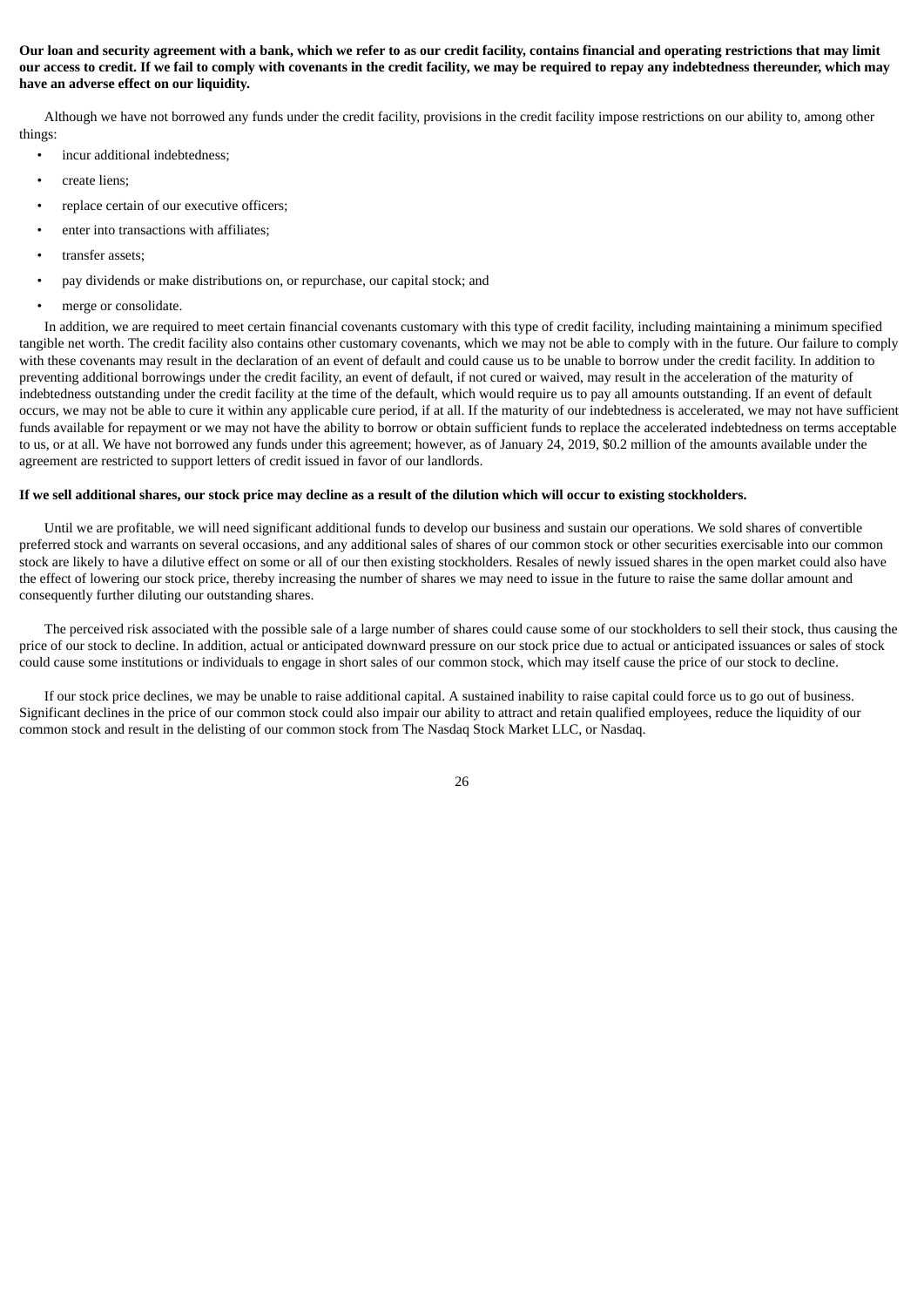#### The trading price of our common stock has been volatile and is likely to be volatile in the future.

The trading price of our common stock has been highly volatile. For the two-year period ended December 31, 2018, our stock price has fluctuated from a low of \$0.60 to a high of \$7.20, as adjusted for stock splits during that time. The market price for our common stock will be affected by a number of factors, including:

- the effectiveness of the GSK collaboration, particularly our ability to achieve development and commercialization milestones;
- the denial or delay of regulatory clearances or approvals for our products under development or receipt of regulatory approval of competing products;
- our ability to accomplish clinical, regulatory and other product development and commercialization milestones and to do so in accordance with our timing estimates;
- changes in policies affecting third-party coverage and reimbursement in the United States and other countries;
- changes in government regulations and standards affecting the medical device industry and our products;
- ability of our products to achieve market success;
- the performance of third-party contract manufacturers and component suppliers;
- actual or anticipated variations in our results of operations or those of our competitors;
- announcements of new products, technological innovations or product advancements by us or our competitors;
- developments with respect to patents and other intellectual property rights;
- sales of common stock or other securities by us or our stockholders in the future;
- additions or departures of key scientific or management personnel;
- disputes or other developments relating to proprietary rights, including patents, litigation matters and our ability to obtain patent protection for our technologies;
- trading volume of our common stock;
- regulatory inquiries or developments affecting our products;
- changes in earnings estimates or recommendations by securities analysts, failure to obtain or maintain analyst coverage of our common stock or our failure to achieve analyst earnings estimates;
- public statements by analysts or clinicians regarding their perceptions of our clinical results or the effectiveness of our products;
- decreases in market valuations of medical device companies; and
- general market conditions and other factors unrelated to our operating performance or the operating performance of our competitors.

The stock prices of many companies in the medical device industry have experienced wide fluctuations that have often been unrelated to the operating performance of these companies. Periods of volatility in the market price of a company's securities can result in securities class action litigation against a company. If class action litigation is initiated against us, we may incur substantial costs and our management's attention may be diverted from our operations, which could significantly harm our business.

# We have, in the past, failed to satisfy certain continued listing requirements on Nasdaq and could fail to satisfy those requirements again in the future which could affect the market price of our common stock and liquidity and reduce our ability to raise capital.

Currently, our common stock trades on the Nasdaq Capital Market. During 2017 we received notifications from Nasdaq informing us of certain listing deficiencies related to the minimum bid price listing requirements. Although we have since cured these deficiencies, it is possible that we could fall out of compliance again in the future. If we fail to maintain compliance with any Nasdaq listing requirements, we could be delisted and our stock would be considered a penny stock under regulations of the Securities and Exchange Commission, or SEC, and would therefore be subject to rules that impose additional sales practice requirements on broker-dealers who sell our securities. The additional burdens imposed upon broker-dealers by these requirements could discourage broker-dealers from effecting transactions in our common stock, which could severely limit the market liquidity of our common stock and your ability to sell our securities in the secondary market.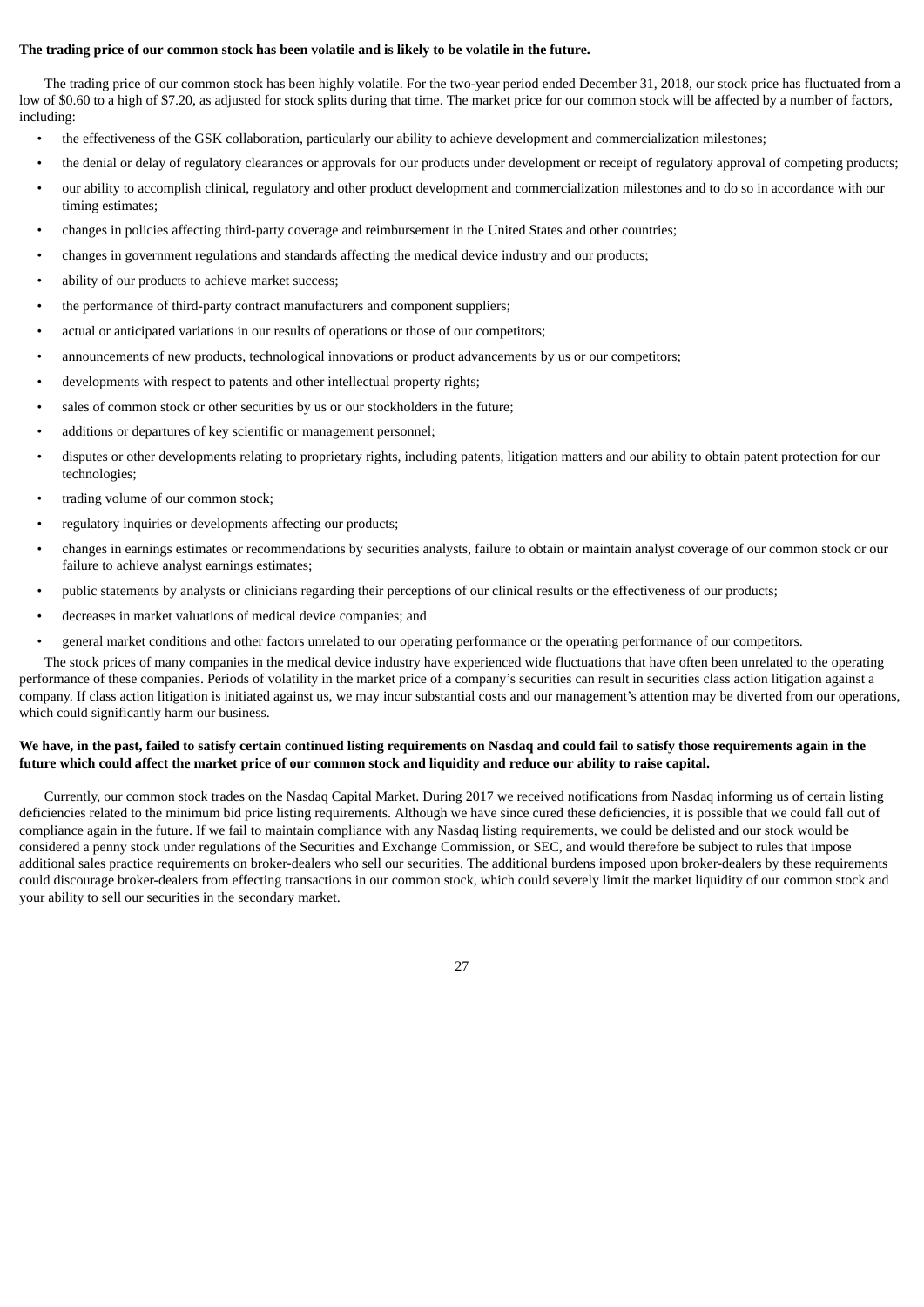Anti-takeover provisions in our organizational documents and Delaware law, and the shareholder rights plan that we adopted in 2007, may discourage or prevent a change of control, even if an acquisition would be beneficial to our stockholders, which could affect our stock price adversely **and prevent attempts by our stockholders to replace or remove our current management.**

Our certificate of incorporation and bylaws contain provisions that could delay or prevent a change of control of our Company or changes in our Board of Directors that our stockholders might consider favorable. Some of these provisions:

- authorize the issuance of preferred stock which can be created and issued by the Board of Directors without prior stockholder approval, with rights senior to those of our common stock;
- provide for a classified Board of Directors, with each director serving a staggered three-year term;
- prohibit our stockholders from filling board vacancies, calling special stockholder meetings, or taking action by written consent;
- provide for the removal of a director only with cause and by the affirmative vote of the holders of 75% or more of the shares then entitled to vote at an election of our directors; and
- require advance written notice of stockholder proposals and director nominations.

We have also adopted a shareholder rights plan that could make it more difficult for a third party to acquire, or could discourage a third party from acquiring, us or a large block of our common stock. A third party that acquires 15% or more of our common stock could suffer substantial dilution of its ownership interest under the terms of the shareholder rights plan through the issuance of common stock to all stockholders other than the acquiring person.

In addition, we are subject to the provisions of Section 203 of the Delaware General Corporation Law, which may prohibit certain business combinations with stockholders owning 15% or more of our outstanding voting stock. These and other provisions in our certificate of incorporation, bylaws and Delaware law could make it more difficult for stockholders or potential acquirers to obtain control of our Board of Directors or initiate actions that are opposed by our then-current Board of Directors, including a merger, tender offer, or proxy contest involving our Company. Any delay or prevention of a change of control transaction or changes in our Board of Directors could cause the market price of our common stock to decline.

#### **We do not intend to pay cash dividends.**

We have never declared or paid cash dividends on our capital stock. We currently intend to retain all available funds and any future earnings for use in the operation and expansion of our business and do not anticipate paying any cash dividends in the foreseeable future. In addition, the terms of our credit facility preclude us from paying any dividends. As a result, capital appreciation, if any, of our common stock will be our stockholders' sole source of potential gain for the foreseeable future.

#### <span id="page-30-0"></span>**ITEM 1B. UNRESOLVED STAFF COMMENTS**

None.

### <span id="page-30-1"></span>**ITEM 2. PROPERTIES**

Our headquarters and engineering activities are located in an approximately 12,000 square foot leased facility in Waltham, Massachusetts and our manufacturing and fulfillment activities are located in a 10,000 square foot leased facility in Woburn, Massachusetts. We believe these facilities will be adequate for our needs during the foreseeable future.

### <span id="page-30-2"></span>**ITEM 3. LEGAL PROCEEDINGS**

While we are not currently a party to any material legal proceedings, we could become subject to legal proceedings in the ordinary course of business. We do not expect any such potential items to have a significant impact on our financial position.

# <span id="page-30-3"></span>**ITEM 4. MINE SAFETY DISCLOSURES**

Not applicable.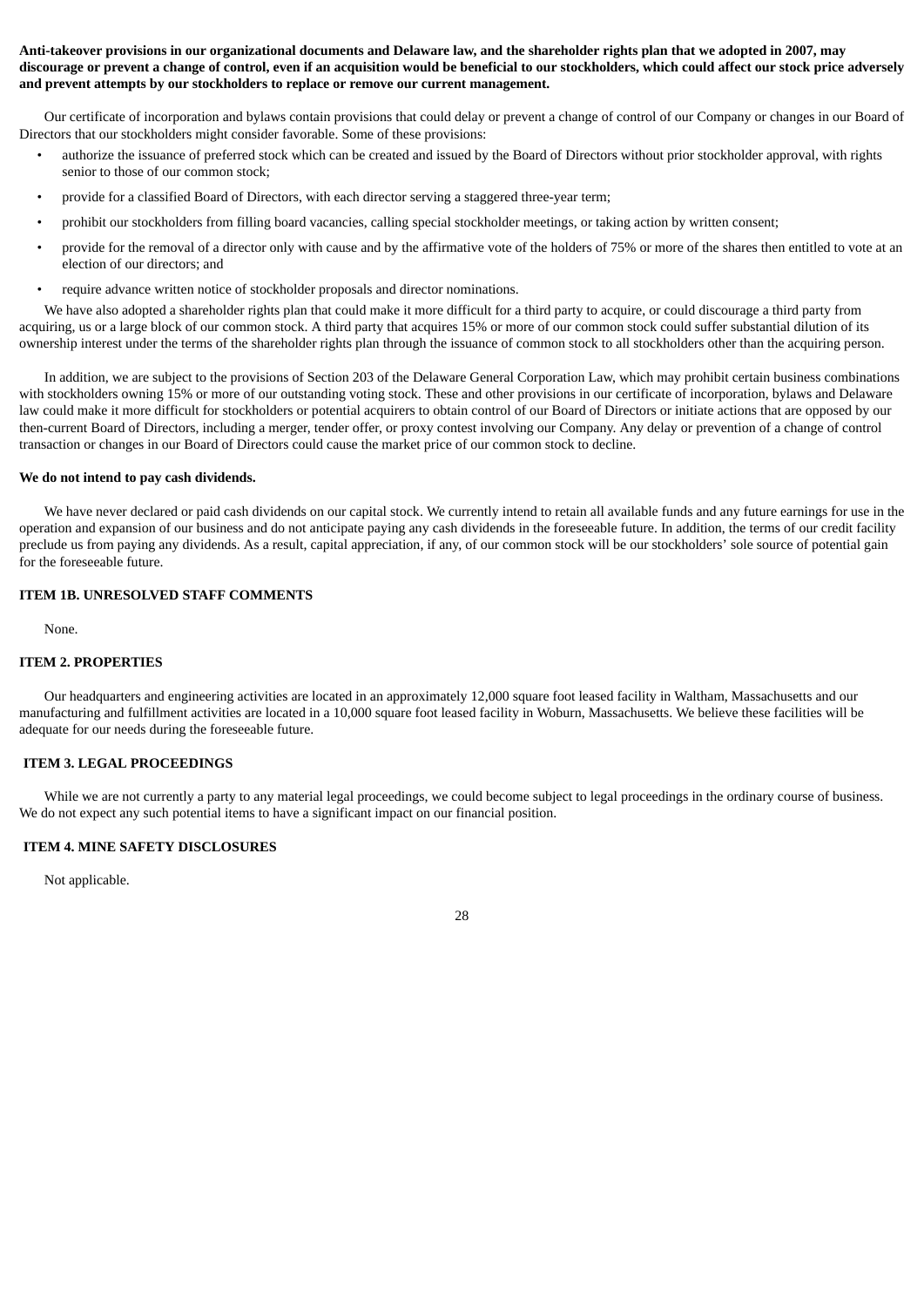# <span id="page-31-0"></span>**ITEM 5. MARKET FOR REGISTRANT'S COMMON EQUITY, RELATED STOCKHOLDER MATTERS AND ISSUER PURCHASES OF EQUITY SECURITIES**

#### **Market Information**

Our common stock is traded on the Nasdaq Capital Market under the symbol "NURO".

#### **Stockholders**

On January 23, 2019, there were approximately 39 stockholders of record of our common stock. This number does not include stockholders for whom shares were held in a "nominee" or "street" name. On January 23, 2019, the last reported sale price per share of our common stock on the Nasdaq Capital Market was \$1.29.

# **EQUITY COMPENSATION PLAN INFORMATION**

The following table sets forth information as of December 31, 2018 regarding the number of securities to be issued upon exercise, and the weighted average exercise price of outstanding options, warrants, and rights under our equity compensation plans and the number of securities available for future issuance under our equity compensation plans.

#### **Equity Compensation Plan Information as of December 31, 2018**

|                                                               | Number of<br>securities to be<br>issued upon<br>exercise of<br>outstanding<br>options, warrants<br>and rights | Weighted average<br>exercise price of<br>outstanding<br>options, warrants<br>and rights | <b>Number of</b><br>securities remaining<br>available for future<br>issuance under<br>equity<br>compensation plans<br>(excluding<br>securities reflected<br>in column a) |     |  |
|---------------------------------------------------------------|---------------------------------------------------------------------------------------------------------------|-----------------------------------------------------------------------------------------|--------------------------------------------------------------------------------------------------------------------------------------------------------------------------|-----|--|
|                                                               | (a)                                                                                                           | (b)                                                                                     | (c)                                                                                                                                                                      |     |  |
| Equity compensation plans approved by security holders(1)     | 494,101                                                                                                       | 4.08                                                                                    | 517,820                                                                                                                                                                  | (2) |  |
| Equity compensation plans not approved by security holders(3) |                                                                                                               |                                                                                         | 12,500                                                                                                                                                                   |     |  |
| <b>Totals</b>                                                 | 494,101                                                                                                       | 4.08                                                                                    | 530,320                                                                                                                                                                  |     |  |

(1)Includes information related to our Amended and Restated 1996 Stock Option/Restricted Stock Plan, Amended and Restated 1998 Equity Incentive Plan, Tenth Amended and Restated 2004 Stock Option and Incentive Plan, and Fourth Amended and Restated 2010 Employee Stock Purchase Plan.

(2)As of December 31, 2018, there were 390,045 shares available for future grant under the Tenth Amended and Restated 2004 Stock Option and Incentive Plan and 127,775 shares available under the Fourth Amended and Restated 2010 Employee Stock Purchase Plan. No new stock grants or awards will be made under the Amended and Restated 1996 Stock Option/Restricted Stock Plan or the Amended and Restated 1998 Equity Incentive Plan.

(3)Includes information related to our Amended and Restated 2009 Non-Qualified Inducement Stock Plan, which is designed to provide equity grants to new employees. Pursuant to this plan, we were authorized to issue Non-Qualified Stock Options, Restricted Stock Awards and Unrestricted Stock Awards.

#### <span id="page-31-1"></span>**ITEM 6. SELECTED FINANCIAL DATA**

The information required by this item may be found on pages F-1 through F-21 of this Annual Report on Form 10-K.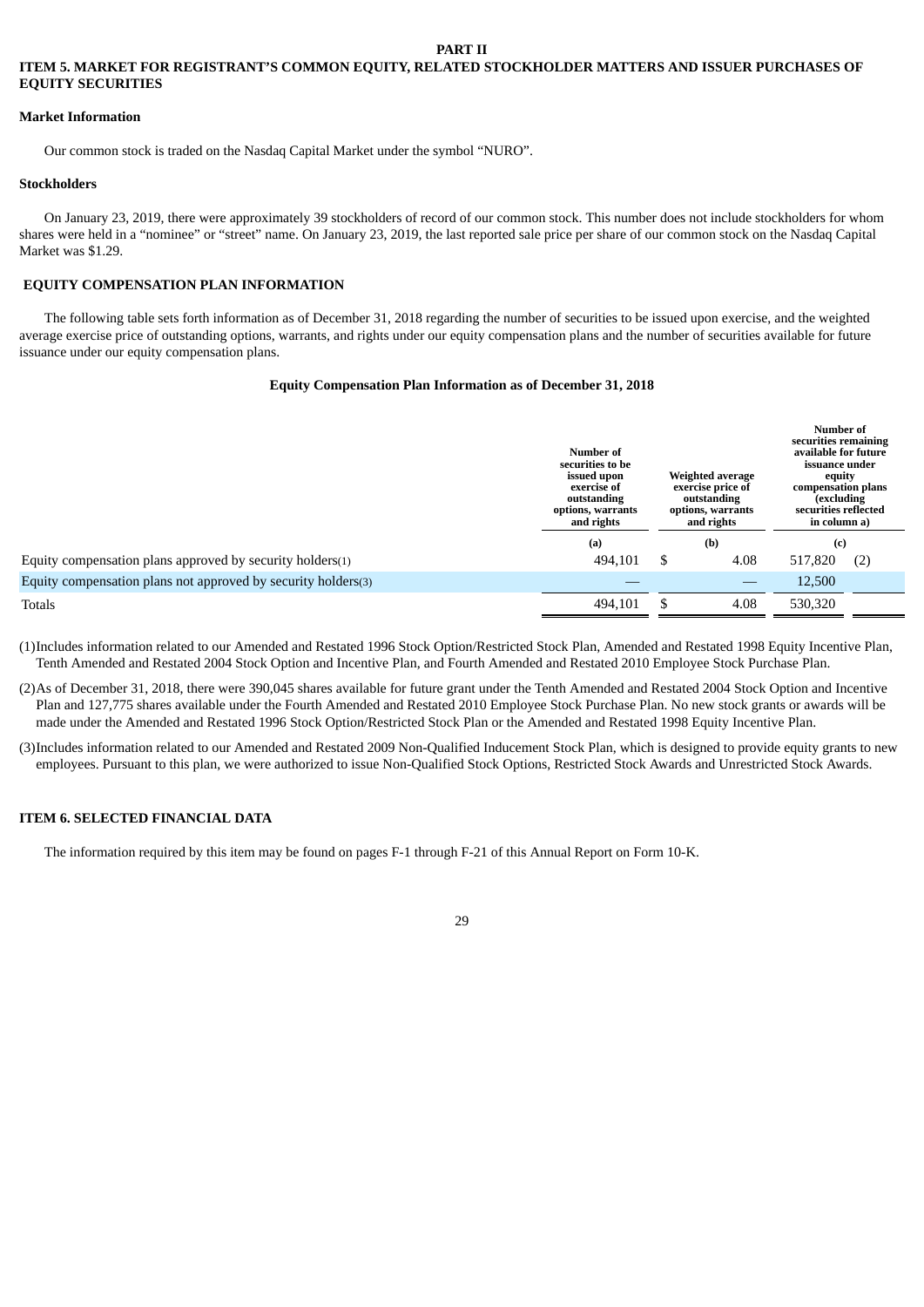### <span id="page-32-0"></span>**ITEM 7. MANAGEMENT'S DISCUSSION AND ANALYSIS OF FINANCIAL CONDITION AND RESULTS OF OPERATIONS**

You should read the following discussion of our financial condition and results of operations in conjunction with our selected financial data, our financial statements, and the accompanyina notes to those financial statements included elsewhere in this Annual Report on Form 10-K. This discussion contains forward-looking statements that involve risks and uncertainties. For a description of factors that may cause our actual results to differ materially from those anticipated in these forward-looking statements, please refer to the section titled "Risk Factors", contained in Item 1A of this Annual Report on *Form 10-K.*

#### **Overview**

NeuroMetrix is a commercial stage, innovation driven healthcare company combining neurostimulation and digital medicine to address chronic health conditions including chronic pain, sleep disorders, and diabetes. Our core expertise in biomedical engineering has been refined over nearly two decades of designing, building and marketing medical devices that stimulate nerves and analyze nerve response for diagnostic and therapeutic purposes. We created the market for point-of-care nerve testing and were first to market with sophisticated wearable technology for management of chronic pain. We have an experienced management team and Board of Directors. Our business is fully integrated with in-house capabilities spanning product research and development, manufacturing, regulatory affairs and compliance, sales and marketing, and customer support. We derive revenues from the sale of medical devices and after-market consumable products and accessories. Our products are sold in the United States and select overseas markets They are cleared by the U.S. Food and Drug Administration (FDA) and regulators in foreign jurisdictions where appropriate. We have two principal product lines:

- Wearable neurostimulation therapeutic devices
- Point-of-care neuropathy diagnostic tests

Chronic pain is a significant public health problem. It is defined by the National Institutes of Health as any pain lasting more than 12 weeks. This contrasts with acute pain which is a normal bodily response to injury or trauma. Chronic pain conditions include low back pain, arthritis, fibromyalgia, neuropathic pain, cancer pain and many others. Chronic pain may be triggered by an injury or there may be an ongoing cause such as disease or illness. There may also be no clear cause. Pain signals continue to be transmitted in the nervous system over extended periods of time often leading to other health problems. These can include fatigue, sleep disturbance, decreased appetite, and mood changes which cause difficulty in carrying out important activities and contributing to disability and despair. In general, chronic pain cannot be cured. Treatment of chronic pain is focused on reducing pain and improving function. The goal is effective pain management.

Chronic pain affects over 100 million adults in the United States and more than 1.5 billion people worldwide. The estimated incremental impact of chronic pain on health care costs in the United States is over \$250 billion per year and lost productivity is estimated to exceed \$300 billion per year. The most common approach to chronic pain management is pain medication. This includes over-the-counter (OTC) internal and external analgesics as well as prescription pain medications, both non-opioid or opioid. The approach to treatment is individualized, drug combinations may be employed, and the results are often hit or miss. Side effects and the potential for addiction are real and the risks are substantial. Increasingly, restrictions are being imposed on access to prescription opioids. Reflecting the complexity of chronic pain and the difficulty in treating it, we believe that inadequate relief leads 25% to 50% of pain sufferers to seek alternatives to prescription pain medications. These alternatives include nutraceuticals, acupuncture, chiropractic care, non-prescription analgesics, electrical stimulators, braces, sleeves, pads and other items. In total these pain relief products and services account for approximately \$20 billion in annual spending in the United States.

Nerve stimulation is a long-established category of treatment for chronic pain. In simplified terms, the mechanism of action involves triggering the body's central pain inhibition system to suppress pain. This treatment approach is available through implantable spinal cord stimulation requiring surgery with its attendant risks. Non-invasive approaches involving transcutaneous electrical nerve stimulation (TENS) have achieved limited efficacy in practice due to device limitations, ineffective dosing and low patient adherence. Our Quell wearable technology for chronic pain addresses these limitations and has demonstrated its efficacy in multiple clinical studies.

Diabetes is a worldwide epidemic with an estimated affected population of over 400 million people. Within the United States there are over 30 million people with diabetes and another 80 million with pre-diabetes. The annual direct cost of treating diabetes in the United States exceeds \$100 billion. Although there are dangerous acute manifestations of diabetes, the primary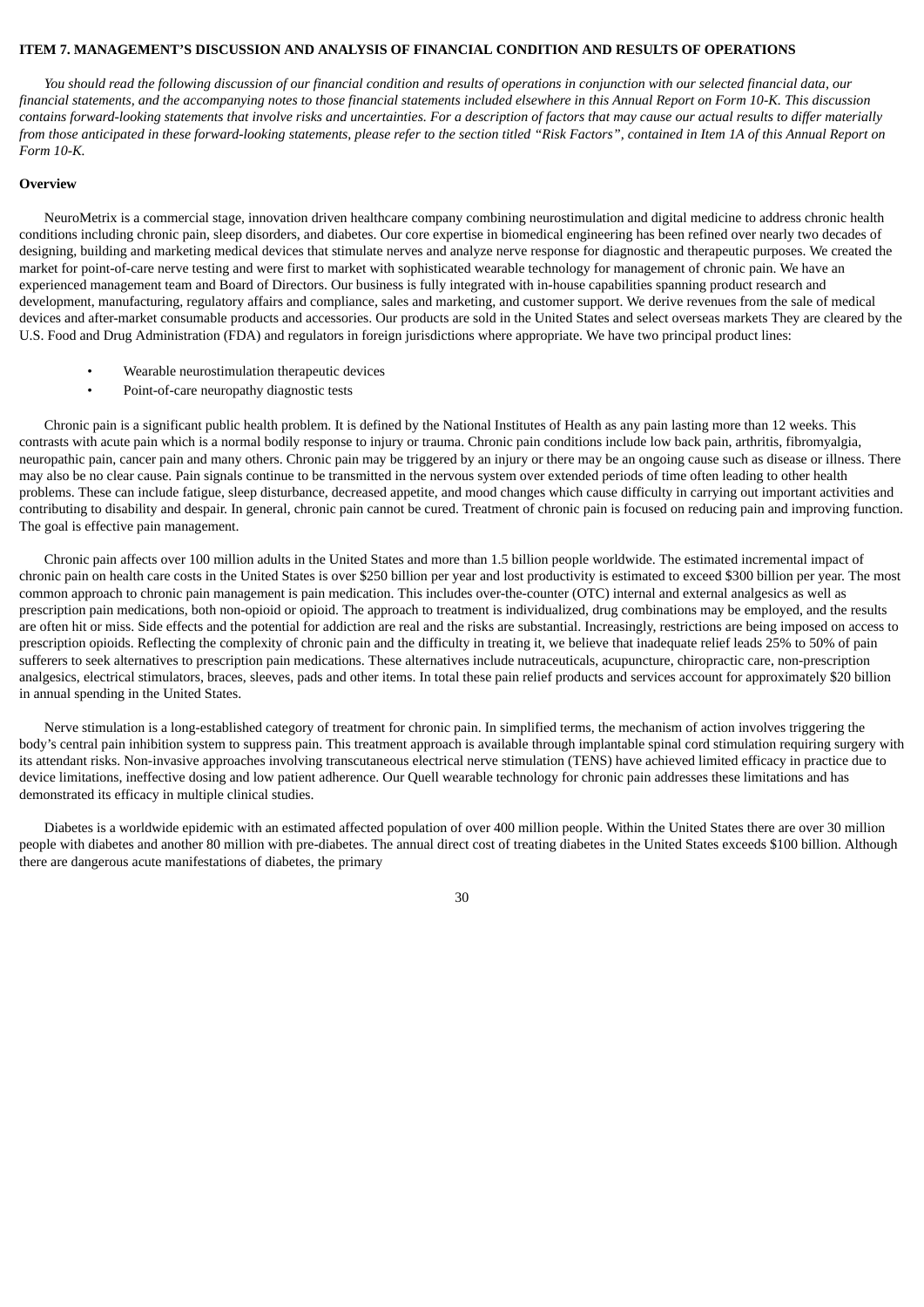burden of the disease is in its long-term complications which include cardiovascular disease, nerve disease and resulting conditions such as foot ulcers which may require amputation, eye disease leading to blindness, and kidney failure. The most common long-term complication of diabetes affecting over 50% of the diabetic population is nerve disease or diabetic neuropathy. Diabetic peripheral neuropathy (DPN) is the primary trigger for diabetic foot ulcers which may progress to the point of requiring amputation. People with diabetes have a 15-25% lifetime risk of foot ulcers and approximately 15% of foot ulcers lead to amputation. Foot ulcers are the most expensive complication of diabetes with a typical cost of \$5,000 to \$50,000 per episode. In addition, between 16% and 26% of people with diabetes suffer from chronic pain in their feet and lower legs.

Early detection of DPN is important because there are no treatment options once the nerves have degenerated. Today's diagnostic methods for DPN range from a simple monofilament test for lack of sensory perception in the feet to a nerve conduction study performed by a specialist. Our DPNCheck technology provides a rapid, low cost, quantitative test for peripheral nerve disease, including DPN. It addresses an important medical need and is particularly effective in mass screenings of populations that are likely susceptible to DPN. DPNCheck has been validated in numerous clinical studies.

#### **Results of Operations**

### **Comparison of Years Ended December 31, 2018 and December 31, 2017**

*Revenues*

|          | <b>Years Ended December 31,</b> |          |  |                |           |          |
|----------|---------------------------------|----------|--|----------------|-----------|----------|
|          |                                 | 2018     |  | 2017           | Change    | % Change |
|          |                                 |          |  | (in thousands) |           |          |
| Revenues |                                 | 16,090.1 |  | 17,092.3       | (1,002.2) | (5.9)%   |
|          |                                 |          |  |                |           |          |

Revenues include sales from Quell, DPNCheck and our legacy neurodiagnostic products. During 2018 total revenues decreased by \$1.0 million, or 5.9%, from 2017. Quell revenues of \$10.5 million were the largest contributor to total revenue. Quell revenues were \$1.8 million, or 14.9%, below the comparable 2017 period. A significant factor contributing to the revenue decline was lower advertising spending during the first three quarters of 2018 leading up to the launch of our next generation wearable technology for chronic pain, Quell 2.0, in September 2018. DPNCheck revenues of \$4.2 million increased by \$1.1 million, or 34.3% from 2017. Our legacy products contributed \$1.4 million and \$1.5 million of revenue in 2018 and 2017, respectively.

In 2018 we adopted revenue recognition standard ASU 2014-09 and discontinued revenue deferral under the previously mandated sell-through revenue model. Generally, the new standard results in earlier recognition of revenues. Had we not changed our revenue recognition policy, revenue in 2018 would have been \$0.6 million higher than reported.

### *Cost of Revenues and Gross Profit*

|                  |   | <b>Years Ended December 31,</b> |  |                |           |            |
|------------------|---|---------------------------------|--|----------------|-----------|------------|
|                  |   | 2018<br>2017                    |  |                | Change    | % Change   |
|                  |   |                                 |  | (in thousands) |           |            |
| Cost of revenues | Φ | 8,707.1                         |  | 10,235.5       | (1,528.4) | $(14.9)\%$ |
| Gross profit     |   | 7,383.1                         |  | 6,856.8        | 526.3     | 7.7%       |

Our gross profit margin was 45.9% in 2018 versus 40.1% in the prior year. The margin improvement of 580 basis points or 14.5% was due to the increased weight of our high margin DPNCheck business within total revenue plus improved Quell profitability from shedding high cost distribution channels and from launch of Quell 2.0 which carries higher margins.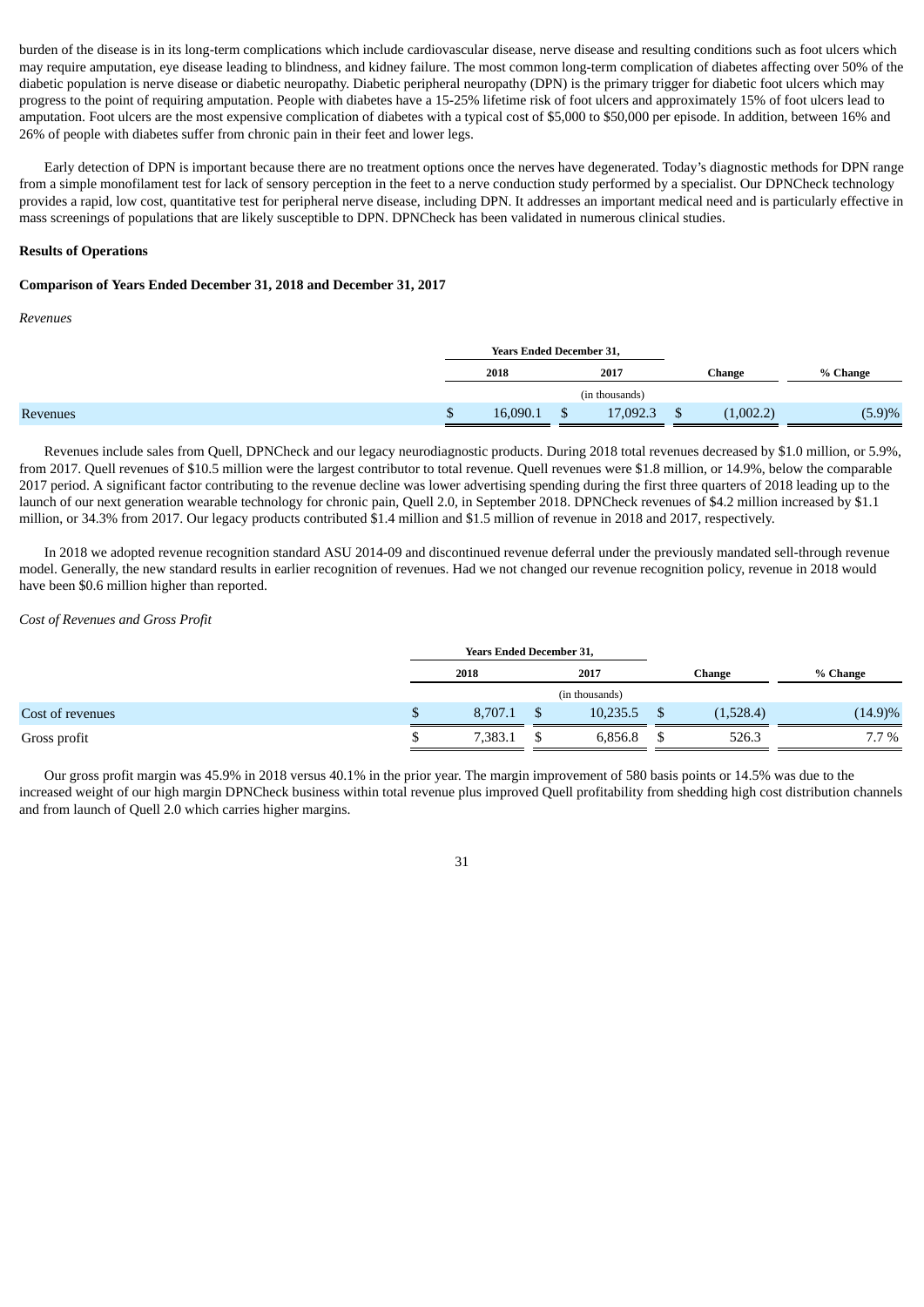#### *Operating Expenses*

|                            | <b>Years Ended December 31,</b> |  |          |      |           |            |
|----------------------------|---------------------------------|--|----------|------|-----------|------------|
|                            | 2018                            |  | 2017     |      | Change    | % Change   |
|                            | (in thousands)                  |  |          |      |           |            |
| Operating expenses:        |                                 |  |          |      |           |            |
| Research and development   | \$<br>5,134.6                   |  | 3,497.6  | - \$ | 1,637.0   | 46.8%      |
| Sales and marketing        | 9,698.8                         |  | 10,751.9 |      | (1,053.1) | (9.8)%     |
| General and administrative | 4.841.2                         |  | 5,689.9  |      | (848.7)   | $(14.9)\%$ |
| Total operating expenses   | 19,674.6                        |  | 19,939.4 | -\$  | (264.8)   | $(1.3)\%$  |

### *Research and Development*

Research and development expenses for 2018 increased by 46.8% from 2017 due to increased engineering consulting services costs of \$1.3 million and increased personnel costs of \$0.3 million related to Quell product development and to support the GSK collaboration.

#### *Sales and Marketing*

Sales and marketing expense for 2018 decreased by 9.8% from 2017 primarily attributable to reduced Quell advertising spending of \$1.1 million prior to the September 2018 launch of Quell 2.0.

### *General and Administrative*

General and administrative expense for 2018 decreased by 14.9% from 2017 due to lower professional service costs of \$0.8 million in 2018.

### *Collaboration income*

|                      | <b>Years Ended December 31,</b> |      |        |  |          |        |  |  |  |
|----------------------|---------------------------------|------|--------|--|----------|--------|--|--|--|
|                      | 2018<br>2017<br>Change          |      |        |  | % Change |        |  |  |  |
|                      | (in thousands)                  |      |        |  |          |        |  |  |  |
| Collaboration income | 12,255.7                        | - \$ | $-$ \$ |  | 12,255.7 | 100.0% |  |  |  |

In early 2018 we entered into the Asset Purchase Agreement, the Development and Services Agreement and related documents with GSK, which we refer to as the "GSK collaboration," pursuant to which we sold to GSK the rights to Quell in markets outside the United States in exchange for \$26.5 million in milestone payments and an agreement to co-fund the Quell development program starting in 2019. We recently amended the GSK collaboration to restructure the milestones. This had the effect of accelerating the timing of the milestones and recognizing a time-value-of-money adjustment. In 2018, we recorded \$12.3 million in collaboration income from GSK upon achievement of product development milestones.

### *Other Income*

|              |   | <b>Years Ended December 31,</b> |      |          |  |          |            |  |  |
|--------------|---|---------------------------------|------|----------|--|----------|------------|--|--|
|              |   | 2018<br>2017                    |      | Change   |  | % Change |            |  |  |
|              |   |                                 |      |          |  |          |            |  |  |
| Other income | S | 59.5                            | - \$ | 223.4 \$ |  | (163.9)  | $(73.4)\%$ |  |  |

Other income includes interest income and warrant liability fair value changes. The change in fair value of warrant liability was zero and \$0.2 million for 2018 and 2017, respectively.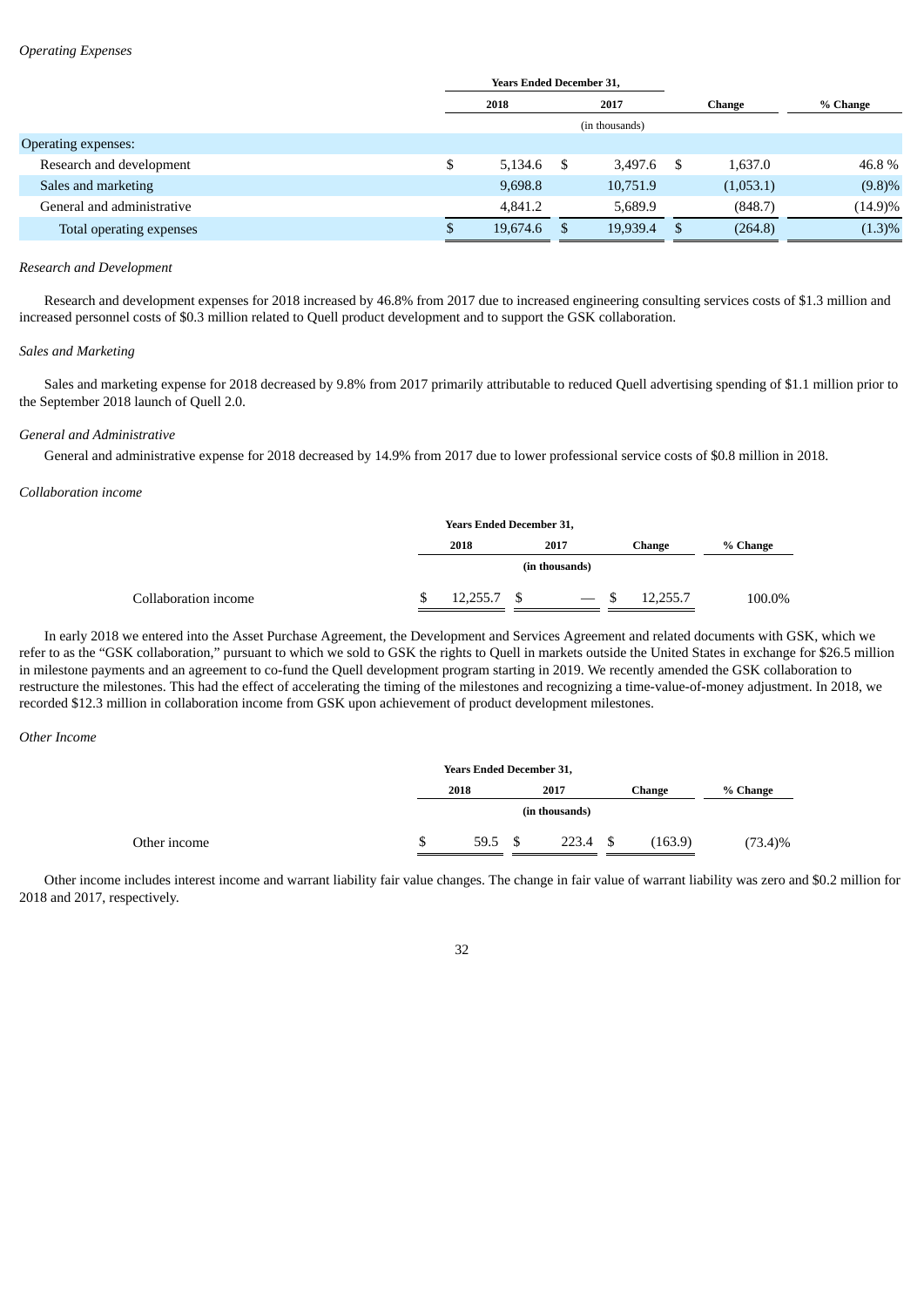#### *Net income (loss) per common share applicable to common stockholders, basic and diluted*

Net income per common share applicable to common stockholders was \$0.003 and \$0.002, basic and diluted for 2018, respectively. Net loss per common share applicable to common stockholders was \$(11.598), basic and diluted for 2017. Weighted average shares outstanding used in computing per share amounts are included in Note 2 to the Financial Statements. In 2017, per share amounts reflected a deemed dividend attributable to preferred stockholders of \$6.9 million, or \$(4.040) per share, related to 2017 equity offerings, plus a net loss of \$12.9 million, or \$(7.558) per share.

#### **Liquidity and Capital Resources**

Our principal source of liquidity is cash of \$6.8 million at December 31, 2018. Funding for our operations largely depends on revenues from the sales of our commercial products for chronic pain and neuropathy, and on achievement of milestones under the GSK collaboration. A low level of market interest in Quell or DPNCheck, a decline in our consumables sales, unanticipated increases in our operating costs, or unanticipated setbacks toward the achievement of the GSK milestones would have an adverse effect on our liquidity and cash.

|                           | December 31,<br>2018 | December 31,<br>2017 |  | <b>Change</b> | % Change |
|---------------------------|----------------------|----------------------|--|---------------|----------|
|                           |                      | (in thousands)       |  |               |          |
| Cash and cash equivalents | 6.780.4              | 4.043.7              |  | 2,736.7       | 67.7%    |

During 2018 our cash and cash equivalents increased by \$2.7 million from 2017 reflecting \$2.9 million cash provided by operating activities, which included the net proceeds of \$14.2 million provided by our collaboration, and \$0.1 million used in investing activities.

We are party to a Loan and Security Agreement, or the credit facility, with a bank. As of December 31, 2018 the credit facility permitted us to borrow up to \$2.5 million on a revolving basis. The credit facility was subsequently amended, most recently on January 14, 2019, and extended until April 15, 2019. Amounts borrowed under the credit facility will bear interest equal to the prime rate plus 0.5%. Any borrowings under the credit facility will be collateralized by our cash, accounts receivable, inventory, and equipment. The credit facility also includes traditional lending and reporting covenants. We were in compliance with these covenants as of December 31, 2018.

In managing working capital, we focus on two important financial measurements as presented below:

|                                          | <b>Years Ended December 31,</b> |      |
|------------------------------------------|---------------------------------|------|
|                                          | 2018                            | 2017 |
| Days sales outstanding (days)            | 39                              | 39   |
| Inventory turnover rate (times per year) | 3.5                             | 6.0  |

Customer payment terms generally vary from payment-on-order for Quell e-commerce sales to 120 days from invoice date. Our inventory turnover rate declined during 2018 due to increase in purchased components and finished goods inventory related to Quell 2.0.

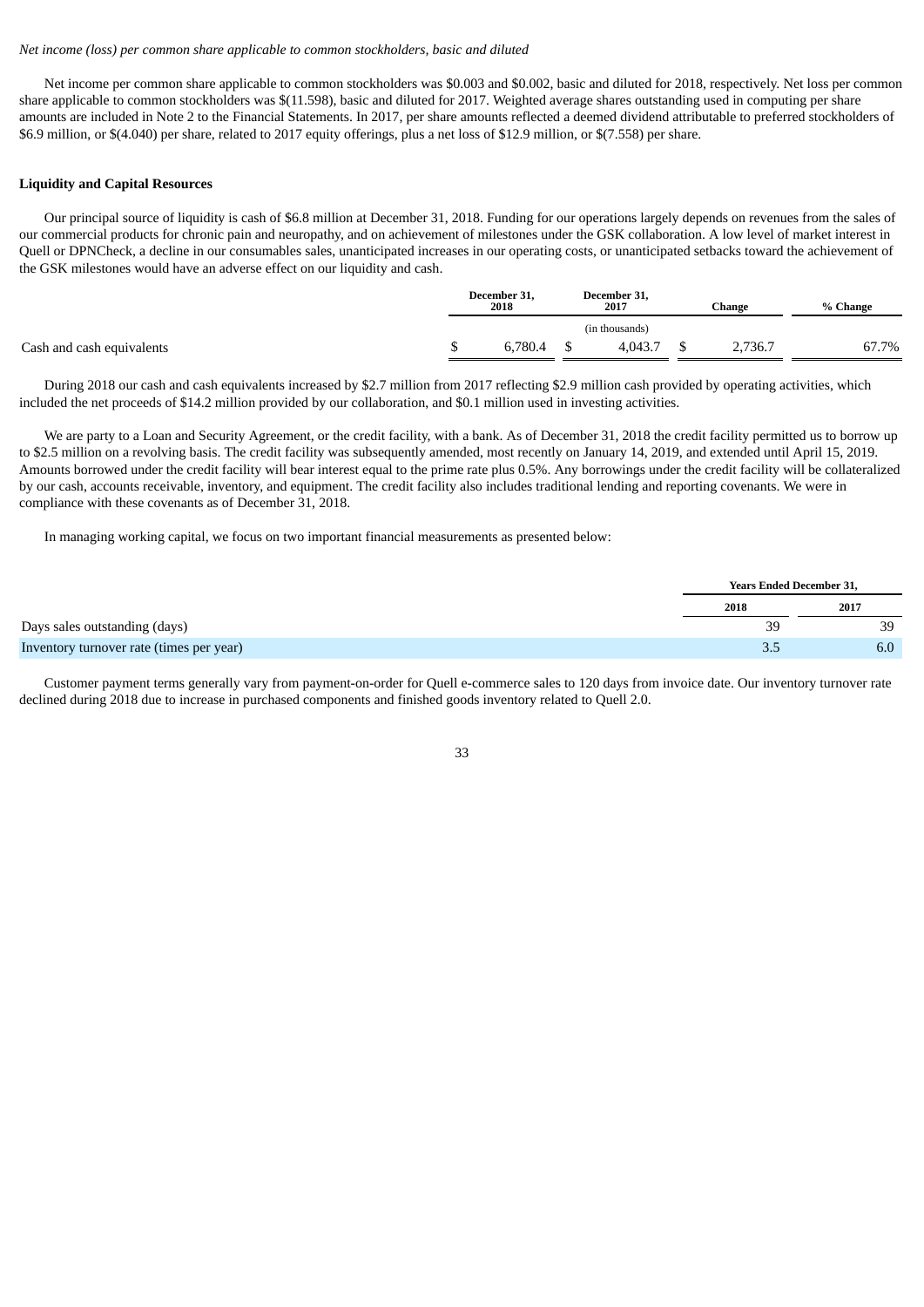The following sets forth information relating to sources and uses of our cash:

|                                                                                      | <b>Years Ended December 31,</b> |                |            |
|--------------------------------------------------------------------------------------|---------------------------------|----------------|------------|
|                                                                                      | 2018                            |                | 2017       |
|                                                                                      |                                 | (in thousands) |            |
| Net cash used in operating activities (excluding cash provided by GSK Collaboration) | \$<br>(11,350.5)                |                | (12,652.4) |
| Net cash provided by GSK collaboration                                               | 14.212.2                        |                |            |
| Net cash provided by (used in) operating activities                                  | \$<br>2.861.7                   | <sup>\$</sup>  | (12,652.4) |
| Net cash used in investing activities                                                | \$<br>(143.6)                   |                | (163.1)    |
| Net cash provided by financing activities                                            | \$<br>18.6                      |                | 12,910.0   |
|                                                                                      |                                 |                |            |

Our operating activities provided \$2.9 million for the year ended December 31, 2018. In 2018, net income of \$0.0 million included non-cash stock-based compensation of \$0.4 million. In addition, operating activities included an increase of \$2.0 million in deferred collaboration income and a decrease in accounts receivable of \$1.3 million partially offset by a decrease in accrued product returns of \$0.9 million and an increase in inventory of \$0.7 million.

During the year ended December 31, 2018, our investing activities reflected \$0.1 million spent for the acquisition of fixed assets, primarily related to production system upgrades.

The Company has suffered recurring losses from operations and negative cash flows from operating activities. These factors raise substantial doubt about the Company's ability to continue as a going concern for the one-year period from the date of issuance of these financial statements. The financial statements do not include any adjustments that might result from the outcome of this uncertainty.We held cash and cash equivalents of \$6.8 million as of December 31, 2018. We believe that these resources, future GSK collaboration milestone payments, and the cash to be generated from future product sales will be sufficient to meet our projected operating requirements through 2019. Accordingly, we may need to raise additional funds to support our operating and capital needs in 2020. We continue to face significant challenges and uncertainties and, as a result, our available capital resources may be consumed more rapidly than currently expected due to (a) decreases in sales of our products; (b) changes we may make to the business that affect ongoing operating expenses; (c) changes we may make in our business strategy; (d) regulatory developments affecting our existing products; (e) changes we may make in our research and development spending plans; (f) delays in the timing of achieving GSK milestones; and (g) other items affecting our forecasted level of expenditures and use of cash resources. We may attempt to obtain additional funding through public or private financing, collaborative arrangements with strategic partners, or through additional credit lines or other debt financing sources. However, we may not be able to secure such financing in a timely manner or on favorable terms, if at all. We filed a shelf registration statement on Form S-3 with the SEC covering shares of our common stock and other securities for sale, giving us the opportunity to raise funding when needed or otherwise considered appropriate at prices and on terms to be determined at the time of any such offerings. However, pursuant to the instructions to Form S-3, we only have the ability to sell shares under the shelf registration statement, during any 12-month period, in an amount less than or equal to one-third of the aggregate market value of our common stock held by non-affiliates. If we raise additional funds by issuing equity or debt securities, either through the sale of securities pursuant to a registration statement or by other means, our existing stockholders may experience dilution, and the new equity or debt securities may have rights, preferences and privileges senior to those of our existing stockholders. If we raise additional funds through collaboration, licensing or other similar arrangements, it may be necessary to relinquish valuable rights to our potential products or proprietary technologies, or grant licenses on terms that are not favorable to us. Without additional funds, we may be forced to delay, scale back or eliminate some of our sales and marketing efforts, research and development activities, or other operations and potentially delay product development in an effort to provide sufficient funds to continue our operations. If any of these events occurs, our ability to achieve our development and commercialization goals would be adversely affected.

At December 31, 2018, the Company had federal and state net operating loss carryforwards (NOL) of approximately \$143.0 million and \$48.4 million, respectively, as well as federal and state tax credits of approximately \$1.7 million and \$1.1 million, respectively, which may be available to reduce future taxable income and related taxes. The federal NOL's, the state NOL's, and the federal and state R&D credits each begin to expire in 2019. A full valuation allowance has been provided against our NOL carryforwards and research and development credit carryforwards. If an NOL or tax credit adjustment is required, it would be offset by a similar adjustment to the valuation allowance. Thus, NOL or tax credit adjustments would have no impact to the balance sheet or statement of operations.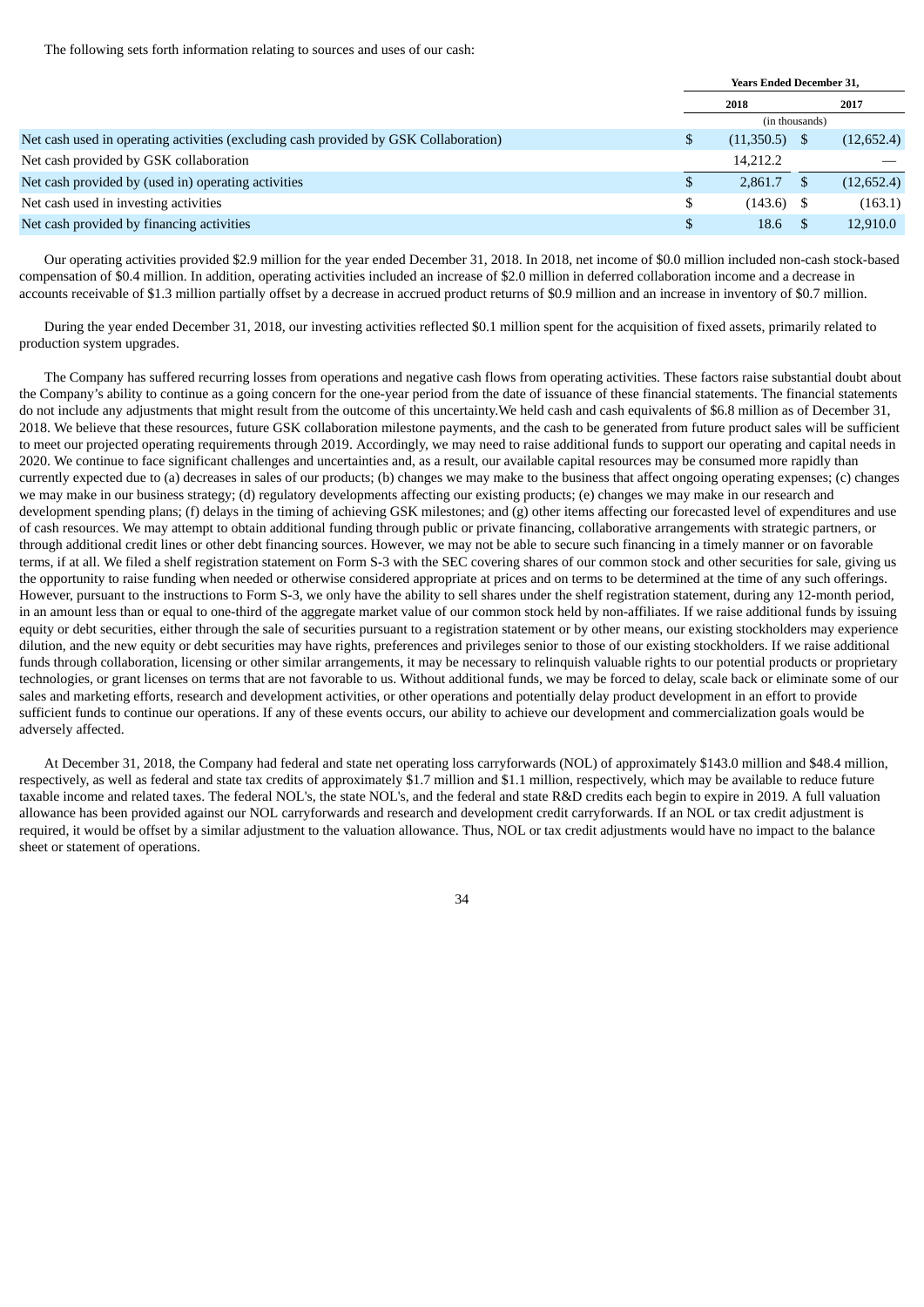### *Off-Balance Sheet Arrangements, Contractual Obligations, and Contingent Liabilities and Commitments*

## As of December 31, 2018, we did not have any off-balance sheet financing arrangements.

The following table summarizes our principal contractual obligations as of December 31, 2018 and the effects such obligations are expected to have on our liquidity and cash flows in future periods.

|                                |              | Payments due in |                     |  |             |  |               |  |                      |
|--------------------------------|--------------|-----------------|---------------------|--|-------------|--|---------------|--|----------------------|
| <b>Contractual Obligations</b> | <b>Total</b> |                 | Less than<br>1 vear |  | 1 – 3 vears |  | $3 - 5$ years |  | More than<br>5 years |
| Operating lease obligations    | 2.619.927    |                 | 629,222             |  | 1,294,357   |  | 413.132       |  | 283,216              |
| Purchase order obligations     | 4.988.383    |                 | 4,988,383           |  |             |  |               |  |                      |
| Total contractual obligations  | 7.608.310    |                 | 5,617,605           |  | 1,294,357   |  | 413.132       |  | 283,216              |

#### **Critical Accounting Policies and Estimates**

Our financial statements are based on the selection and application of generally accepted accounting principles, which require us to make estimates and assumptions about future events that affect the amounts reported in our financial statements and the accompanying notes. Future events and their effects cannot be determined with certainty. Therefore, the determination of estimates requires the exercise of judgment. Actual results could differ significantly from those estimates, and any such differences may be material to our financial statements. We believe that the policies set forth below may involve a higher degree of judgment and complexity in their application than our other accounting policies and represent the critical accounting policies used in the preparation of our financial statements. If different assumptions or conditions were to prevail, the results could be materially different from our reported results. Our significant accounting policies are presented within Note 2 to our Financial Statements.

### *Revenue Recognition and Accounts Receivable*

Revenues include product sales, net of estimated returns. Revenue is measured as the amount of consideration the Company expects to receive in exchange for product transferred. Revenue is recognized when contractual performance obligations have been satisfied and control of the product has been transferred to the customer. In most cases, the Company has a single performance obligation for product delivery. Product returns are estimated based on historical data and evaluation of current information.

Revenue recognition involves judgments, including assessments of expected returns and expected customer relationship periods. We analyze various factors, including a review of specific transactions, its historical product returns, average customer relationship periods, customer usage, customer balances, and market and economic conditions. Changes in judgments or estimates on these factors could materially impact the timing and amount of revenues and costs recognized. Should market or economic conditions deteriorate, our actual return or bad debt experience could exceed its estimate. Certain product sales are made with a 30-day or 60-day right of return.

Trade accounts receivable are recorded at the invoiced amount and do not bear interest.

Accounts receivable are recorded net of the allowance for doubtful accounts receivable. The allowance for doubtful accounts is our best estimate of the amount of probable credit losses in our existing accounts receivable. We review our allowance for doubtful accounts and determine the allowance based on an analysis of customer past payment history, product usage activity, and recent communications between us and the customer. Individual customer balances which are past due and over 90 days outstanding are reviewed individually for collectability. Account balances are written-off against the allowance when we feel it is probable the receivable will not be recovered. We do not have any off-balance sheet credit exposure related to our customers.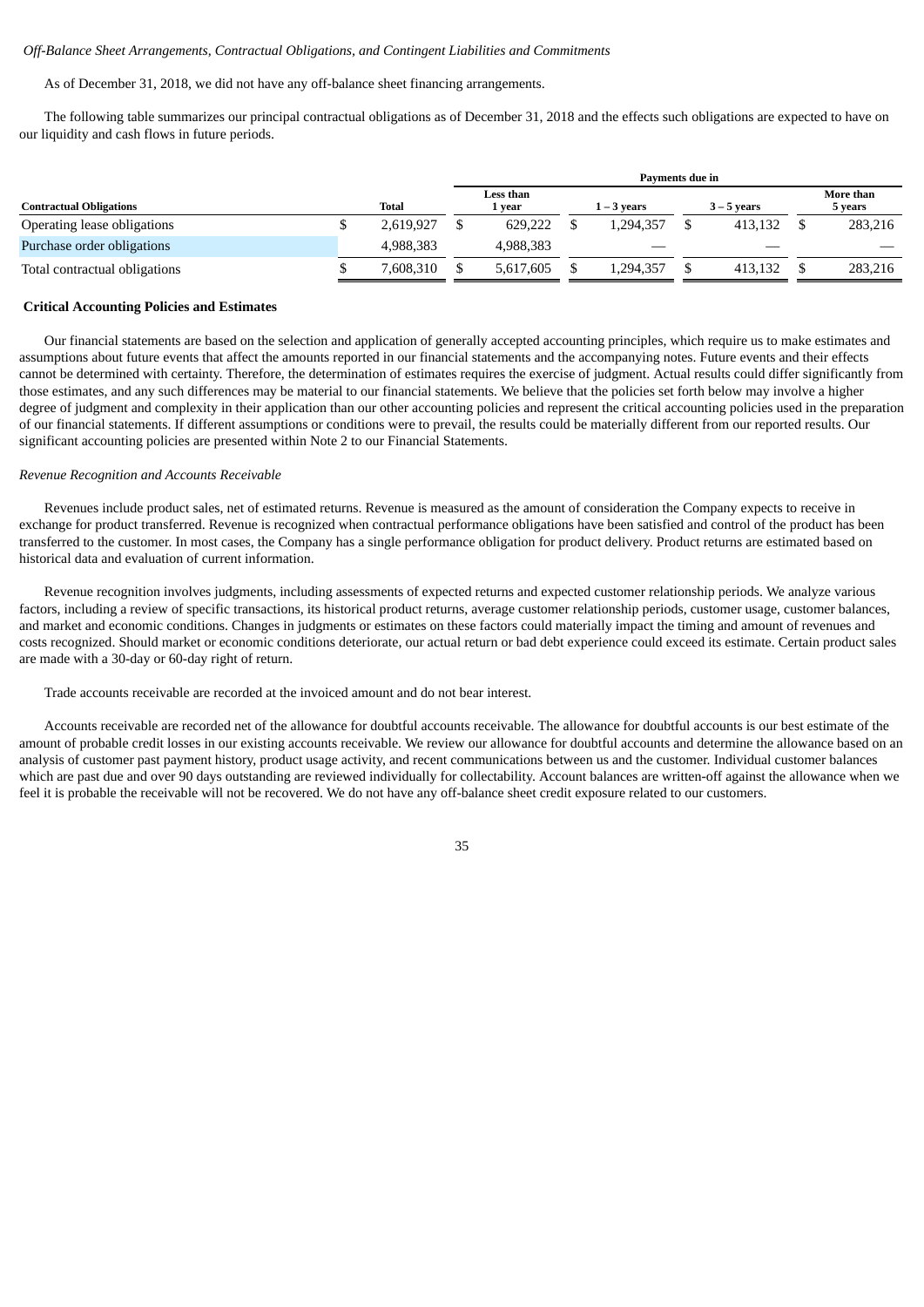#### *Inventories*

Inventories, consisting primarily of finished goods and purchased components, are stated at the lower of cost or net realizable value. Cost is determined using the first-in, first-out method. We write down inventory to its net realizable value for excess or obsolete inventory. The realizable value of inventories is based upon the types and levels of inventories held, forecasted demand, pricing, competition, and changes in technology. Our consumable electrodes and biosensors have an eighteen to twenty-four month shelf life. Should current market and economic conditions deteriorate, our actual recoveries could be less than our estimates.

## **Recently Issued or Adopted Accounting Pronouncements**

In February 2016, the FASB issued Accounting Standards Update No. 2016-02, *Leases (Topic 842)* ("ASU 2016-02"). ASU 2016-02 requires that lessees recognize virtually all of their leases on the balance sheet, by recording a right-of-use asset and lease liability. The provisions of this guidance are effective for annual periods beginning after December 31, 2018, and for interim periods therein. We expect to adopt ASU 2016-02, using the modified retrospective method, upon its effective date of January 1, 2019. We anticipate the impact of adoption will be an increase to long-term assets and total liabilities of approximately \$1.9 million as of January 1, 2019.

In May 2014, the FASB and the International Accounting Standards Board ("IASB") jointly issued Accounting Standards Update ("ASU") No. 2014-09, *Revenue from Contracts with Customers* ("ASU 2014-09"), a comprehensive new revenue recognition standard that superseded nearly all existing revenue recognition guidance. We adopted this standard effective January 1, 2018, applying the modified retrospective method. Upon adoption, we discontinued revenue deferral under the sell-through model and commenced recording revenue upon delivery to distributors, net of estimated returns. The impact of adoption was a credit to accumulated deficit of \$0.3 million as of January 1, 2018.

#### **ITEM 7A. Quantitative and Qualitative Disclosures about Market Risk**

We do not use derivative financial instruments in our investment portfolio and have no foreign exchange contracts. Our financial instruments consist of cash and cash equivalents. We consider investments that, when purchased, have a remaining maturity of 90 days or less to be cash equivalents. The primary objectives of our investment strategy are to preserve principal, maintain proper liquidity to meet operating needs, and maximize yields. To minimize our exposure to an adverse shift in interest rates, we invest mainly in cash equivalents and short-term investments with a maturity of twelve months or less and maintain an average maturity of twelve months or less. We do not believe that a notional or hypothetical 10% change in interest rate percentages would have a material impact on the fair value of our investment portfolio or our interest income.

### **ITEM 8. Financial Statements and Supplementary Data**

The information required by this item may be found on pages F-1 through F-21 of this Annual Report on Form 10-K.

### **ITEM 9. Changes in and Disagreements with Accountants on Accounting and Financial Disclosure**

Not Applicable.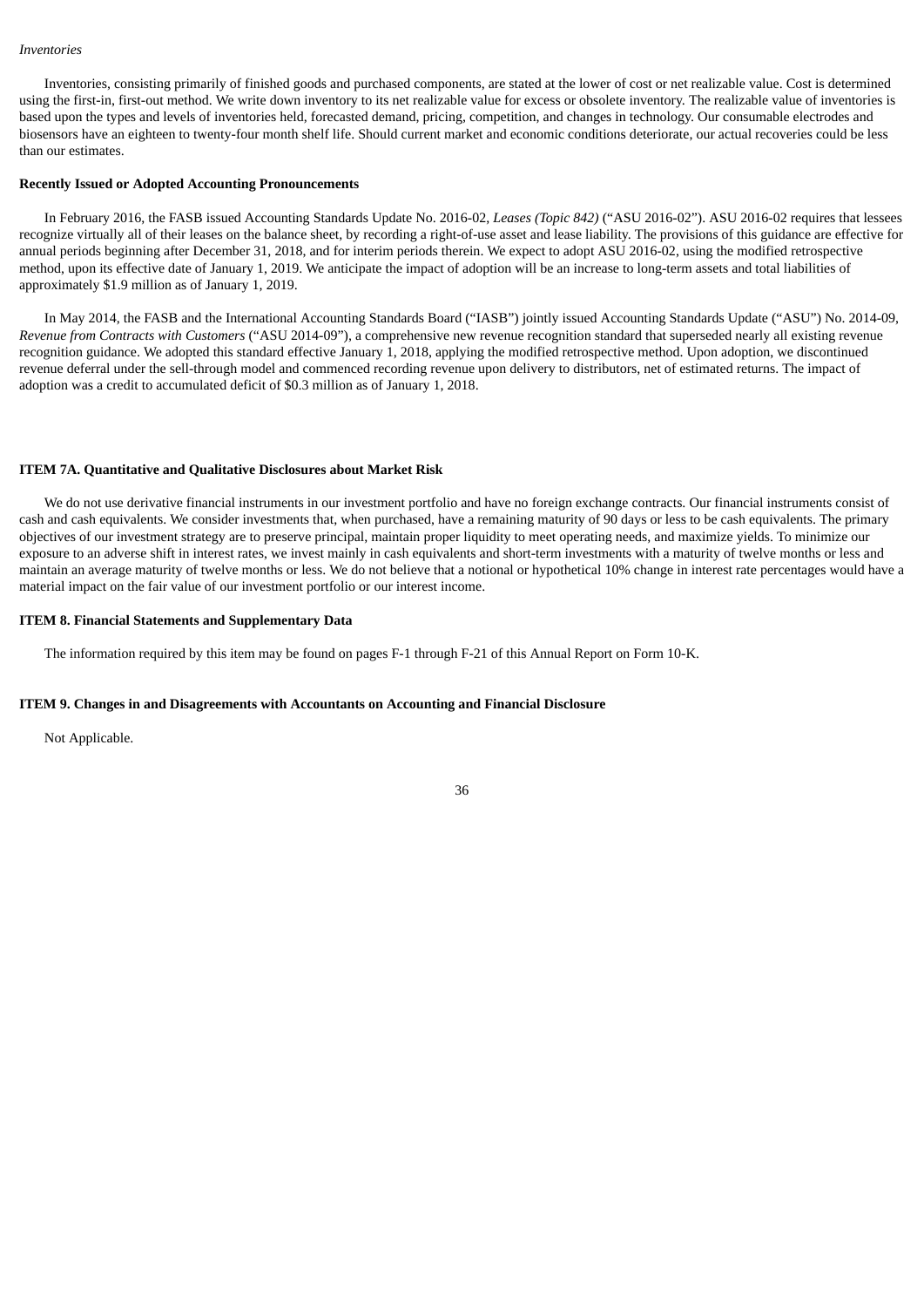### **ITEM 9A. Controls and Procedures**

## **(a) Evaluation of disclosure controls and procedures.**

Our principal executive officer and principal financial officer, after evaluating the effectiveness of our disclosure controls and procedures (as defined in Exchange Act Rules 13a-15(e) and 15d-15(e)) as of the end of the period covered by this Form 10-K, have concluded that, based on such evaluation, our disclosure controls and procedures were effective to ensure that information required to be disclosed by us in the reports that we file or submit under the Exchange Act is recorded, processed, summarized and reported, within the time periods specified in the SEC's rules and forms, and is accumulated and communicated to our management, including our principal executive and principal financial officers, or persons performing similar functions, as appropriate to allow timely decisions regarding required disclosure.

## **(b) Management's Report on Internal Control Over Financial Reporting.**

Our management is responsible for establishing and maintaining adequate internal control over financial reporting, as such term is defined in Rules 13a-15(f) and 15d-15(f) under the Exchange Act. Because of its inherent limitations, internal control over financial reporting may not prevent or detect misstatements. Projections of any evaluation of effectiveness to future periods are subject to the risk that controls may become inadequate because of changes in conditions, or that the degree of compliance with the policies or procedures may deteriorate. Under the supervision and with the participation of our management, including our Chief Executive Officer and our Chief Financial Officer, we conducted an evaluation of the effectiveness of our internal control over financial reporting as of December 31, 2018 based on the criteria in *Internal Control — Integrated Framework* (2013) issued by the Committee of Sponsoring Organizations of the Treadway Commission ("COSO"). Based on our evaluation under the framework in *Internal Control — Integrated Framework* (2013) issued by the COSO, our management concluded that our internal control over financial reporting was effective as of December 31, 2018.

This Annual Report on Form 10-K does not include an attestation report of our independent registered public accounting firm regarding internal control over financial reporting. Management's report was not subject to attestation by our independent registered public accounting firm pursuant to rules of the SEC that permit us to provide only management's report in this Annual Report on Form 10-K.

### **(c) Changes in internal control over financial reporting.**

There have been no changes to our internal control over financial reporting (as defined in Rules 13a-15(f) and 15d-15(f) under the Exchange Act) during the quarter ended December 31, 2018 that have materially affected, or are reasonably likely to materially affect, our internal control over financial reporting.

### **ITEM 9B. Other Information**

In 2017 the Company received a Civil Investigative Demand ("CID") from the United States Federal Trade Commission ("FTC"). The CID requested information in connection with an FTC review for compliance of the Company's representations about Quell with Sections 5 and 12 of the FTC Act. The Company has provided all requested documents. To the knowledge of the Company, no complaint has been filed against the Company; however, no assurance can be given as to the timing or outcome of the investigation.

The Company intends to repurchase, from time to time, warrants to purchase its common stock that are traded on Nasdaq under the symbol NUROW. The Company may expend up to \$25,000 in making these purchases on Nasdaq from time to time. Through December 31, 2018, the Company spent \$2,391 to repurchase 38,506 warrants to purchase its common stock.

On January 21, 2019, we entered into Amendment No. 11 to our Shareholder Rights Agreement ("Amendment No. 11") with American Stock Transfer & Trust Company, LLC dated as of March 7, 2007, as amended. Amendment No. 11 extends the term of the Shareholder Rights Agreement by an additional year. The foregoing description of Amendment No. 11 is subject to, and is qualified in its entirety by reference to, the full text of Amendment No. 11, a copy of which is set forth as Exhibit 4.2.11 to this Annual Report on Form 10-K and is incorporated herein by reference.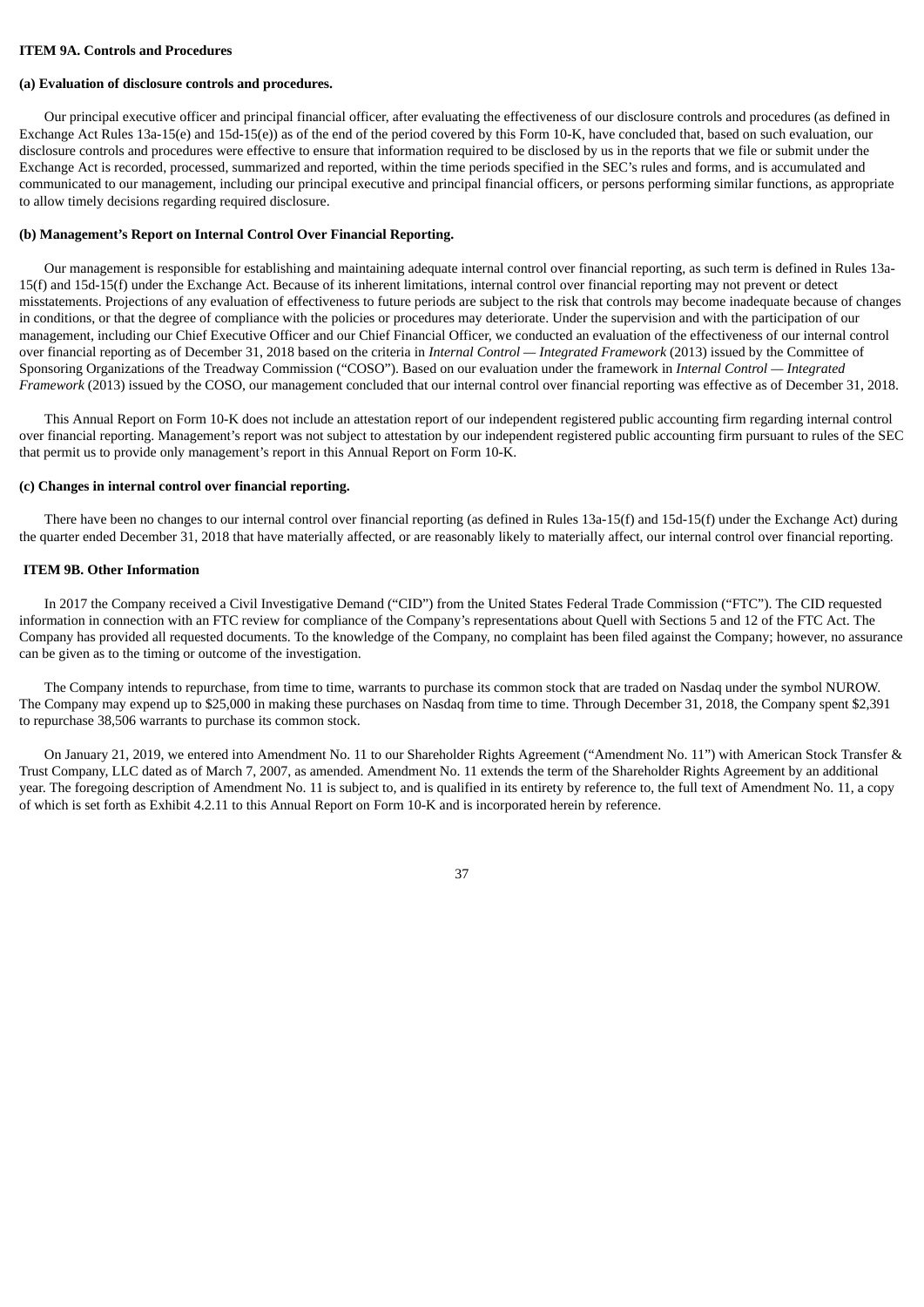#### **ITEM 10. Directors, Executive Officers and Corporate Governance**

# **DIRECTORS AND EXECUTIVE OFFICERS**

The following table and biographical descriptions set forth information regarding our executive officers and directors, based on information furnished to us by each executive officer and director, as of December 31, 2018:

| Name<br>Age                           | <b>Position</b>                                               |
|---------------------------------------|---------------------------------------------------------------|
|                                       | Chairman of the Board, Chief Executive Officer, President and |
| Shai N. Gozani, M.D., Ph.D.<br>54     | Secretary                                                     |
| 67<br>Thomas T. Higgins               | Senior Vice President, Chief Financial Officer and Treasurer  |
| 58<br>Francis X. McGillin             | Senior Vice President and Chief Commercial Officer            |
| 62<br>David E. Goodman, M.D. $(1)(2)$ | Director                                                      |
| 59<br>Nancy E. Katz $(1)$             | <b>Director</b>                                               |
| 59<br>Timothy R. Surgenor $(1)(3)$    | Director                                                      |
| 67<br>David Van Avermaete             | <b>Director</b>                                               |

(1)Member of Audit Committee

(2)Member of Compensation Committee

(3)Member of Nominating and Corporate Governance Committee

**Shai N. Gozani, M.D., Ph.D.** founded our Company in 1996 and currently serves as Chairman of our Board of Directors and as our President, Chief Executive Officer and Secretary. Since founding our Company in 1996, Dr. Gozani has served in a number of positions at our company including Chairman since 1996, President from 1996 to 1998 and from 2002 to the present, Chief Executive Officer since 1997 and Secretary since July 2008. Dr. Gozani holds a B.A. in computer science, an M.S. in Biomedical Engineering and a Ph.D. in Neurobiology, from the University of California, Berkeley. He also received an M.D. from Harvard Medical School and the Harvard-M.I.T. Division of Health Sciences at M.I.T. Prior to forming our Company, Dr. Gozani completed a neurophysiology research fellowship in the laboratory of Dr. Gerald Fischbach at Harvard Medical School. Dr. Gozani has published articles in the areas of basic and clinical neurophysiology, biomedical engineering and computational chemistry. The Board has concluded that Dr. Gozani should serve as a director because Dr. Gozani's extensive knowledge of engineering and neurophysiology, combined with the unique understanding of our technology and business he has gained as our founder and as a key executive, provides invaluable insight to our Board and to the entire organization.

**Thomas T. Higgins** has served as our Senior Vice President, Chief Financial Officer and Treasurer since September 2009. Prior to joining NeuroMetrix, from January 2005 to March 2008, Mr. Higgins was Executive Vice President and Chief Financial Officer at Caliper Life Sciences, Inc., a provider of technology and services for life sciences research. Before Caliper, Mr. Higgins was Executive Vice President, Operations and Chief Financial Officer at V.I. Technologies, Inc. (Vitex), a biotechnology company addressing blood safety. Before Vitex, Mr. Higgins served at Cabot Corporation in various senior finance and operations roles. His last position at Cabot was President of Distrigas of Massachusetts Corporation, a subsidiary involved in the liquefied natural gas business, and prior to that he was Vice President and General Manager of Cabot's Asia Pacific carbon black operations. Before joining Cabot, Mr. Higgins was with PricewaterhouseCoopers where he started his career. Mr. Higgins holds a BBA with honors from Boston University.

**Francis X. McGillin** has served as Senior Vice President and Chief Commercial Officer since August 2014. Prior to joining NeuroMetrix, from September 2001 to January 2014, Mr. McGillin was Vice President and General Manager at Philips, having served in a number of senior marketing and management positions in the company's consumer and healthcare businesses. His last role with Philips, was leading the globalization of Philips Sonicare business. Before Philips, Mr. McGillin, was Executive Director, Marketing at Johnson & Johnson, working across a number of the company's global consumer brands. Mr. McGillin holds a MBA from Fordham University and a BS degree from Northeastern University.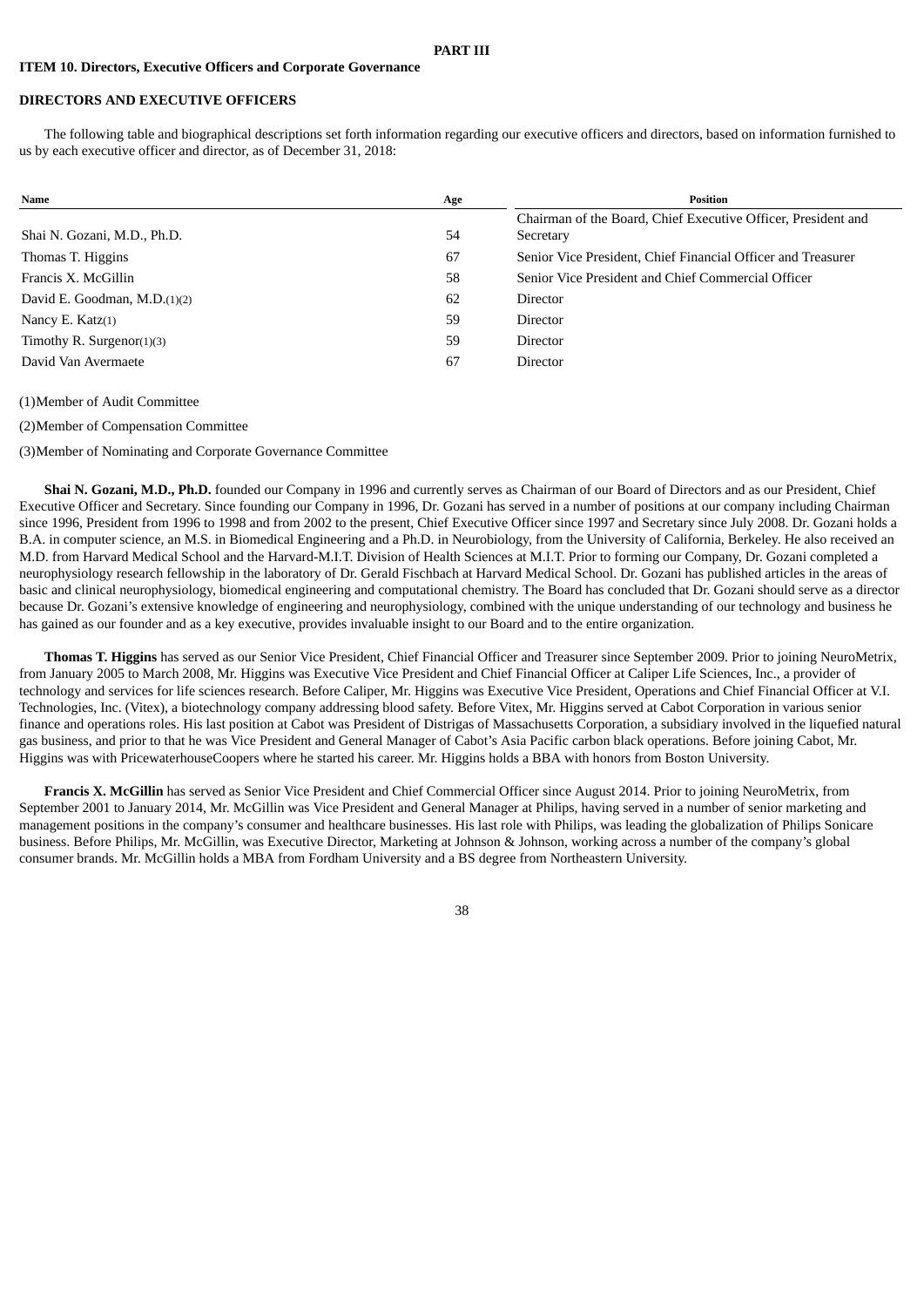**David E. Goodman, M.D., M.S.E.** has served as a member of our Board of Directors since June 2004. Since 2013, Dr. Goodman has served as cofounder and board member to FeetFirst, a technology-focused healthcare services company he co-founded that is committed to preventing the devastating and expensive microvascular complications of diabetes. From 2014 – 2016, Dr. Goodman served as a director of Xtant Medical (OTC QX: BONE), a comprehensive supplier of orthopedic and spine surgery products. From 2012 – 2015, Dr. Goodman served as CMO of FirstVitals, a healthcare services company focused on wellness and prevention. Since 2011, Dr. Goodman has also served as an independent consultant. During 2010, Dr. Goodman served as President and Chief Executive Officer of SEDline, Inc., a research-focused company with the mission to expand the scope and applications for neuromonitoring. From 2008 to 2009, Dr. Goodman served as Executive Vice President of Business Development for Masimo Corporation, a manufacturer of non-invasive patient monitors. From 2006 to 2008, Dr. Goodman served as an independent consultant providing product design, regulatory and analytical consulting services to medical device and biopharmaceutical companies and also served in this capacity from 2003 to 2004 and from 2001 to 2002. From 2005 to 2006, Dr. Goodman served as President and Chief Executive Officer of BaroSense, Inc., a medical device company focused on developing minimally invasive devices for the long-term treatment of obesity. From 2004 to 2005, Dr. Goodman served as President and Chief Executive Officer of Interventional Therapeutic Solutions, Inc., an implantable drug delivery systems company. From 2002 to 2003, Dr. Goodman served as Chairman, President and Chief Executive Officer of Pherin Pharmaceuticals, a pharmaceutical discovery and development company. From 1994 to 2001, Dr. Goodman held various positions, including Chief Executive Officer, Chief Medical Officer and director, for LifeMasters Supported SelfCare, Inc., a disease management services company that Dr. Goodman founded. Dr. Goodman also served as a director of Sound Surgical Technologies LLC, a private manufacturer of aesthetic surgical tools from 2011 until its acquisition by Solta Medical (Nasdaq:SLTM) in 2013. Dr. Goodman holds a B.A.S. in applied science and bioengineering and a M.S.E. in bioengineering from the University of Pennsylvania. He also received an M.D. from Harvard Medical School and the Harvard-M.I.T. Division of Health Sciences and Technology. Dr. Goodman holds 22 issued and pending patents and is a practicing physician with licenses in California and Hawaii. The Board has concluded that Dr. Goodman should serve as a director because Dr. Goodman's medical and engineering background and his many years of executive experience in the medical device industry provide important experience and expertise to the Board.

**Nancy E. Katz** has served as a member of our Board of Directors since December 2010. From May 2011 to August 2014, Ms. Katz served as Vice President, Consumer Marketing at Medtronic, Inc., a medical technology company. From July 2005 to July 2010, Ms. Katz was Senior Vice President, Bayer Diabetes Care — North America. Prior to this position, she was President and Chief Executive Officer of Calypte Biomedical Corporation, a manufacturer of HIV diagnostics, President of Zila Pharmaceutical, Inc., a manufacturer of oral care products, and held senior marketing positions with the Lifescan division of Johnson & Johnson (blood glucose diabetes products), Schering-Plough Healthcare Products, and with American Home Products. Since October 2016, Ms. Katz has served on the Board of Directors of Cyanotech Corporation (Nasdaq: CYAN). She has previously served on the Boards of Directors of Neoprobe Corporation (AMEX: NEOP), Calypte Biomedical Corporation, LXN Corporation and Pepgen Corporation. She received a B.S. in business from the University of South Florida. The Board has concluded that Ms. Katz should serve as a director because her experience in diabetes care and marketing into the diabetes sector provides valuable insight to the Board and management in our diabetes strategy.

**Timothy R. Surgenor** has served as a member of our Board of Directors since April 2009. Since April 2009, Mr. Surgenor has been a partner at Red Sky Partners, LLC, a provider of general management consulting services to the biotechnology industry. Since July 2012 Mr. Surgenor has also served as a director of Precision Ventures, a developer of medical and consumer devices. From 2003 to 2009, Mr. Surgenor served as President, Chief Executive Officer and director of Cyberkinetics Neurotechnology Systems (OTC: CYKN.PK), a medical device company. From January 1999 to January 2003, Mr. Surgenor was Executive Vice President at Haemonetics Corporation, which is a medical device company. From 1994 to 1999, Mr. Surgenor was President of Genzyme Tissue Repair, the cell therapy division of Genzyme Corporation. Previously, Mr. Surgenor was Executive Vice President and Chief Financial Officer of BioSurface Technology, Inc. and also held various positions in operations at Integrated Genetics. Mr. Surgenor received a B.A. in Biochemistry from Williams College and an M.B.A. from Harvard Business School. The Board has concluded that Mr. Surgenor should serve as a director because Mr. Surgenor's long career in the medical device and biotechnology business as both an entrepreneur and in senior executive positions in public companies provides the Board with important industry experience as well as valuable finance, accounting and executive management expertise.

**David Van Avermaete** has served as a member of our Board of Directors since September 2013. Since January 2015, Mr. Van Avermaete has served as President of Inject Safe Technologies, a privately held company that has developed a bandage specifically designed to support injections. From April 2004 to February 2013, Mr. Van Avermaete served as Chief Executive Officer of VeraLight, Inc., a medical device company he founded, that focuses on non-invasive screening for type 2 diabetes.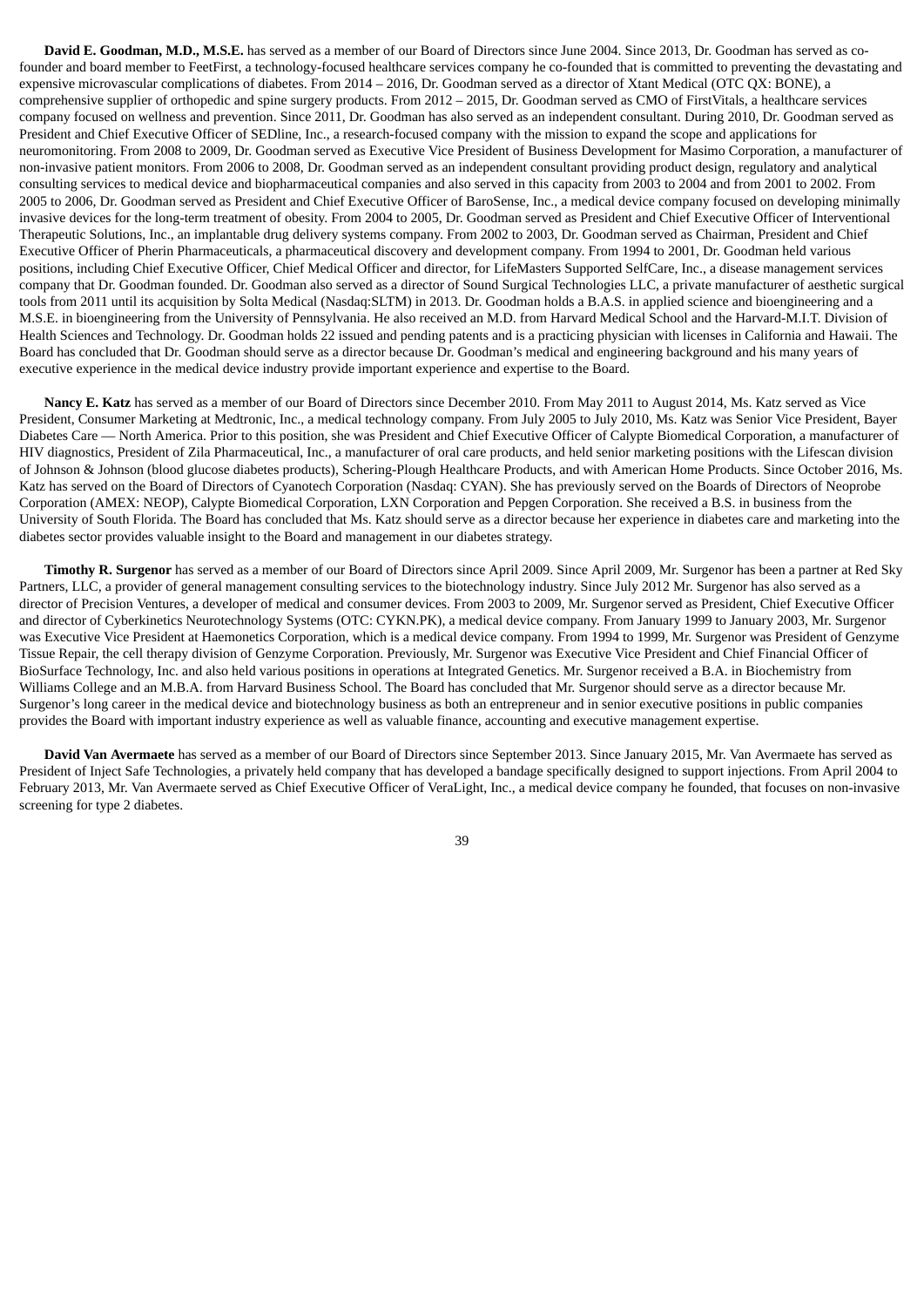From 2000 to 2004, Mr. Van Avermaete served as Senior Vice President Non-Invasive Technology of InLight Solutions, a Johnson & Johnson company focused on transformational technology in the diabetes field. From 1998 to 2000, Mr. Van Avermaete served as U.S. President of the LifeScan division of Johnson & Johnson and, from 1990 to 1998, in various senior level positions at LifeScan concentrating in sales and marketing. Previously, Mr. Van Avermaete served as Vice President Sales and Marketing at Biotope, Director of Marketing at Roche Diagnostics, and Director of Marketing and Sales at Syntex Medical Diagnostics. Mr. Van Avermaete received a Master of Business Administration and a Master of Science Degree in Microbiology from the University of Arizona and a Bachelor of Science Degree in medical technology and chemistry from Ball State University. The Board has concluded that Mr. Van Avermaete should serve as a director because his executive level experience in the medical device and diabetes field, as well as in entrepreneurial ventures, provides the Board with a valuable perspective in commercializing medical device products.

# **BOARD MATTERS AND CORPORATE GOVERNANCE**

### **Board of Directors**

Our amended and restated certificate of incorporation, as amended, provides for a classified board of directors consisting of three staggered classes of directors (Class I, Class II and Class III). The members of each class of our Board of Directors serve for staggered three-year terms, with the terms of our Class III, Class I and Class II directors expiring upon the election and qualification of directors at the annual meetings of stockholders to be held in 2019, 2020, and 2021, respectively. Currently:

- our Class I director is Timothy R. Surgenor;
- our Class II directors are Shai N. Gozani, M.D., Ph.D. and David Van Avermaete; and
- our Class III directors are David E. Goodman, M.D. and Nancy E. Katz.

Our Board of Directors has determined that Dr. Goodman, Mr. Surgenor, Ms. Katz, and Mr. Van Avermaete are independent directors for purposes of the corporate governance rules contained in the Nasdaq Marketplace Rules, or the Nasdaq rules.

Our Board of Directors has an Audit Committee, a Compensation Committee, and a Nominating and Corporate Governance Committee.

The Audit Committee currently consists of Mr. Surgenor, Chairman, Dr. Goodman, and Ms. Katz. The Audit Committee operates pursuant to a charter that was approved by our Board of Directors, a copy of which is available on our website at *http://www.neurometrix.com* under the heading "Investor Relations" and subheading "Corporate Governance". The purposes of the Audit Committee are to, among other functions, assist the Board of Directors in overseeing the operation of a comprehensive system of internal controls covering the integrity of our financial statements and reports, compliance with laws, regulations and corporate policies, and the qualifications, performance and independence of our registered public accounting firm. Mr. Surgenor, Dr. Goodman, and Ms. Katz are all "independent" as that term is defined in the rules of the SEC and the applicable Nasdaq rules relating to audit committee members. Our Board of Directors has determined that Mr. Surgenor qualifies as an "audit committee financial expert" as such term is defined in the rules of the SEC. The Audit Committee held five meetings during 2018.

#### **Procedures by which Stockholders May Nominate Directors**

There have been no changes to the procedures disclosed in our proxy statement for the 2018 annual meeting of stockholders by which stockholders may nominate directors.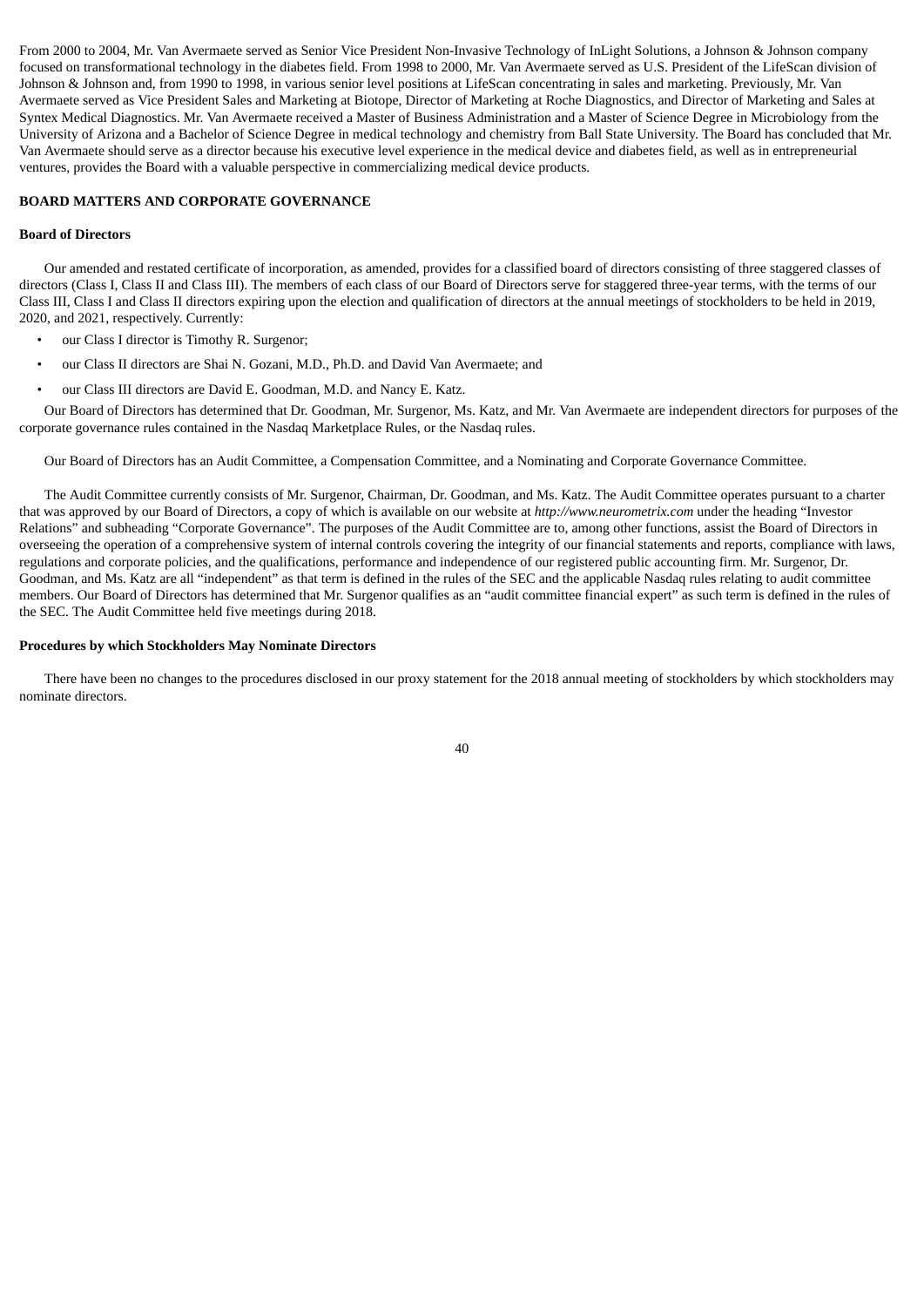## **Code of Business Conduct and Ethics**

We have adopted a Code of Business Conduct and Ethics that applies to all of our directors, officers and employees, including our principal executive officer, principal financial officer, principal accounting officer or controller and persons performing similar functions. A current copy of the Code of Business Conduct and Ethics is available on our website at *http://www.neurometrix.com* under the heading "Investor Relations" and subheading "Corporate Governance," and we intend to disclose on this website any amendment to, or waiver of, any provision of the Code of Business Conduct and Ethics applicable to our directors or executive officers that would otherwise be required to be disclosed under the SEC rules, to the extent permitted, by the Nasdaq rules. A current copy of the Code of Business Conduct and Ethics may also be obtained, without charge, upon written request directed to us at: NeuroMetrix, Inc., 1000 Winter Street, Waltham, Massachusetts 02451, Attention: Compliance Officer.

# **Section 16(a) Beneficial Ownership Reporting Compliance**

Section 16(a) of the Exchange Act requires our directors and executive officers and holders of more than 10% of our common stock (collectively, "Reporting Persons") to file with the SEC initial reports of ownership and reports of changes in ownership of our common stock. Such Reporting Persons are required by regulations of the SEC to furnish us with copies of all such filings. Our records reflect that all reports which were required to be filed pursuant to Section 16(a) of the Exchange Act were filed on a timely basis. We received a written statement from our directors, officers, and 10% stockholders or know from other means that any required Forms 5 were filed or that no Forms 5 were required to be filed.

#### **ITEM 11. Executive Compensation**

### **Directors' Compensation**

As of December 31, 2018, the non-employee members of our Board of Directors were entitled to receive annual cash compensation in the amount of \$15,000 for service as a member of our Board of Directors, which is paid in four quarterly installments. In addition, these non-employee directors were entitled to receive \$2,000 for each board or committee meeting that they attend, provided that they are not entitled to additional compensation for attending committee meetings that occur on the same day as a board meeting which they attend. This cash compensation is in addition to any stock options or other equity compensation that we determine to grant to our directors. Dr. Gozani, the only member of our Board of Directors who is also an employee, is not separately compensated for his service on our Board of Directors.

In addition to the compensation described above, we reimburse all non-employee directors for their reasonable out-of-pocket expenses incurred in attending meetings of our Board of Directors or any committees thereof.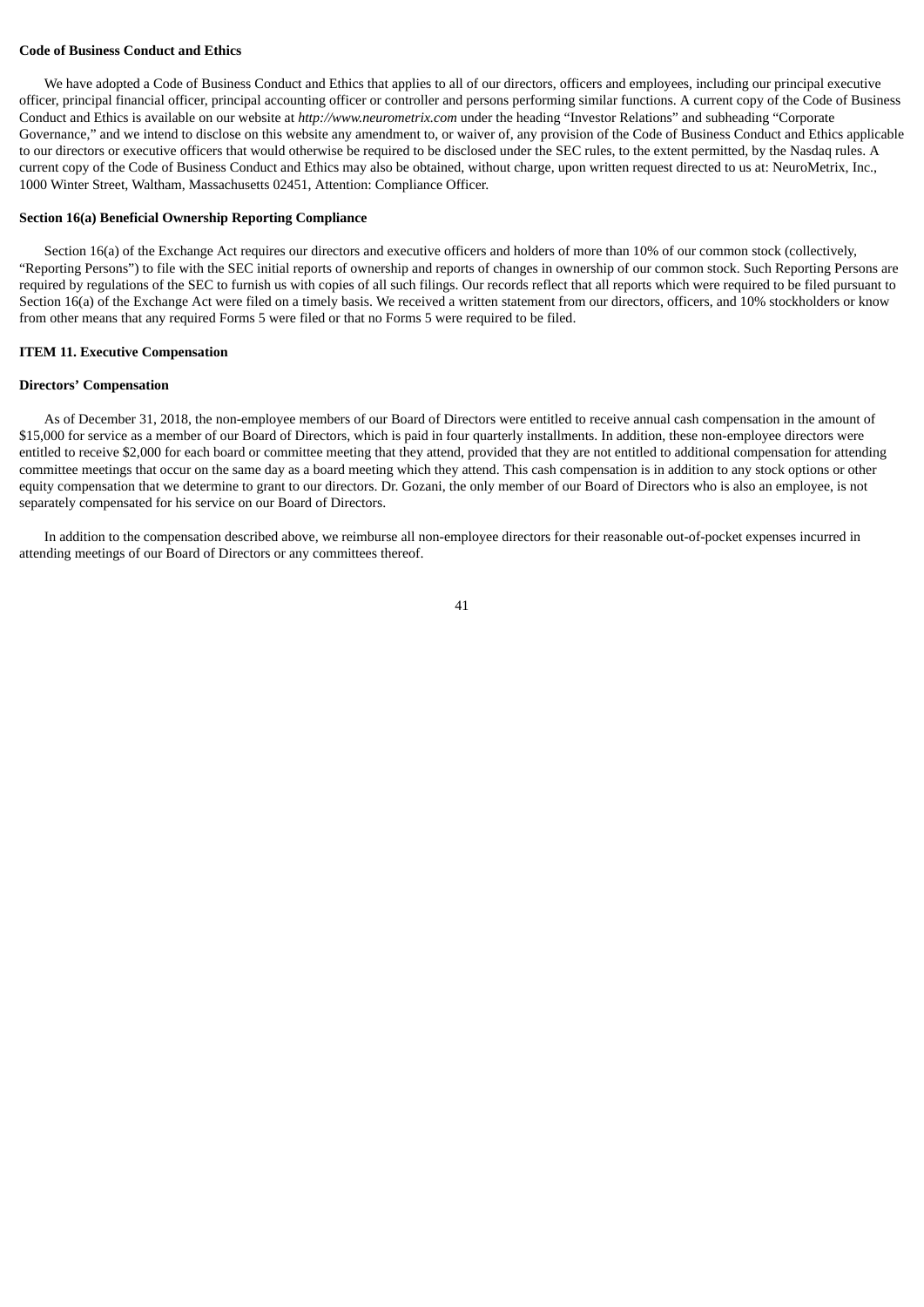The following table shows compensation information with respect to services rendered to us in all capacities during the fiscal year ended December 31, 2018 for each non-employee member of the Board of Directors.

# **Director Compensation Table — 2018**

| Name                      | <b>Fees Earned</b><br>or Paid in<br>Cash<br>(S) | Option<br>Awards<br>$($ \$ $)(1)$ | Total<br>Compensation<br>$(5)$ |
|---------------------------|-------------------------------------------------|-----------------------------------|--------------------------------|
| David E. Goodman, M.D.(2) | 33,000                                          | 12,572                            | 45,572                         |
| Nancy E. Katz(3)          | 31,000                                          | 12,572                            | 43,572                         |
| Timothy R. Surgenor(4)    | 36,000                                          | 12,572                            | 48,572                         |
| David Van Avermaete(5)    | 27,000                                          | 12,572                            | 39,572                         |

(1)These amounts represent the aggregate grant date fair value for 15,000 stock options granted to each director during fiscal year 2018.

(2)As of December 31, 2018, Dr. Goodman held options to purchase 16,971 shares of common stock, 10,954 of which were vested.

(3)As of December 31, 2018, Ms. Katz held options to purchase 16,971 shares of common stock, 10,954 of which were vested.

(4)As of December 31, 2018, Mr. Surgenor held options to purchase 16,971 shares of common stock, 10,954 of which were vested.

(5)As of December 31, 2018, Mr. Van Avermaete held options to purchase 17,252 shares of common stock, 11,235 of which were vested.

# **Summary of Executive Compensation**

The following table sets forth the total compensation paid or accrued during the fiscal years ended December 31, 2018 and 2017 to (i) our Chief Executive Officer, and (ii) our two next most highly compensated executive officers who earned more than \$100,000 during the fiscal year ended December 31, 2018 and were serving as executive officers as of such date (we refer to these individuals as the "named executive officers"):

| <b>Name and Principal Position</b>                                                             | Year | <b>Salary</b><br>$($)$ | <b>Bonus</b><br>$($)$ | <b>Option</b><br>Awards(1)<br>$($)$ | <b>All Other</b><br>Compensation<br>(\$) | Total<br>$($)$ |
|------------------------------------------------------------------------------------------------|------|------------------------|-----------------------|-------------------------------------|------------------------------------------|----------------|
| Shai N. Gozani, M.D. Ph.D.<br>Chairman of the Board, Chief<br>Executive Officer, President and | 2018 | 415,000                |                       | 63.211                              |                                          | 478,211        |
| Secretary                                                                                      | 2017 | 415,000                | 194.531               |                                     |                                          | 609,531        |
| Thomas T. Higgins<br>Senior Vice President, Chief                                              | 2018 | 325,000                |                       | 31,606                              |                                          | 356,606        |
| <b>Financial Officer and Treasurer</b>                                                         | 2017 | 325,000                | 121,875               |                                     |                                          | 446,875        |
| Frank McGillin<br>Senior Vice President, Chief                                                 | 2018 | 341,250                |                       | 31,606                              |                                          | 372,856        |
| Commercial Officer                                                                             | 2017 | 325,000                | 97,500                |                                     |                                          | 422,500        |

(1)These amounts include the aggregate grant date fair value for option awards granted during fiscal years 2018 and 2017 computed in accordance with FASB ASC Topic 718. The amount of each grant is set forth below under "Discussion of Summary Compensation Table — Long-Term Incentive Compensation." A discussion of the assumptions used in determining grant date fair value may be found in Note 3 to our Financial Statements, included elsewhere in this Annual Report on Form 10-K.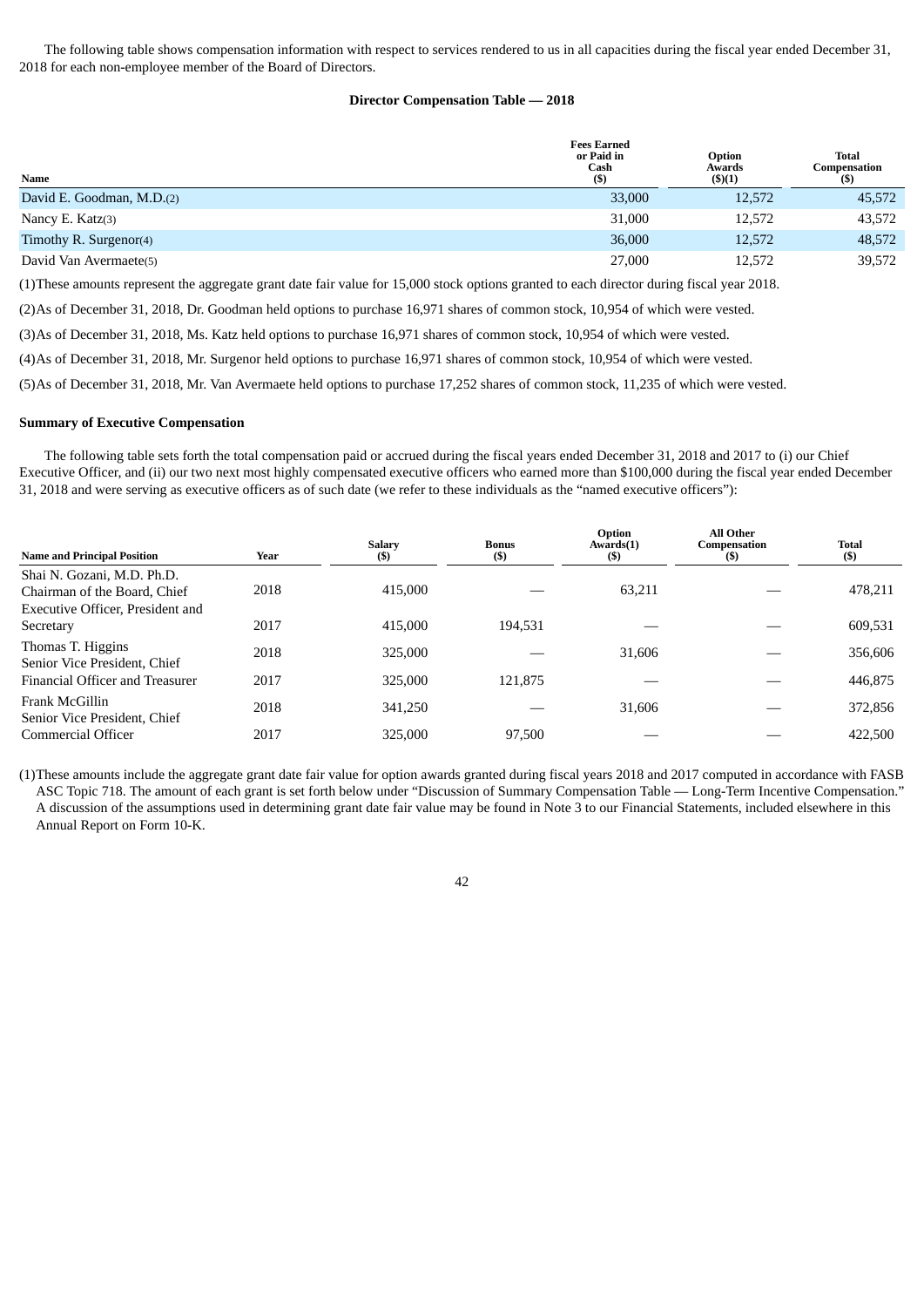### **Discussion of Summary Compensation Table**

The compensation paid to the named executive officers may include salary, cash incentive compensation, and equity incentive compensation. The terms of employment agreements that we have entered into with our named executive officers are described below under "Employment Agreements and Potential Payments upon Termination or Change-in-Control."

#### *Cash Compensation*

We pay our executive officers a base salary which we review and determine annually. As of December 31, 2018, base salaries for our executive officers are Dr. Gozani — \$415,000, Mr. Higgins — \$325,000, and Mr. McGillin — \$357,500.

### *Bonus Payments*

Each executive officer has an annual bonus target which is expressed as a percentage of base salary. For 2018, executive officer bonus targets as a percentage of base salary were as follows: Dr. Gozani — 62.5%; Mr. Higgins — 50%; and Mr. McGillin — 40%.

The Compensation Committee has established a process for annual assessment of corporate performance which is the foundation for decisions regarding bonus payments to executive officers. Metrics are established following approval by the Board of Directors of the annual operating budget. These are monitored quarterly during the year and assessed after the end of the year. The Compensation Committee evaluates performance against these metrics and also applies judgment in arriving at an overall corporate performance rating or "factor". In concept, the management bonus pool is activated by achievement of a single threshold or "gating" metric. Following activation, value is then created within the pool by achievement toward specific performance metrics.

The management pool metrics for 2018 encompassed targets for collaboration milestone attainment, sales revenue, product development, gross margins and Quell user engagement. The Compensation Committee concluded that the gating metric for 2018 had been met; however, there was inadequate progress toward other performance metrics. Consequently, a management bonus pool was not created for 2018.

### *Long-Term Incentive Compensation*

We grant long-term equity incentive awards in the form of stock options and restricted shares to executives as part of our total compensation package. The Compensation Committee awarded in January 2018 the following equity grants comprised of stock options, to our named executive officers under our 2004 Stock Plan in the following amounts: Dr. Gozani — 75,000 options; Mr. Higgins — 37,500 options; and Mr. McGillin — 37,500 options. During 2017 there were no equity grants to the executive officers.

Stock options referred to above have a term of three years and were 100% vested on grant date. Generally, to the extent vested, each stock option is exercisable during the term of the option while the grantee is employed by us and for a period of three months thereafter, unless such termination is upon death or disability, in which case the grantee may continue to exercise the option for a period of 12 months, or for cause, in which case the option terminates immediately. Vesting of stock options is also subject to acceleration in some certain circumstances in connection with a change-in-control as described below in "Employment Agreements and Potential Payments upon Termination or Change-in-Control."

#### *Management Retention and Incentive Plan*

Our board of directors implemented the Management Retention and Incentive Plan, or the MRIP, under which a portion of the consideration payable upon a change of control transaction, as defined in the MRIP, would be paid to our executive officers and certain other key employees. The MRIP was designed to retain these individuals during the critical, early commercialization phases of our diabetes and pain initiatives while providing management with an incentive to rapidly build corporate value potentially leading to a change of control transaction. The MRIP has been structured to work in conjunction with, and not replace, our other incentive programs such as our equity plans, severance arrangements, compensation and bonus plan, and other benefits. The MRIP is designed to provide an appropriate, market-based incentive to our executive officers and key employees which will be reduced over time as a result of any future equity grants to participants. Effectively, the MRIP has an embedded self-liquidation feature.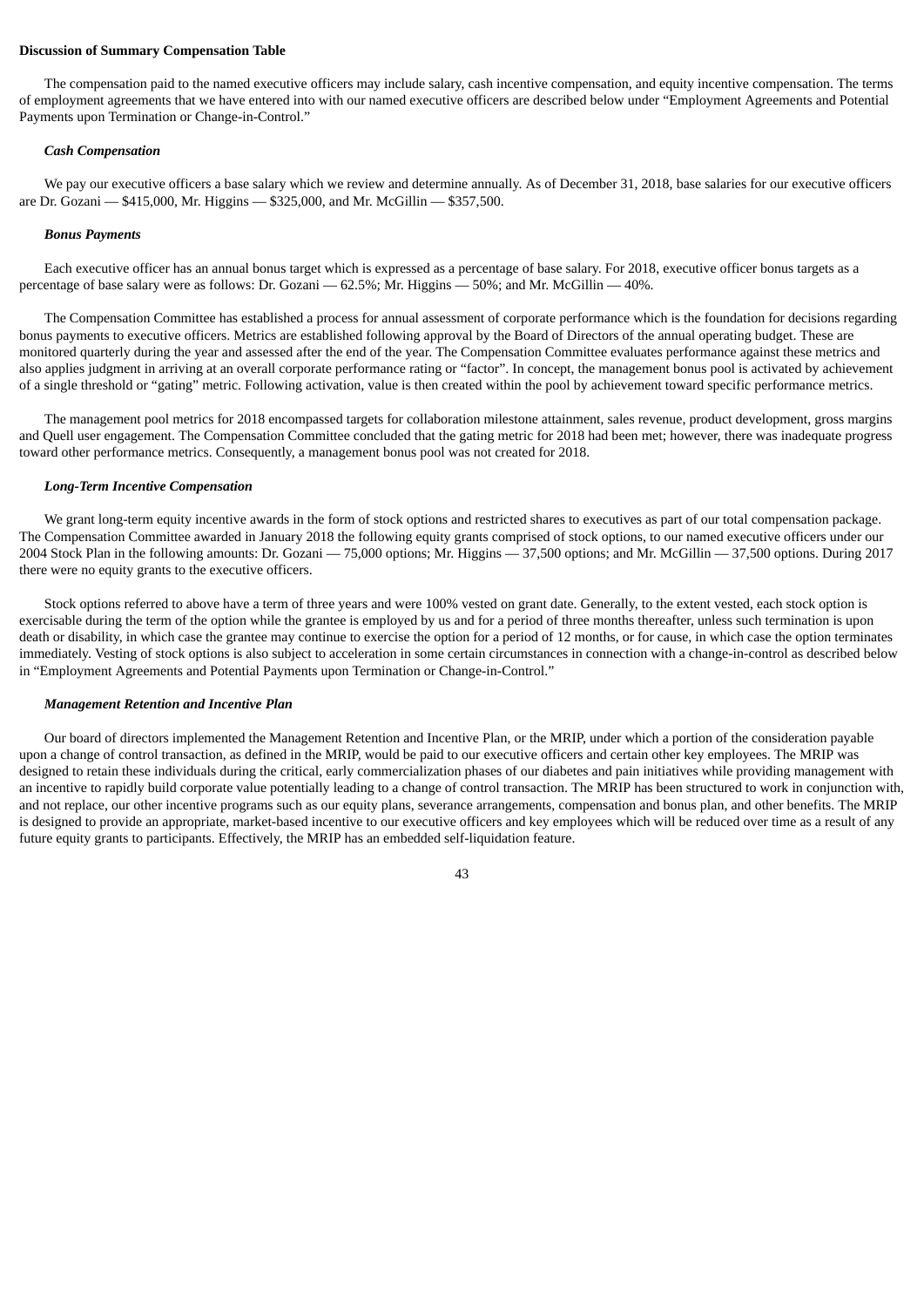In the event of a change of control transaction, subject to the participant's continued employment or service with us, the participant shall receive cash consideration equal to a fixed percentage of the value of the change of control transaction to be received by the Corporation or our stockholders, net of expenses. Each participant's payment shall be reduced by (i) any payments to be made to the participant in the change of control transaction as a result of securities issued pursuant to our equity plans, (ii) the value then held by the participant of securities previously issued to the participant under our equity plans; and (iii) the then current value of shares issued to the participant under our equity plans and previously sold by the participant, excluding any founders shares.

# **Outstanding Equity Awards at Fiscal Year-End**

The table below sets forth information with respect to our named executive officers concerning the outstanding equity awards as of December 31, 2018.

|                             |                            | <b>Option Awards</b>                                                           |     |                           |                           |  |  |
|-----------------------------|----------------------------|--------------------------------------------------------------------------------|-----|---------------------------|---------------------------|--|--|
|                             |                            | <b>Number of Securities</b><br><b>Underlying Unexercised</b><br><b>Options</b> |     | Option<br><b>Exercise</b> | <b>Option</b>             |  |  |
|                             | <b>Exercisable</b><br>(# ) | Unexercisable<br>(# )                                                          |     | Price<br>$($)$            | <b>Expiration</b><br>Date |  |  |
| Shai N. Gozani, M.D., Ph.D. | 14,065                     | 10,935                                                                         | (1) | 11.76                     | 8/22/2026                 |  |  |
|                             | 75,000                     |                                                                                |     | 1.78                      | 1/25/2021                 |  |  |
| Thomas T. Higgins           | 7,033                      | 5,467                                                                          | (2) | 11.76                     | 8/22/2026                 |  |  |
|                             | 37,500                     |                                                                                |     | 1.78                      | 1/25/2021                 |  |  |
| Frank McGillin              | 7,033                      | 5,467                                                                          | (2) | 11.76                     | 8/22/2026                 |  |  |
|                             | 37,500                     |                                                                                |     | 1.78                      | 1/25/2021                 |  |  |

(1)Reflects the unexercised portion of a stock option for 25,000 shares of common stock that was granted on August 22, 2016. The option vests 25% on the first anniversary of the vesting start date and then 1/16th each quarter thereafter until fully vested.

(2)Reflects the unexercised portion of a stock option for 12,500 shares of common stock that was granted on August 22, 2016. The option vests 25% on the first anniversary of the vesting start date and then 1/16th each quarter thereafter until fully vested.

# **Employment Agreements and Potential Payments upon Termination or Change-in-Control**

### *Shai N. Gozani, M.D., Ph.D.*

We entered into an employment agreement with Dr. Gozani, effective as of June 21, 2004 and amended on December 31, 2008. Under the terms of the employment agreement, Dr. Gozani is to be paid an annual base salary determined by the Compensation Committee. Dr. Gozani's salary for 2018 was \$415,000. Dr. Gozani is also eligible to receive an annual cash performance bonus of up to 62.5% of his annual salary if certain performance objectives, determined by Dr. Gozani and our Compensation Committee, are met.

The employment agreement may be terminated by us with or without cause or by Dr. Gozani. Under the terms of the employment agreement, if (1) we terminate Dr. Gozani for any reason other than willful non-performance of his duties under the employment agreement, intentional fraud or dishonesty with respect to our business or conviction of a felony, which we refer to as a termination without cause, or (2) Dr. Gozani resigns as a result of a reduction in his responsibilities with us, reduction in his status with us, reduction of his salary, relocation of our corporate offices more than 35 miles from their current location or breach by us of the employment agreement, which we refer to as a termination for good reason, Dr. Gozani will be entitled to his full base salary at his then-current annual rate of pay, plus benefits and applicable bonus payments, through the date of his termination. In addition, in the event of such a termination, we will continue to pay Dr. Gozani his then-current annual base salary for one year following the termination. Additionally, Dr. Gozani will be entitled to his full annual cash performance bonus in the year that any of the following transactions occurs:

a sale of substantially all of our assets;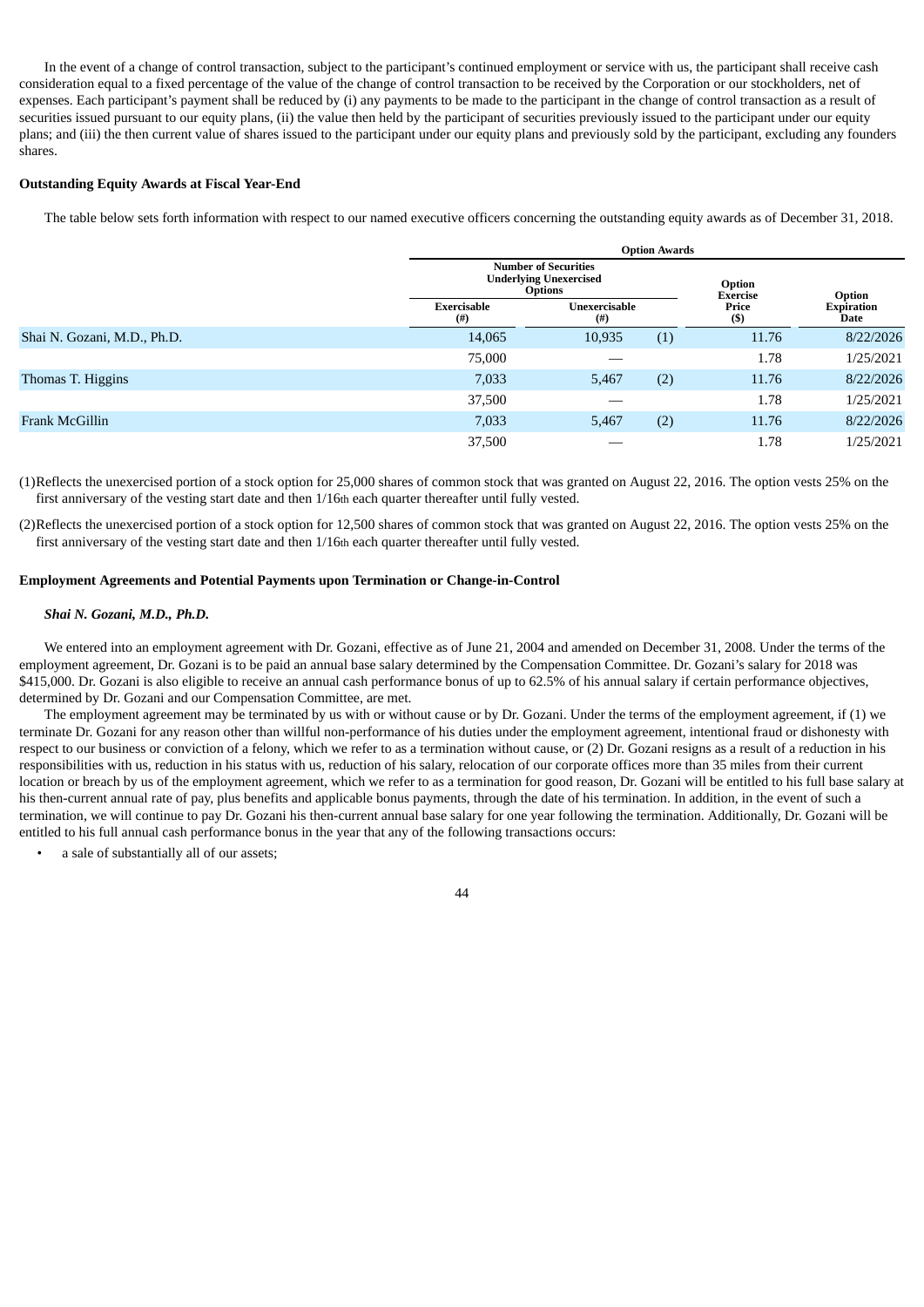- a merger or combination with another entity, unless the merger or combination does not result in a change in ownership of our voting securities of more than 50%; or
- the sale or transfer of more than 50% of our voting securities.

#### *Thomas T. Higgins*

We entered an Employment Agreement with Mr. Higgins on October 27, 2014 which provides for our employment of Mr. Higgins as our Senior Vice President, Chief Financial Officer and Treasurer at an annual salary of \$325,000, subject to periodic review and adjustment at our discretion. Under the Employment Agreement, Mr. Higgins is also eligible to receive an annual performance bonus, payable in cash or stock, of up to 50% of his annual salary. Under the terms of the Employment Agreement, if (1) we terminate Mr. Higgins for cause or if he resigns for other than good reason, Mr. Higgins will not be entitled to any separation benefits; (2) we terminate Mr. Higgins' employment without cause other than within 6 months prior to or 12 months following a change in control of the company or Mr. Higgins resigns for good reason, he will be entitled to receive separation benefits equal to his base salary, target bonus amount and continuation of health benefits for a period of twelve months from the date of such termination; (3) we terminate Mr. Higgins' employment within 6 months prior to or 12 months following a change in control of the company or Mr. Higgins resigns for good reason, he will be entitled to the same benefits as described in (2) above, and in addition, we will accelerate his rights to exercise shares under any stock option grants; and (4) Mr. Higgins dies or becomes totally disabled, we will accelerate the rights of his representative to exercise shares under and stock option grants. In connection with the Employment Agreement, Mr. Higgins executed a Confidentiality & Non-Compete Agreement with the Company.

### *Frank McGillin*

We entered an Employment Agreement with Mr. McGillin on August 14, 2014 in connection with his joining the Company which provides for our employment of Mr. McGillin as our Senior Vice President and Chief Commercial Officer. On December 31, 2018, Mr. McGillin's annual salary was \$357,500, subject to periodic review and adjustment at our discretion. Under the Employment Agreement, Mr. McGillin is also eligible to receive an annual performance bonus, payable in cash or stock, of up to 40% of his annual salary. Under the terms of the Employment Agreement, if (1) we terminate Mr. McGillin for cause or if he resigns for other than good reason, Mr. McGillin will not be entitled to any separation benefits; (2) we terminate Mr. McGillin's employment without cause other than within 6 months prior to or 12 months following a change in control of the company or Mr. McGillin resigns for good reason, he will be entitled to receive separation benefits equal to his base salary, target bonus amount and continuation of health benefits for a period of twelve months from the date of such termination; (3) we terminate Mr. McGillin's employment within 6 months prior to or 12 months following a change in control of the company or Mr. McGillin resigns for good reason, he will be entitled to the same benefits as described in (2) above, and in addition, we will accelerate his rights to exercise shares under any stock option grants; and (4) Mr. McGillin dies or becomes totally disabled, we will accelerate the rights of his representative to exercise shares under and stock option grants. In connection with the Employment Agreement, Mr. McGillin executed a Confidentiality & Non-Compete Agreement with the Company.

## **Confidentiality and Non-Competition Agreements**

Dr. Gozani, Mr. Higgins, and Mr. McGillin have each entered into a confidentiality and non-competition agreement with us, which provides for protection of our confidential information, assignment to us of intellectual property developed by the executive officer and non-compete and non-solicitation obligations that are effective during, and for 12 months following termination of, the executive officer's employment.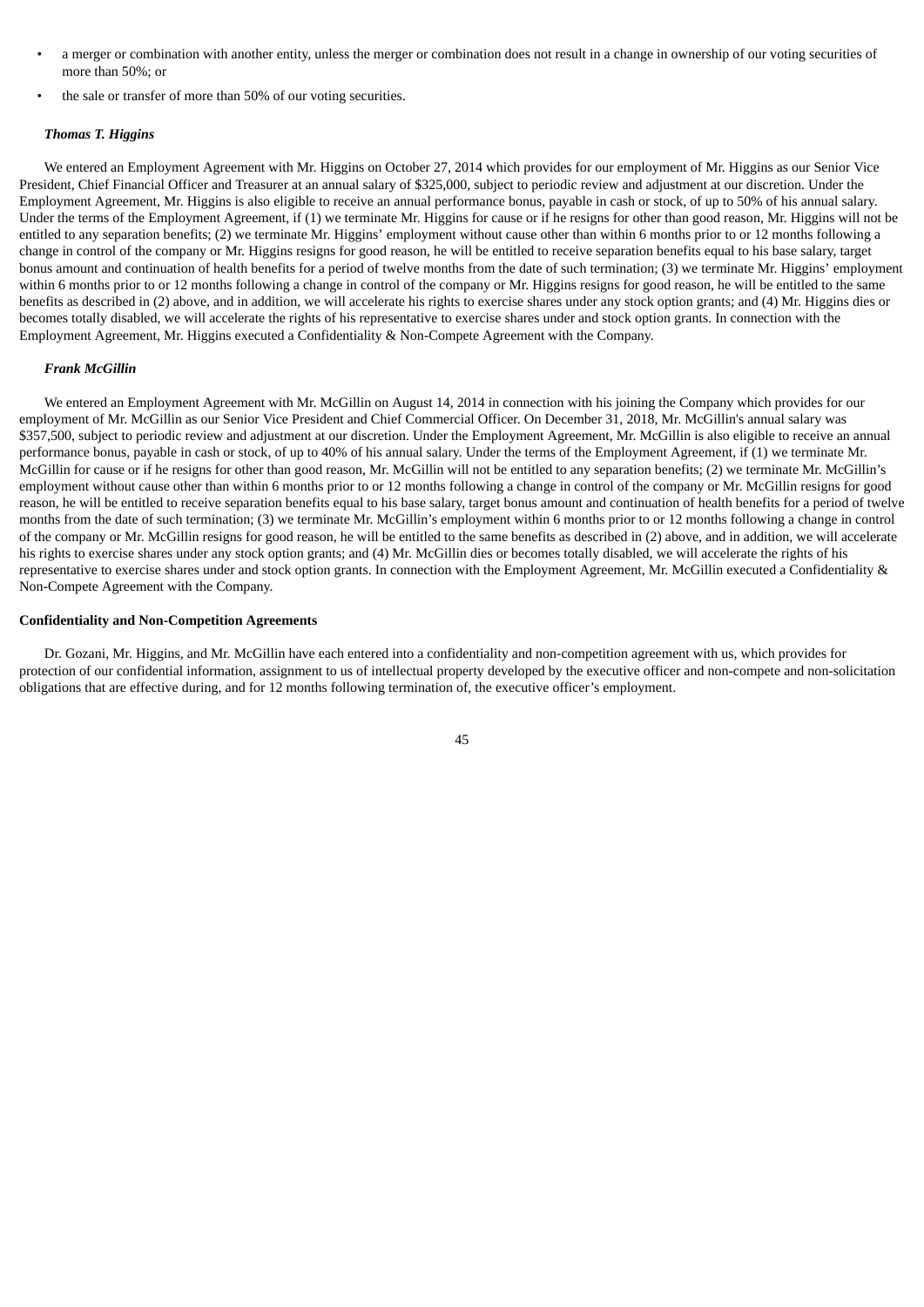# **ITEM 12. Security Ownership of Certain Beneficial Owners and Management and Related Stockholder Matters**

# **PRINCIPAL AND MANAGEMENT STOCKHOLDERS**

The following table sets forth certain information concerning beneficial ownership as of January 23, 2019, except as noted below, of our common stock by:

- each of our directors;
- each of our named executive officers;
- all of our directors and executive officers as a group; and
- each stockholder known by us to beneficially own more than five percent of our common stock.

The number of common shares "beneficially owned" by each stockholder is determined under rules issued by the SEC regarding the beneficial ownership of securities. This information is not necessarily indicative of beneficial ownership for any other purpose. Under these rules, beneficial ownership of common stock includes (1) any shares as to which the person or entity has sole or shared voting power or investment power and (2) any shares as to which the person or entity has the right to acquire beneficial ownership within 60 days after January 23, 2019, including any shares that could be purchased by the exercise of options or warrants on or within 60 days after January 23, 2019. Each stockholder's percentage ownership is based on 7,680,463 shares of our common stock outstanding as of January 23, 2019, plus the number of shares of common stock that may be acquired by such stockholder upon exercise of options or warrants that are exercisable on or within 60 days after January 23, 2019.

Unless otherwise indicated below, to our knowledge, all persons named in the table have sole voting and investment power with respect to their shares of common stock, except to the extent authority is shared by spouses under community property laws.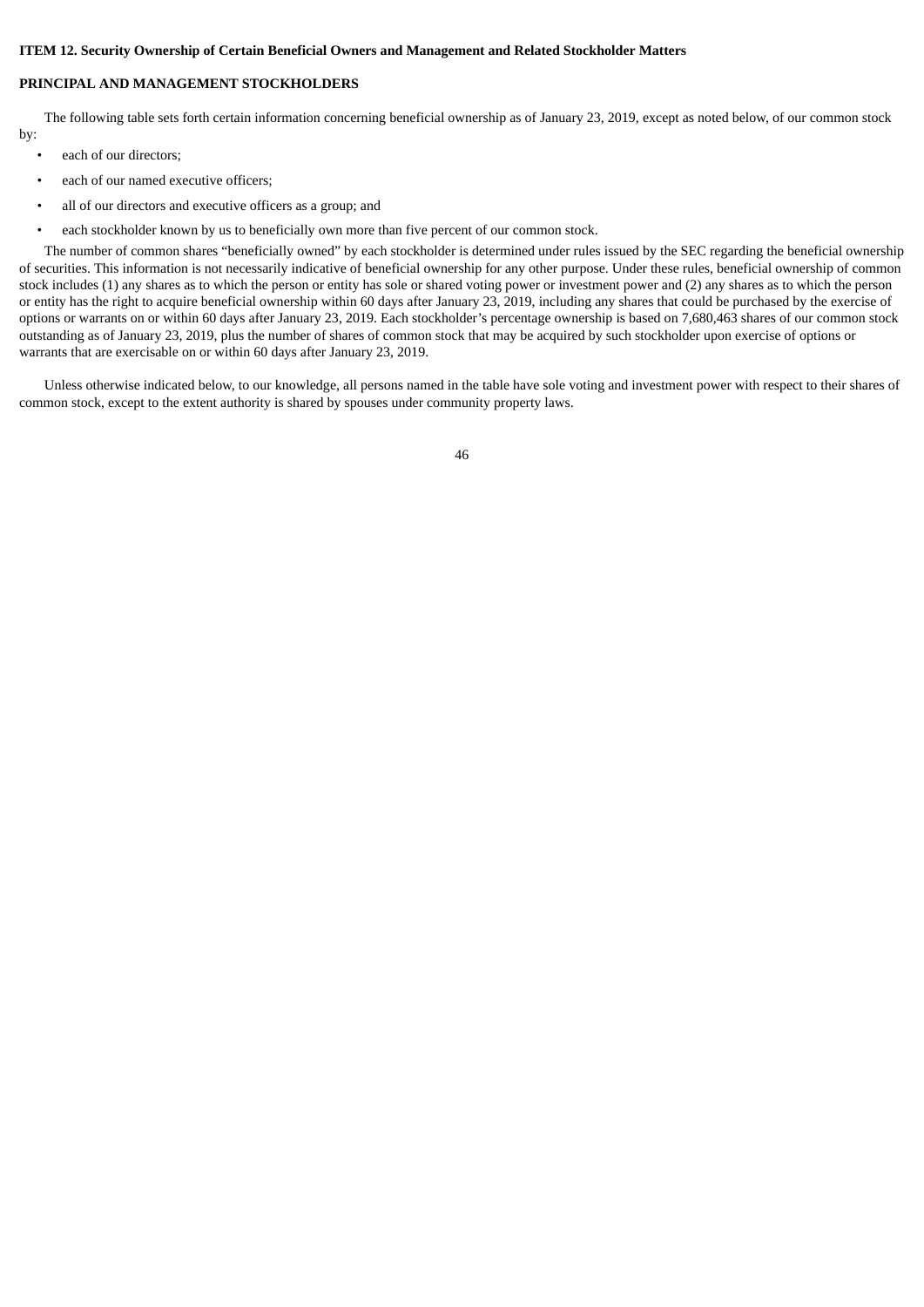|                                                                     | <b>Amount and Nature of Beneficial Ownership</b> |            |         |                                            |
|---------------------------------------------------------------------|--------------------------------------------------|------------|---------|--------------------------------------------|
| Name and Address(1) of Beneficial Owner                             | Common<br>Stock                                  | Options(2) | Total   | <b>Percent of</b><br><b>Class of Total</b> |
| <b>Directors and Executive Officers</b>                             |                                                  |            |         |                                            |
| Shai N. Gozani, M.D., Ph.D.                                         | 153,803                                          | 90,628     | 244,431 | 3.1%                                       |
| Thomas T. Higgins                                                   | 83,441                                           | 45,314     | 128,755 | 1.7%                                       |
| Francis X. McGillin                                                 | 48,497                                           | 45.314     | 93.811  | 1.2%                                       |
| David E. Goodman, M.D.                                              | 26                                               | 10,998     | 11,024  | $\ast$                                     |
| Timothy R. Surgenor                                                 | 229                                              | 11,025     | 11,254  | $\ast$                                     |
| Nancy E. Katz                                                       | 26                                               | 11.025     | 11.051  | $\ast$                                     |
| David Van Avermaete                                                 |                                                  | 11,306     | 11,306  | $\ast$                                     |
| All Current Directors and Executive Officers as a group (7 persons) | 286,022                                          | 225,610    | 511,632 | 6.5%                                       |

|                                                                                             | <b>Amount and Nature of Beneficial Ownership</b> |                           |         |                                            |
|---------------------------------------------------------------------------------------------|--------------------------------------------------|---------------------------|---------|--------------------------------------------|
| Name and Address(1) of Beneficial Owner                                                     | Common Stock                                     | <b>Preferred Stock(3)</b> | Total   | <b>Percent of</b><br><b>Class of Total</b> |
| <b>Beneficial Owner of 5% or More Other than Directors and Executive</b><br><b>Officers</b> |                                                  |                           |         |                                            |
| Sabby Management, LLC(3)                                                                    |                                                  | 852,437                   | 852,437 | 9.99%                                      |

Represents less than 1% of the outstanding shares of common stock.

(1)Unless otherwise indicated, the address of each stockholder is c/o NeuroMetrix, Inc., 1000 Winter Street, Waltham, Massachusetts 02451.

(2)Includes all options that are exercisable on or within 60 days from January 23, 2019 by the beneficial owner, except as otherwise noted.

(3)Reflects shares of common stock issuable upon the conversion of preferred stock beneficially owned by Sabby Healthcare Master Fund, Ltd. ("SHMF") and Sabby Volatility Warrant Master Fund ("SVWMF"). The amount does not include 59,307 shares of common stock issuable upon the exercise of warrants issued to SHMF and SVWMF in 2015 and an aggregate of 5,430,690 shares of common stock issuable upon the conversion of 14,052.93 shares of Series D convertible preferred stock and 2,471.70 shares of Series E convertible preferred stock issued to SHMF and SVWMF. All convertible preferred stock held by SHMF and SVWMF is subject to a 9.99% beneficial ownership limitation. Sabby Management, LLC and Hal Mintz do not directly own shares of common stock, but are deemed to have beneficial ownership over these shares of common stock because Sabby Management, LLC is the investment manager for both SHMF and SVWMF and Hal Mintz is the manager of Sabby Management, LLC. The address for the reporting persons is 10 Mountainview Road, Suite 205, Upper Saddle River, New Jersey 07458.

## **ITEM 13. Certain Relationships and Related Transactions, and Director Independence**

# **TRANSACTIONS WITH RELATED PERSONS**

Except as otherwise set forth below, we did not engage in any related person transactions during the years ended December 31, 2018 and December 31, 2017. Pursuant to our audit committee charter currently in effect, the audit committee is responsible for reviewing and approving, prior to our entry into any such transaction, all transactions in which we are a participant and in which any parties related to us has or will have a direct or indirect material interest.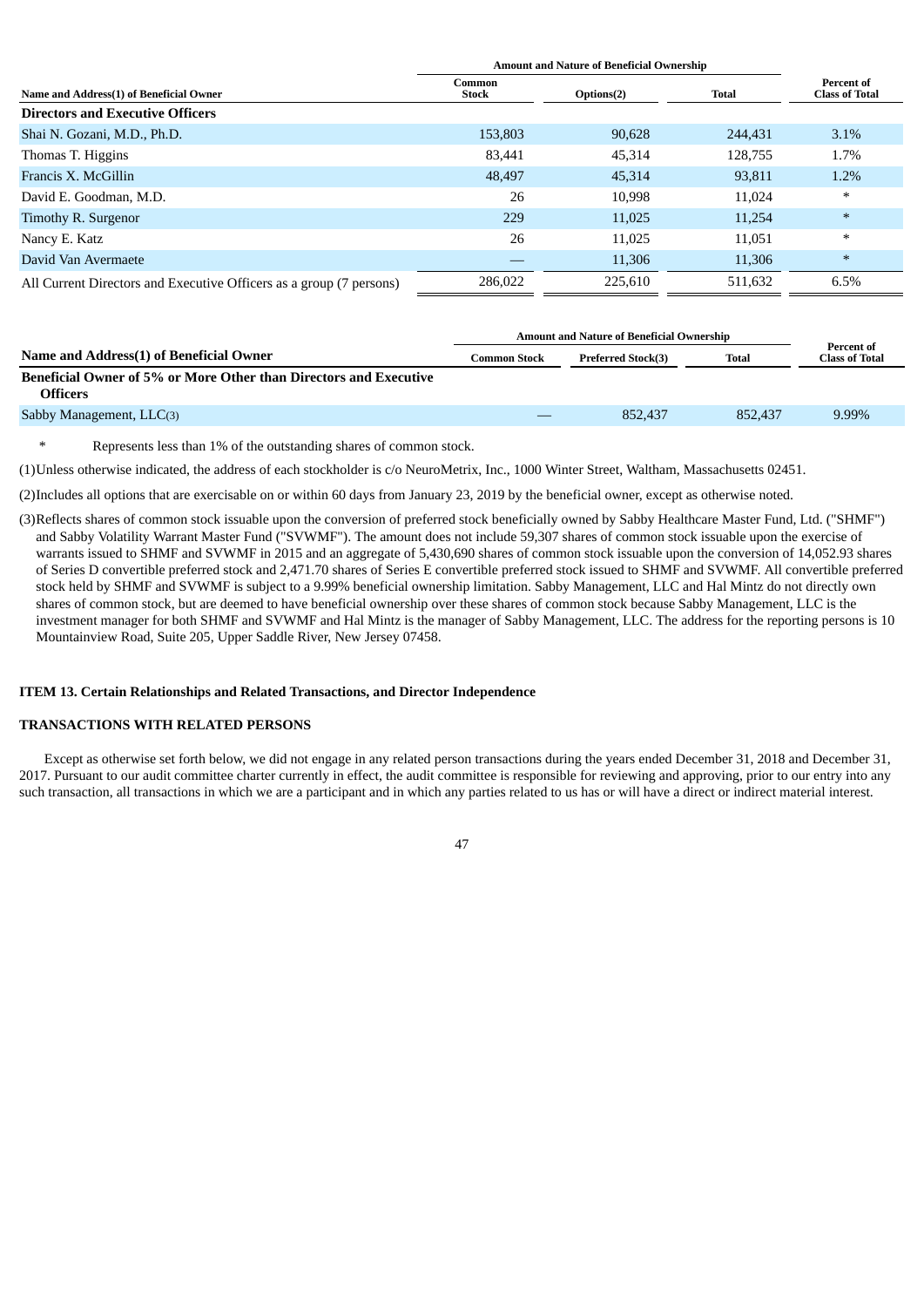# *Private Offering of Convertible Preferred Stock; exchange of Warrants for Convertible Preferred Stock;*

In the third quarter of 2017, we completed a private equity offering, or the Q3 2017 Offering, with entities affiliated with Sabby Management, LLC and its affiliates, or Sabby, a principal stockholder, providing for the issuance of (i) 7,000 shares of Series F convertible preferred stock at a price of \$1,000 per share and (ii) 3,621 shares of Series F Preferred Stock in exchange for the repurchase and retirement of 4,184,483 warrants to purchase common stock valued by an independent party at \$3,622,219. The Q3 2017 Offering also reset the conversion price of 14,052.93 shares of Series D convertible preferred stock and 7,000 shares of Series E convertible preferred stock that were held by Sabby to \$2.63 per share. The Q3 2017 Offering resulted in gross proceeds of \$7.0 million, and after deducting fees and expenses, net proceeds were \$6.6 million. Each share of Series F convertible preferred stock has a stated value of \$1,000 and is convertible, at any time at the option of the holder thereof, into a number of shares of our common stock determined by dividing the stated value by the initial conversion price of \$2.63, subject to a 4.99% beneficial ownership limitation.

### *Private Offering of Convertible Preferred Stock and Warrants;*

In the first quarter of 2017, we completed a private equity offering, or the Q1 2017 Offering, with Sabby, providing for the issuance of (i) 7,000 shares of Series E convertible preferred stock at a price of \$1,000 per share, and (ii) warrants to purchase up to 1,250,000 shares of common stock, par value \$0.0001 per share (the "Common Stock"), at an exercise price of \$5.60 per share. As a part of this offering, the Company reset (i) the conversion price of 19,458.90 shares of Series D convertible preferred stock that were held by Sabby to \$5.60 per share, and (ii) the exercise price of warrants to purchase up to 2,934,484 shares of Common Stock that were held by Sabby to \$5.60 per share. The Q1 2017 Offering resulted in gross proceeds of \$7.0 million, and after deducting fees and expenses, net proceeds were \$6.3 million. Each share of Series E convertible preferred stock has a stated value of \$1,000 and is convertible, at any time at the option of the holder thereof, into a number of shares of our common stock determined by dividing the stated value by the adjusted conversion price of \$2.63, subject to a 4.99% beneficial ownership limitation.

# **DIRECTOR INDEPENDENCE**

See Item 10, "Directors, Executive Officers and Corporate Governance — Board Matters and Corporate Governance".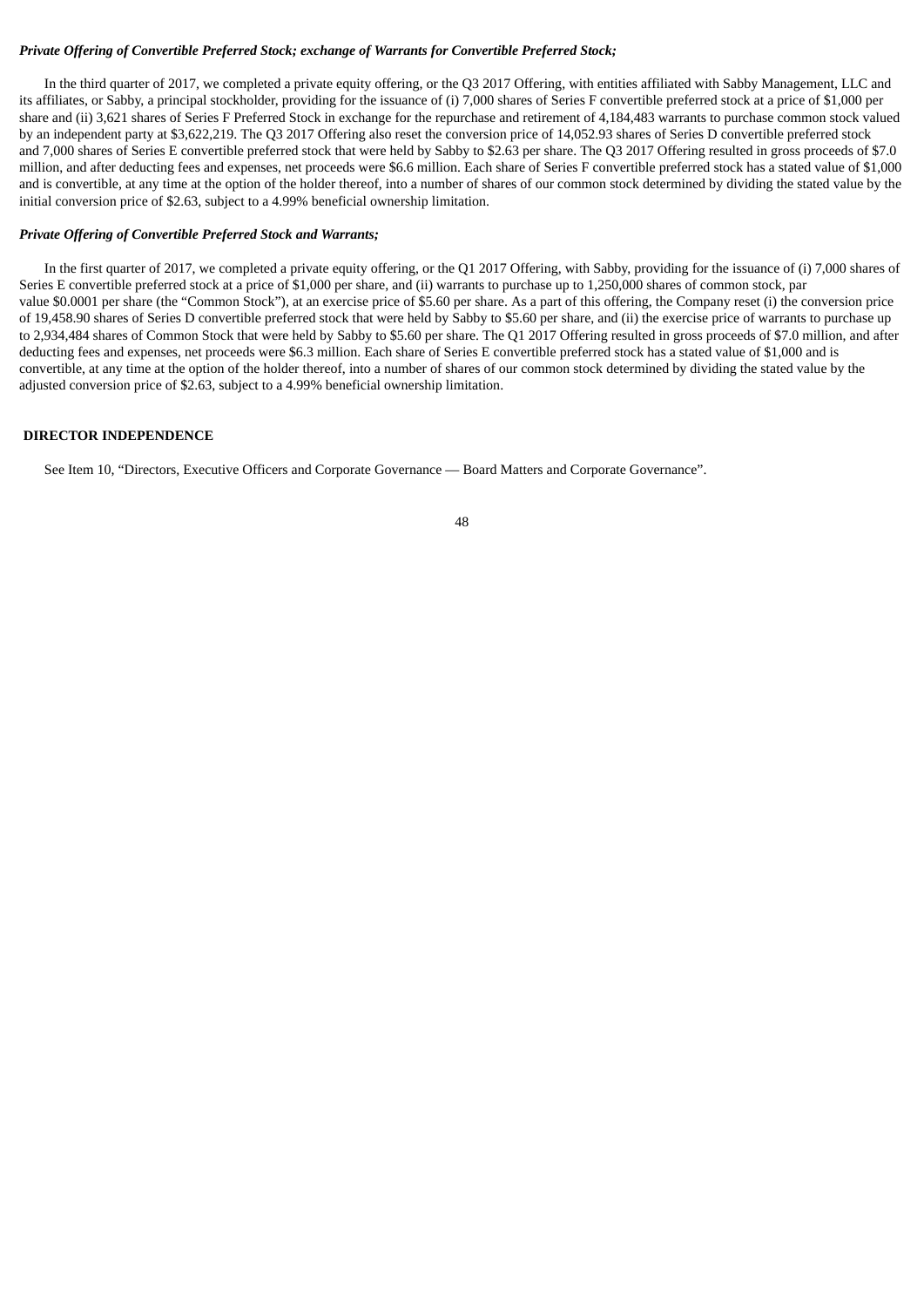### **ITEM 14. Principal Accounting Fees and Services**

# **ACCOUNTING FEES**

Aggregate fees for professional services rendered by Moody, Famiglietti, & Andronico, LLP for the years ended December 31, 2018 and 2017 are as follows:

# *Audit Fees*

The audit fees for Moody, Famiglietti, & Andronico, LLP for professional services rendered for the 2018 audit of our annual financial statements and the review of the financial statements included in our quarterly reports on Form 10-Q, issuance of consents, and review of documents filed with the SEC totaled \$141,614, of which \$47,364 was billed in 2018 and \$94,250 was billed in 2019.

The audit fees for Moody, Famiglietti, & Andronico, LLP for professional services rendered for the 2017 audit of our annual financial statements and the review of the financial statements included in our quarterly reports on Form 10-Q, issuance of consents, and review of documents filed with the SEC totaled \$107,600, of which \$54,800 was billed in 2017 and \$52,800 was billed in 2018.

## *Audit-Related Fees*

There were no audit-related fees for Moody, Famiglietti, & Andronico, LLP in 2018 and 2017.

### *All Other Fees*

There were no other fees for Moody, Famiglietti, & Andronico, LLP in 2018 and 2017.

### *Tax Fees*

There were no tax fees for Moody, Famiglietti, & Andronico, LLP in 2018 and 2017.

## *Pre-Approval Policies and Procedures*

The Audit Committee approved all audit and non-audit services provided to us by Moody, Famiglietti, & Andronico, LLP during the 2018 and 2017 fiscal years.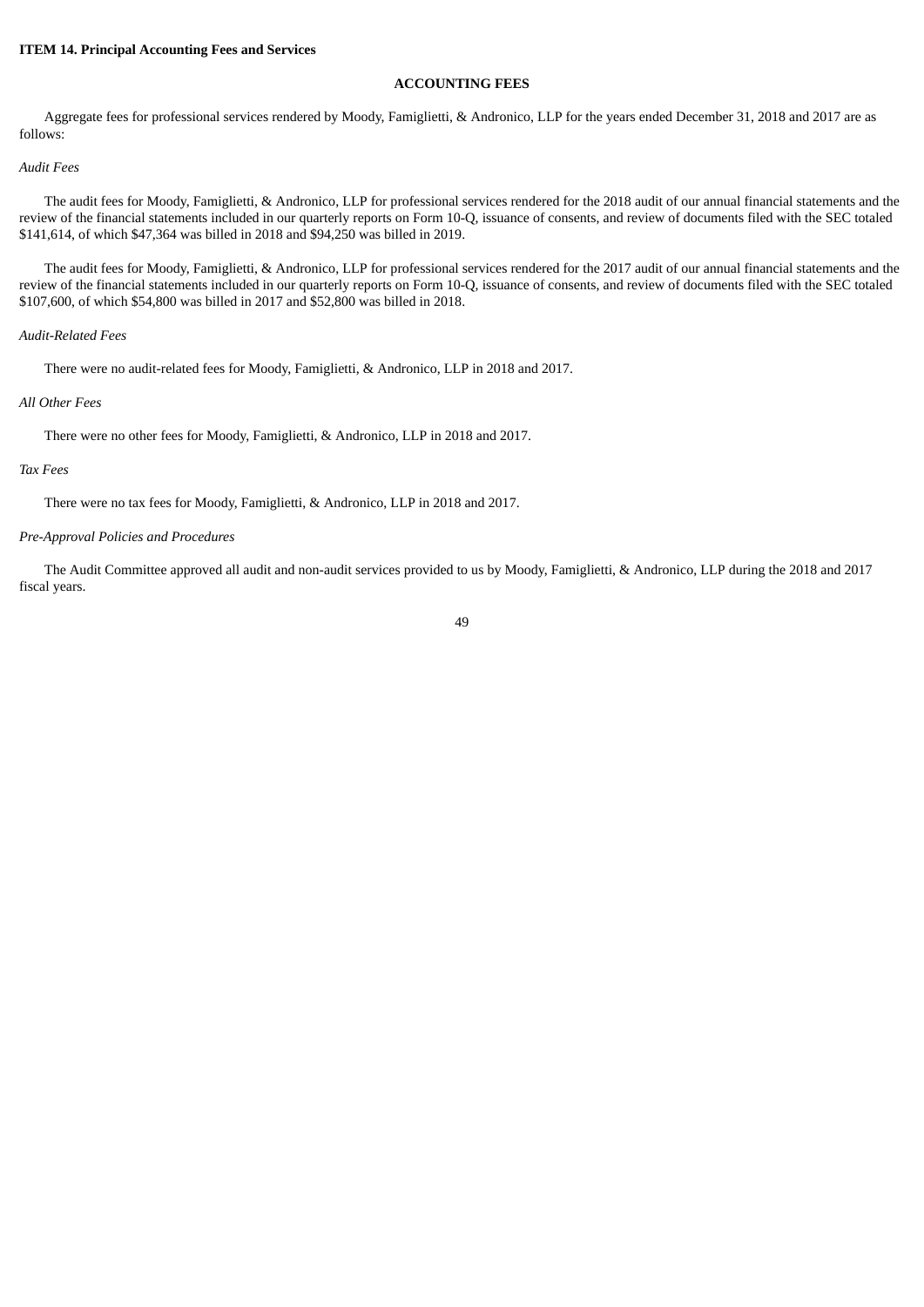# **PART IV**

# **ITEM 15. Exhibits and Financial Statement Schedule**

# **(a) 1.** *Financial Statements*

The financial statements are listed in the accompanying index to financial statements on page F-1.

# **2.** *Financial Statement Schedule*

The financial statement schedule is listed in the accompanying index to financial statements on page F-1. Other financial statement schedules required under this Item and Item 8 are omitted because they are not applicable or the required information is shown in the financial statements or the footnotes thereto.

# **3.** *Exhibit Index*

 $\overline{\phantom{0}}$ 

The following is a list of exhibits filed as part of this Annual Report on Form 10-K:

| <b>Exhibit Number</b> | <b>Exhibit Description</b>                                                                                                                                          | <b>Filed with this</b><br><b>Report</b> | <b>Incorporated by</b><br><b>Reference herein</b><br>from Form or<br><b>Schedule</b> | <b>Filing Date</b> | <b>SEC File/</b><br><b>Registration</b><br>Number |
|-----------------------|---------------------------------------------------------------------------------------------------------------------------------------------------------------------|-----------------------------------------|--------------------------------------------------------------------------------------|--------------------|---------------------------------------------------|
| 3.1.1                 | Third Amended and Restated Certificate of<br>Incorporation of NeuroMetrix, Inc. dated July 27, 2004                                                                 |                                         | $S-8$<br>(Exhibit 4.1)                                                               | 8/9/2004           | 333-118059                                        |
| 3.1.2                 | Certificate of Designations for Series A Junior<br>Cumulative Preferred Stock, par value \$0.001 per share,<br>dated March 7, 2007                                  |                                         | $8 - A12(b)$<br>(Exhibit 3.1)                                                        | 3/8/2007           | 001-33351                                         |
| 3.1.3                 | Certificate of Amendment to Restated Certificate of<br>Incorporation of NeuroMetrix, Inc. dated September 1,<br>2011                                                |                                         | $8-K$<br>(Exhibit 3.1)                                                               | 9/1/2011           | 001-33351                                         |
| 3.1.4                 | Certificate of Amendment to Restated Certificate of<br>Incorporation of NeuroMetrix, Inc. dated February 15,<br>2013                                                |                                         | $8-K$<br>(Exhibit 3.1)                                                               | 2/15/2013          | 001-33351                                         |
| 3.1.5                 | Certificate of Amendment to Restated Certificate of<br>Incorporation of NeuroMetrix, Inc. dated December 1,<br>2015                                                 |                                         | $8-K$<br>(Exhibit 3.1)                                                               | 12/1/2015          | 001-33351                                         |
| 3.1.6                 | Certificate of Designation of Preferences, Rights and<br>Limitations of Series A-1 Convertible Preferred Stock.<br>par value \$0.001 per share, dated June 5, 2013  |                                         | $8-K$<br>(Exhibit 3.1)                                                               | 6/6/2013           | 001-33351                                         |
| 3.1.7                 | Certificate of Designation of Preferences, Rights and<br>Limitations of Series A-2 Convertible Preferred Stock,<br>par value \$0.001 per share, dated June 5, 2013  |                                         | $8-K$<br>(Exhibit 3.2)                                                               | 6/6/2013           | 001-33351                                         |
| 3.1.8                 | Certificate of Designation of Preferences, Rights and<br>Limitations of Series A-3 Convertible Preferred Stock.<br>par value \$0.001 per share, dated June 24, 2014 |                                         | $8-K$<br>(Exhibit 3.1)                                                               | 6/25/2014          | 001-33351                                         |
| 3.1.9                 | Certificate of Designation of Preferences, Rights and<br>Limitations of Series A-4 Convertible Preferred Stock,<br>par value \$0.001 per share, dated June 24, 2014 |                                         | $8-K$<br>(Exhibit 3.2)                                                               | 6/25/2014          | 001-33351                                         |
| 3.1.10                | Certificate of Designation of Preferences, Rights and<br>Limitations of Series B Convertible Preferred Stock, par<br>value \$0.001 per share, dated May 26, 2015    |                                         | $8-K$<br>(Exhibit 3.1)                                                               | 5/29/2015          | 001-33351                                         |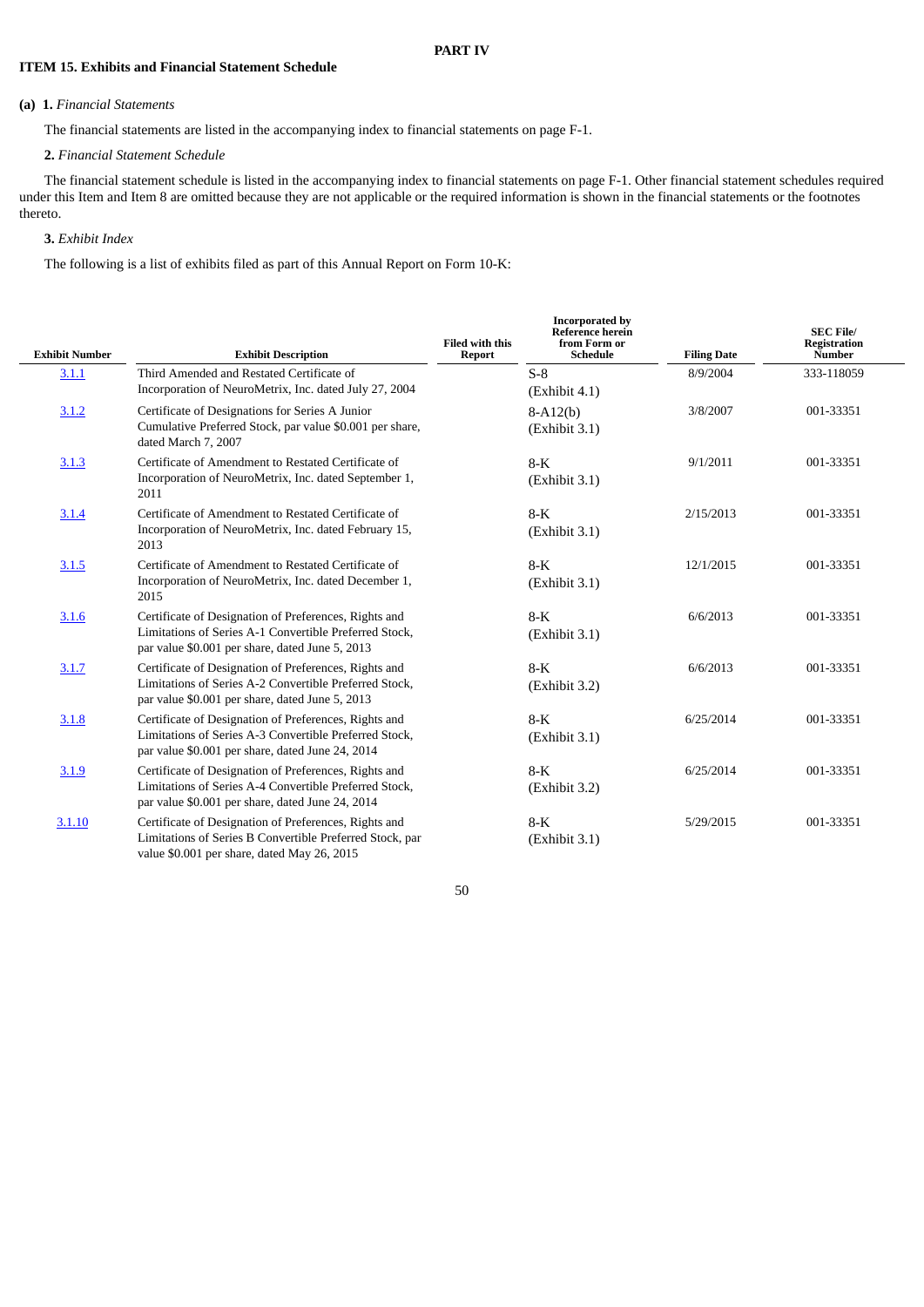|                       |                                                                                                                                                                                  | <b>Filed with this</b> | <b>Incorporated by</b><br><b>Reference herein</b><br>from Form or |                    | <b>SEC File/</b><br>Registration |
|-----------------------|----------------------------------------------------------------------------------------------------------------------------------------------------------------------------------|------------------------|-------------------------------------------------------------------|--------------------|----------------------------------|
| <b>Exhibit Number</b> | <b>Exhibit Description</b>                                                                                                                                                       | Report                 | <b>Schedule</b>                                                   | <b>Filing Date</b> | <b>Number</b>                    |
| 3.1.11                | Certificate of Designation of Preferences, Rights and<br>Limitations of Series C Convertible Preferred Stock, par<br>value \$0.001 per share, dated December 30, 2015            |                        | $8-K$<br>(Exhibit 3.1)                                            | 12/30/2015         | 001-33351                        |
| 3.1.12                | Certificate of Designation of Preferences, Rights and<br>Limitations of Series D Convertible Preferred Stock, par<br>value \$0.001 per share, dated June 3, 2016                 |                        | $8-K$<br>(Exhibit 3.1)                                            | 6/3/2016           | 001-33351                        |
| <u>3.1.12</u>         | Certificate of Designation of Preferences, Rights and<br>Limitations of Series E Convertible Preferred Stock, par<br>value \$0.001 per share, dated December 28, 2016            |                        | $8-K$<br>(Exhibit 3.1)                                            | 12/29/2016         | 001-33351                        |
| 3.2.1                 | Second Amended and Restated Bylaws of NeuroMetrix,<br>Inc.                                                                                                                       |                        | $S-8$<br>(Exhibit 4.2)                                            | 8/9/2004           | 333-118059                       |
| 3.2.2                 | Amendment No. 1 to Second Amended and Restated<br>Bylaws of NeuroMetrix, Inc.                                                                                                    |                        | $8-K$<br>(Exhibit 3.1)                                            | 9/17/2007          | 001-33351                        |
| 4.1                   | Specimen Certificate for Shares of Common Stock                                                                                                                                  |                        | $S-1/A$<br>(Exhibit 4.1)                                          | 7/19/2004          | 333-115440                       |
| <u>4.2.1</u>          | Shareholder Rights Agreement, dated as of March 7,<br>2007, between NeuroMetrix, Inc. and American Stock<br>Transfer & Trust Company, as Rights Agent                            |                        | $8 - A12(b)$<br>(Exhibit 4.1)                                     | 3/8/2007           | 001-33351                        |
| 4.2.2                 | Amendment to Shareholder Rights Agreement, dated<br>September 8, 2009, between NeuroMetrix, Inc. and<br>American Stock Transfer & Trust Company, as Rights<br>Agent              |                        | $8-K$<br>(Exhibit 4.1)                                            | 9/14/2009          | 001-33351                        |
| 4.2.3                 | Amendment No. 2 to Shareholder Rights Agreement,<br>dated June 5, 2013, between NeuroMetrix, Inc. and<br>American Stock Transfer & Trust Company, as Rights<br>Agent             |                        | $8-K$<br>(Exhibit 4.2)                                            | 6/6/2013           | 001-33351                        |
| 4.2.4                 | Amendment No. 3 to Shareholder Rights Agreement,<br>dated June 25, 2014, between NeuroMetrix, Inc. and<br>American Stock Transfer & Trust Company, as Rights<br>Agent            |                        | $8-K$<br>(Exhibit 4.2)                                            | 6/25/2014          | 001-33351                        |
| 4.2.5                 | Amendment No. 4 to Shareholder Rights Agreement,<br>dated May 28, 2015, between NeuroMetrix, Inc. and<br>American Stock Transfer & Trust Company, as Rights<br>Agent             |                        | $10-Q$<br>(Exhibit 4.1)                                           | 7/23/2015          | 001-33351                        |
| 4.2.6                 | Amendment No. 5 to Shareholder Rights Agreement,<br>dated December 29, 2015, between NeuroMetrix, Inc.<br>and American Stock Transfer & Trust Company, as<br><b>Rights Agent</b> |                        | $8-K$<br>(Exhibit 4.3)                                            | 12/30/2015         | 001-33351                        |
| 4.2.7                 | Amendment No. 6 to Shareholder Rights Agreement,<br>dated June 3, 2016, between NeuroMetrix, Inc. and<br>American Stock Transfer & Trust Company, as Rights<br>Agent             |                        | 8-K<br>(Exhibit 4.2)                                              | 6/3/2016           | 001-33351                        |
| 4.2.8                 | Amendment No. 7 to Shareholder Rights Agreement,<br>dated December 28, 2016, between NeuroMetrix, Inc.<br>and American Stock Transfer & Trust Company, as                        |                        | $8-K$<br>(Exhibit 4.2)                                            | 12/29/2016         | 001-33351                        |

 $\overline{\phantom{0}}$ 

51

Rights Agent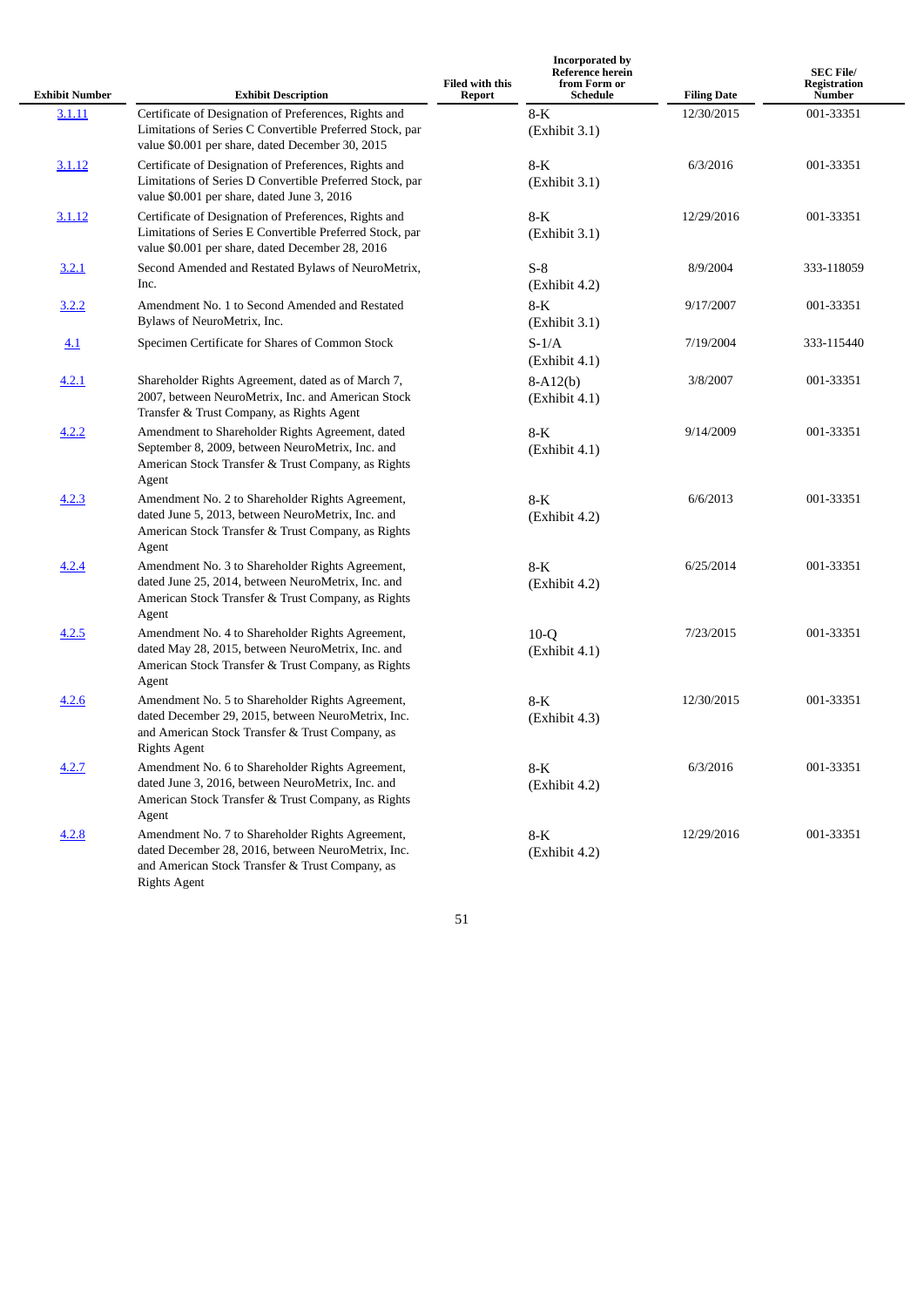| <b>Exhibit Number</b> | <b>Exhibit Description</b>                                                                                                                                                | <b>Filed with this</b><br>Report | <b>Incorporated by</b><br>Reference herein<br>from Form or<br>Schedule | <b>Filing Date</b> | <b>SEC File/</b><br>Registration<br>Number |
|-----------------------|---------------------------------------------------------------------------------------------------------------------------------------------------------------------------|----------------------------------|------------------------------------------------------------------------|--------------------|--------------------------------------------|
| 4.2.9                 | Amendment No. 8 to Shareholder Rights Agreement,<br>dated February 8, 2017, between NeuroMetrix, Inc. and<br>American Stock Transfer & Trust Company, as Rights<br>Agent  |                                  | $10-K$<br>(Exhibit 4.2.9)                                              | 2/8/2017           | 001-33351                                  |
| 4.2.10                | Amendment No. 9 to Shareholder Rights Agreement,<br>dated July 10, 2017, between NeuroMetrix, Inc. and<br>American Stock Transfer & Trust Company, as Rights<br>Agent     |                                  | $8-K$<br>(Exhibit 4.2)                                                 | 7/11/2017          | 001-33351                                  |
| 4.2.11                | Amendment No. 10 to Shareholder Rights Agreement,<br>dated February 5, 2018, between NeuroMetrix, Inc. and<br>American Stock Transfer & Trust Company, as Rights<br>Agent |                                  | $10-K$<br>(Exhibit 4.2.11)                                             | 2/8/2018           | 001-33351                                  |
| 4.2.12                | Amendment No. 11 to Shareholder Rights Agreement,<br>dated January 21, 2019, between NeuroMetrix, Inc. and<br>American Stock Transfer & Trust Company, as Rights<br>Agent | X                                |                                                                        |                    |                                            |
| 4.3.1                 | Form of Unit Warrant to purchase Common Stock<br>(February 2012)                                                                                                          |                                  | $S-1/A$<br>(Exhibit 4.5)                                               | 1/31/2012          | 333-178165                                 |
| 4.3.2                 | Form of Placement Agent Warrant (February 2012)                                                                                                                           |                                  | $S-1/A$<br>(Exhibit 4.6)                                               | 1/31/2012          | 333-178165                                 |
| <u>4.4</u>            | Form of Common Stock Purchase Warrant (June 2013)                                                                                                                         |                                  | $8-K/A$<br>(Exhibit 4.1)                                               | 6/7/2013           | 001-33351                                  |
| 4.5                   | Form of Common Stock Purchase Warrant (June 2014)                                                                                                                         |                                  | $8-K$<br>(Exhibit 4.1)                                                 | 6/25/2014          | 001-33351                                  |
| <u>4.6.1</u>          | Form of Warrant (2015) issued as part of a Unit on May<br>29, 2015                                                                                                        |                                  | $S-1/A$<br>(Exhibit 4.3)                                               | 5/4/2015           | 333-188133                                 |
| 4.6.2                 | Form of Underwriter's Warrant (2015) issued on May<br>29, 2015                                                                                                            |                                  | $S-1/A$<br>(Exhibit 4.5)                                               | 4/13/2015          | 333-188133                                 |
| <u>4.7</u>            | Form of Series A Common Stock Purchase Warrant<br>(December 2015)                                                                                                         |                                  | $8-K$<br>(Exhibit 4.1)                                                 | 12/30/2015         | 001-33351                                  |
| <u>4.8</u>            | Form of Series B Common Stock Purchase Warrant<br>(December 2015)                                                                                                         |                                  | $8-K$<br>(Exhibit 4.2)                                                 | 12/30/2015         | 001-33351                                  |
| 4.9                   | Form of Common Stock Purchase Warrant (June 2016)                                                                                                                         |                                  | $8-K$<br>(Exhibit 4.1)                                                 | 6/3/2016           | 001-33351                                  |
| 4.10                  | Form of Common Stock Purchase Warrant (December<br>2016)                                                                                                                  |                                  | $8-K$<br>(Exhibit 4.1)                                                 | 12/29/2016         | 001-33351                                  |
| Lease Agreements      |                                                                                                                                                                           |                                  |                                                                        |                    |                                            |
| 10.1.1                | Lease Agreement, dated August 27, 2014, between<br>Cummings Properties, LLC and NeuroMetrix, Inc.                                                                         |                                  | $10-Q$<br>(Exhibit 10.1)                                               | 10/28/2014         | 011-33351                                  |
| 10.1.2                | Lease Agreement, dated September 10, 2014, between,<br>Boston Properties, Inc. and NeuroMetrix, Inc.                                                                      |                                  | $10-Q$<br>(Exhibit 10.2)                                               | 10/28/2014         | 011-33351                                  |
|                       | <b>Credit Facilities, Loan and Equity Agreements</b>                                                                                                                      |                                  |                                                                        |                    |                                            |
| 10.2.1                | Loan and Security Agreement between NeuroMetrix,<br>Inc. and Comerica Bank, dated March 5, 2010                                                                           |                                  | $10-Q$<br>(Exhibit 10.1)                                               | 5/14/2010          | 001-33351                                  |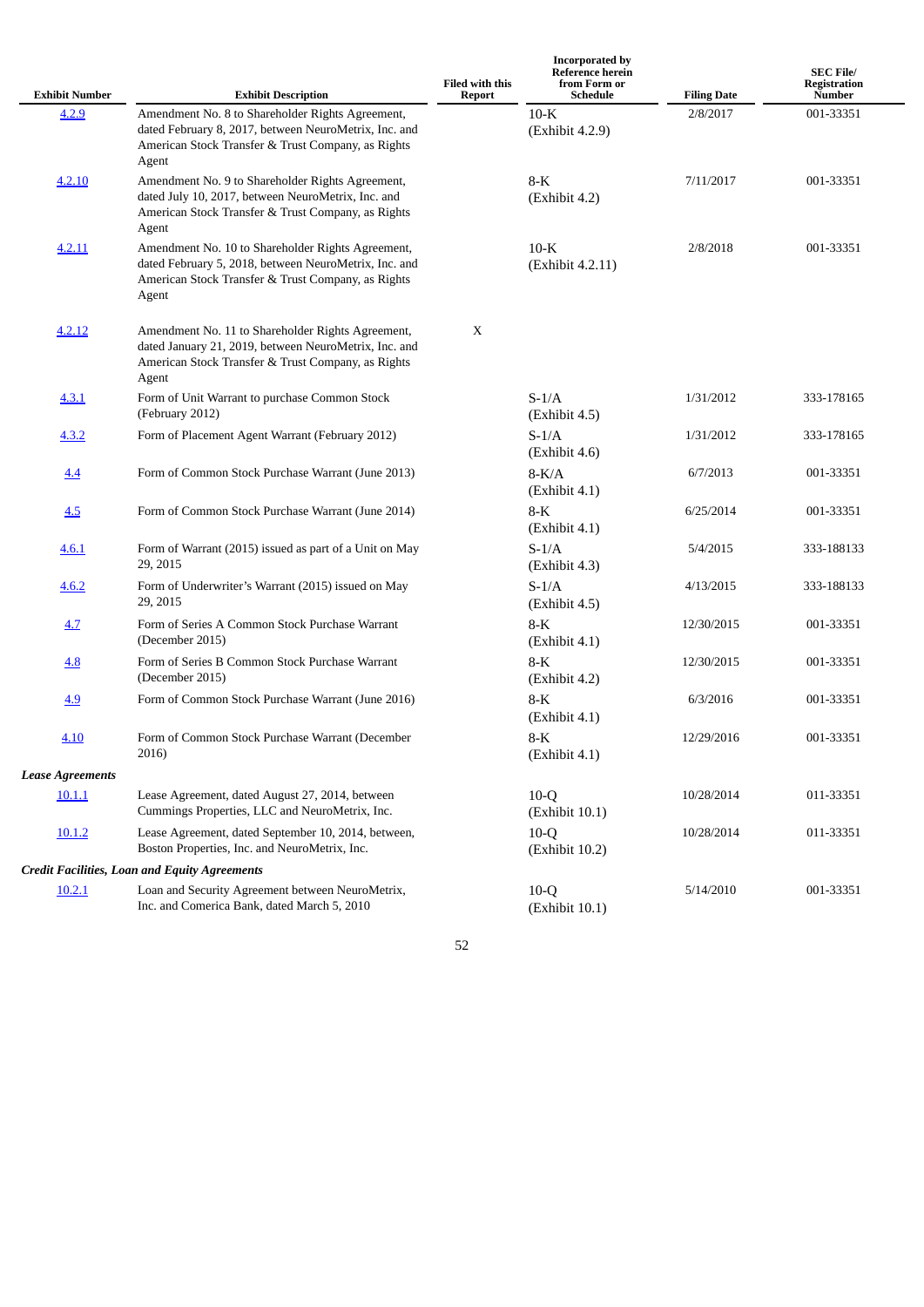| <b>Exhibit Number</b> | <b>Exhibit Description</b>                                                                                                     | <b>Filed with this</b><br><b>Report</b> | <b>Incorporated by</b><br>Reference herein<br>from Form or<br><b>Schedule</b> | <b>Filing Date</b> | <b>SEC File/</b><br>Registration<br><b>Number</b> |
|-----------------------|--------------------------------------------------------------------------------------------------------------------------------|-----------------------------------------|-------------------------------------------------------------------------------|--------------------|---------------------------------------------------|
| 10.2.2                | First Modification to Loan and Security Agreement<br>between NeuroMetrix, Inc. and Comerica Bank, dated<br>March 1, 2011       |                                         | $8-K$<br>(Exhibit 10.1)                                                       | 3/3/2011           | 001-33351                                         |
| 10.2.3                | Fifth Modification to Loan and Security Agreement<br>between NeuroMetrix, Inc. and Comerica Bank, dated<br>January 31, 2014    |                                         | $10-o$<br>(Exhibit 10.1)                                                      | 4/24/2014          | 001-33351                                         |
| 10.2.4                | Sixth Modification to Loan and Security Agreement with<br>Comerica Bank, dated January 23, 2015                                |                                         | $10-Q$<br>(Exhibit 10.1)                                                      | 4/24/2015          | 001-33351                                         |
| 10.2.5                | Seventh Modification to Loan and Security Agreement<br>with Comerica Bank, dated January 14, 2016                              |                                         | $10-K$<br>(Exhibit 10.2.5)                                                    | 2/12/2016          | 001-33351                                         |
| 10.2.6                | Eighth Modification to Loan and Security Agreement<br>with Comerica Bank, dated December 27, 2016                              |                                         | $10-K$<br>(Exhibit 10.2.6)                                                    | 2/9/2017           | 001-33351                                         |
| 10.2.7                | Ninth Modification to Loan and Security Agreement<br>with Comerica Bank, dated January 17, 2018                                |                                         | $10-K$<br>(Exhibit 10.2.7)                                                    | 2/8/2018           | 001-33351                                         |
| 10.2.8                | Tenth Modification to Loan and Security Agreement<br>with Comerica Bank, dated January 14, 2019                                | X                                       |                                                                               |                    |                                                   |
| 10.3                  | Repurchase and Forfeiture Agreement by and between<br>NeuroMetrix, Inc. and the parties named therein                          |                                         | $10-Q$<br>(Exhibit 10.1)                                                      | 7/23/2015          | 001-33351                                         |
| 10.4.1                | Securities Purchase Agreement by and between<br>NeuroMetrix, Inc. and the purchasers named therein,<br>dated December 29, 2015 |                                         | $8-K$<br>(Exhibit 10.1)                                                       | 12/30/2015         | 001-33351                                         |
| 10.4.2                | Registration Rights Agreement by and between<br>NeuroMetrix, Inc. and the purchasers named therein,<br>dated December 29, 2015 |                                         | 8-K<br>(Exhibit 10.2)                                                         | 12/30/2015         | 001-33351                                         |
| 10.5.1                | Securities Purchase Agreement by and between<br>NeuroMetrix, Inc. and the purchasers named therein,<br>dated June 2, 2016      |                                         | 8-K<br>(Exhibit 10.1)                                                         | 6/3/2016           | 001-33351                                         |
| 10.5.2                | Registration Rights Agreement by and between<br>NeuroMetrix, Inc. and the purchasers named therein,<br>dated June 2, 2016      |                                         | 8-K<br>(Exhibit 10.2)                                                         | 6/3/2016           | 001-33351                                         |
| 10.6.1                | Securities Purchase Agreement by and between<br>NeuroMetrix, Inc. and the purchasers named therein,<br>dated December 28, 2016 |                                         | 8-K<br>(Exhibit 10.1)                                                         | 12/29/2016         | 001-33351                                         |
| 10.6.2                | Registration Rights Agreement by and between<br>NeuroMetrix, Inc. and the purchasers named therein,<br>dated December 28, 2016 |                                         | $8-K$<br>(Exhibit 10.2)                                                       | 12/29/2016         | 001-33351                                         |
| 10.7.1                | Engagement Agreement with Rodman & Renshaw, dated<br>as of June 2, 2016                                                        |                                         | $S-1/A$<br>(Exhibit 10.8.1)                                                   | 11/23/2016         | 333-207566                                        |
| 10.7.2                | Amendment to Engagement Agreement with Rodman &<br>Renshaw, dated as of December 19, 2016                                      |                                         | $8-K$<br>(Exhibit 1.1)                                                        | 12/29/2016         | 001-33351                                         |

 $\overline{\phantom{0}}$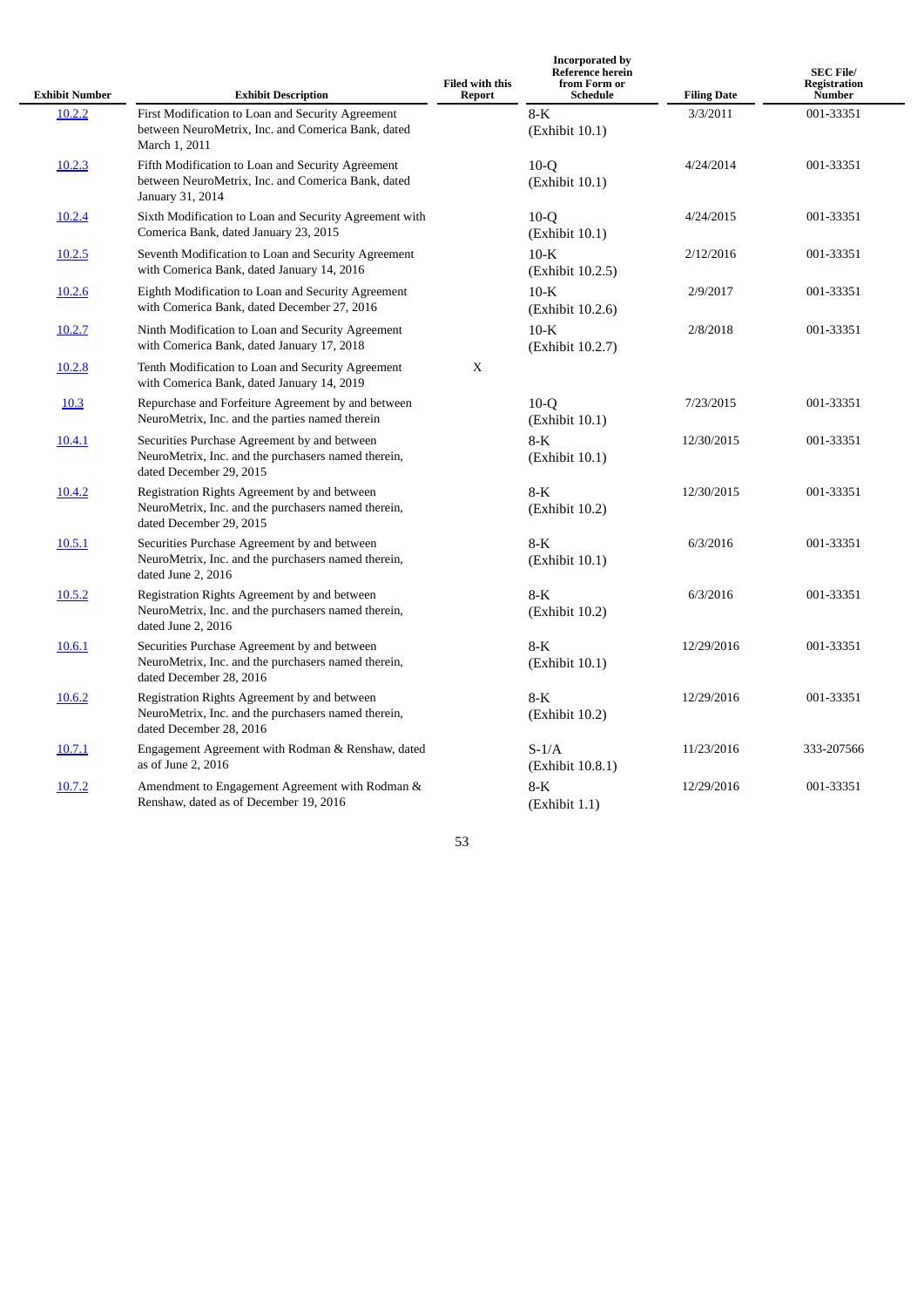| <b>Exhibit Number</b>            | <b>Exhibit Description</b>                                                                                                                                                                                                        | <b>Filed with this</b><br>Report | <b>Incorporated by</b><br>Reference herein<br>from Form or<br>Schedule | <b>Filing Date</b> | <b>SEC File/</b><br><b>Registration</b><br>Number |
|----------------------------------|-----------------------------------------------------------------------------------------------------------------------------------------------------------------------------------------------------------------------------------|----------------------------------|------------------------------------------------------------------------|--------------------|---------------------------------------------------|
| 10.7.3                           | Amendment to Engagement Agreement with Rodman &                                                                                                                                                                                   |                                  | $S-3$                                                                  | 1/27/2017          | 333-215792                                        |
|                                  | Renshaw, as amended, dated as of January 3, 2017                                                                                                                                                                                  |                                  | (Exhibit 10.3)                                                         |                    |                                                   |
| <b>Equity Compensation Plans</b> |                                                                                                                                                                                                                                   |                                  |                                                                        |                    |                                                   |
| $10.8+$                          | Amended and Restated 1996 Stock Option/Restricted<br><b>Stock Plan</b>                                                                                                                                                            |                                  | $S-1/A$<br>(Exhibit 10.2)                                              | 6/22/2004          | 333-115440                                        |
| $10.9.1+$                        | Amended and Restated 1998 Equity Incentive Plan                                                                                                                                                                                   |                                  | $S-1/A$<br>(Exhibit 10.3)                                              | 6/22/2004          | 333-115440                                        |
| $10.9.2+$                        | Second Amendment to Amended and Restated 1998<br><b>Equity Incentive Plan</b>                                                                                                                                                     |                                  | $S-1$<br>(Exhibit 10.18)                                               | 6/22/2004          | 333-115440                                        |
| $10.10.1+$                       | Seventh Amended and Restated 2004 Stock Option and<br><b>Incentive Plan</b>                                                                                                                                                       |                                  | 14A<br>(Appendix A)                                                    | 3/30/2015          | 001-33351                                         |
| $10.10.2+$                       | Form of Restricted Stock Agreement                                                                                                                                                                                                |                                  | $10-Q$<br>(Exhibit 10.4)                                               | 5/14/2010          | 001-33351                                         |
| $10.10.3+$                       | Form of Incentive Stock Option Agreement                                                                                                                                                                                          |                                  | $10-Q$<br>(Exhibit 10.1)                                               | 11/15/2004         | 000-50856                                         |
| $10.10.4+$                       | Form of Non-Qualified Stock Option Agreement For<br>Company Employees                                                                                                                                                             |                                  | $10-Q$<br>(Exhibit 10.2)                                               | 11/15/2004         | 000-50856                                         |
| $10.10.5+$                       | Form of Non-Qualified Stock Option Agreement For<br>Non-Employee Directors                                                                                                                                                        |                                  | $10-Q$<br>(Exhibit 10.3)                                               | 11/15/2004         | 000-50856                                         |
| $10.11+$                         | 2009 Non-Qualified Inducement Stock Plan                                                                                                                                                                                          |                                  | $S-8$<br>(Exhibit 99.1)                                                | 6/3/2009           | 333-159712                                        |
| $10.12.1+$                       | Third Amended and Restated 2010 Employee Stock<br>Purchase Plan                                                                                                                                                                   |                                  | 14A<br>(Appendix B)                                                    | 3/17/2016          | 001-33351                                         |
|                                  | <b>Agreements with Executive Officers and Directors</b>                                                                                                                                                                           |                                  |                                                                        |                    |                                                   |
| $10.13+$                         | Form of Indemnification Agreement between<br>NeuroMetrix, Inc. and each of its directors                                                                                                                                          |                                  | $S-1/A$<br>(Exhibit 10.8)                                              | 6/22/2004          | 333-115440                                        |
| $10.14.1+$                       | Employment Agreement, dated June 21, 2004, by and<br>between NeuroMetrix, Inc. and Shai N. Gozani, M.D.,<br>Ph.D.                                                                                                                 |                                  | $S-1/A$<br>(Exhibit 10.9)                                              | 6/22/2004          | 333-115440                                        |
| $10.14.2+$                       | First Amendment to Employment Agreement dated<br>December 31, 2008, by and between NeuroMetrix, Inc.<br>and Shai N. Gozani, M.D., Ph.D.                                                                                           |                                  | $10-K$<br>(Exhibit 10.11)                                              | 3/20/2009          | 001-33351                                         |
| $10.14.3+$                       | Indemnification Agreement dated June 21, 2004, by and<br>between Shai N. Gozani, M.D., Ph.D., and NeuroMetrix,<br>Inc.                                                                                                            |                                  | $S-1/A$<br>(Exhibit 10.20)                                             | 6/22/2004          | 333-115440                                        |
| $10.14.4+$                       | NeuroMetrix, Inc. Non-Statutory Stock Option<br>Agreement (pursuant to the Amended and Restated 1998<br>Equity Incentive Plan), dated as of June 21, 2004, by and<br>between Shai N. Gozani M.D., Ph.D., and NeuroMetrix,<br>Inc. |                                  | $S-1/A$<br>(Exhibit 10.17)                                             | 6/22/2004          | 333-115440                                        |
| $10.15.1+$                       | Letter Agreement, dated August 31, 2009, between<br>NeuroMetrix, Inc. and Thomas T. Higgins                                                                                                                                       |                                  | $8-K$<br>(Exhibit 10.1)                                                | 9/15/2009          | 001-33351                                         |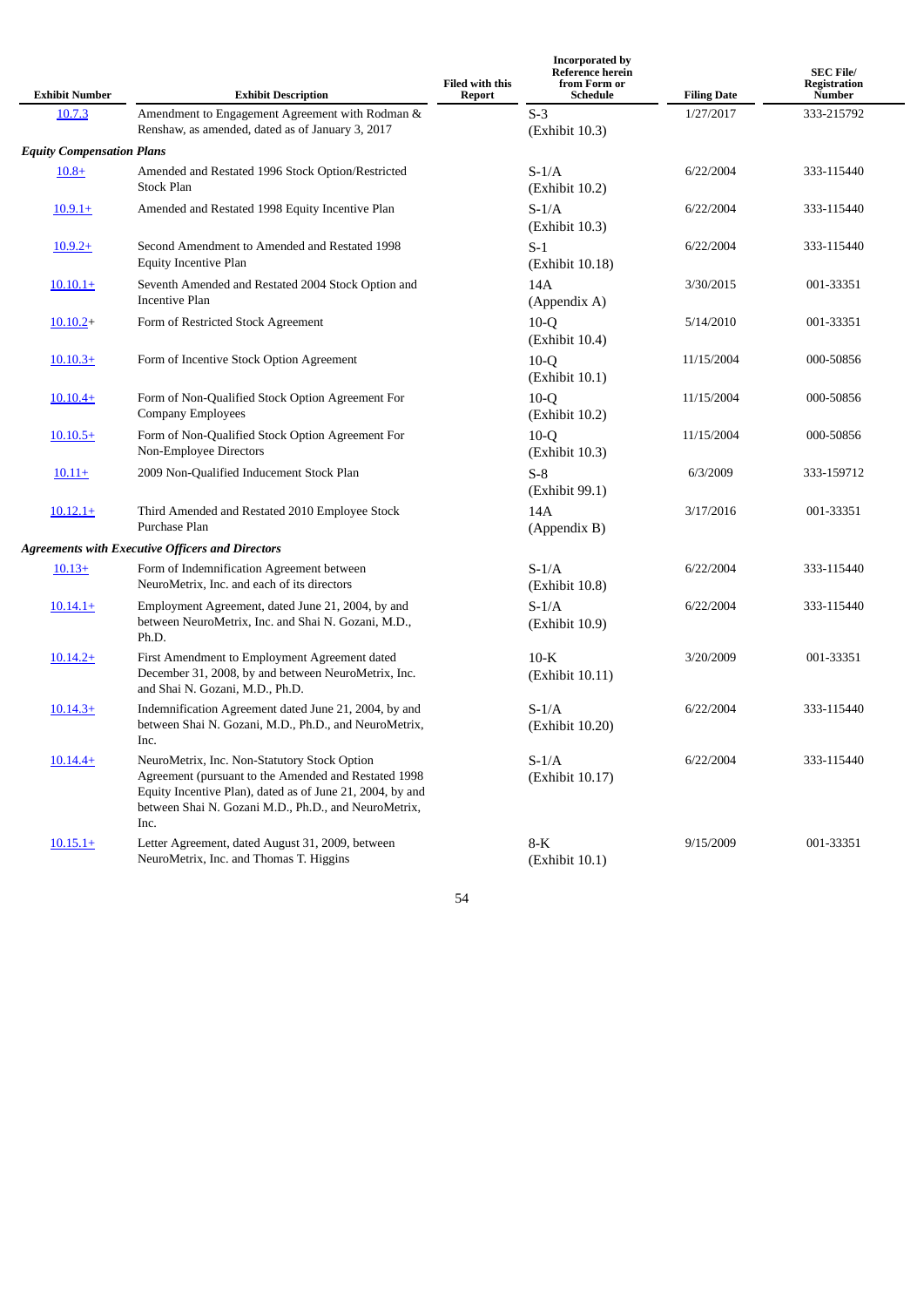| <b>Exhibit Number</b> | <b>Exhibit Description</b>                                                                             | <b>Filed with this</b><br>Report | <b>Incorporated by</b><br><b>Reference herein</b><br>from Form or<br>Schedule | <b>Filing Date</b> | <b>SEC File</b><br>Registration<br><b>Number</b> |
|-----------------------|--------------------------------------------------------------------------------------------------------|----------------------------------|-------------------------------------------------------------------------------|--------------------|--------------------------------------------------|
| $10.15.2+$            | Indemnification Agreement, dated September 10, 2009,                                                   |                                  | $8-K$                                                                         | 9/15/2009          | 001-33351                                        |
|                       | by and between NeuroMetrix, Inc. and Thomas T.<br>Higgins                                              |                                  | (Exhibit 10.2)                                                                |                    |                                                  |
| $10.15.3+$            | Employment Agreement, dated October 27, 2014 by and<br>between NeuroMetrix, Inc. and Thomas T. Higgins |                                  | $10-°$<br>(Exhibit 10.4)                                                      | 10/28/2014         | 001-33351                                        |
| $10.16.1+$            | Letter Agreement, dated August 14, 2014, between<br>NeuroMetrix, Inc. and Francis X. McGillin          |                                  | $10-°$<br>(Exhibit 10.5)                                                      | 10/28/2014         | 001-33351                                        |
| $10.17+$              | Amended and Restated Management Retention and<br>Incentive Plan, as modified, dated February 3, 2017   |                                  | $10-K$<br>(Exhibit 10.17)                                                     | 2/9/2017           | 001-33351                                        |

÷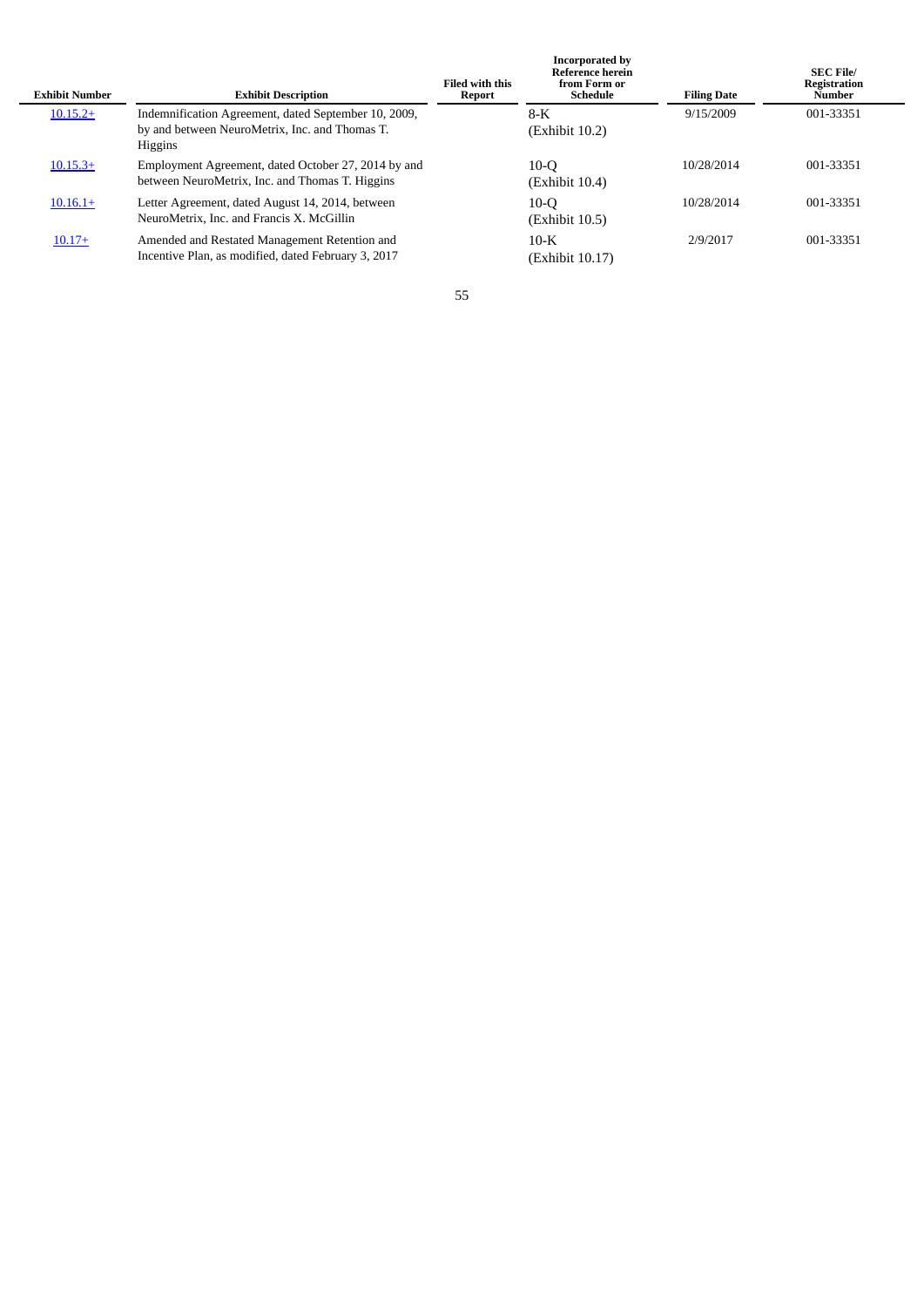| <b>Exhibit Number</b> | <b>Exhibit Description</b>                                                                                                                                                                                    | Filed with this<br><b>Report</b> | <b>Incorporated by</b><br><b>Reference herein</b><br>from Form or<br><b>Schedule</b> | <b>Filing Date</b> | <b>SEC File/</b><br><b>Registration</b><br><b>Number</b> |
|-----------------------|---------------------------------------------------------------------------------------------------------------------------------------------------------------------------------------------------------------|----------------------------------|--------------------------------------------------------------------------------------|--------------------|----------------------------------------------------------|
|                       | Agreements with Respect to Collaborations, Licenses, Research and Development                                                                                                                                 |                                  |                                                                                      |                    |                                                          |
| 10.18+                | Manufacturing and Supply Agreement, dated as of<br>August 2, 2006, by and between Parlex Polymer Flexible<br>Circuits, Inc. and NeuroMetrix, Inc.                                                             |                                  | $8-K$<br>(Exhibit 99.1)                                                              | 8/2/2006           | 000-50856                                                |
| 10.19 <sup>+</sup>    | Asset Purchase Agreement, dated as of January 12,<br>2018, by and between Novartis Consumer Health S.A.<br>and NeuroMetrix, Inc.                                                                              |                                  | $10-K$<br>(Exhibit 10.19)                                                            | 2/8/2018           | 001-33351                                                |
| $10.20$ <sup>+</sup>  | Development and Services Agreement, dated as of<br>January 12, 2018, by and between Novartis Consumer<br>Health S.A. and NeuroMetrix, Inc.                                                                    |                                  | $10-K$<br>(Exhibit 10.20)                                                            | 2/8/2018           | 001-33351                                                |
| 10.21+                | Contribution Agreement, dated as of December 22,<br>2017, by and between Quell Intellectual Property Corp.,<br>LLC and NeuroMetrix, Inc.                                                                      |                                  | $10-K$<br>(Exhibit 10.21)                                                            | 2/8/2018           | 001-33351                                                |
| $10.22$ <sup>+</sup>  | Amended and Restated Limited Liability Company<br>Agreement of Quell Intellectual Property Corp., LLC,<br>dated as of January 12, 2018, by and between Novartis<br>Consumer Health S.A. and NeuroMetrix, Inc. |                                  | $10-K$<br>(Exhibit 10.22)                                                            | 2/8/2018           | 001-33351                                                |
| 10.23                 | NeuroMetrix License Agreement, dated as of December<br>21, 2017, by and between Quell Intellectual Property<br>Corp., LLC and NeuroMetrix, Inc.                                                               |                                  | $10-K$<br>(Exhibit 10.23)                                                            | 2/8/2018           | 001-33351                                                |
| 10.24                 | GSK License Agreement, dated as of December 21,<br>2017, by and between Quell Intellectual Property Corp.,<br>LLC and NeuroMetrix, Inc.                                                                       |                                  | $10-K$<br>(Exhibit 10.24)                                                            | 2/8/2018           | 001-33351                                                |
| 10.25                 | Assignment Agreement, dated as of January 12, 2018, by<br>and between Novartis Consumer Health S.A. and<br>NeuroMetrix, Inc.                                                                                  |                                  | $10-K$<br>(Exhibit 10.25)                                                            | 2/8/2018           | 001-33351                                                |
| $10.26*$              | Amendment No.1 to Development and Services<br>Agreement, dated as of December 6, 2018, by and<br>between GSK Consumer Health S.A. and NeuroMetrix,<br>Inc.                                                    | X                                |                                                                                      |                    |                                                          |
| 23.1                  | Consent of Moody, Famiglietti & Andronico, LLP, an<br>independent registered public accounting firm.                                                                                                          | X                                |                                                                                      |                    |                                                          |
| <u>31.1</u>           | Certification of Principal Executive Officer under<br>Section 302 of the Sarbanes-Oxley Act of 2002.                                                                                                          | X                                |                                                                                      |                    |                                                          |
| 31.2                  | Certification of Principal Accounting and Financial<br>Officer under Section 302 of the Sarbanes-Oxley Act of<br>2002.                                                                                        | X                                |                                                                                      |                    |                                                          |
| 32                    | Certification of the Principal Executive Officer and the<br>Principal Accounting and Financial Officer under<br>Section 906 of the Sarbanes-Oxley Act of 2002.                                                | X                                |                                                                                      |                    |                                                          |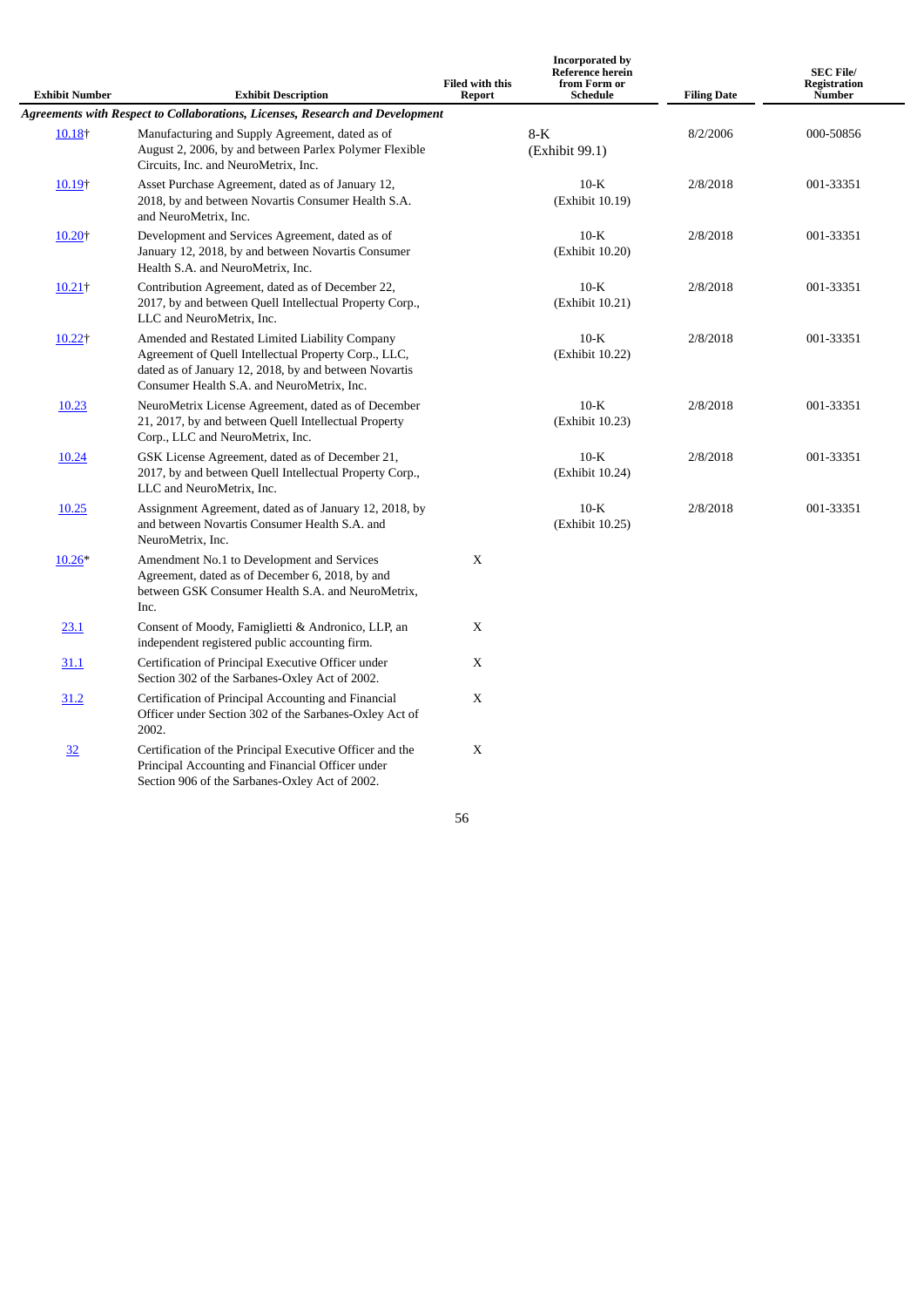| <b>Exhibit Number</b> | <b>Exhibit Description</b>                             | <b>Filed with this</b><br><b>Report</b> | Incorporated by<br><b>Reference herein</b><br>from Form or<br>Schedule | <b>Filing Date</b> | <b>SEC File</b><br><b>Registration</b><br><b>Number</b> |
|-----------------------|--------------------------------------------------------|-----------------------------------------|------------------------------------------------------------------------|--------------------|---------------------------------------------------------|
| 101                   | The following materials from NeuroMetrix, Inc.'s       | X                                       |                                                                        |                    |                                                         |
|                       | Annual Report on Form 10-K for the year ended          |                                         |                                                                        |                    |                                                         |
|                       | December 31, 2018, formatted in XBRL (Extensible       |                                         |                                                                        |                    |                                                         |
|                       | Business Reporting Language): (i) Balance Sheets as of |                                         |                                                                        |                    |                                                         |
|                       | December 31, 2018 and 2017, (ii) Statements of         |                                         |                                                                        |                    |                                                         |
|                       | Operations for the years ended December 31, 2018 and   |                                         |                                                                        |                    |                                                         |
|                       | 2017, (iii) Statements of Changes in Stockholders'     |                                         |                                                                        |                    |                                                         |
|                       | Equity for the years ended December 31, 2018 and 2017, |                                         |                                                                        |                    |                                                         |
|                       | (iv) Statements of Cash Flows for the years ended      |                                         |                                                                        |                    |                                                         |
|                       | December 31, 2018 and 2017, and (v) Notes to Financial |                                         |                                                                        |                    |                                                         |
|                       | Statements.                                            |                                         |                                                                        |                    |                                                         |
|                       |                                                        |                                         |                                                                        |                    |                                                         |

+ Indicates management contract or any compensatory plan, contract or arrangement.

Confidential treatment has been granted with respect to certain portions of this Exhibit, which portions have been omitted and filed separately with the Securities and Exchange Commission as part of an application for confidential treatment pursuant to the Securities Exchange Act of 1934, as amended.

†

\*

Confidential treatment has been requested with respect to certain portions of this Exhibit, which portions have been omitted and filed separately with the Securities and Exchange Commission as part of an application for confidential treatment pursuant to the Securities Exchange Act of 1934, as amended.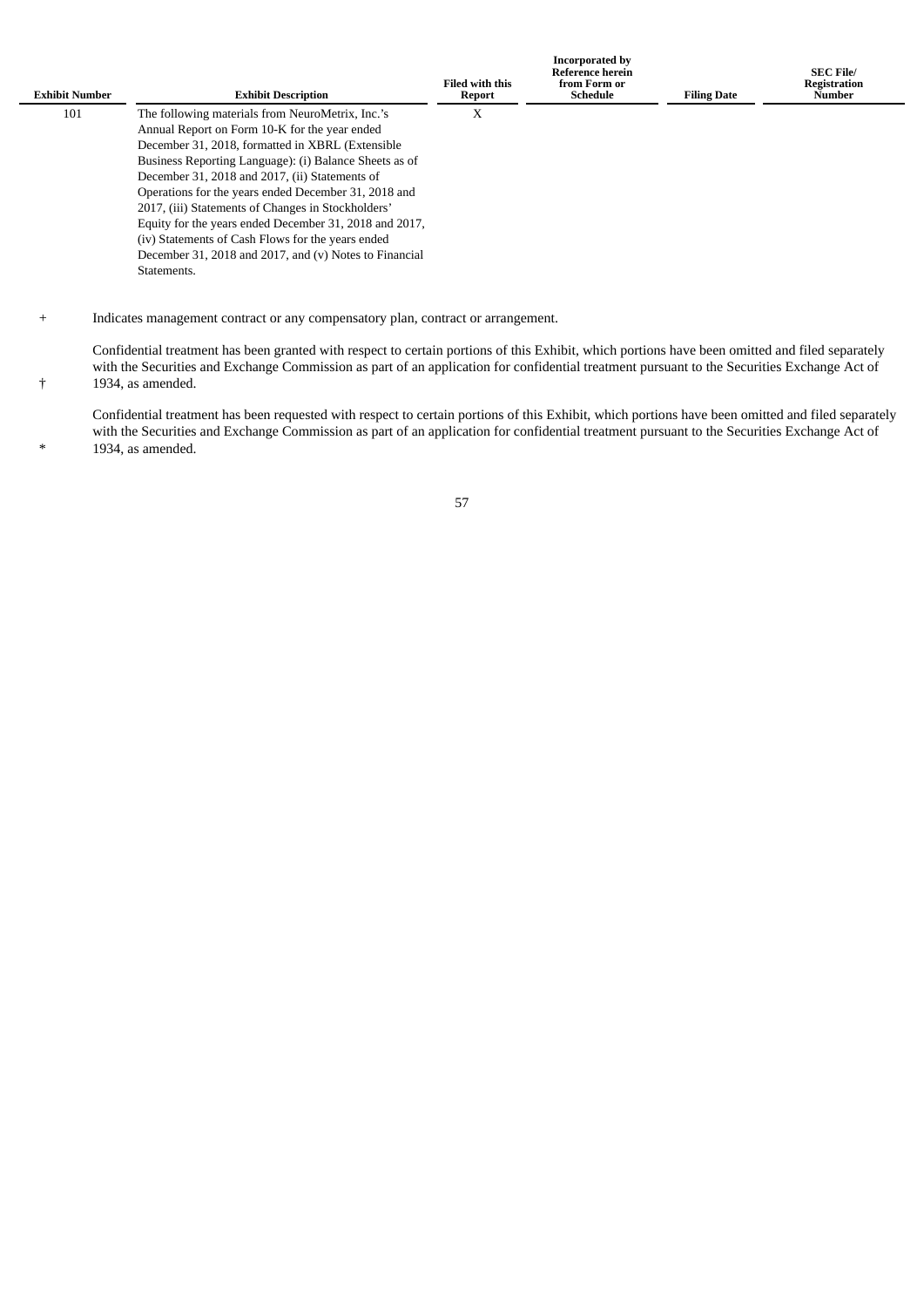# **SIGNATURES**

Pursuant to the requirements of Section 13 or 15(d) of the Securities Exchange Act of 1934, the registrant has duly caused this report to be signed on its behalf by the undersigned, thereunto duly authorized.

# NEUROMETRIX, INC.

By: /s/ SHAI N. GOZANI, M.D., PH.D.

Shai N. Gozani, M.D., Ph.D. *Chairman, President and Chief Executive Officer*

Date: January 24, 2019

Pursuant to the requirements of the Securities Exchange Act of 1934, this report has been signed below by the following persons on behalf of the registrant on January 24, 2019 in the capacities indicated below.

| Name                            | Title                                                          |
|---------------------------------|----------------------------------------------------------------|
| /s/ SHAI N. GOZANI, M.D., PH.D. | Chairman, President and Chief Executive Officer                |
| Shai N. Gozani, M.D., Ph.D.     | (Principal Executive Officer)                                  |
| /s/ THOMAS T. HIGGINS           | Senior Vice President, Chief Financial Officer and Treasurer   |
| Thomas T. Higgins               | (Principal Financial Officer and Principal Accounting Officer) |
| /s/ DAVID E. GOODMAN, M.D.      | Director                                                       |
| David E. Goodman, M.D.          |                                                                |
| /s/ NANCY E. KATZ               | Director                                                       |
| Nancy E. Katz                   |                                                                |
| /s/ TIMOTHY R. SURGENOR         | Director                                                       |
| Timothy R. Surgenor             |                                                                |
| /s/ DAVID VAN AVERMAETE         | Director                                                       |
| David Van Avermaete             |                                                                |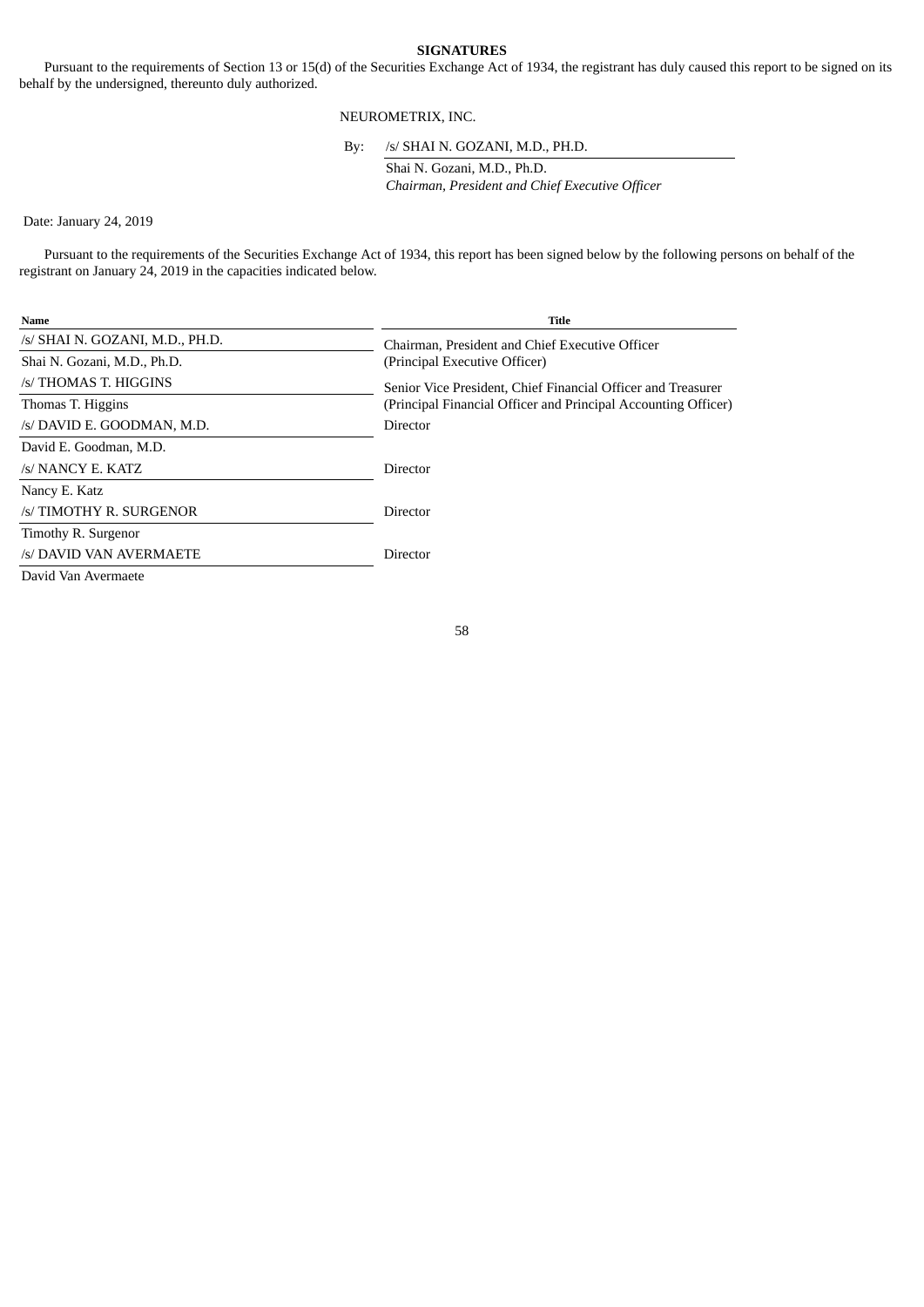# **INDEX TO FINANCIAL STATEMENTS**

# **NeuroMetrix, Inc.**

# **Years ended December 31, 2018 and 2017**

|                                                                | Page       |
|----------------------------------------------------------------|------------|
| <b>Report of Independent Registered Public Accounting Firm</b> | $F-2$      |
| <b>Financial Statements</b>                                    |            |
| <b>Balance Sheets</b>                                          | $F-3$      |
| <b>Statements of Operations</b>                                | $F-4$      |
| <b>Statements of Changes in Stockholders' Equity</b>           | $F-5$      |
| <b>Statements of Cash Flows</b>                                | $F-6$      |
| <b>Notes to Financial Statements</b>                           | $E-7$      |
| <b>Schedule II — Valuation and Qualifying Accounts</b>         | <u>S-1</u> |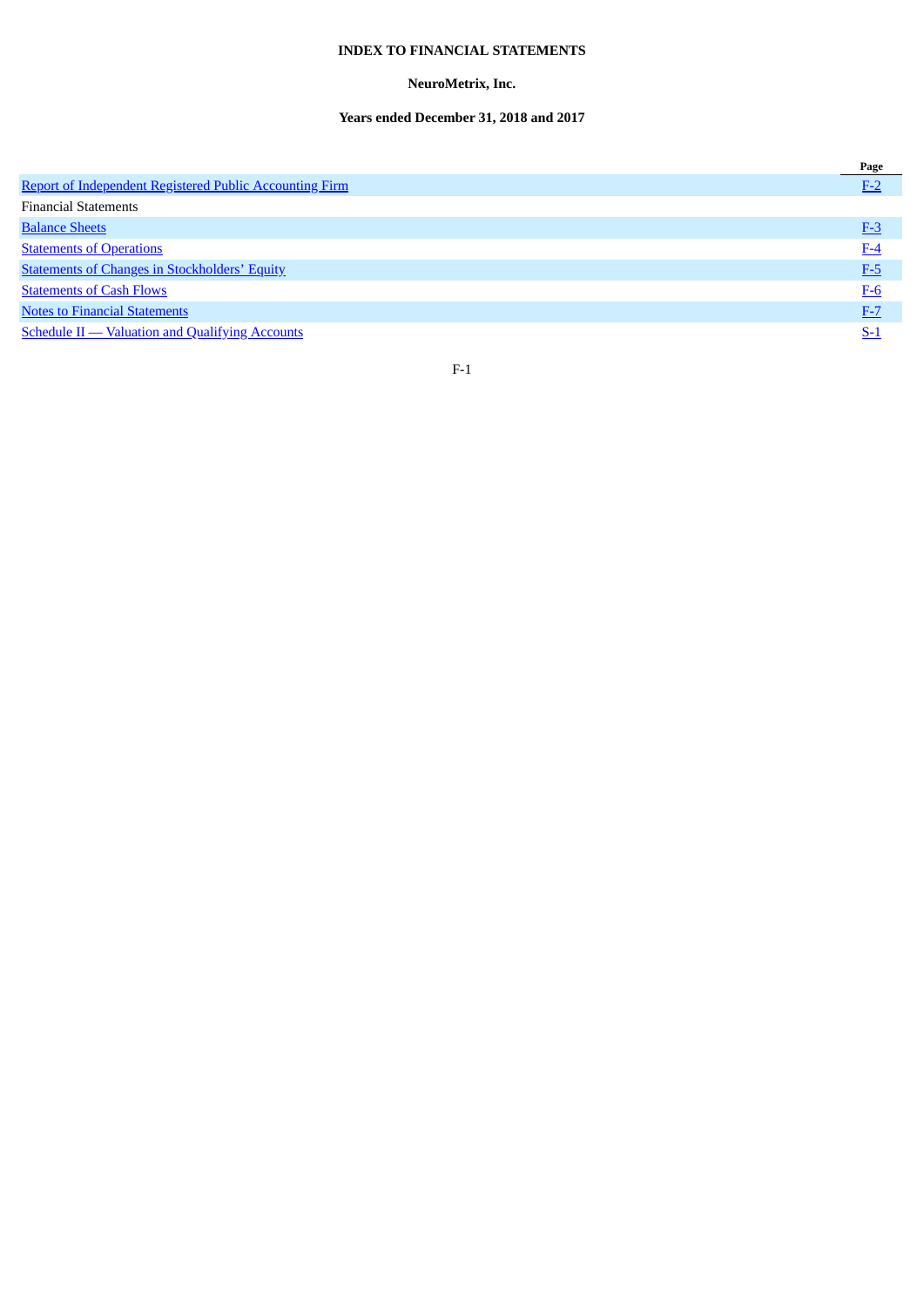### **Report of Independent Registered Public Accounting Firm**

<span id="page-62-0"></span>To the Board of Directors and Stockholders of NeuroMetrix, Inc.

## **Opinion on the Financial Statements**

We have audited the accompanying balance sheets of NeuroMetrix, Inc. (the Company) as of December 31, 2018 and 2017, and the related statements of operations, changes in stockholders' equity, and cash flows for each of the years then ended, and the related notes and schedule (collectively referred to as the financial statements). In our opinion, the financial statements present fairly, in all material respects, the financial position of the Company as of December 31, 2018 and 2017, and the results of its operations and its cash flows for the years then ended, in conformity with accounting principles generally accepted in the United States of America.

# **Going Concern Uncertainty**

The accompanying financial statements have been prepared assuming that the Company will continue as a going concern. As discussed in Note 1 to the financial statements, the Company has suffered recurring losses from operations, negative cash flows from operating activities and has an accumulated deficit that raise substantial doubt about its ability to continue as a going concern. Management's plans in regard to these matters are also described in Note 1. The financial statements do not include any adjustments that might result from the outcome of this uncertainty.

### **Basis for Opinion**

These financial statements are the responsibility of the Company's management. Our responsibility is to express an opinion on the Company's financial statements based on our audits. We are a public accounting firm registered with the Public Company Accounting Oversight Board (United States) (PCAOB) and are required to be independent with respect to the Company in accordance with the U.S. federal securities laws and the applicable rules and regulations of the Securities and Exchange Commission and the PCAOB.

We conducted our audits in accordance with the standards of the PCAOB. Those standards require that we plan and perform the audit to obtain reasonable assurance about whether the financial statements are free of material misstatement, whether due to error or fraud. The Company is not required to have, nor were we engaged to perform, an audit of its internal control over financial reporting. As part of our audits, we are required to obtain an understanding of internal control over financial reporting, but not for the purpose of expressing an opinion on the effectiveness of the Company's internal control over financial reporting. Accordingly, we express no such opinion.

Our audits included performing procedures to assess the risks of material misstatement of the financial statements, whether due to error or fraud, and performing procedures that respond to those risks. Such procedures included examining, on a test basis, evidence regarding the amounts and disclosures in the financial statements. Our audits also included evaluating the accounting principles used and significant estimates made by management, as well as evaluating the overall presentation of the financial statements. We believe that our audits provide a reasonable basis for our opinion.

We have served as the Company's auditor since 2017.

/s/ Moody, Famiglietti, & Andronico, LLP

Moody, Famiglietti, & Andronico, LLP Tewksbury, Massachusetts January 24, 2019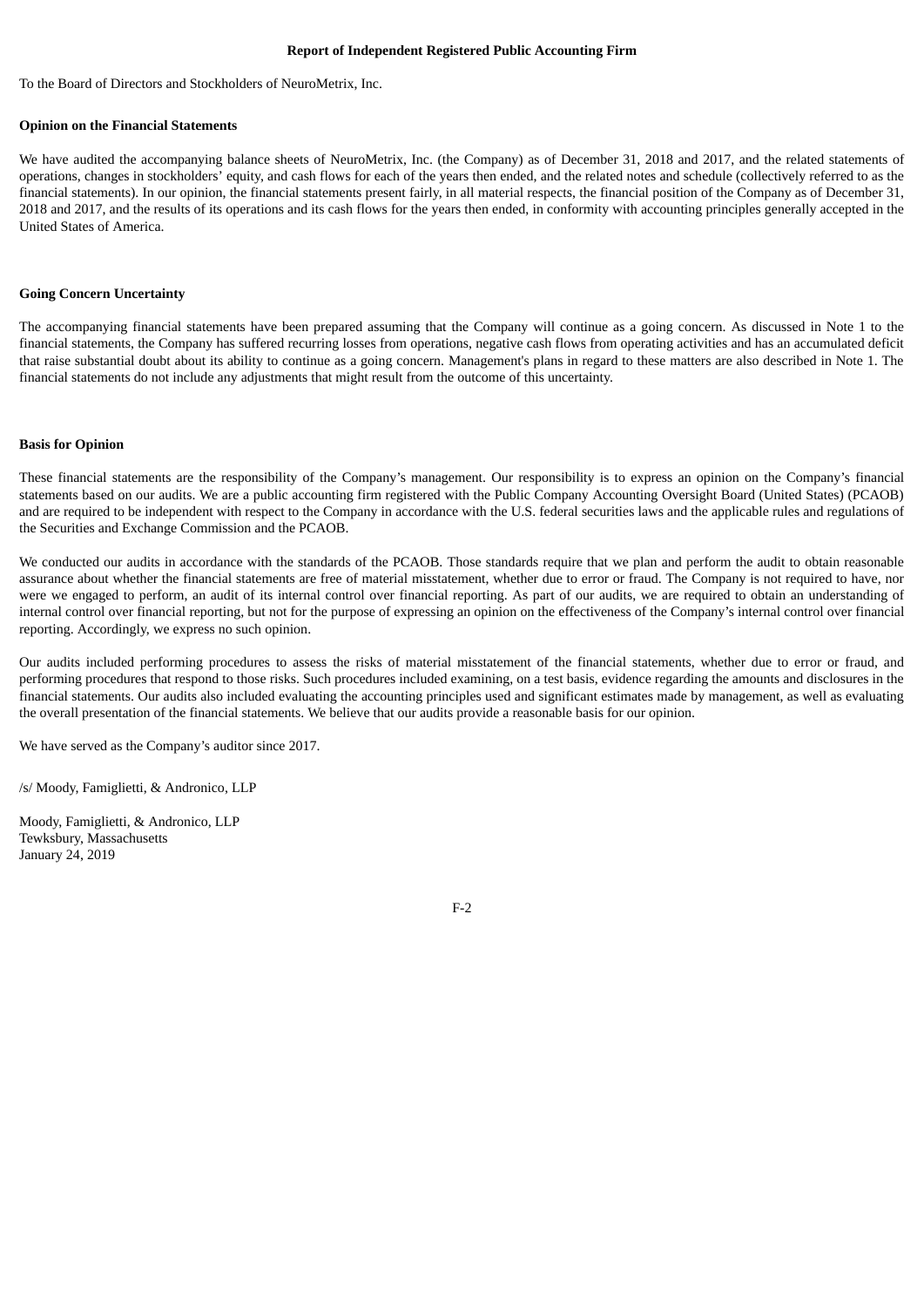# **Balance Sheets**

<span id="page-63-0"></span>

|                                                                                                                                                                                              | December 31, |                 |    |                 |
|----------------------------------------------------------------------------------------------------------------------------------------------------------------------------------------------|--------------|-----------------|----|-----------------|
|                                                                                                                                                                                              |              | 2018            |    | 2017            |
| <b>Assets</b>                                                                                                                                                                                |              |                 |    |                 |
| Current assets:                                                                                                                                                                              |              |                 |    |                 |
| Cash and cash equivalents                                                                                                                                                                    | \$           | 6,780,429       | \$ | 4,043,681       |
| Accounts receivable, net of allowances of \$25,000 at December 31, 2018 and 2017                                                                                                             |              | 1,082,957       |    | 1,049,329       |
| Inventories                                                                                                                                                                                  |              | 2,861,864       |    | 2,142,561       |
| Prepaid expenses and other current assets                                                                                                                                                    |              | 905,767         |    | 1,867,803       |
| Total current assets                                                                                                                                                                         |              | 11,631,017      |    | 9,103,374       |
| Fixed assets, net                                                                                                                                                                            |              | 407,339         |    | 440,842         |
| Other long-term assets                                                                                                                                                                       |              | 74,892          |    | 55,008          |
| <b>Total assets</b>                                                                                                                                                                          | $\$$         | 12,113,248      | \$ | 9,599,224       |
| <b>Liabilities and Stockholders' Equity</b>                                                                                                                                                  |              |                 |    |                 |
| Current liabilities:                                                                                                                                                                         |              |                 |    |                 |
| Accounts payable                                                                                                                                                                             | \$           | 1,298,084       | \$ | 733,305         |
| Accrued expenses and compensation                                                                                                                                                            |              | 1,659,173       |    | 2,362,124       |
| Accrued product returns                                                                                                                                                                      |              | 1,101,658       |    | 666,375         |
| Deferred revenue                                                                                                                                                                             |              |                 |    | 820,031         |
| Deferred collaboration income                                                                                                                                                                |              | 1,956,522       |    |                 |
| Total current liabilities                                                                                                                                                                    |              | 6,015,437       |    | 4,581,835       |
| <b>Total liabilities</b>                                                                                                                                                                     |              | 6,015,437       |    | 4,581,835       |
| Commitments and contingencies (Note 8)                                                                                                                                                       |              |                 |    |                 |
| Stockholders' equity                                                                                                                                                                         |              |                 |    |                 |
| Preferred stock                                                                                                                                                                              |              |                 |    |                 |
| Convertible preferred stock                                                                                                                                                                  |              | 18              |    | 30              |
| Common stock, \$0.0001 par value; 100,000,000 authorized at December 31, 2018 and 2017; 7,380,463 and<br>2,706,066 shares issued and outstanding at December 31, 2018 and 2017, respectively |              | 738             |    | 271             |
| Additional paid-in capital                                                                                                                                                                   |              | 197,113,646     |    | 196, 355, 142   |
| Accumulated deficit                                                                                                                                                                          |              | (191, 016, 591) |    | (191, 338, 054) |
| Total stockholders' equity                                                                                                                                                                   |              | 6,097,811       |    | 5,017,389       |
| Total liabilities and stockholders' equity                                                                                                                                                   | \$           | 12,113,248      | \$ | 9,599,224       |

The accompanying notes are an integral part of these financial statements.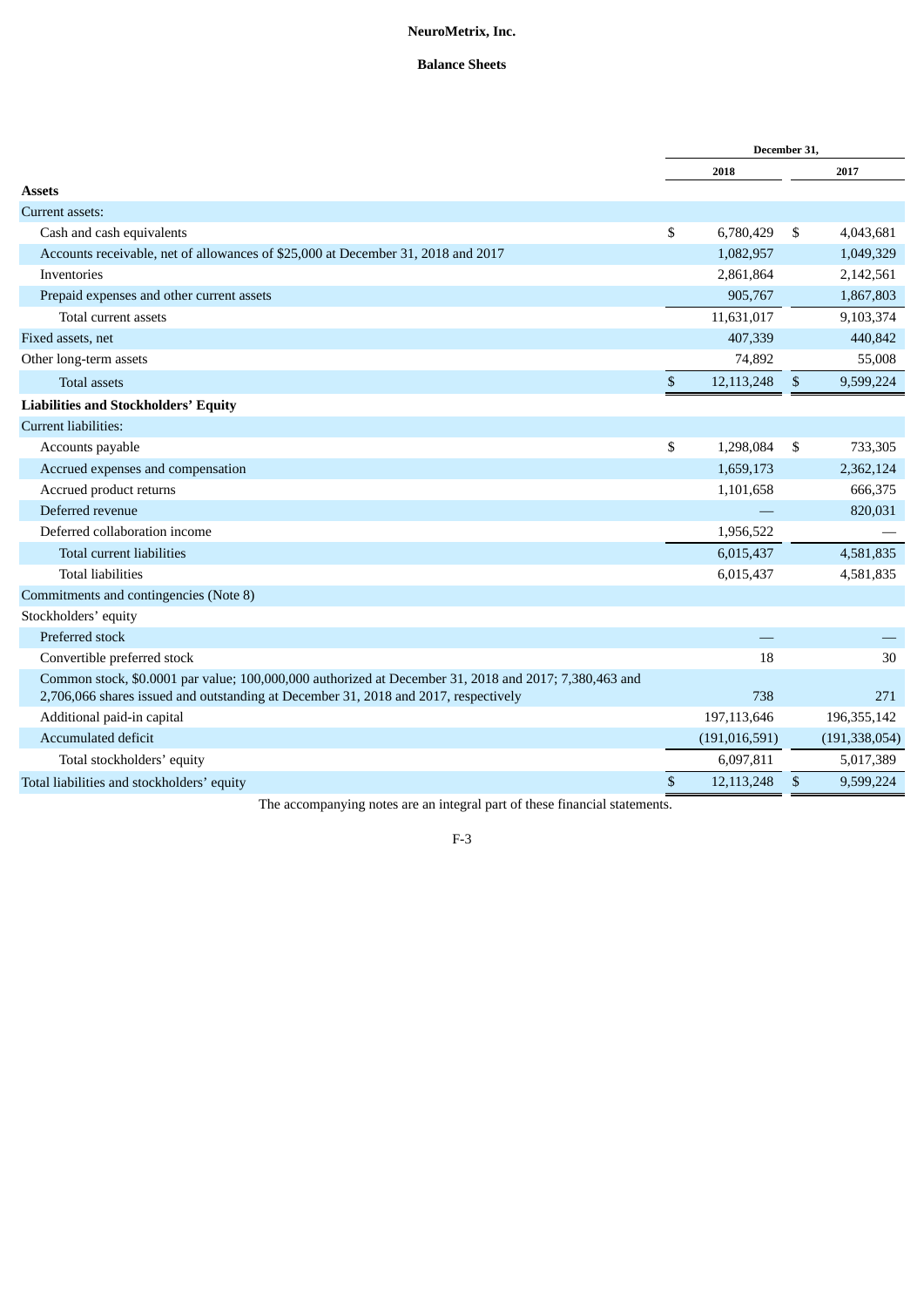# **Statements of Operations**

<span id="page-64-0"></span>

|                                                                       | <b>Years Ended December 31,</b> |                |    |              |
|-----------------------------------------------------------------------|---------------------------------|----------------|----|--------------|
|                                                                       |                                 | 2018           |    | 2017         |
| Revenues                                                              | \$                              | 16,090,138     | \$ | 17,092,336   |
| Cost of revenues                                                      |                                 | 8,707,082      |    | 10,235,538   |
| Gross profit                                                          |                                 | 7,383,056      |    | 6,856,798    |
| Operating expenses:                                                   |                                 |                |    |              |
| Research and development                                              |                                 | 5,134,592      |    | 3,497,636    |
| Sales and marketing                                                   |                                 | 9,698,753      |    | 10,751,863   |
| General and administrative                                            |                                 | 4,841,278      |    | 5,689,917    |
| Total operating expenses                                              |                                 | 19,674,623     |    | 19,939,416   |
| Loss from operations                                                  |                                 | (12, 291, 567) |    | (13,082,618) |
| Other income:                                                         |                                 |                |    |              |
| Collaboration income                                                  |                                 | 12,255,704     |    |              |
| Other income                                                          |                                 | 59,468         |    | 223,365      |
| Total other income                                                    |                                 | 12,315,172     |    | 223,365      |
| Net income (loss)                                                     |                                 | 23,605         |    | (12,859,253) |
| Net income (loss) applicable to common stockholders:                  |                                 |                |    |              |
| Deemed dividends attributable to preferred shareholders (Note 12)     |                                 |                |    | (6,874,780)  |
| Net income (loss) applicable to common stockholders                   | $\mathbb{S}$                    | 23,605         | \$ | (19,734,033) |
| Net income (loss) per common share applicable to common stockholders: |                                 |                |    |              |
| <b>Basic</b>                                                          | \$                              | 0.003          | \$ | (11.598)     |
| <b>Diluted</b>                                                        | S                               | 0.002          | \$ | (11.598)     |

The accompanying notes are an integral part of these financial statements.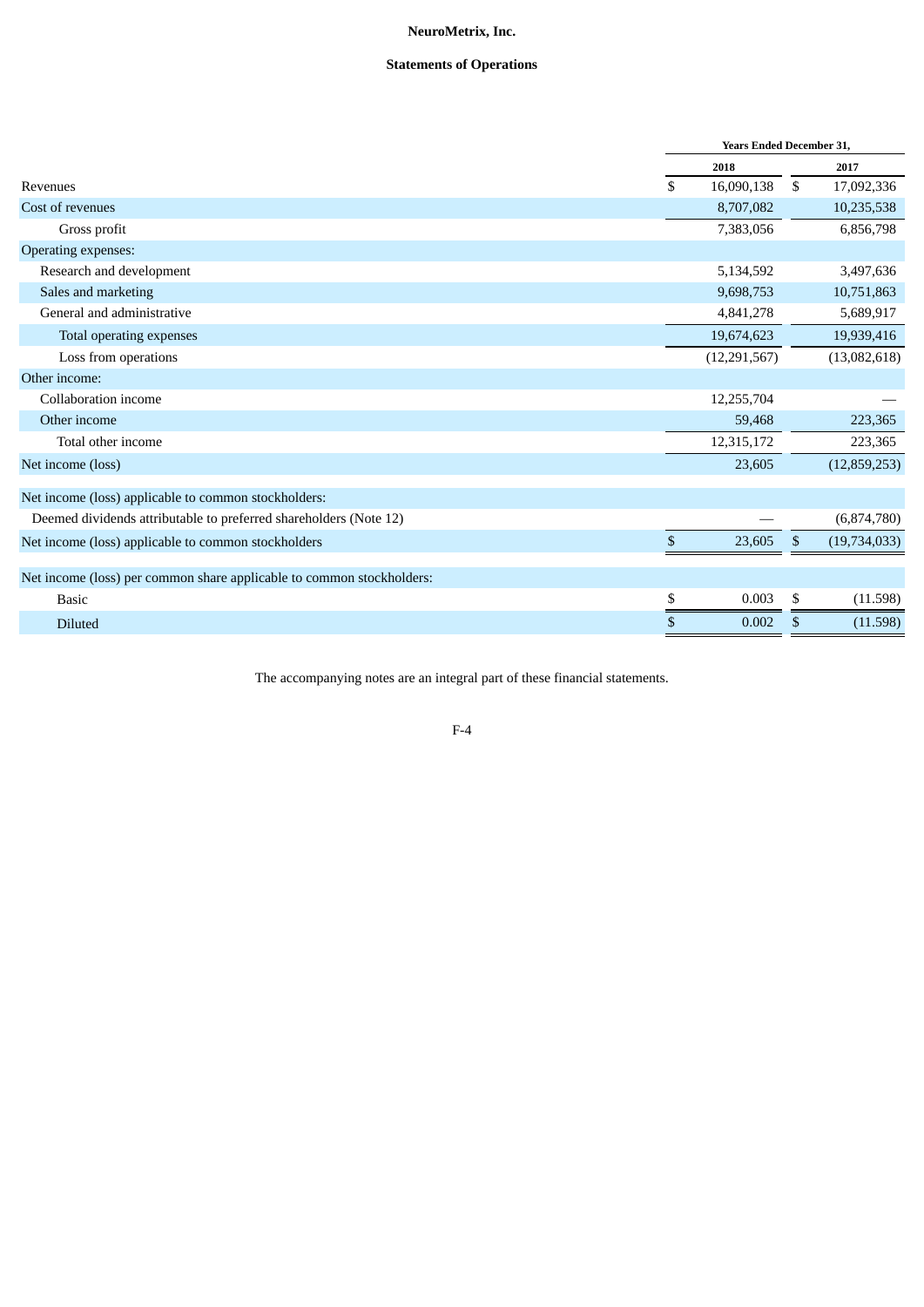# **Statements of Changes in Stockholders' Equity**

<span id="page-65-0"></span>

|                                                                                                               |                                   | Series B - F<br><b>Convertible Preferred Stock</b> |                                   | Common<br><b>Stock</b> | <b>Additional</b>  |                                      |                             |
|---------------------------------------------------------------------------------------------------------------|-----------------------------------|----------------------------------------------------|-----------------------------------|------------------------|--------------------|--------------------------------------|-----------------------------|
|                                                                                                               | <b>Number of</b><br><b>Shares</b> | <b>Amount</b>                                      | <b>Number of</b><br><b>Shares</b> | <b>Amount</b>          | Paid-In<br>Capital | <b>Accumulated</b><br><b>Deficit</b> | <b>Total</b>                |
| Balance at December 31, 2016                                                                                  | 17,702.65                         | 18<br>\$                                           | 836,863                           | \$<br>84               | \$<br>183,439,463  | (178, 478, 801)<br>\$                | -S<br>4,960,764             |
| Stock-based compensation expense                                                                              |                                   |                                                    |                                   |                        | 209,691            |                                      | 209,691                     |
| Issuance of Series E preferred stock and<br>warrants and repricing other holdings<br>under purchase agreement | 7,000.00                          | 7                                                  |                                   |                        | 6,057,382          |                                      | 6,057,389                   |
| Issuance of Series F preferred stock and<br>repurchase of certain warrants under<br>purchase agreement        | 10,621.00                         | 11                                                 |                                   |                        | 6,628,019          |                                      | 6,628,030                   |
| Issuance of common stock upon<br>conversion of preferred stock                                                | (5,843.67)                        | (6)                                                | 1,833,240                         | 184                    | (178)              |                                      |                             |
| Issuance of common stock under<br>employees stock purchase plan                                               |                                   |                                                    | 11,583                            | $\mathbf{1}$           | 20,767             |                                      | 20,768                      |
| Issuance of common stock in exchange<br>for warrants                                                          |                                   |                                                    | 24,380                            | 2                      | (2)                |                                      |                             |
| Net loss                                                                                                      |                                   |                                                    |                                   |                        |                    | (12,859,253)                         | (12, 859, 253)              |
| Balance at December 31, 2017                                                                                  | 29,479.98                         | 30                                                 | 2,706,066                         | 271                    | 196, 355, 142      | (191, 338, 054)                      | 5,017,389                   |
| Stock-based compensation expense                                                                              |                                   |                                                    |                                   |                        | 446,077            |                                      | 446,077                     |
| Issuance of common stock upon<br>conversion of preferred stock                                                | (11,966.35)                       | (12)                                               | 4,436,802                         | 444                    | (432)              |                                      |                             |
| Common stock issued to settle employee<br>incentive compensation obligations                                  |                                   |                                                    | 214,791                           | 21                     | 294,243            |                                      | 294,264                     |
| Issuance of common stock under<br>employees stock purchase plan                                               |                                   |                                                    | 22,804                            | 2                      | 18,616             |                                      | 18,618                      |
| Adoption of ASC606                                                                                            |                                   |                                                    |                                   |                        |                    | 297,858                              | 297,858                     |
| Net income                                                                                                    |                                   |                                                    |                                   |                        |                    | 23,605                               | 23,605                      |
| Balance at December 31, 2018                                                                                  | 17,513.63                         | 18<br>\$                                           | 7,380,463                         | 738<br>\$              | 197,113,646<br>\$  | (191, 016, 591)                      | 6,097,811<br>$\mathfrak{S}$ |

The accompanying notes are an integral part of these financial statements.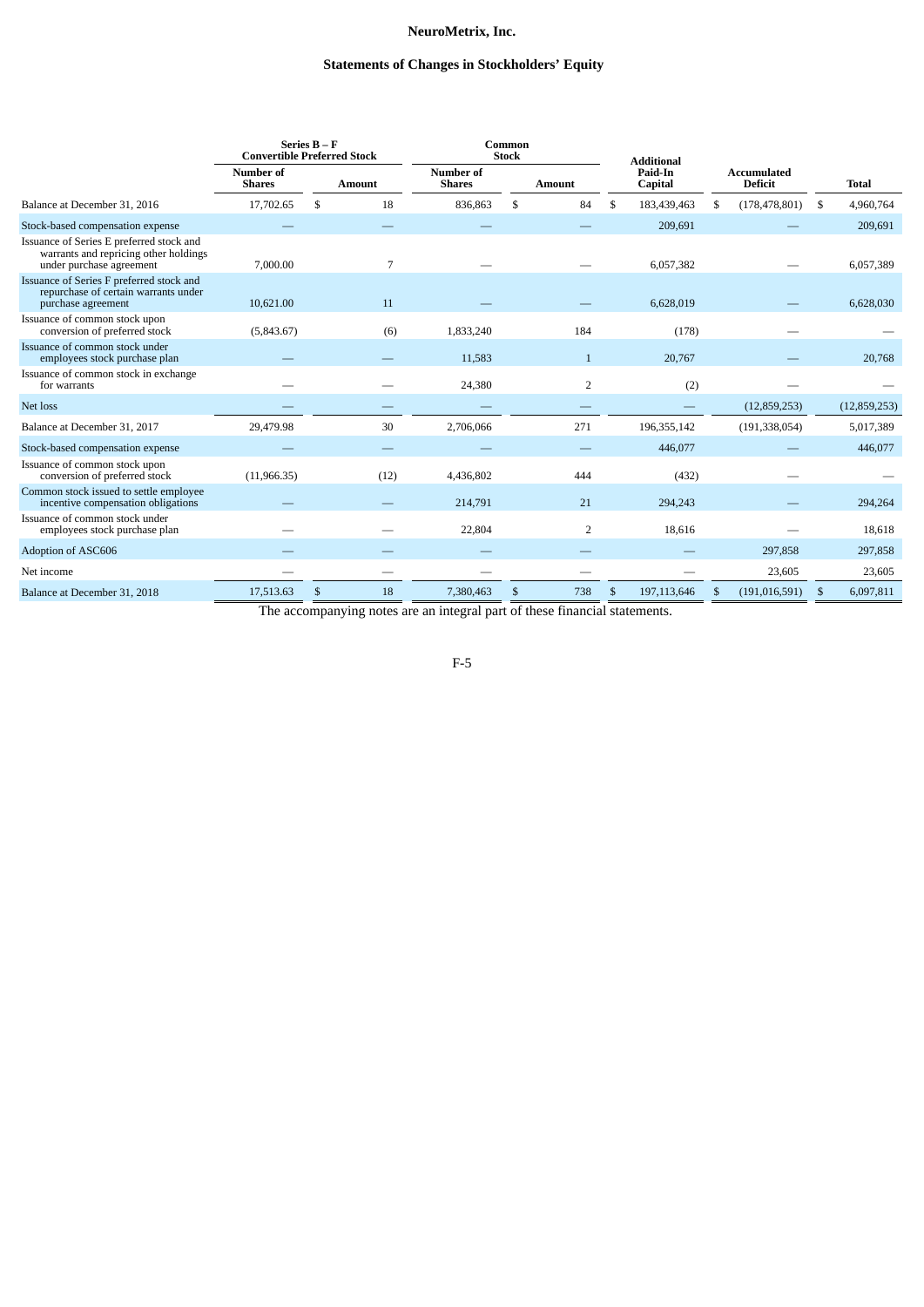# **Statements of Cash Flows**

<span id="page-66-0"></span>

|                                                                                                | <b>Years Ended December 31,</b> |            |    |                |
|------------------------------------------------------------------------------------------------|---------------------------------|------------|----|----------------|
|                                                                                                |                                 | 2018       |    | 2017           |
| <b>Cash flows for operating activities:</b>                                                    |                                 |            |    |                |
| Net income (loss)                                                                              | \$                              | 23,605     | \$ | (12, 859, 253) |
| Adjustments to reconcile net income (loss) to net cash used in operating activities:           |                                 |            |    |                |
| Depreciation and amortization                                                                  |                                 | 169,712    |    | 262,334        |
| Stock-based compensation                                                                       |                                 | 446,077    |    | 209,691        |
| Change in fair value of warrant liability                                                      |                                 |            |    | (208, 480)     |
| Changes in operating assets and liabilities:                                                   |                                 |            |    |                |
| Accounts receivable                                                                            |                                 | 1,319,871  |    | (310,600)      |
| Inventories                                                                                    |                                 | (719, 303) |    | (117, 409)     |
| Prepaid expenses and other current and long-term assets                                        |                                 | 358,661    |    | (884, 642)     |
| Accounts payable                                                                               |                                 | 572,153    |    | (8, 117)       |
| Accrued expenses and compensation                                                              |                                 | (408, 687) |    | 891,181        |
| Accrued product returns                                                                        |                                 | (856, 898) |    | 181,116        |
| Deferred revenue                                                                               |                                 |            |    | 191,795        |
| Deferred collaboration income                                                                  |                                 | 1,956,522  |    |                |
| Net cash provided by (used in) operating activities                                            |                                 | 2,861,713  |    | (12, 652, 384) |
| <b>Cash flows for investing activities:</b>                                                    |                                 |            |    |                |
| Purchases of fixed assets                                                                      |                                 | (143, 583) |    | (163,096)      |
| Net cash used in investing activities                                                          |                                 | (143, 583) |    | (163,096)      |
| <b>Cash flows from financing activities:</b>                                                   |                                 |            |    |                |
| Net proceeds from issuance of stock and warrants, including private offerings and equity plans |                                 | 18,618     |    | 12,910,026     |
| Net cash provided by financing activities                                                      |                                 | 18,618     |    | 12,910,026     |
| Net increase in cash and cash equivalents                                                      |                                 | 2,736,748  |    | 94,546         |
| Cash and cash equivalents, beginning of year                                                   |                                 | 4,043,681  |    | 3,949,135      |
| Cash and cash equivalents, end of year                                                         | \$                              | 6,780,429  | \$ | 4,043,681      |
| Supplemental disclosure of cash flow information:                                              |                                 |            |    |                |
| Fixed asset additions included in accounts payable                                             | \$                              |            | \$ | 7,374          |
| Change in fair value of warrant liability from repricing                                       | \$                              |            | \$ | 244,611        |
| Exchange of warrant liability for Series F Preferred Stock                                     | \$                              |            | \$ | 40,772         |
| Common stock issued to settle employee incentive compensation obligations                      | \$                              | 294,264    | \$ |                |

The accompanying notes are an integral part of these financial statements.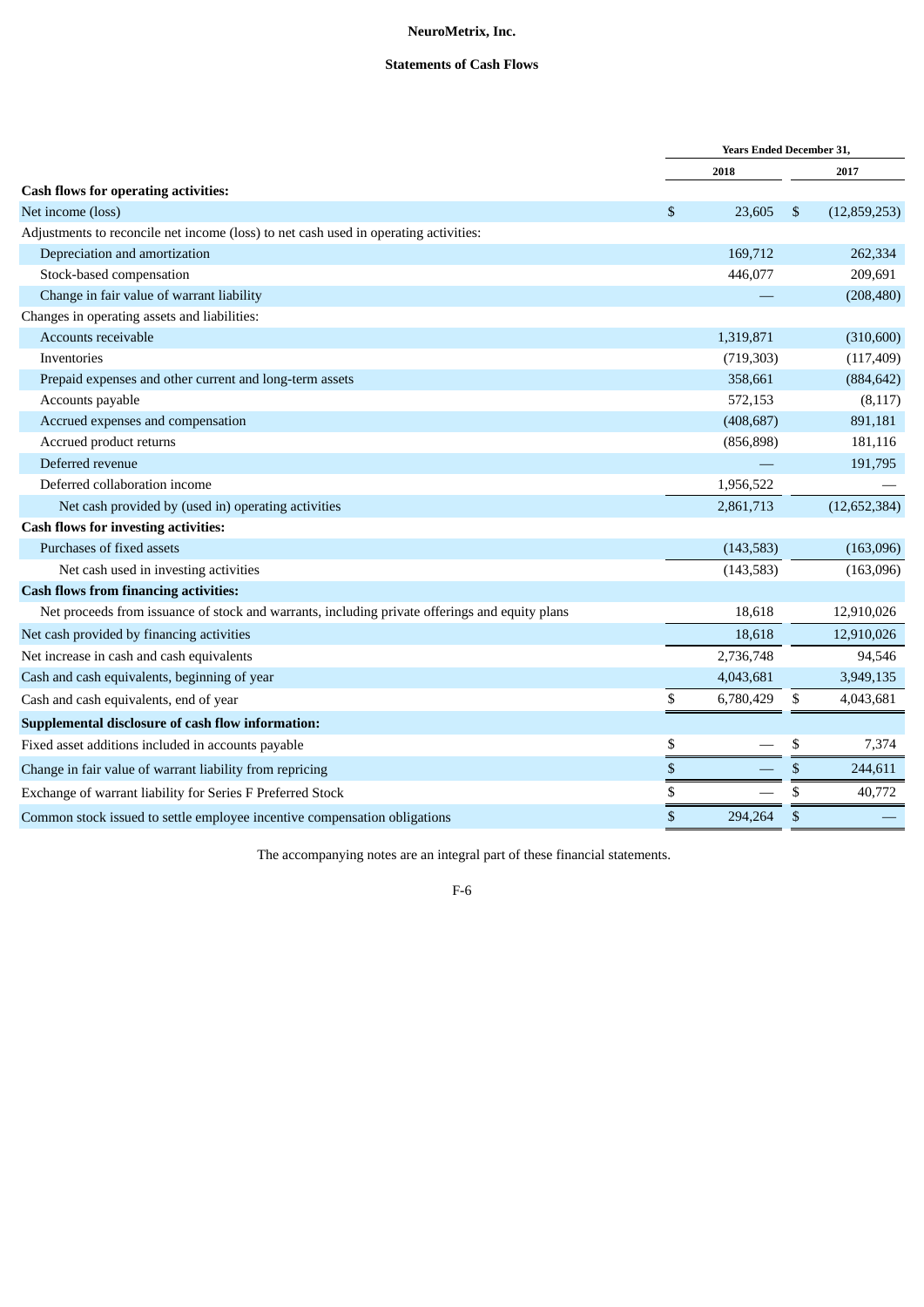### **Notes to Financial Statements**

#### <span id="page-67-0"></span>**1. Description of Business and Basis of Presentation**

NeuroMetrix, Inc., or the Company, is a commercial stage, innovation driven healthcare company combining neurostimulation and digital medicine to address chronic health conditions including chronic pain, sleep disorders, and diabetes. The Company has two primary products. Quell is an over-the-counter wearable therapeutic device for chronic pain. DPNCheck® is a rapid point-of-care test for diabetic neuropathy which is the most common long-term complication of Type 2 diabetes.

In 2018, the Company entered into a collaboration with GlaxoSmithKline ("GSK"). The GSK collaboration set up a framework for the joint development of the next generation of Quell, recently launched in the United States in September 2018, and the assignment of areas of marketing responsibility. The initial term of the GSK collaboration runs through 2020. Through December 31, 2018, GSK has paid the Company \$14.7 million, committed to future performance milestone payments totaling up to \$10.2 million, and agreed to co-fund Quell development costs starting in 2019.

The accompanying financial statements have been prepared on a basis which assumes that the Company will continue as a going concern and which contemplates the realization of assets and satisfaction of liabilities and commitments in the normal course of business. The Company has suffered recurring losses from operations and negative cash flows from operating activities. At December 31, 2018, the Company had an accumulated deficit of \$191.0 million. These factors raise substantial doubt about the Company's ability to continue as a going concern for the one-year period from the date of issuance of these financial statements. The financial statements do not include any adjustments that might result from the outcome of this uncertainty. At December 31, 2018, the Company held cash and cash equivalents of \$6.8 million. The Company believes that these resources, future GSK collaboration milestone payments, and the cash to be generated from future product sales will be sufficient to meet its projected operating requirements through 2019. Accordingly, the Company may need to raise additional funds to support its operating and capital needs in 2020. The Company continues to face significant challenges and uncertainties and, as a result, the Company's available capital resources may be consumed more rapidly than currently expected due to (a) decreases in sales of the Company's products and the uncertainty of future revenues from new products; (b) changes the Company may make to the business that affect ongoing operating expenses; (c) changes the Company may make in its business strategy; (d) regulatory developments affecting the Company's existing products; (e) changes the Company may make in its research and development spending plans; (f) delays in the anticipated timing of GSK milestones; and (g) other items affecting the Company's forecasted level of expenditures and use of cash resources. The Company may attempt to obtain additional funding through achievement of milestones under the GSK collaboration, public or private financing, collaborative arrangements with strategic partners, or through additional credit lines or other debt financing sources to increase the funds available to fund operations. However, the Company may not be able to secure such financing in a timely manner or on favorable terms, if at all. Furthermore, if the Company issues equity or debt securities to raise additional funds, its existing stockholders may experience dilution, and the new equity or debt securities may have rights, preferences and privileges senior to those of the Company's existing stockholders. If the Company raises additional funds through collaboration, licensing or other similar arrangements, it may be necessary to relinquish valuable rights to its potential products or proprietary technologies, or grant licenses on terms that are not favorable to the Company. Without additional funds, the Company may be forced to delay, scale back or eliminate some of its sales and marketing efforts, research and development activities, or other operations and potentially delay product development in an effort to provide sufficient funds to continue its operations. If any of these events occurs, the Company's ability to achieve its development and commercialization goals would be adversely affected.

#### **2. Summary of Significant Accounting Policies**

### *Use of Estimates and Assumptions*

The preparation of financial statements in conformity with United States generally accepted accounting principles requires management to make significant estimates and assumptions that affect the reported amounts of assets and liabilities and disclosure of contingent assets and liabilities at the date of the financial statements and the reported amounts of revenue and expenses during reporting periods. Actual results could differ from those estimates.

The Company bases its estimates on historical experience and various other assumptions that it believes to be reasonable under the circumstances and regularly assesses these estimates, but actual results could differ materially from these estimates. Effects of changes in estimates are recorded in the period in which they occur.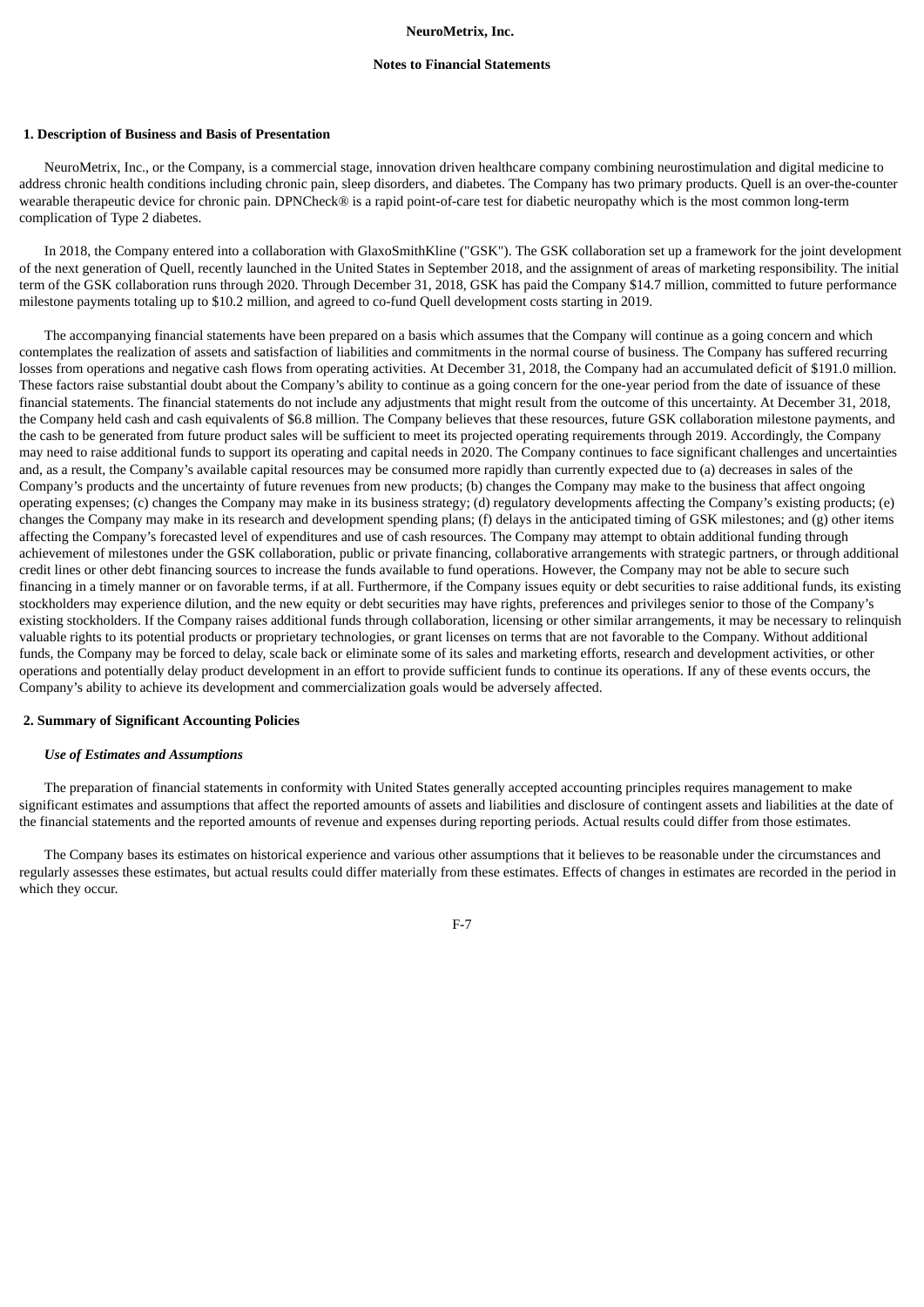#### **Notes to Financial Statements**

#### **2. Summary of Significant Accounting Policies - (continued)**

#### *Cash and Cash Equivalents*

The Company considers all highly liquid investments with an original maturity of ninety days or less to be cash equivalents. Cash equivalents are recorded at cost which approximates fair value. The Company invests cash primarily in a money market account and other investments which management believes are subject to minimal credit and market risk.

### *Concentrations of Credit Risk*

Financial instruments that potentially expose the Company to concentrations of credit risk consist primarily of cash and cash equivalents in bank deposit accounts and trade receivables. The Company invests its funds in highly rated institutions and limits its investment in any individual account so that they do not exceed FDIC limits. The Company has not experienced significant losses related to cash and cash equivalents and does not believe it is exposed to any significant credit risks relating to its cash and cash equivalents.

At December 31, 2018 and 2017, two customers accounted for 45% and 66% of accounts receivable, respectively. Two customers accounted 23% of revenues for the year ended December 31, 2018 and one customer accounted for 19% of revenues, for the year ended December 31, 2017.

The Company relies on in-house assembly and four third-party manufacturers to manufacture the major portion of its current products and product components. The disruption or termination of the supply of these products or a significant increase in the cost of these products from these sources could have an adverse effect on the Company's business, financial position, and results of operations.

### *Inventories*

Inventories, consisting primarily of finished goods and purchased components, are stated at the lower of cost or net realizable value. Cost is determined using the first-in, first-out method. The Company writes down inventory to its net realizable value for excess or obsolete inventory.

#### *Fair Value*

The carrying amounts of the Company's accounts receivable, accounts payable, and accrued expenses approximate their fair value at December 31, 2018 and 2017 due to the short-term nature of these assets and liabilities. The Company's cash equivalents are carried at fair value determined according to the fair value hierarchy described in Note 9.

## *Revenue Recognition*

Revenues include product sales, net of estimated returns. Revenue is measured as the amount of consideration the Company expects to receive in exchange for product transferred. Revenue is recognized when contractual performance obligations have been satisfied and control of the product has been transferred to the customer. In most cases, the Company has a single product delivery performance obligation. Accrued product returns are estimated based on historical data and evaluation of current information.

Accounting Standards Update ("ASU") No. 2014-09, Revenue from Contracts with Customers ("ASU 2014-09"), is a comprehensive revenue recognition standard that superseded nearly all existing revenue recognition guidance. The Company adopted this standard effective January 1, 2018, applying the modified retrospective method. Upon adoption, the Company discontinued revenue deferral under the sell-through model and commenced recording revenue upon delivery to distributors, net of estimated returns. Generally, the new standard results in earlier recognition of revenues.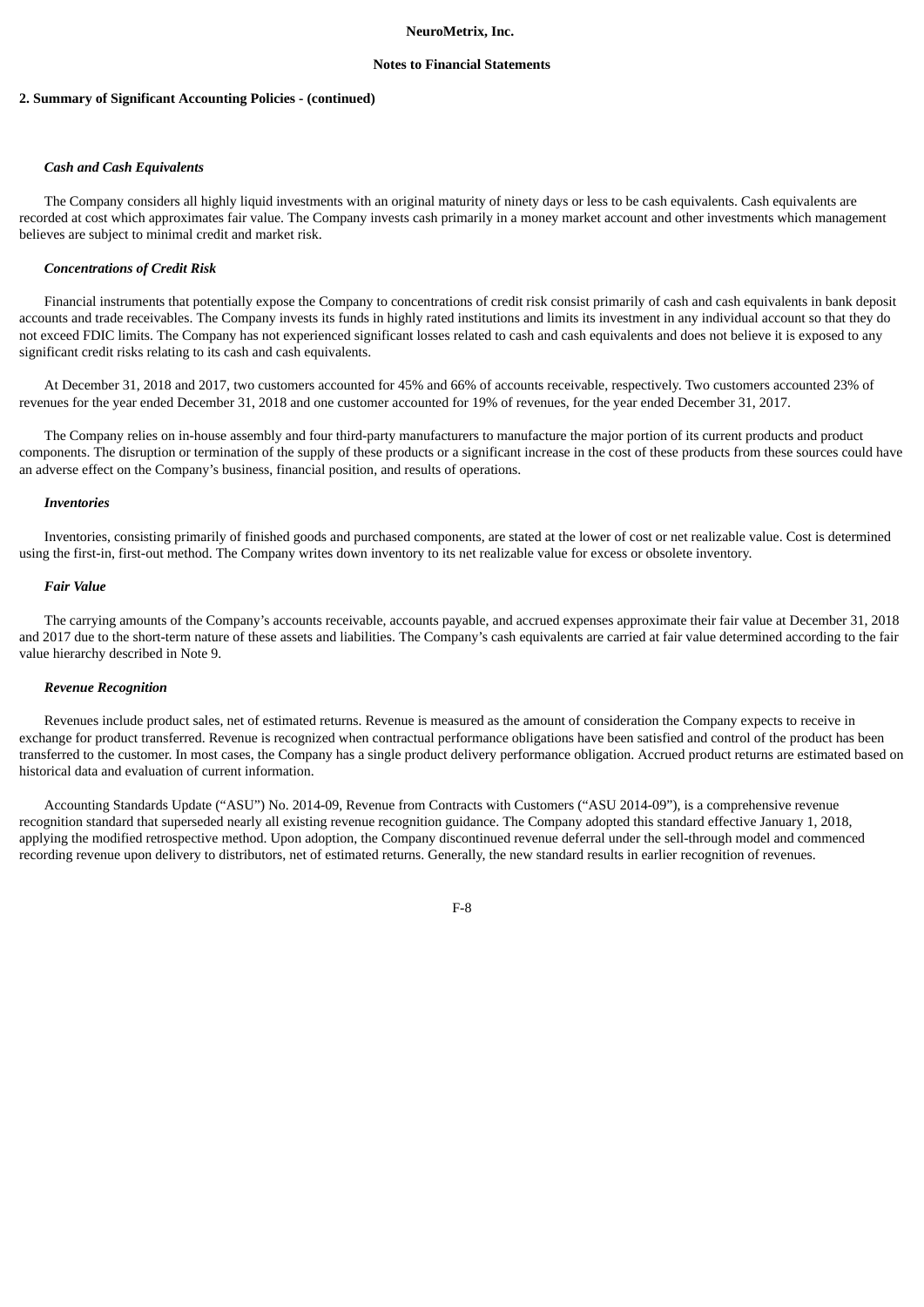## **Notes to Financial Statements**

# **2. Summary of Significant Accounting Policies - (continued)**

Upon adoption of ASU 2014-09, the Company recorded a decrease in accumulated deficit of \$297,858 as detailed in the following table:

|                                           | As reported          |                    |    |                              |     | <b>After adoption</b>  |  |  |
|-------------------------------------------|----------------------|--------------------|----|------------------------------|-----|------------------------|--|--|
|                                           | December 31,<br>2017 |                    |    | <b>ASU 2014-09</b><br>Impact |     | <b>January 1, 2018</b> |  |  |
| Accounts receivable, net                  | \$                   | 1,049,329          | \$ | 1,353,499                    | -S  | 2,402,828              |  |  |
| Prepaid expenses and other current assets | \$                   | 1,867,803          | \$ | (583, 491)                   | S   | 1,284,312              |  |  |
| Total current assets                      | \$                   | 9,103,374          | \$ | 770,008                      | \$  | 9,873,382              |  |  |
| Accrued product returns                   | \$                   | 666.375            | \$ | 1,292,181                    | £.  | 1,958,556              |  |  |
| Deferred revenue                          | \$                   | 820.031            | \$ | (820, 031)                   | -S  |                        |  |  |
| Total current liabilities                 | \$                   | 4,581,835          | \$ | 472.150                      | \$. | 5,053,985              |  |  |
| Accumulated deficit                       | \$                   | $(191,338,054)$ \$ |    | 297,858                      | \$. | (191,040,196)          |  |  |
| Total stockholders' equity                | \$                   | 5,017,389          | \$ | 297,858                      | \$  | 5,315,247              |  |  |

The following table summarizes the effects of adopting ASU 2014-09 on the Company's statement of operations for the year ended December 31, 2018:

|                                                                |    | As reported | <b>Adjustments</b> |         |      | Amounts under<br>prior GAAP |  |  |
|----------------------------------------------------------------|----|-------------|--------------------|---------|------|-----------------------------|--|--|
| Revenues                                                       | \$ | 16,090,138  | - S                | 558,161 | -\$  | 16,648,299                  |  |  |
| Cost of revenues                                               | \$ | 8,707,082   | - \$               | 419,709 | -S   | 9,126,791                   |  |  |
| Gross profit                                                   | \$ | 7,383,056   | - \$               | 138,452 | -S   | 7,521,508                   |  |  |
| Net income applicable to common stockholders                   | \$ | 23,605      | - \$               | 138,452 | -\$  | 162,057                     |  |  |
| Net income per common share applicable to common stockholders, |    |             |                    |         |      |                             |  |  |
| Basic                                                          | \$ | 0.003       | - \$               | 0.020   | - \$ | 0.023                       |  |  |
| <b>Diluted</b>                                                 | \$ | 0.002       | -S                 | 0.010   | .S   | 0.012                       |  |  |

The following table summarizes the effects of adopting ASU 2014-09 on the Company's balance sheet as of December 31, 2018:

|                                           | As reported |                      | <b>Adjustments</b> |                 | Amounts under<br>prior GAAP |                 |
|-------------------------------------------|-------------|----------------------|--------------------|-----------------|-----------------------------|-----------------|
| Accounts receivable, net                  | \$          | 1,082,957            | \$                 | $(277, 637)$ \$ |                             | 805,320         |
| Prepaid expenses and other current assets | \$          | 905,767              | S                  | 163.782         | -S                          | 1,069,549       |
| Total current assets                      | \$          | 11,631,017           | S                  | (113, 855)      | -S                          | 11,517,162      |
| Accrued product returns                   | \$          | 1,101,658            | \$                 | $(551,000)$ \$  |                             | 550,658         |
| Deferred revenue                          | \$          |                      | \$                 | 596,551         | S                           | 596,551         |
| Total current liabilities                 | \$          | 6,015,437            | \$                 | 45,551          | S                           | 6,060,988       |
| Accumulated deficit                       | \$          | $(191, 016, 591)$ \$ |                    | (159, 406)      | S                           | (191, 175, 997) |
| Total stockholders' equity                | \$          | 6,097,811            | S                  | (159, 406)      | \$                          | 5.938.405       |
|                                           |             |                      |                    |                 |                             |                 |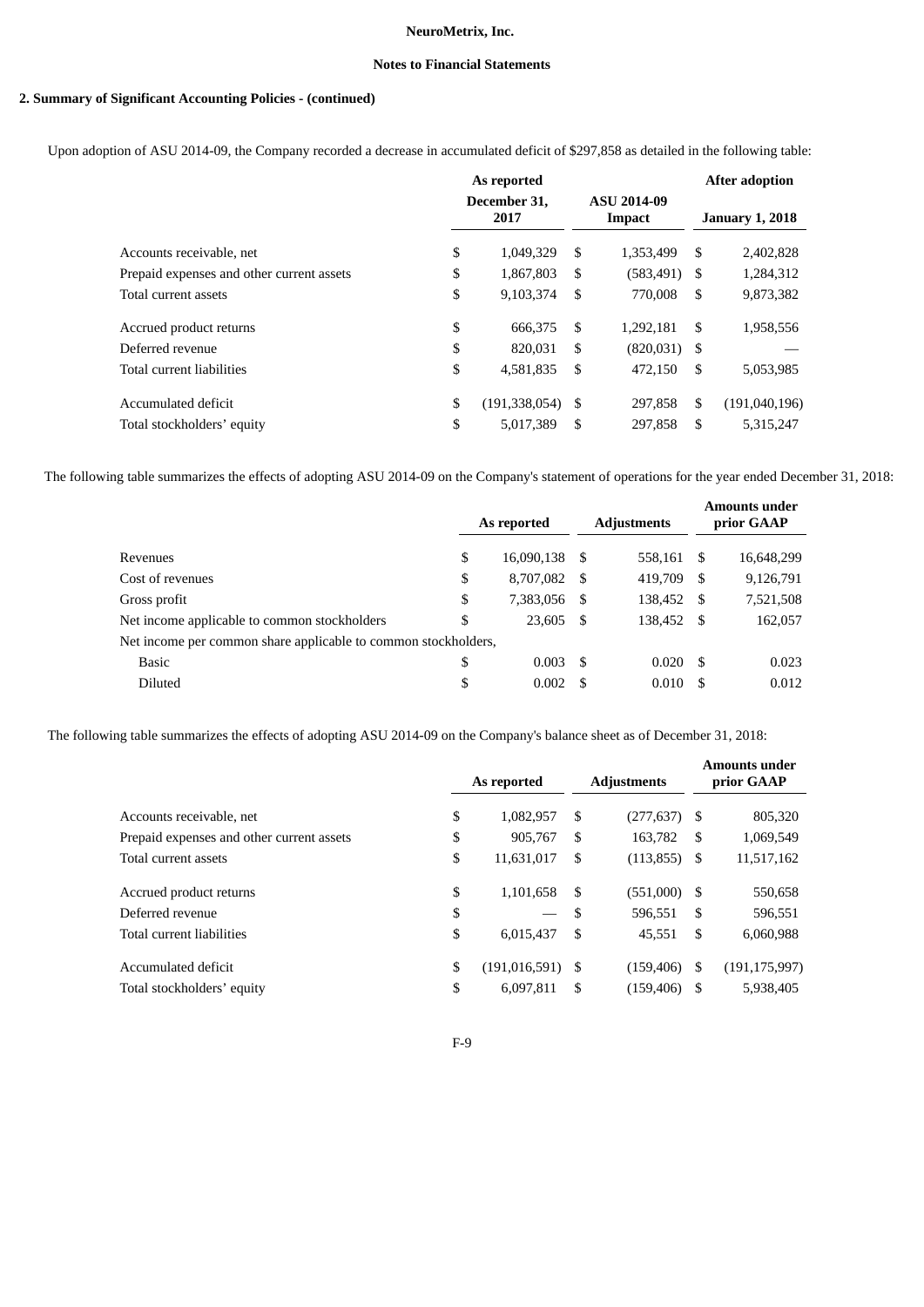### **Notes to Financial Statements**

### **2. Summary of Significant Accounting Policies - (continued)**

Adoption of the standard had no impact on total net cash provided by or used in operating, investing, or financing activities within the statements of cash flows.

### *Accounts Receivable*

Accounts receivable are recorded net of the allowance for doubtful accounts receivable. The allowance for doubtful accounts is the Company's best estimate of the amount of probable credit losses in its existing accounts receivable. The Company reviews the allowance for doubtful accounts and determines the allowance based on an analysis of customer past payment history, product usage activity, and recent communications with the customer. Individual customer balances which are past due and over 90 days outstanding are reviewed individually for collectability. Account balances are written-off against the allowance when the Company feels it is probable the receivable will not be recovered. The Company does not have any off-balance sheet credit exposure related to its customers. Allowance for doubtful accounts was \$25,000 as of December 31, 2018 and 2017.

### *Income Taxes*

The Company records income taxes using the asset and liability method. Deferred income tax assets and liabilities are recognized for the future tax consequences attributable to differences between the financial statement carrying amounts of existing assets and liabilities and their respective income tax bases, and operating loss and tax credit carryforwards. The Company's financial statements contain certain deferred tax assets, which have arisen primarily as a result of operating losses, as well as other temporary differences between financial and tax accounting. In accordance with the provisions of the Income Taxes topic of the Codification, the Company is required to establish a valuation allowance if the likelihood of realization of the deferred tax assets is reduced based on an evaluation of objective verifiable evidence. Significant management judgment is required in determining the Company's provision for income taxes, the Company's deferred tax assets and liabilities and any valuation allowance recorded against those net deferred tax assets. The Company evaluates the weight of all available evidence to determine whether it is more likely than not that some portion or all of the net deferred income tax assets will not be realized.

Utilization of the NOL and research and development credit carryforwards may be subject to a substantial annual limitation due to ownership change limitations that have occurred previously or that could occur in the future, as provided by Section 382 of the Internal Revenue Code of 1986, as well as similar state provisions. Ownership changes may limit the amount of NOL and tax credit carryforwards that can be utilized to offset future taxable income and tax, respectively. In general, an ownership change, as defined by Section 382, results from transactions increasing the ownership of certain shareholders or public groups in the stock of a corporation by more than 50 percentage points over a three-year period. If the Company has experienced a change of control, utilization of its NOL or tax credits carryforwards would be subject to an annual limitation under Section 382. Any limitation may result in expiration of a portion of the NOL or research and development credit carryforwards before utilization. Subsequent ownership changes could further impact the limitation in future years. Further, until a study is completed and any limitation known, no amounts are being presented as an uncertain tax position. A full valuation allowance has been provided against the Company's NOL carryforwards and research and development credit carryforwards and, if an adjustment is required, this adjustment would be offset by an adjustment to the valuation allowance. Thus, there would be no impact to the balance sheet or statement of operations if an adjustment were required.

Management performed a two-step evaluation of all tax positions, ensuring that these tax return positions meet the "more likely than not" recognition threshold and can be measured with sufficient precision to determine the benefit recognized in the financial statements. These evaluations provide management with a comprehensive model for how a company should recognize, measure, present, and disclose in its financial statements certain tax positions that the Company has taken or expects to take on income tax returns.

### *Research and Development*

Costs incurred in research and development are expensed as incurred. Included in research and development costs are wages, benefits, product design consulting, and other operating costs such as facilities, supplies, and overhead directly related to the Company's research and development efforts.

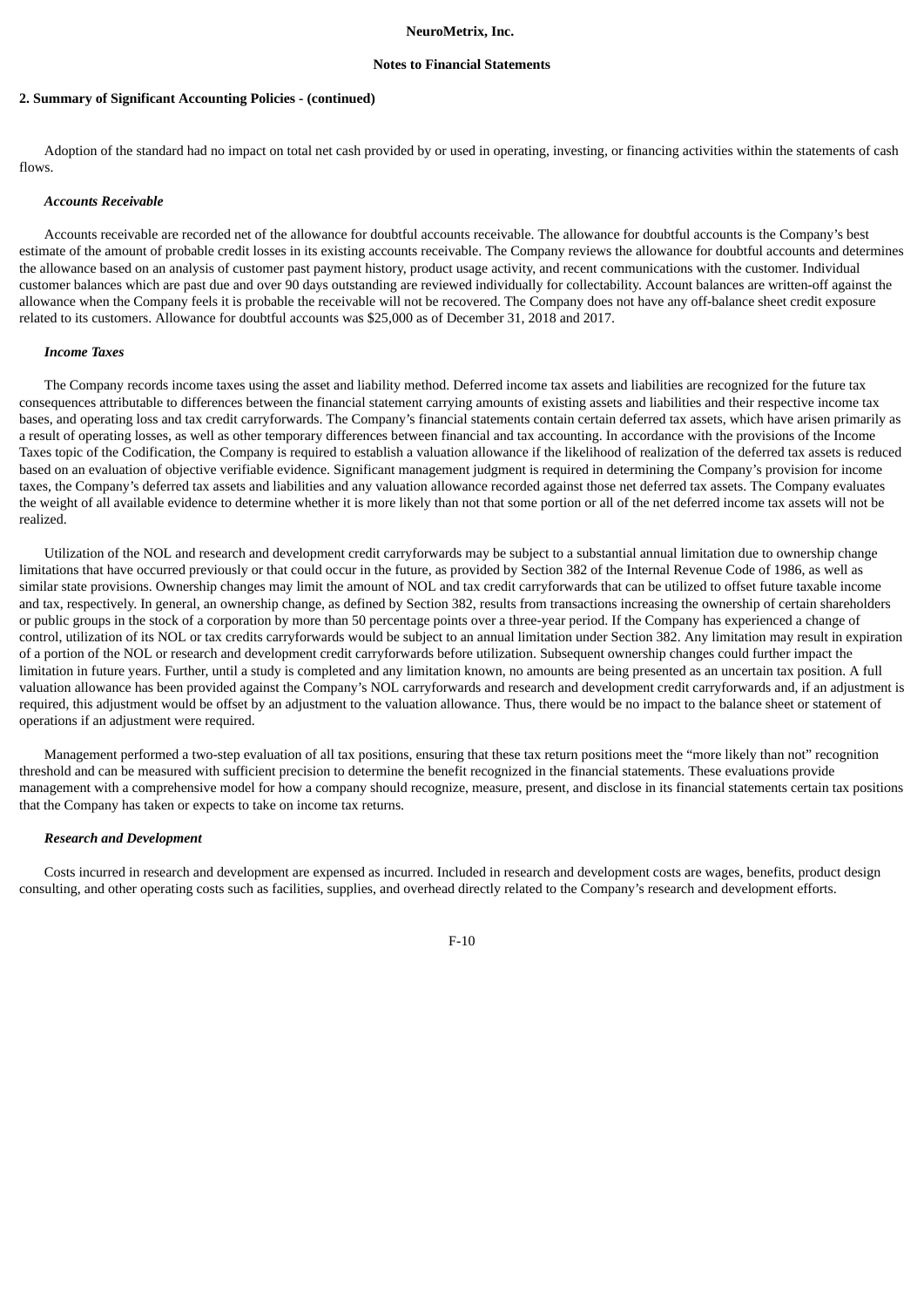#### **Notes to Financial Statements**

### **2. Summary of Significant Accounting Policies - (continued)**

#### *Collaboration income*

Collaboration income is recognized within Other Income when contractual performance obligations, outside the ordinary activities of the Company, have been satisfied and control has been transferred to a collaboration partner. Collaboration income for each performance obligation is based on relative fair value of the overall transaction price. A deferred collaboration income liability is recorded when payments are received prior to satisfaction of performance obligations. The company recognized \$12,255,704 of collaboration income in 2018 and recorded \$1,956,522 of deferred collaboration income liability as of December 31, 2018.

#### *Product Warranty Costs*

The Company accrues estimated product warranty costs at the time of sale which are included in cost of sales in the statements of operations. The amount of the accrued warranty liability is based on historical information such as past experience, product failure rates, number of units repaired, and estimated cost of material and labor. The liabilities for product warranty costs of \$129,837 and \$127,361 at December 31, 2018 and 2017, respectively, are included in accrued expenses in the accompanying balance sheets.

#### *Fixed Assets and Long-Lived Assets*

Fixed assets are recorded at cost and depreciated using the straight-line method over the estimated useful life of each asset. Expenditures for repairs and maintenance are charged to expense as incurred. On disposal, the related assets and accumulated depreciation are eliminated from the accounts and any resulting gain or loss is included in the Company's statement of operations. Leasehold improvements are amortized over the shorter of the estimated useful life of the improvement or the remaining term of the lease.

The Company periodically evaluates the recoverability of its fixed assets and other long-lived assets whenever events or changes in circumstances indicate that an event of impairment may have occurred. This periodic review may result in an adjustment of estimated depreciable lives or asset impairment. When indicators of impairment are present, the carrying values of the asset are evaluated in relation to the assets operating performance and future undiscounted cash flows of the underlying assets. If the future undiscounted cash flows are less than their book value, an impairment may exist. The impairment is measured as the difference between the book value and the fair value of the underlying asset. Fair values are based on estimates of the market prices and assumptions concerning the amount and timing of estimated future cash flows and assumed discount rates, reflecting varying degrees of perceived risk.

### *Accounting for Stock-Based Compensation*

Stock-based compensation cost is generally recognized ratably over the requisite service period. The Company uses the Black-Scholes option pricing model for determining the fair value of its stock options and amortizes its stock-based compensation expense using the straight-line method. The Black-Scholes model requires certain assumptions that involve judgment. Such assumptions are the expected share price volatility, expected life of options, expected annual dividend yield, and risk-free interest rate (See Note 3 — Stock-Based Compensation).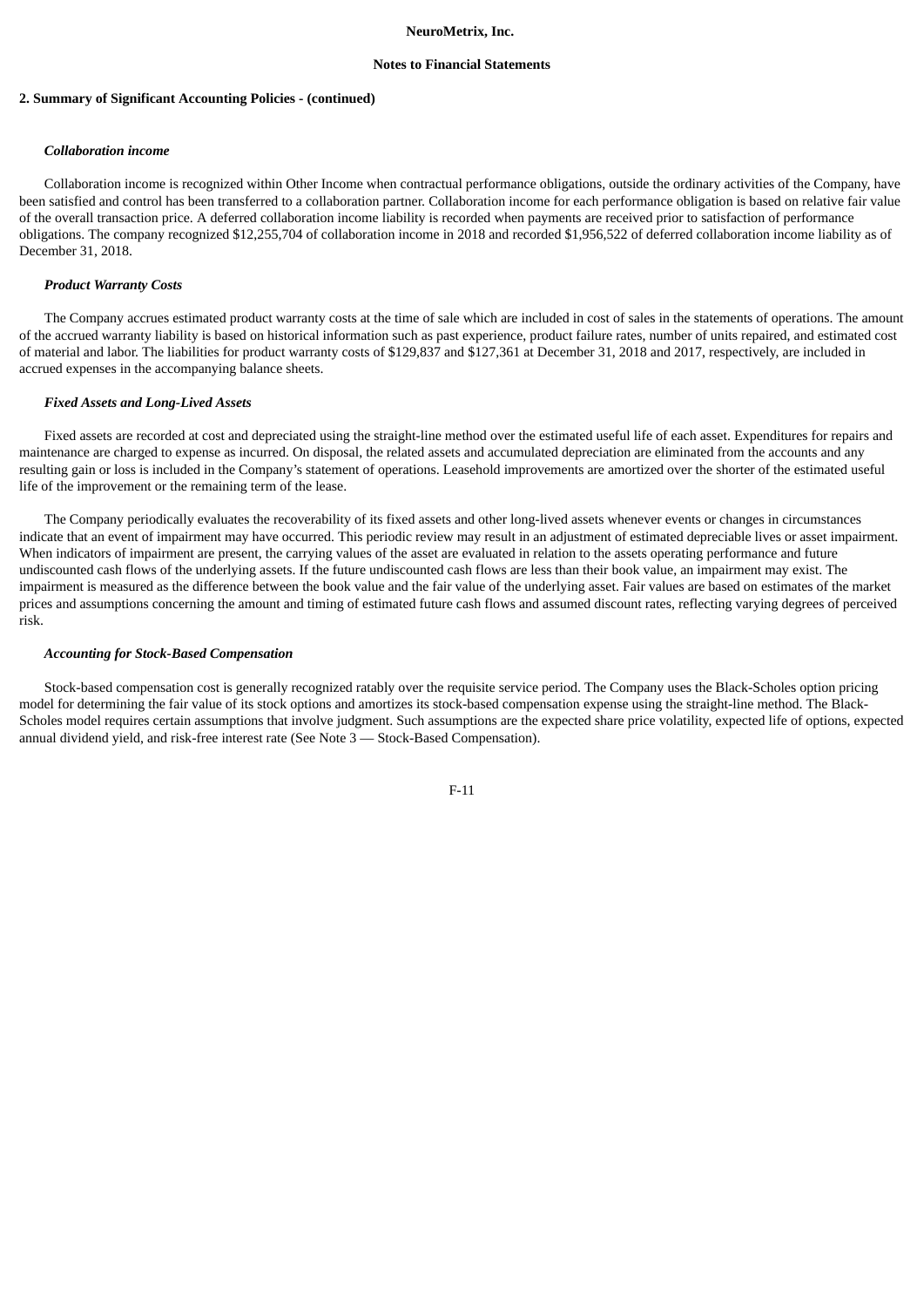## **Notes to Financial Statements**

#### **2. Summary of Significant Accounting Policies - (continued)**

#### *Net Income (Loss) per Common Share*

Basic and dilutive net income (loss) per common share were as follows:

|                                                                               | <b>Years Ended December 31,</b> |            |    |              |
|-------------------------------------------------------------------------------|---------------------------------|------------|----|--------------|
|                                                                               |                                 | 2018       |    | 2017         |
| Net income (loss) applicable to common stockholders                           | S                               | 23,605     | S. | (19,734,033) |
| Weighted average number of common shares outstanding, basic                   |                                 | 7,104,574  |    | 1,701,481    |
| Dilutive convertible preferred stock                                          |                                 | 6,780,995  |    |              |
| Weighted average number of common shares outstanding, dilutive                |                                 | 13,885,569 |    | 1,701,481    |
| Net income (loss) per common share applicable to common stockholders, basic   | S                               | 0.003      | -S | (11.598)     |
| Net income (loss) per common share applicable to common stockholders, diluted | S                               | 0.002      | Ж, | (11.598)     |

The 2017 earnings per share amounts have been reformatted to conform to current year presentation.

The following potentially dilutive weighted average number of common stock equivalents were excluded from the calculation of diluted net income (loss) per common share because their effect was anti-dilutive for each of the periods presented:

|                             | <b>Years Ended December 31,</b> |           |
|-----------------------------|---------------------------------|-----------|
|                             | 2018                            | 2017      |
| Options                     | 441,990                         | 99,344    |
| <b>Warrants</b>             | 459,375                         | 2,742,266 |
| Convertible preferred stock |                                 | 5,961,679 |
| <b>Total</b>                | 901,365                         | 8,803,289 |

## *Advertising and Promotional Costs*

Advertising and promotional costs are expensed as incurred. Advertising and promotion expense were \$5,766,982 and \$6,851,082, in 2018 and 2017, respectively.

### *Accumulated Other Comprehensive Items*

For 2018 and 2017, the Company had no components of other comprehensive income or loss other than net income (loss).

#### *Segments*

The Company operates in one segment for the sale of medical equipment and consumables. Substantially all of the Company's assets, revenues, and expenses for 2018 and 2017 were located at or derived from operations in the United States. Revenues from sales outside the United States accounted for approximately 12% and 7% of total revenues in 2018 and 2017, respectively.

## *Risks and Uncertainties*

The Company is subject to risks common to companies in the medical device industry, including, but not limited to, development by the Company or its competitors of new technological innovations, dependence on key personnel, customers' reimbursement from third-party payers, protection of proprietary technology, and compliance with regulations of the FDA and other governmental agencies.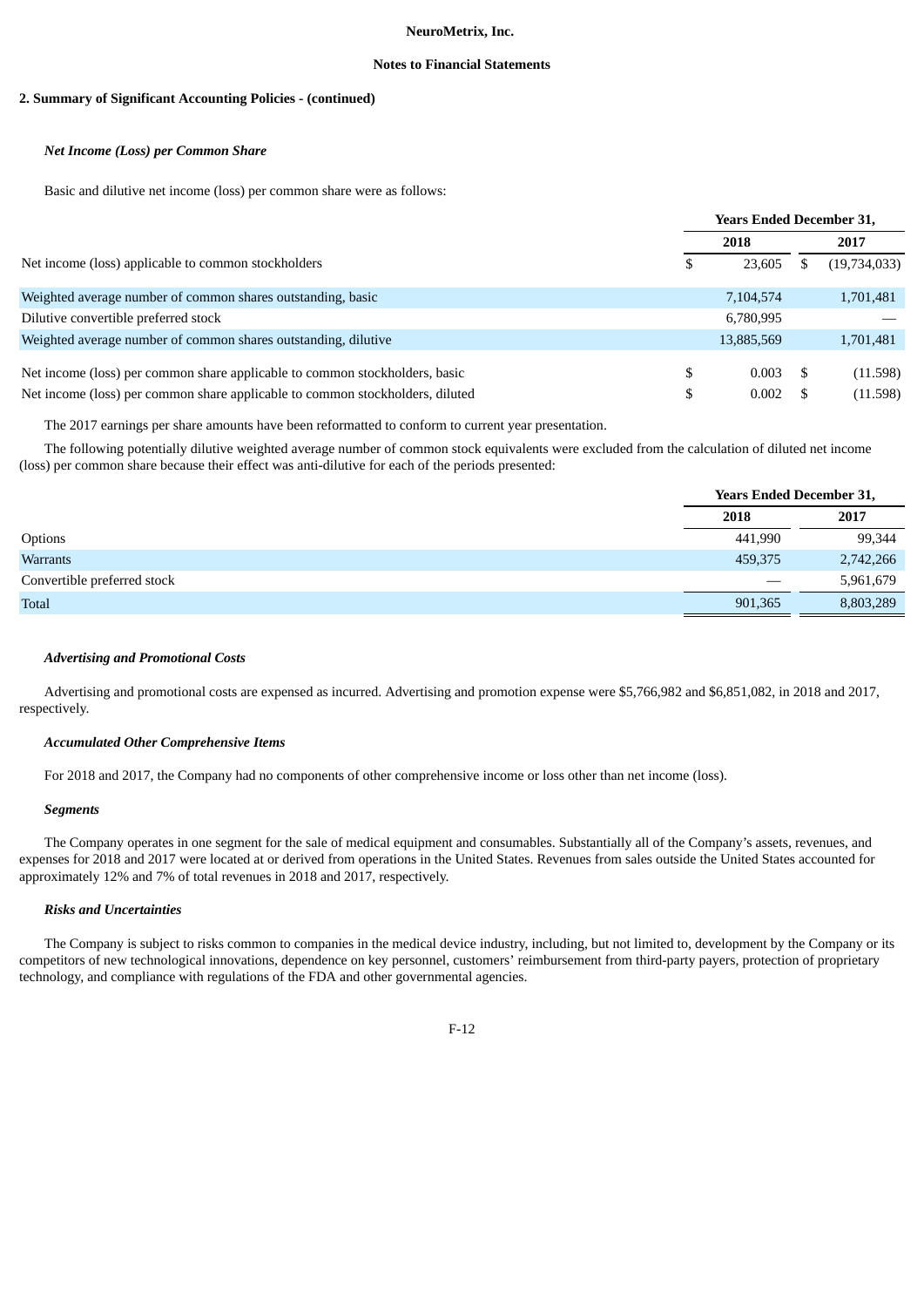#### **Notes to Financial Statements**

#### **2. Summary of Significant Accounting Policies - (continued)**

#### *Recently Issued or Adopted Accounting Pronouncements*

In February 2016, the FASB issued Accounting Standards Update No. 2016-02, *Leases (Topic 842)* ("ASU 2016-02"). ASU 2016-02 requires that lessees recognize virtually all of their leases on the balance sheet, by recording a right-of-use asset and lease liability. The provisions of this guidance are effective for annual periods beginning after December 31, 2018, and for interim periods therein. The Company expects to adopt ASU 2016-02, using the modified retrospective method, upon its effective date of January 1, 2019. The Company anticipates the impact of adoption will be an increase to long-term assets and total liabilities of approximately \$1.9 million as of January 1, 2019.

#### **3. Stock-Based Compensation**

The Company's 2004 Stock Option and Incentive Plan was amended and restated most recently in 2018. At the Annual Meeting of Stockholders held on May 1, 2018, the stockholders of the Company approved the Company's Tenth Amended and Restated 2004 Stock Option and Incentive Plan (the "2004 Stock Plan"), which, among other things, increased the number of shares of the Company's common stock authorized for issuance thereunder by 400,000 shares. The 2004 Stock Plan, among other things, provides for granting of incentive and nonqualified stock option and stock bonus awards to officers, employees and outside consultants. Outstanding options under the 2004 Stock Plan generally vest over four years and terminate 10 years after the grant date, or earlier if the option holder is no longer an executive officer, employee, consultant, advisor or director, as applicable, of the Company. As of December 31, 2018, 1,128,946 shares of common stock were authorized for issuance under the 2004 Stock Plan, of which 244,800 shares had been issued, 494,101 shares were subject to outstanding options at a weighted average exercise price of \$4.08 per share and 390,045 shares were available for future grant.

The Company's 2009 Non-Qualified Inducement Stock Plan (the "2009 Inducement Plan") is intended to encourage and enable employees, including prospective employees, of the Company upon whose judgment, initiative, and efforts the Company largely depends for the successful conduct of its business to acquire a proprietary interest in the Company. The 2009 Inducement Plan, among other things, provides for the granting of awards, including non-qualified stock options, restricted stock, and unrestricted stock. As of December 31, 2018, 12,500 shares of common stock were authorized for issuance and were available for future grant under the 2009 Inducement Plan.

The exercise price of stock options awarded under the 2004 Stock Plan and the 2009 Inducement Plan may not be less than the fair value of the common stock on the date of the option grant. For holders of more than 10% of the Company's total combined voting power of all classes of stock, incentive stock options may not be granted at less than 110% of the fair value of the Company's common stock at the date of grant and for a term not to exceed five years.

The Company's 2004 Employee Stock Purchase Plan (the "2004 ESPP") provides the Company's employees an opportunity to acquire a proprietary interest in the Company. Company employees who have been employed by the Company for at least 60 days and whose customary employment is for more than 20 hours per week and for more than five months in any calendar year were eligible to participate and any employee who owns 5% or more of the voting power or value of the Company's stock were not eligible to participate. The 2004 ESPP authorized the issuance of up to a total of 326 shares of the Company's common stock to participating employees.

The Company's 2010 Employee Stock Purchase Plan was amended and restated most recently in 2018. At the Annual Meeting of Stockholders held on May 1, 2018, the stockholders of the Company approved the Company's Fourth Amended and Restated 2010 Employee Stock Purchase Plan (the "2010 ESPP"), which, among other things, increased the number of shares of the Company's common stock authorized for issuance thereunder by 150,000 shares. The 2010 ESPP initially authorized the issuance of up to a total of 217 shares, of the Company's common stock to participating employees plus an annual increase on the first day of each of the Company's fiscal years beginning in 2019, equal to the lesser of (i) 25,000 shares, (ii) 1 percent of the shares of common stock outstanding on the last day of the immediately preceding fiscal year, or (iii) such lesser number of shares as is determined by the Board. All of the Company's full-time employees and certain part-time employees are eligible to participate in the 2010 ESPP. For part-time employees to be eligible, they must have customary employment of more than five months in any calendar year and more than 20 hours per week. Employees who, after exercising their rights to purchase shares under the 2010 ESPP, would own shares representing 5% or more of the voting power of the Company's common stock, are ineligible to participate.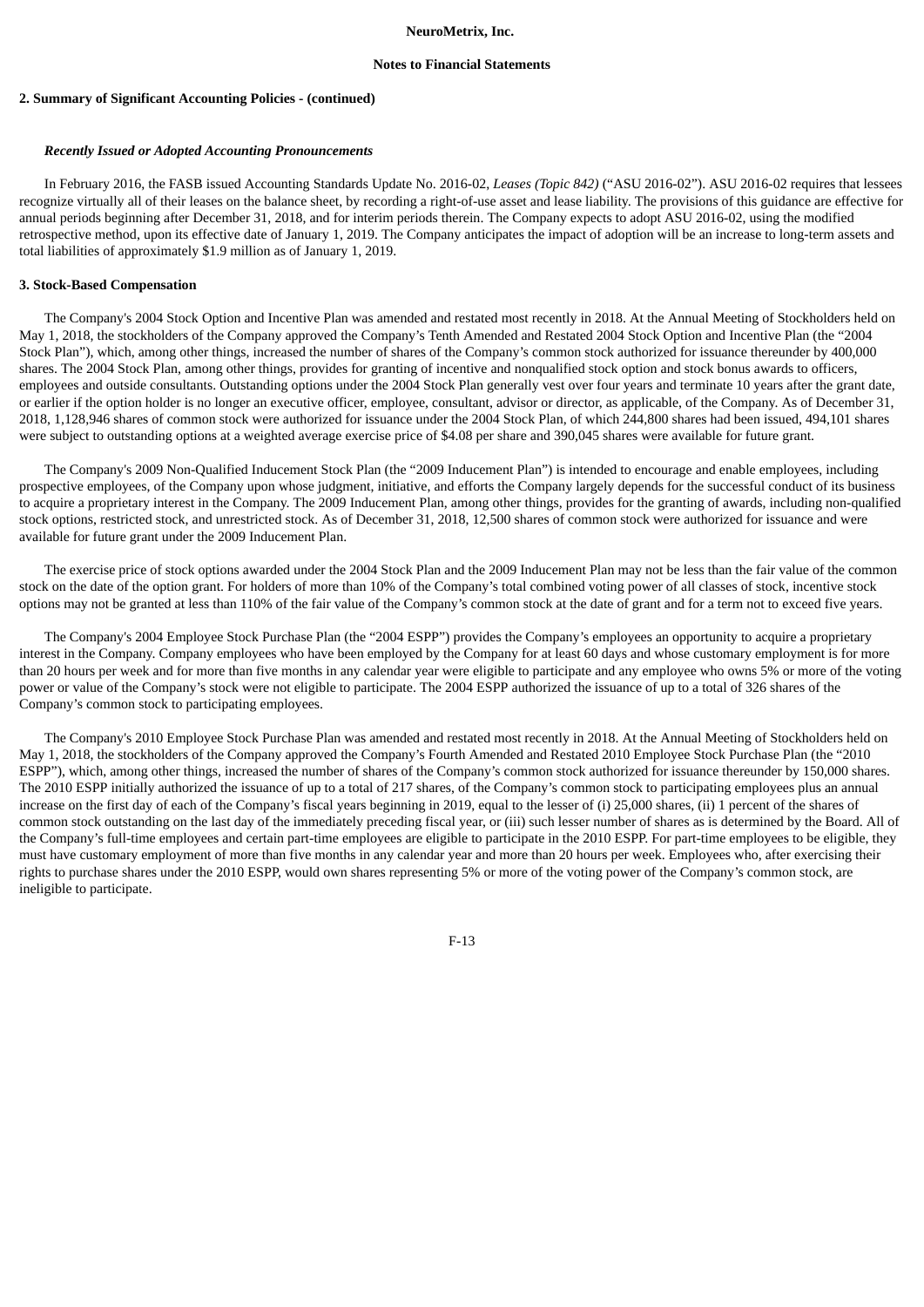### **Notes to Financial Statements**

#### **3. Stock-Based Compensation - (continued)**

Under the 2010 ESPP, participating employees can authorize the Company to withhold up to 10% of their earnings during consecutive six-month payment periods for the purchase of the shares. At the conclusion of each period, participating employees can purchase shares at 85% of the lower of their fair value at the beginning or end of the period. The 2010 ESPP is regarded as a compensatory plan. For the years ended December 31, 2018 and 2017 the Company issued 22,804 and 11,583 shares of its common stock, respectively, under the 2010 ESPP. As of December 31, 2018, there were 127,775 remaining shares to be issued under the 2010 ESPP.

The Company uses the Black-Scholes option pricing model for determining the fair value of shares of common stock issued or to be issued under the 2010 ESPP. The following assumptions are used in determining fair value: The risk-free interest rate assumption is based on the United States Treasury's constant maturity rate for a six month term (corresponding to the expected option term) on the date the option was granted. The expected dividend yield is zero because the Company does not currently pay dividends nor expects to do so during the expected option term. An expected term of six months is used based on the duration of each plan offering period. The volatility assumption is based on a consideration of stock price volatility over the most recent period of time corresponding to the expected term and is also based on expected future stock price volatility.

The weighted average grant-date fair value of stock options used in the calculation of stock-based compensation expense in the accompanying statement of operations for the years ended December 31, 2018 and 2017 is calculated using the following assumptions:

|                         | <b>Years Ended December 31,</b> |               |
|-------------------------|---------------------------------|---------------|
|                         | 2018                            | 2017          |
| Risk-free interest rate | $2.2 - 3.0\%$                   | $1.8 - 2.1\%$ |
| Expected dividend yield |                                 |               |
| Expected option term    | $3 - 5$ years                   | 5 years       |
| Volatility              | 70.0%                           | 70.0%         |

The risk-free interest rate assumption is based on the United States Treasury's constant maturity rate for a three or five year term (corresponding to the expected option term) on the date the option was granted. The expected dividend yield is zero as the Company does not currently pay dividends nor expects to do so during the expected option term. The expected option term of three to five years is estimated based on an analysis of actual option exercises. The volatility assumption is based on daily historical volatility during the time period that corresponds to the expected option term and expected future stock price volatility. The pre-vesting forfeiture rate is based on the historical and projected average turnover rate of employees.

A summary of option activity for the year ended December 31, 2018 is presented below:

|                                                 | Number of<br><b>Options</b> |    | Weighted<br>Average<br><b>Exercise Price</b> | Weighted<br>Average<br>Remaining<br>Contractual<br>Life (in years) | Aggregate<br><b>Intrinsic Value</b> |
|-------------------------------------------------|-----------------------------|----|----------------------------------------------|--------------------------------------------------------------------|-------------------------------------|
| Outstanding at December 31, 2017                | 80,537                      | S  | 19.32                                        |                                                                    |                                     |
| Granted                                         | 418,950                     |    | 1.71                                         |                                                                    |                                     |
| Exercised                                       |                             |    |                                              |                                                                    |                                     |
| Forfeited                                       | (5,317)                     |    | 18.77                                        |                                                                    |                                     |
| Expired                                         | (69)                        |    | 2,254.91                                     |                                                                    |                                     |
| Outstanding at December 31, 2018                | 494,101                     | .S | 4.08                                         | 3.91                                                               | \$                                  |
| Vested or expected to vest at December 31, 2018 | 494,101                     |    | 4.08                                         | 3.91                                                               | \$                                  |
| Exercisable at December 31, 2018                | 396,676                     | .S | 3.94                                         | 2.68                                                               | \$                                  |

Expected to vest options are determined by applying the pre-vesting forfeiture rate to the total outstanding options. Aggregate intrinsic value represents the total pre-tax intrinsic value (the aggregate difference between the closing stock price of the Company's common stock as of December 31, 2018, as applicable, and the exercise price for the in-the-money options) that would have been received by the option holders if all the in-the-money options had been exercised on December 31, 2018.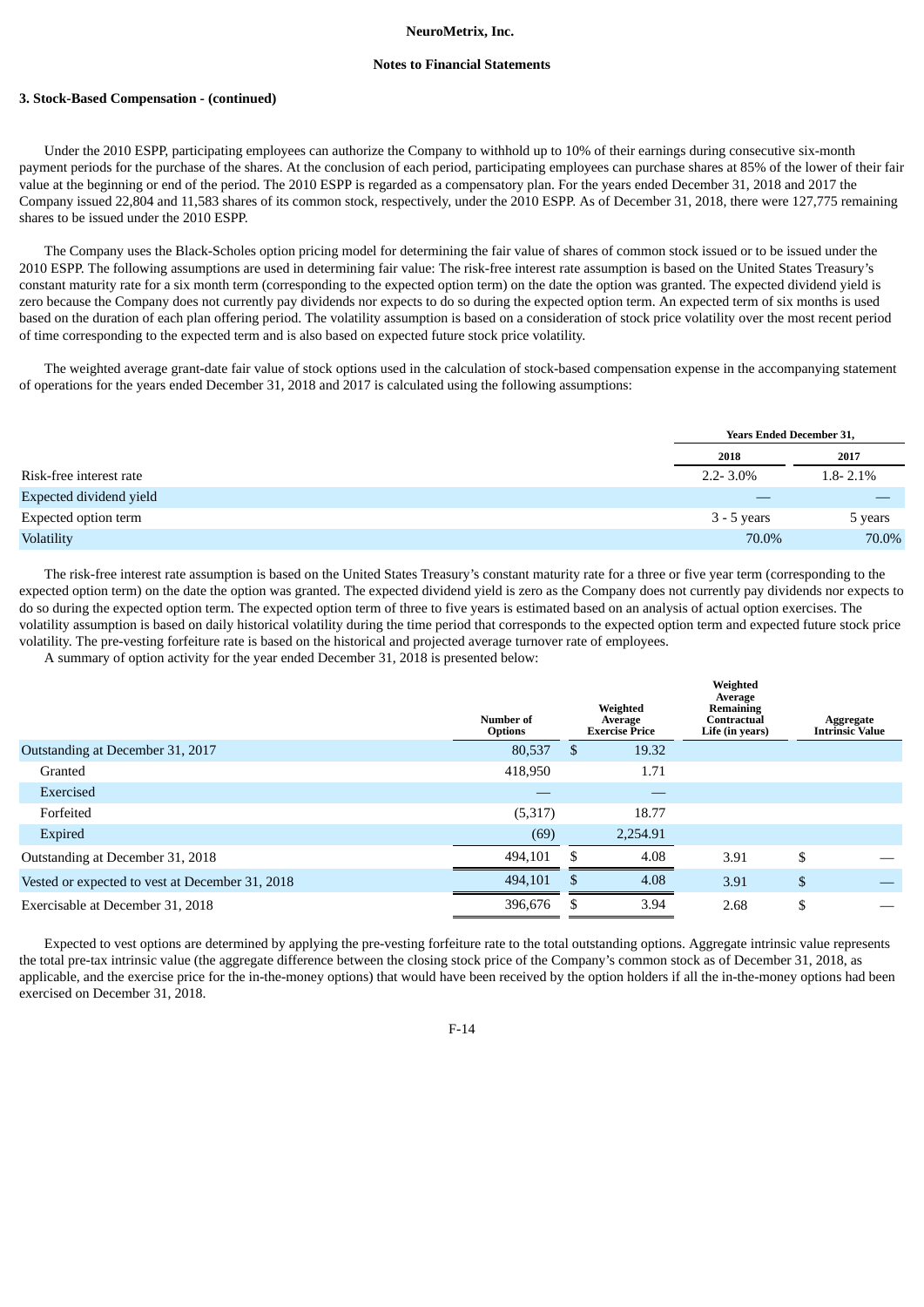#### **Notes to Financial Statements**

## **3. Stock-Based Compensation - (continued)**

The weighted average per share grant-date fair values of options granted during 2018 and 2017 was \$1.71 and \$2.37, respectively.

The aggregate intrinsic value of options issued or exercised during 2018 and 2017 was \$0.

Total unrecognized stock-based compensation costs related to non-vested stock options was \$244,422, which related to 494,101 shares with a per share weighted fair value of \$4.08 as of December 31, 2018. This unrecognized cost is expected to be recognized over a weighted average period of approximately 2.0 years.

Cash received from option exercises and purchases under the 2004 ESPP and the 2010 ESPP for 2018 and 2017, was \$18,618 and \$20,768, respectively. The Company issues new shares upon option exercises, purchases under the Company's ESPPs, and vesting of restricted stock.

The Company recorded stock-based compensation expense of \$446,077 and \$209,691 for 2018 and 2017, respectively.

## **4. Inventories**

Inventories consist of the following:

|                      | December 31, |           |    |           |
|----------------------|--------------|-----------|----|-----------|
|                      |              | 2018      |    | 2017      |
| Purchased components |              | 1,767,674 | \$ | 505,293   |
| Finished goods       |              | 1,094,190 |    | 1,637,268 |
|                      |              | 2,861,864 |    | 2,142,561 |

## **5. Fixed Assets**

Fixed assets consist of the following:

|                                   | <b>Estimated</b> | December 31, |             |    |               |  |
|-----------------------------------|------------------|--------------|-------------|----|---------------|--|
| <b>Useful Life</b><br>(Years)     |                  |              | 2018        |    | 2017          |  |
| Computer and laboratory equipment |                  | J            | 857,889     | -S | 881,969       |  |
| Furniture and equipment           |                  |              | 241,413     |    | 227,845       |  |
| Production equipment              |                  |              | 327,000     |    | 346,469       |  |
| Leasehold improvements            | $\ast$           |              | 141,485     |    | 117,994       |  |
|                                   |                  |              | 1,567,787   |    | 1,574,277     |  |
| Less – accumulated depreciation   |                  |              | (1,160,448) |    | (1, 133, 435) |  |
|                                   |                  |              | 407,339     |    | 440,842       |  |

Lesser of life of lease or estimated useful life.

Depreciation expense was \$169,712 and \$262,334 for 2018 and 2017, respectively.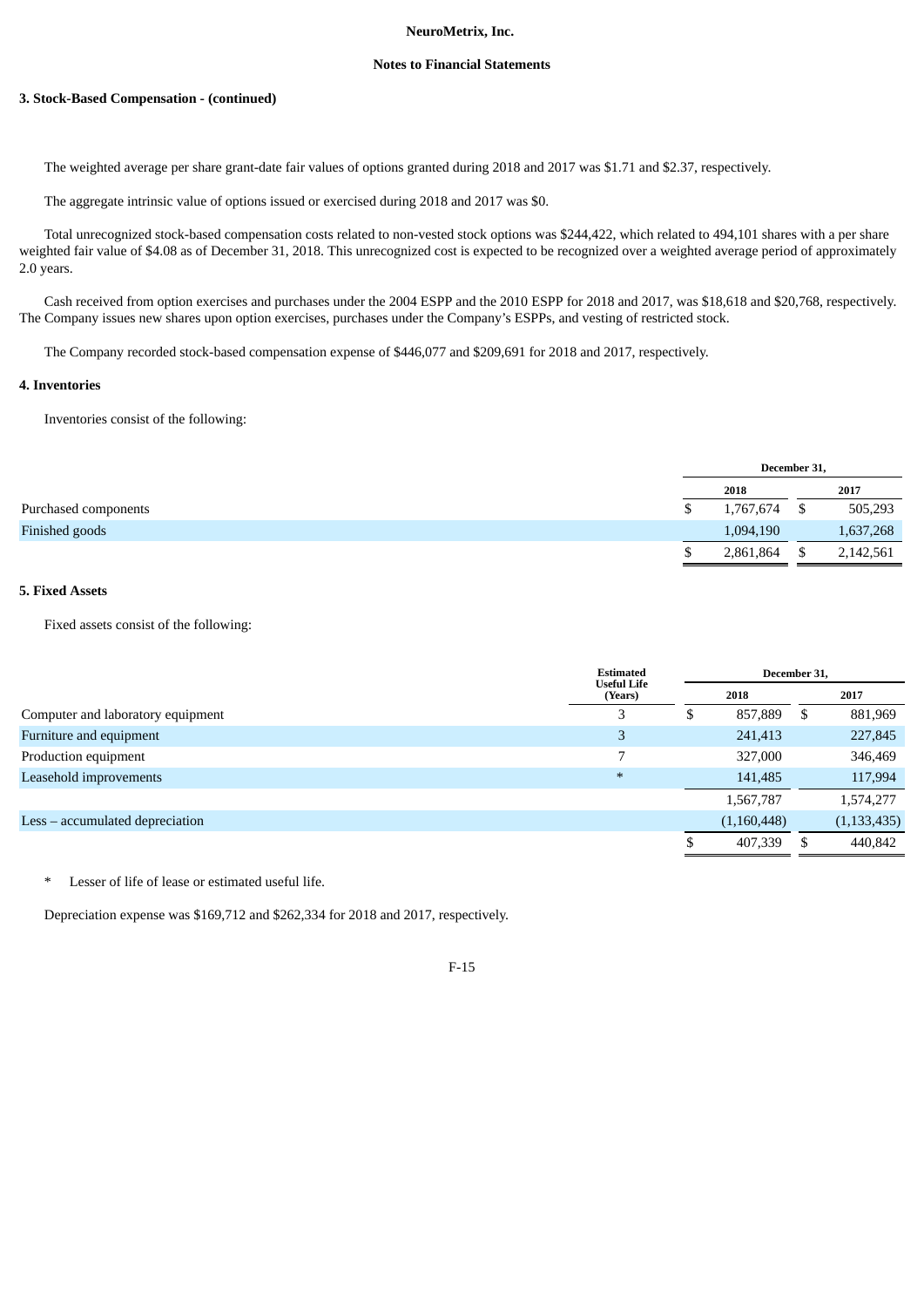## **Notes to Financial Statements**

## **6. Accrued Expenses and Compensation**

Accrued expenses and compensation consist of the following for the years ended December 31, 2018 and 2017:

|                       | December 31, |           |    |           |
|-----------------------|--------------|-----------|----|-----------|
|                       |              | 2018      |    | 2017      |
| Technology fees       | S            | 450,000   | \$ | 450,000   |
| Professional services |              | 391,000   |    | 603,000   |
| Compensation          |              | 213,756   |    | 786,184   |
| <b>Advertising</b>    |              | 171,000   |    | 160,800   |
| Warranty              |              | 129,837   |    | 127,361   |
| Other                 |              | 303,580   |    | 234,779   |
|                       | S            | 1,659,173 | S  | 2,362,124 |

# **7. Income Taxes**

Current income tax expense (benefit) attributable to continuing operations was zero for the years ended December 31, 2018 and 2017.

The Company's effective income tax rate differs from the statutory federal income tax rate as follows for the years ended December 31, 2018 and 2017.

|                                               | <b>Years Ended December 31,</b> |            |
|-----------------------------------------------|---------------------------------|------------|
|                                               | 2018                            | 2017       |
| Federal tax provision (benefit) rate          | $(21.0)\%$                      | $(34.0)\%$ |
| State tax provision, net of federal provision | (19.6)                          | (5.9)      |
| Permanent items                               | (315.0)                         | (0.1)      |
| Federal research and development credits      | 659.2                           | (0.7)      |
| Change in statutory tax rate                  |                                 | 150.3      |
| Valuation allowance                           | (303.6)                         | (109.6)    |
| Effective income tax rate                     |                                 |            |

The Company's deferred tax assets consist of the following:

|                                               | December 31, |              |    |                |
|-----------------------------------------------|--------------|--------------|----|----------------|
|                                               |              | 2018         |    | 2017           |
| Deferred tax assets:                          |              |              |    |                |
| Net operating loss carryforwards              | \$           | 31,239,750   | -S | 31,902,006     |
| Research and development credit carryforwards |              | 2,599,358    |    | 2,432,058      |
| Accrued expenses                              |              | 965,191      |    | 748,334        |
| Stock-based compensation                      |              | 227,843      |    | 229,676        |
| Other                                         |              | 9,158        |    | 19,240         |
| Total gross deferred tax assets               |              | 35,041,300   |    | 35,331,314     |
| Valuation allowance                           |              | (35,041,300) |    | (35, 331, 314) |
| Net deferred tax assets                       |              |              |    |                |

At December 31, 2018, the Company has federal and state net operating loss carryforwards ("NOL") of \$143.0 million and \$48.4 million, respectively, as well as federal and state tax credits of \$1.7 million and \$1.1 million, respectively, which may be available to reduce future taxable income and related taxes. This amount includes tax benefits of \$2.5 million and \$75,482 attributable to NOL and tax credit carryforwards, respectively, that result from the exercise of employee stock options. The tax benefit of these items will be recorded as a credit to additional paid-in capital upon realization of the deferred tax asset or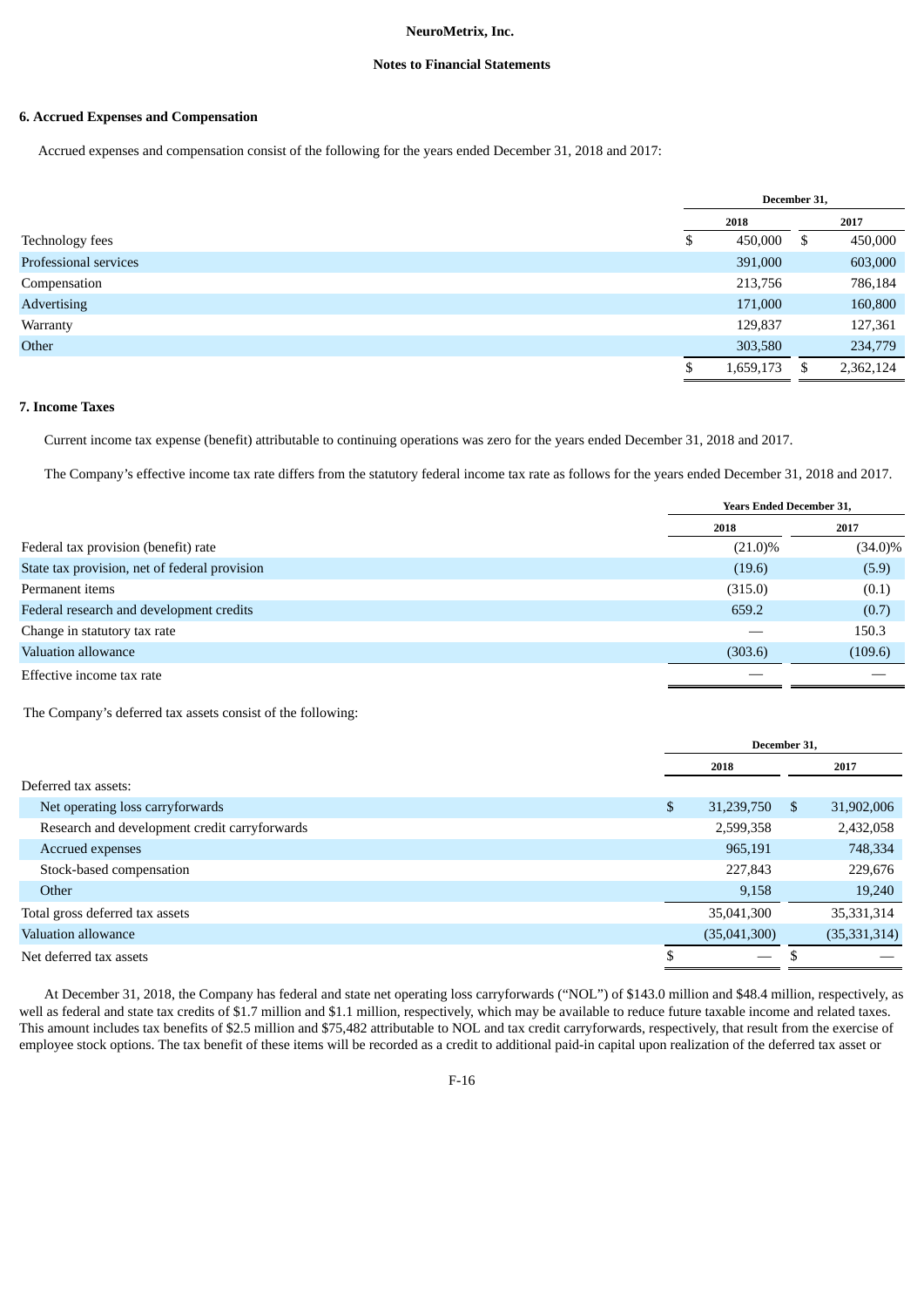## **Notes to Financial Statements**

### **7. Income Taxes - (continued)**

reduction in income taxes payable. The federal NOLs, the state NOLs, and the federal and state research and development credits each begin to expire in 2019.

In accordance with the provisions of the Income Taxes topic of the Codification, the Company has evaluated the positive and negative evidence bearing upon the realizability of its deferred tax assets, which are comprised principally of net operating losses. Management has determined that it is more likely than not that the Company will not recognize the benefits of federal and state deferred tax assets and, as a result, a valuation allowance of \$35.0 million and \$35.3 million has been established at December 31, 2018 and 2017, respectively. In December 2017, the Tax Cuts and Jobs Act of 2017 (the "Tax Act") was enacted and included changes which reduced the federal corporate tax rate to 21% effective January 1, 2018. Deferred income tax assets and liabilities are measured using enacted tax laws and rates applicable to the periods in which differences are expected to reverse. Accordingly, deferred tax assets and liabilities have been remeasured as of December 31, 2017 and the effect of the remeasurement has been reflected in the provision for income taxes for the year ended December 31, 2017. Utilization of the NOL and research and development credit carryforwards may be subject to a substantial annual limitation due to ownership change limitations that have occurred previously or that could occur in the future, as provided by Section 382 of the Internal Revenue Code of 1986, as well as similar state provisions. Ownership changes may limit the amount of NOL and tax credit carryforwards that can be utilized to offset future taxable income and tax, respectively. In general, an ownership change, as defined by Section 382, results from transactions increasing the ownership of certain shareholders or public groups in the stock of a corporation by more than 50 percentage points over a three-year period. If the Company has experienced a change of control, utilization of its NOL or tax credits carryforwards would be subject to an annual limitation under Section 382. Any limitation may result in expiration of a portion of the NOL or research and development credit carryforwards before utilization. Subsequent ownership changes could further impact the limitation in future years. Further, until a study is completed and any limitation known, no amounts are being presented as an uncertain tax position. A full valuation allowance has been provided against the Company's NOL carryforwards and research and development credit carryforwards and, if an adjustment is required, this adjustment would be offset by an adjustment to the valuation allowance. Thus, there would be no impact to the balance sheet or statement of operations if an adjustment were required. The Company has not recorded any amounts for unrecognized tax benefits as of December 31, 2018 or 2017. The Company files tax returns as prescribed by the tax laws of the jurisdictions in which it operates. In the normal course of business, the Company is subject to examination by federal and state jurisdictions, where applicable. There are currently no pending income tax examinations. The Company's tax years are still open under statute from December 31, 2015 to the present. Earlier years may be examined to the extent that tax credit or net operating loss carryforwards are used in future periods. The Company's policy is to record interest and penalties related to income taxes as part of its income tax provision.

#### **8. Commitments and Contingencies**

#### *Operating Leases*

In June 2018, the Company extended the lease on its Woburn, Massachusetts manufacturing facilities (the "Woburn Lease") through September 2025. The Woburn Lease has a monthly base rent of \$13,846 and a 5-year extension option. In September 2014, the Company entered into a 7-year operating lease agreement with one 5-year extension option for its corporate office and product development activities in Waltham, Massachusetts (the "Waltham Lease"). The term of the Waltham Lease commenced on February 20, 2015 and includes fixed payment obligations that escalate over the initial lease term. Average monthly base rent under the 7-year lease is approximately \$41,074.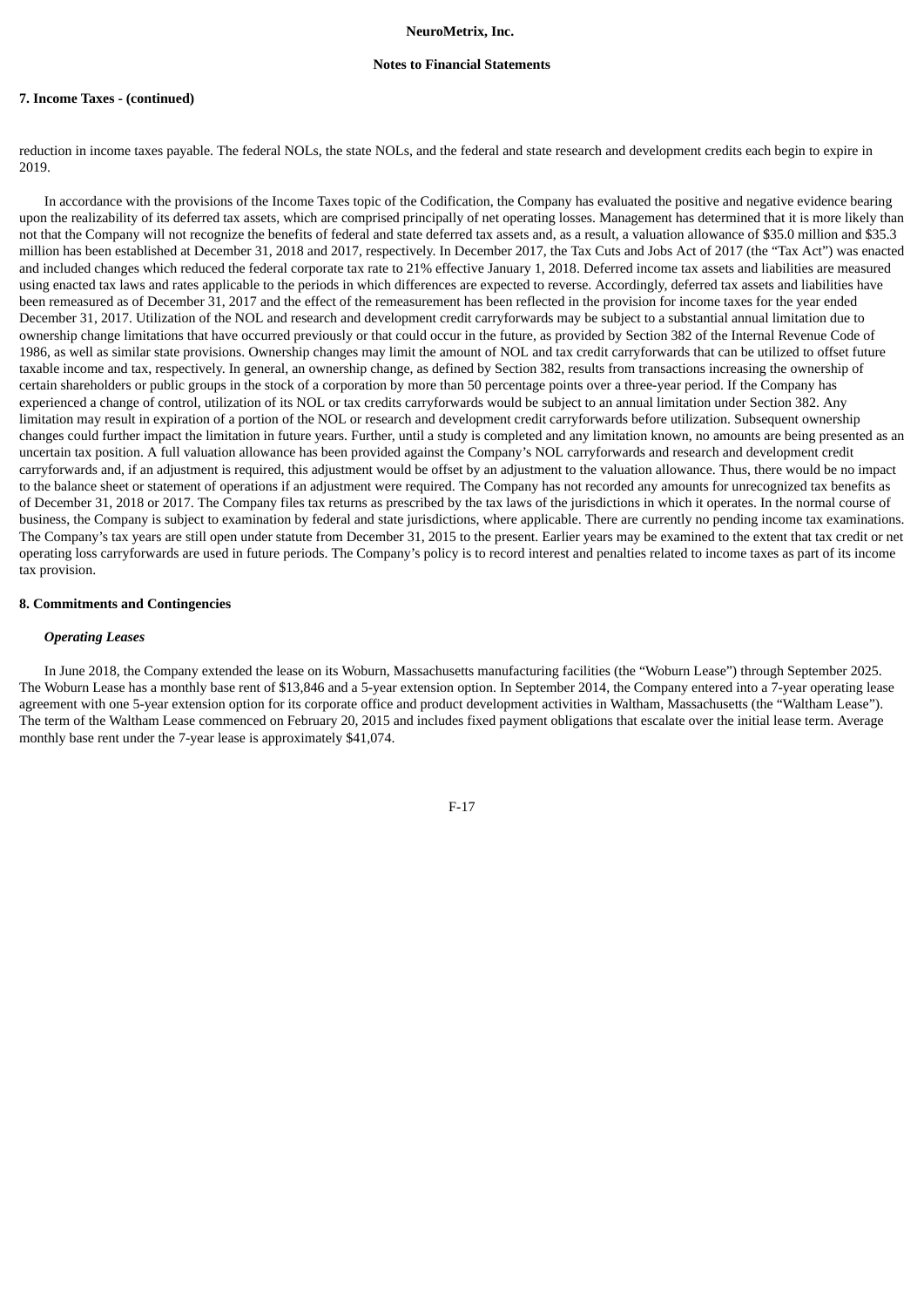#### **Notes to Financial Statements**

## **8. Commitments and Contingencies - (continued)**

Future minimum lease payments under non-cancellable operating leases as of December 31, 2018 are as follows:

| 2019                         | \$<br>629,222 |
|------------------------------|---------------|
| 2020                         | 641,193       |
| 2021                         | 653,164       |
| 2022                         | 247,347       |
| 2023                         | 165,785       |
| 2024                         | 165,785       |
| 2025                         | 117,431       |
| Total minimum lease payments | 2,619,927     |

Total recorded rent expense was \$627,732 and \$670,860, for 2018 and 2017, respectively. The Company records rent expense on its facility leases on a straight-line basis over the lease term.

## *Other Commitments*

At December 31, 2018, other commitments, comprised of purchase orders, totaled approximately \$4,988,383.

## **9. Fair Value Measurements**

The following tables present information about the Company's assets and liabilities that are measured at fair value on a recurring basis for the periods presented and indicates the fair value hierarchy of the valuation techniques it utilized to determine such fair value. In general, fair values determined by Level 1 inputs utilize quoted prices (unadjusted) in active markets for identical assets or liabilities. Fair values determined by Level 2 inputs utilize data points that are observable such as quoted prices, interest rates, and yield curves. Fair values determined by Level 3 inputs are unobservable data points for the asset or liability, and include situations where there is little, if any, market activity for the asset or liability.

|                  |                          | Fair Value Measurements at December 31, 2018 Using                                              |                                                                                                 |    |                                                                                |    |                                                           |
|------------------|--------------------------|-------------------------------------------------------------------------------------------------|-------------------------------------------------------------------------------------------------|----|--------------------------------------------------------------------------------|----|-----------------------------------------------------------|
| Assets:          | <b>December 31, 2018</b> | <b>Quoted Prices in</b><br><b>Active Markets</b><br>for Identical<br><b>Assets</b><br>(Level 1) |                                                                                                 |    | <b>Significant</b><br>Other<br><b>Observable</b><br><b>Inputs</b><br>(Level 2) |    | <b>Significant</b><br>Unobservable<br>Inputs<br>(Level 3) |
| Cash equivalents | \$<br>4,284,928          | \$.                                                                                             | 4,284,928                                                                                       | \$ |                                                                                | \$ |                                                           |
| Total            | 4,284,928                | \$.                                                                                             | 4,284,928                                                                                       | \$ |                                                                                | \$ |                                                           |
|                  |                          |                                                                                                 |                                                                                                 |    | Fair Value Measurements at December 31, 2017 Using                             |    |                                                           |
|                  | <b>December 31, 2017</b> |                                                                                                 | <b>Quoted Prices in</b><br><b>Active Markets</b><br>for Identical<br><b>Assets</b><br>(Level 1) |    | <b>Significant</b><br>Other<br><b>Observable</b><br><b>Inputs</b><br>(Level 2) |    | Significant<br><b>Unobservable</b><br>Inputs<br>(Level 3) |
| Assets:          |                          |                                                                                                 |                                                                                                 |    |                                                                                |    |                                                           |
| Cash equivalents | \$<br>1,744,965          | \$                                                                                              | 1,744,965                                                                                       | \$ |                                                                                | \$ |                                                           |
| Total            | \$<br>1,744,965          | \$.                                                                                             | 1,744,965                                                                                       | \$ |                                                                                | \$ |                                                           |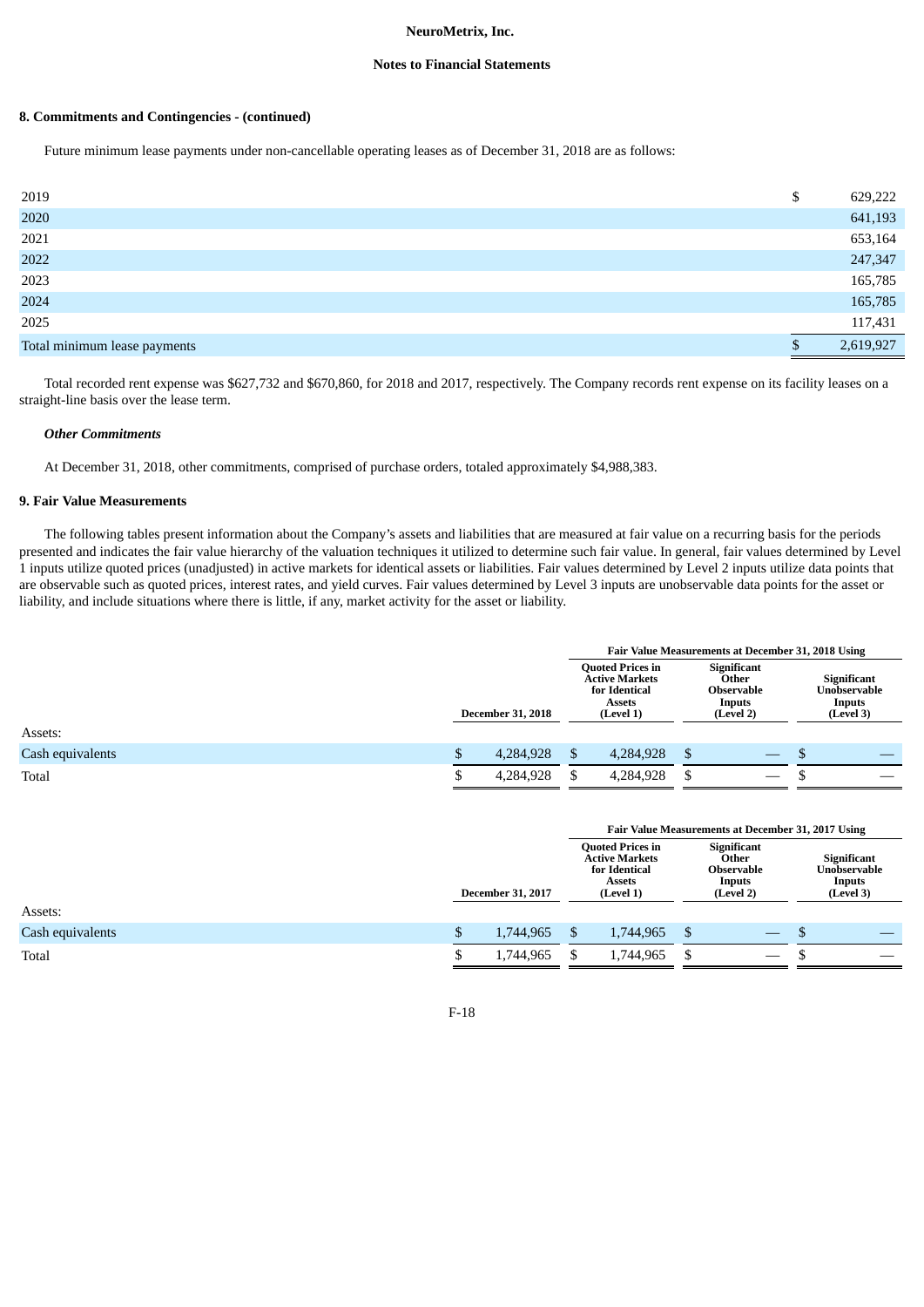## **Notes to Financial Statements**

## **9. Fair Value Measurements - (continued)**

The following table provides a summary of changes in the fair value of the Company's Level 3 financial liabilities between December 31, 2016 and December 31, 2017.

|                                                          |   | <b>Total</b> |
|----------------------------------------------------------|---|--------------|
| Balance at December 31, 2016                             | ъ | 4,641        |
| Change in fair value of warrant liability from repricing |   | 244,611      |
| Change in fair value of warrant liability                |   | (208, 480)   |
| Repurchase and retirement of warrants                    |   | (40,772)     |
| Balance at December 31, 2017                             |   |              |

## **10. Retirement Plan**

The Company has established a 401(k) defined contribution savings plan for its employees who meet certain service period and age requirements. Contributions are permitted up to the maximum allowed under the Internal Revenue Code of each covered employee's salary. The savings plan permits the Company to contribute at its discretion. In 2018 and 2017 the Company made no contributions to the plan.

#### **11. Credit Facility**

The Company is party to a Loan and Security Agreement, or the Credit Facility, with a bank. As of December 31, 2018, the Credit Facility permitted the Company to borrow up to \$2.5 million on a revolving basis. The Credit Facility was subsequently amended, most recently on January 14, 2019 and extended until April 15, 2019. Amounts borrowed under the Credit Facility will bear interest equal to the prime rate plus 0.5%. Any borrowings under the Credit Facility will be collateralized by the Company's cash, accounts receivable, inventory, and equipment. The Credit Facility also includes traditional lending and reporting covenants. These include certain financial covenants applicable to liquidity that are to be maintained by the Company. As of December 31, 2018, the Company was in compliance with these covenants and had not borrowed any funds under the Credit Facility. However, \$0.2 million of the amount under the Credit Facility is restricted to support letters of credit issued in favor of the landlords of the Company's facilities. Consequently, the amount available for borrowing under the Credit Facility as of December 31, 2018 was approximately \$2.3 million.

## **12. Stockholders' Equity**

Preferred stock and convertible preferred stock consist of the following:

|                                                                                                                                                                                                                     |      | December 31, |      |    |
|---------------------------------------------------------------------------------------------------------------------------------------------------------------------------------------------------------------------|------|--------------|------|----|
|                                                                                                                                                                                                                     | 2018 |              | 2017 |    |
| Preferred stock, \$0.001 par value; 5,000,000 shares authorized at December 31, 2018 and 2017; no shares issued and<br>outstanding at December 31, 2018 and 2017                                                    |      |              |      |    |
| Series B convertible preferred stock, \$0.001 par value, 147,000 shares designated at December 31, 2018 and 2017,<br>and 200 and 500 shares issued and outstanding at December 31, 2018 and 2017, respectively      |      |              |      |    |
| Series D convertible preferred stock, \$0.001 par value, 21,300 shares designated at December 31, 2018 and 2017,<br>14,052.93 shares issued and outstanding at December 31, 2018 and 2017                           |      | 14           |      | 14 |
| Series E convertible preferred stock, \$0.001 par value, 7,000 designated at December 31, 2018 and 2017, and<br>3,260.70 and 7,000 shares issued and outstanding at December 31, 2018 and 2017, respectively        |      |              |      |    |
| Series F convertible preferred stock, \$0.001 par value, 10,621 shares designated at December 31, 2018 and 2017, and<br>zero and 7,927.05 shares issued and outstanding at December 31, 2018 and 2017, respectively |      |              |      | 8  |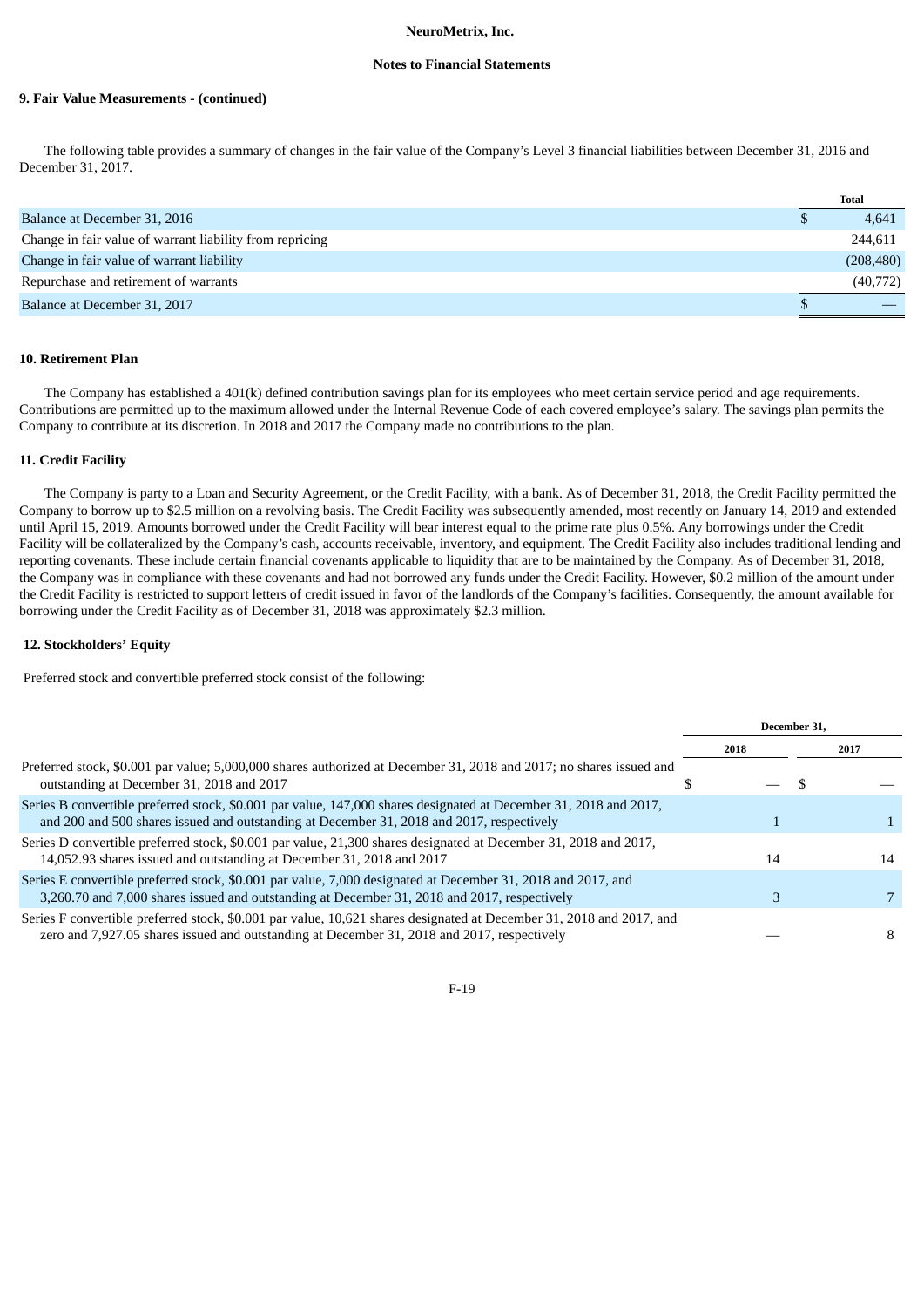## **Notes to Financial Statements**

## **12. Stockholder's Equity - (continued)**

#### *Private and Public Offerings of Common Stock and Warrants*

## **2017 activity**

In 2017, the Company entered into agreements with respect to a private equity offering (the "Q3 2017 Offering") with an institutional investor and its affiliates (collectively the "Investor"). In the Q3 2017 Offering, the Company issued 7,000 shares of Series F convertible preferred stock (the "Series F Preferred Stock") at a price of \$1,000 per share. The Q3 2017 Offering also reset the conversion price of 14,052.93 shares of Series D convertible preferred stock and 7,000 shares of Series E convertible preferred stock that were held by the Investor to \$2.63 per share. The Q3 2017 Offering resulted in gross proceeds of \$7.0 million, and after deducting fees and expenses, net proceeds were \$6.6 million. In the third quarter of 2017, the Company also entered into an exchange agreement pursuant to which it issued the Investor 3,621 shares of Series F Preferred Stock in exchange for the repurchase and retirement of 4,184,483 warrants to purchase common stock valued by an independent party at \$3,622,219.

Also in 2017, the Company completed a private equity offering (the "Q1 2017 Offering") with the Investor and issued (i) 7,000 shares of Series E convertible preferred stock (the "Series E Preferred Stock") at a price of \$1,000 per share, and (ii) warrants to purchase up to 1,250,000 shares of common stock, par value \$0.0001 per share (the "Common Stock"), at an exercise price of \$5.60 per share. As a part of this offering, the Company reset (i) the conversion price of 19,458.90 shares of Series D convertible preferred stock that were held by the Investor to \$5.60 per share, and (ii) the exercise price of warrants to purchase up to 2,934,484 shares of Common Stock that were held by the Investor to \$5.60 per share. The Q1 2017 Offering resulted in gross proceeds of 7.0 million, and after deducting fees and expenses, net proceeds were \$6.3 million.

Each share of Series D Preferred Stock, Series E Preferred Stock, and Series F Preferred Stock (collectively the "Preferred Stock") have a stated value of \$1,000 and is convertible at the option of the holder into the number of shares of Common Stock determined by dividing the stated value by the conversion price of \$2.63, which is subject to adjustment as provided in the Certificate of Designation for the Preferred Stock. The Preferred Stock has no dividend rights, liquidation preference or other preferences over Common Stock and has no voting rights except as provided in the Certificate of Designation for the Preferred Stock and as required by law.

The Q3 2017 Offering and the Q1 2017 Offering were accounted for as extinguishments of the Investor's equity holdings in recognition of the revisions of certain preexisting equity instruments and the significant transfer of value in excess of the funding received by the Company. Under the extinguishment model, a deemed dividend was recognized within additional paid in capital which represented the fair value of issued Preferred Stock plus the incremental fair value of repricing the Preferred Stock held by the Investor, less the fair value of the consideration transferred, less the carrying value of the outstanding Preferred Stock, and warrants to purchase Common Stock. The amount of the deemed dividend totaled \$2.8 million and \$4.0 million for the Q3 2017 Offering and the Q1 2017 Offering, respectively.

The Company determined that equity classification was appropriate for the warrants issued in the Q1 2017 Offering, following guidance in the Derivatives and Hedging topic of the Codification. In making this equity classification determination, the Company noted the warrants may only be settled in shares of common stock and had no requirements to be settled in registered shares when exercised. The fair value of the five year warrants was estimated to be \$3.5 million on the offering date using a Black-Scholes model with the following assumptions: stock price of \$4.96, exercise price of \$5.60, expected volatility of 70.2%, risk free interest rate of 2.04%, expected term of 5 years, and no dividends.

During 2017, 3,149.72 shares of the Series D Preferred Stock were converted into a total of 859,077 shares of common stock. and 2,693.95 shares of the Series F Preferred Stock were converted into a total of 974,163 shares of common stock.

#### **2018 activity**

In 2018, 300.00 shares of the Series B Preferred Stock were converted into a total of 928 shares of Common Stock. As of December 31, 2018, 200.00 shares of Series B Preferred Stock remained outstanding. In 2018, 3,739.3 shares of the Series E Preferred Stock were converted into a total of 1,421,787 shares of Common Stock. As of December 31, 2018, 3,260.70 shares of Series E Preferred Stock remained outstanding. In 2018, 7,927.05 shares of the Series F Preferred Stock were converted into a total of 3,014,087 shares of Common Stock. As of December 31, 2018, zero shares of Series F Preferred Stock remained outstanding.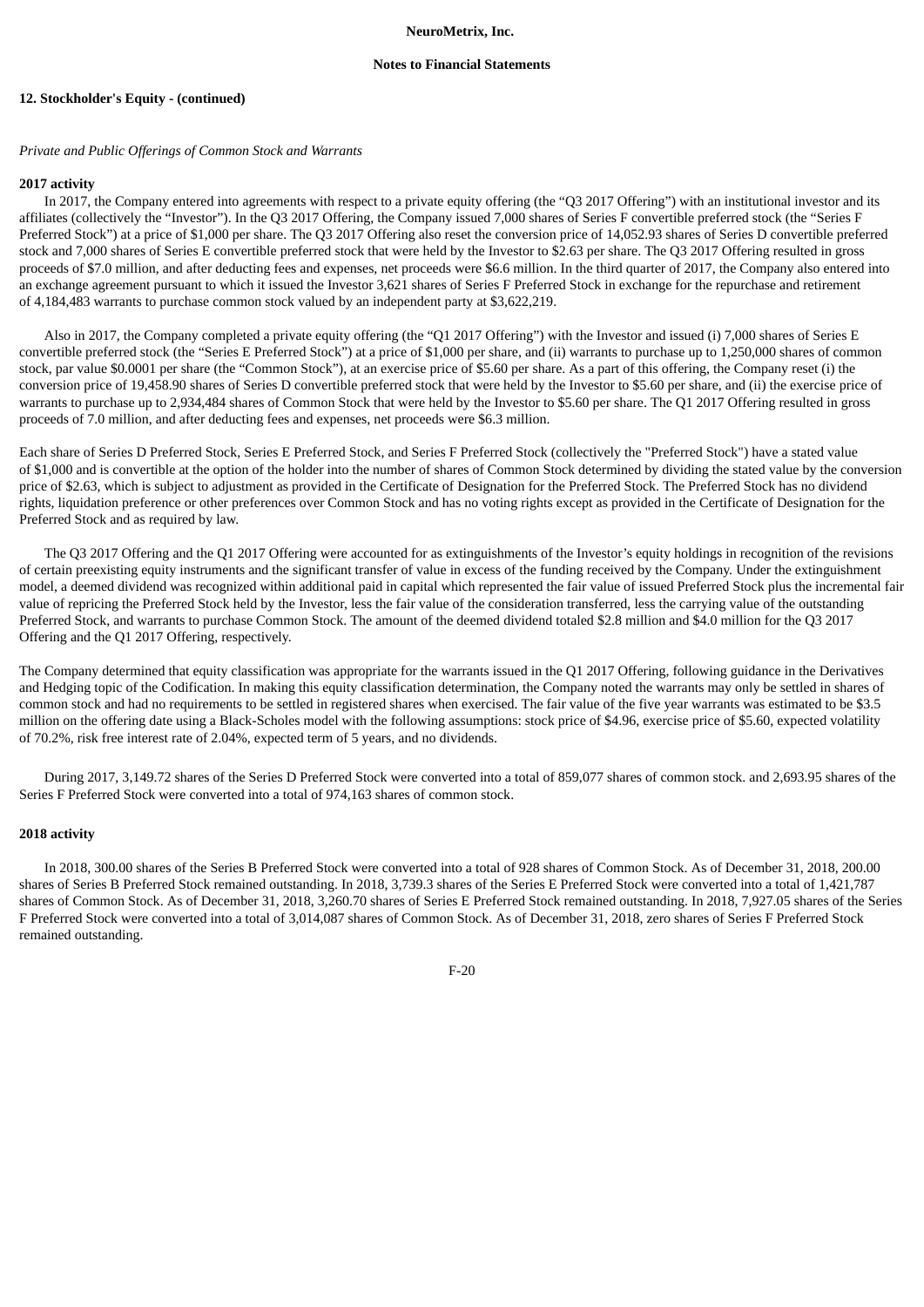#### **Notes to Financial Statements**

## **12. Stockholder's Equity - (continued)**

#### *Other equity activity*

In 2018, the Company issued shares of fully vested common stock in partial settlement of management incentive compensation. The 2018 issuance totaled 214,791 shares with a value of \$294,264 reflecting the \$1.37 closing price of the Company's common stock as reported on the Nasdaq Capital Market on April 12, 2018.

In 2017, the Company issued 24,380 shares of fully vested common stock in exchange for 201,327 equity-classified warrants. The fair value of the warrants was estimated to be \$45,102 on the exchange date using date using a Black-Scholes model with the following assumptions: stock price of \$1.85, exercise price of \$15.19, expected volatility of 70.0%, risk free interest rate of 2.0%, expected term of 3.8 years, and no dividends.

As of December 31, 2018, the Company had 100,000,000 shares of common stock authorized and 7,380,463 shares issued and outstanding. Each share of common stock entitles the holder to one vote on all matters submitted to a vote of the Company's stockholders. Common stockholders are not entitled to receive dividends unless declared by the Board of Directors.

At December 31, 2018, the Company has reserved authorized shares of common stock for future issuance as follows:

| Warrants                                                    | 459,375   |
|-------------------------------------------------------------|-----------|
| <b>Outstanding stock options</b>                            | 494,101   |
| Possible future issuance under inducement plan              | 12,500    |
| Possible future issuance under stock option plans           | 390,045   |
| Possible future issuance under employee stock purchase plan | 127,775   |
| <b>Total</b>                                                | 1,483,796 |

#### **13. Management Retention and Incentive Plan**

The Company has adopted the Management Retention and Incentive Plan (the "Plan"), under which a portion of the consideration payable upon a change in control transaction, as defined in the Plan and its amendments, would be paid in cash to certain executive officers and key employees and recorded as compensation expense within the Statement of Operations during the period in which the change of control transaction occurs. The Plan is structured to work in conjunction with, and not replace, the Company's other incentive programs and is designed to provide market-based incentives which will be reduced over time by any future equity grants to participants.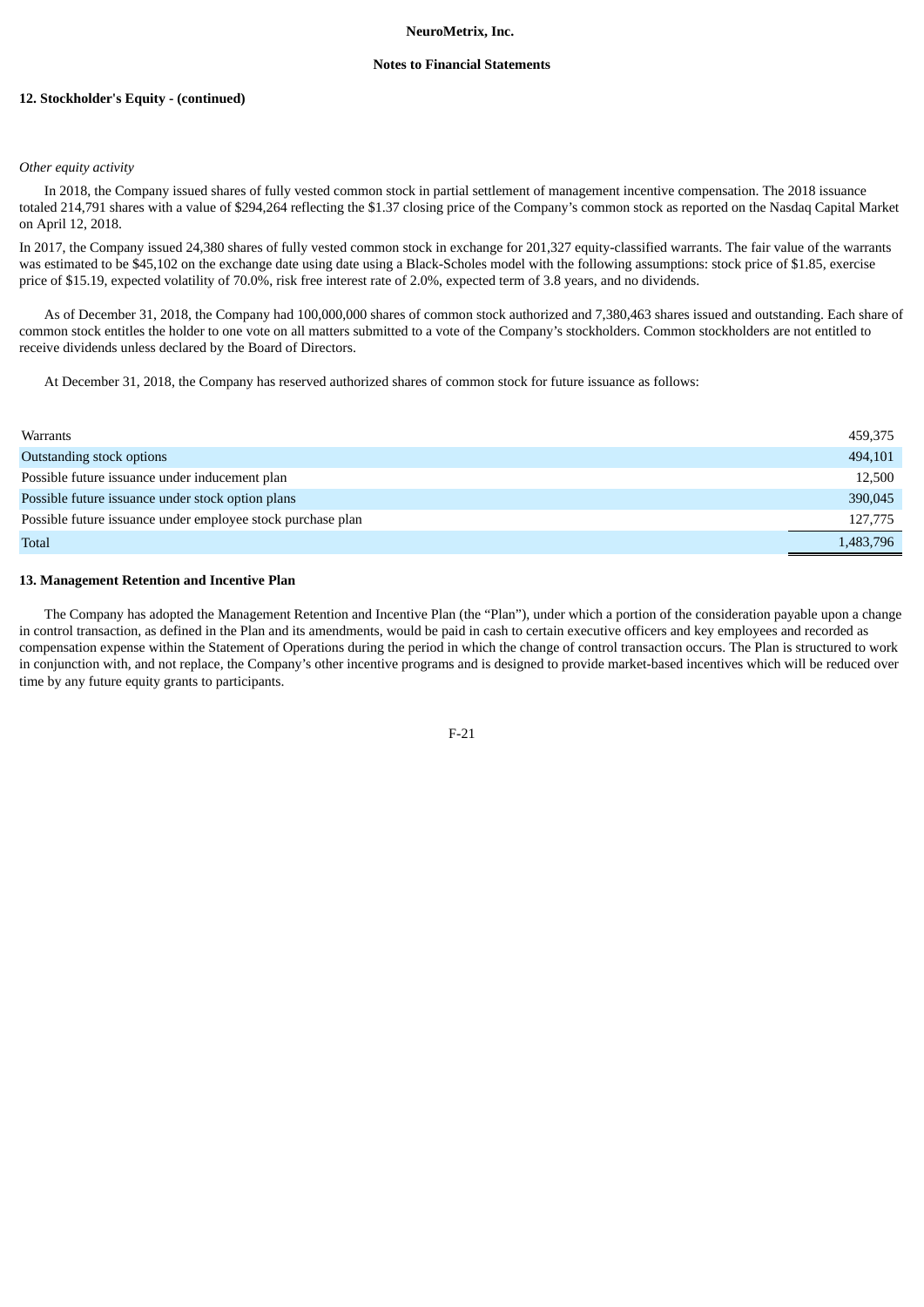# **Schedule II — Valuation and Qualifying Accounts**

| <b>Description</b>                        |    | <b>Balance</b> at<br><b>Beginning of</b><br>Period | Charged to<br>costs and<br>expenses | Charged to<br>other<br>accounts |                | Recoveries/<br>(Deductions) |    | <b>Balance</b> at<br>End of<br>Period |
|-------------------------------------------|----|----------------------------------------------------|-------------------------------------|---------------------------------|----------------|-----------------------------|----|---------------------------------------|
| <b>December 31, 2018</b>                  |    |                                                    |                                     |                                 |                |                             |    |                                       |
| Allowance for Doubtful Accounts           | \$ | 25,000                                             | 3,447                               |                                 | (3, 447)       |                             | ۰υ | 25,000                                |
| Deferred Tax Asset Valuation<br>Allowance |    | 35,331,314                                         | 269,241                             |                                 | (559, 255)     | (1)                         |    | 35,041,300                            |
| <b>December 31, 2017</b>                  |    |                                                    |                                     |                                 |                |                             |    |                                       |
| Allowance for Doubtful Accounts           | Ф  | 25,000                                             | 8,374                               |                                 | (8,374)        |                             | Φ  | 25,000                                |
| Deferred Tax Asset Valuation<br>Allowance |    | 49,274,154                                         | 3,175,637                           |                                 | (17, 118, 477) | (1)                         |    | 35,331,314                            |

(1)Expiration of Federal and State Net Operating Loss Carryforwards and other reductions.

S-1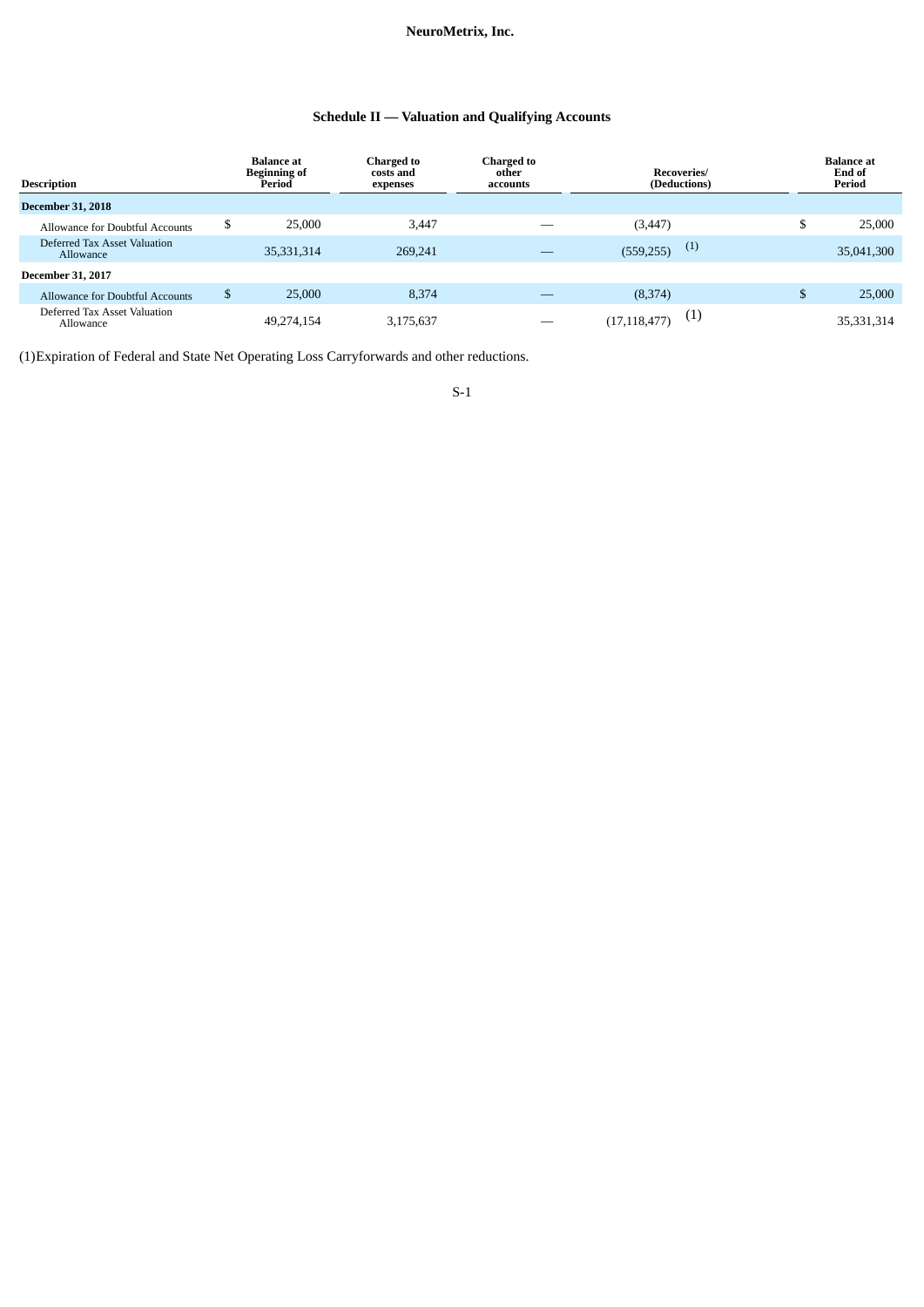# **AMENDMENT NO. 11 TO SHAREHOLDER RIGHTS AGREEMENT**

This Amendment No. 11 to Shareholder Rights Agreement (the "*Amendment*"), dated as of January 21, 2019, by and between NeuroMetrix, Inc., a Delaware corporation (the "**Company**"), and American Stock Transfer & Trust Company, LLC (the "*Rights Agent*"), amends that certain Shareholder Rights Agreement, dated as of March 7, 2007, as previously amended, between the Company and the Rights Agent (as so amended, the "*Rights Agreement*").

**WHEREAS,** the Company and the Rights Agent are parties to the Rights Agreement; and

**WHEREAS**, the Company desires to extend the term of the Final Expiration Date (as defined in the Rights Agreement) by an additional year;

**WHEREAS,** pursuant to Section 27 of the Rights Agreement, the Company and the Rights Agent may from time to time supplement or amend the Rights Agreement subject to the terms of the Rights Agreement; and

**WHEREAS,** the Board of Directors of the Company has determined that an amendment to the Rights Agreement as set forth herein is necessary and desirable in connection with the foregoing and the Company and the Rights Agent desire to evidence such amendment in writing.

**NOW, THEREFORE,** in consideration of these premises and mutual agreements set forth herein, the parties agree as follows:

1. Amendment to Section 7. Section 7(a) of the Rights Agreement is amended by striking Section 7(a) thereof in its entirety and replacing it with the following:

"(a) Subject to Section 7(e) hereof, the registered holder of any Right Certificate may exercise the Rights evidenced thereby (except as otherwise provided herein) in whole or in part at any time after the Distribution Date upon surrender of the Right Certificate, with the form of election to purchase and the certificate on the reverse side thereof duly executed, to the Rights Agent at the office or offices of the Rights Agent designated for such purpose, together with payment of the aggregate Exercise Price for the total number of one ten-thousandths of a share of Preferred Stock (or other securities, cash or other assets, as the case may be) as to which such surrendered Rights are then exercised, at or prior to the earlier of (i) the Close of Business on the thirteenth anniversary of the Record Date (the "Final Expiration Date"), (ii) the time at which the Rights are redeemed as provided in Section 23 hereof (the "Redemption Date") or (iii) the time at which such Rights are exchanged as provided in Section 24 hereof (the "Exchange Date") (the earliest of (i), (ii) or (iii)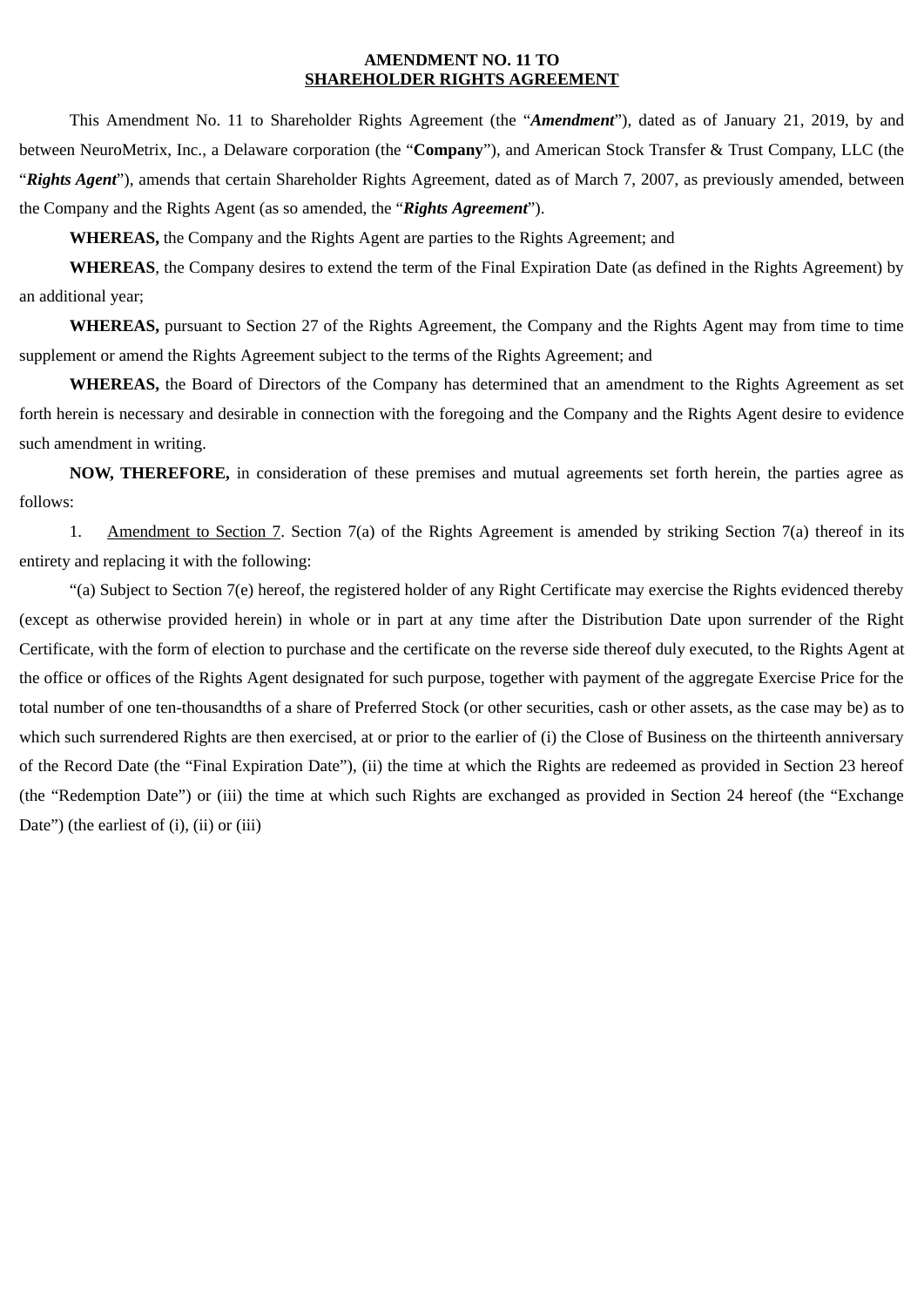being herein referred to as the "Expiration Date"). Except as set forth in Section 7(e) hereof and notwithstanding any other provision of this Agreement, any Person who prior to the Distribution Date becomes a record holder of shares of Common Stock of the Company may exercise all of the rights of a registered holder of a Right Certificate with respect to the Rights associated with such shares of Common Stock of the Company in accordance with the provisions of this Agreement, as of the date such Person becomes a record holder of shares of Common Stock of the Company."

2. Ratification. The parties hereby ratify and confirm in all respects the Agreement, as amended by this Amendment.

3. Governing Law. This Amendment shall be deemed to be a contract made under the laws of the State of Delaware and for all purposes shall be governed by and construed in accordance with the laws of such State applicable to contracts to be made and performed entirely within such State.

4. Counterparts. This Amendment may be executed in any number of counterparts and each of such counterparts shall for all purposes be deemed to be an original, and all such counterparts shall together constitute but one and the same instrument.

5. Descriptive Headings. Descriptive headings of the several Sections of this Amendment are inserted for convenience only and shall not control or affect the meaning or construction of any of the provisions hereof.

[remainder left intentionally blank]

2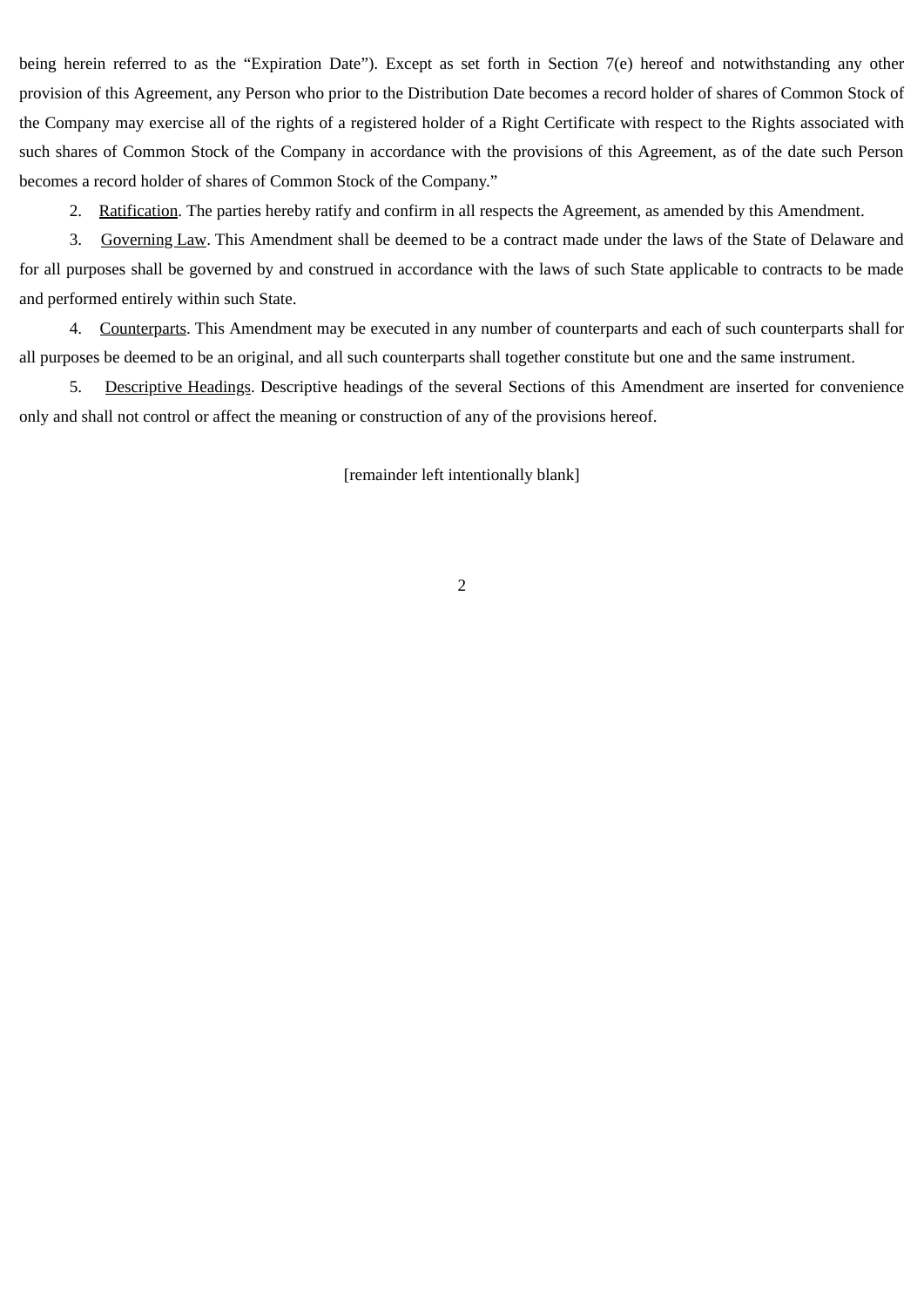IN WITNESS WHEREOF, the parties have entered into this Amendment No. 11 to Shareholder Rights Agreement as of the date first stated above.

# **NEUROMETRIX, INC.**

By: /S/ Thomas T. Higgins Name: Thomas T. Higgins Title: Senior Vice President, Chief Financial Officer, Treasurer and Principal Accounting Officer

# **AMERICAN STOCK TRANSFER & TRUST COMPANY, LLC**

By: /S/ Michael A. Nespoli Name: Michael A. Nespoli Title: Executive Director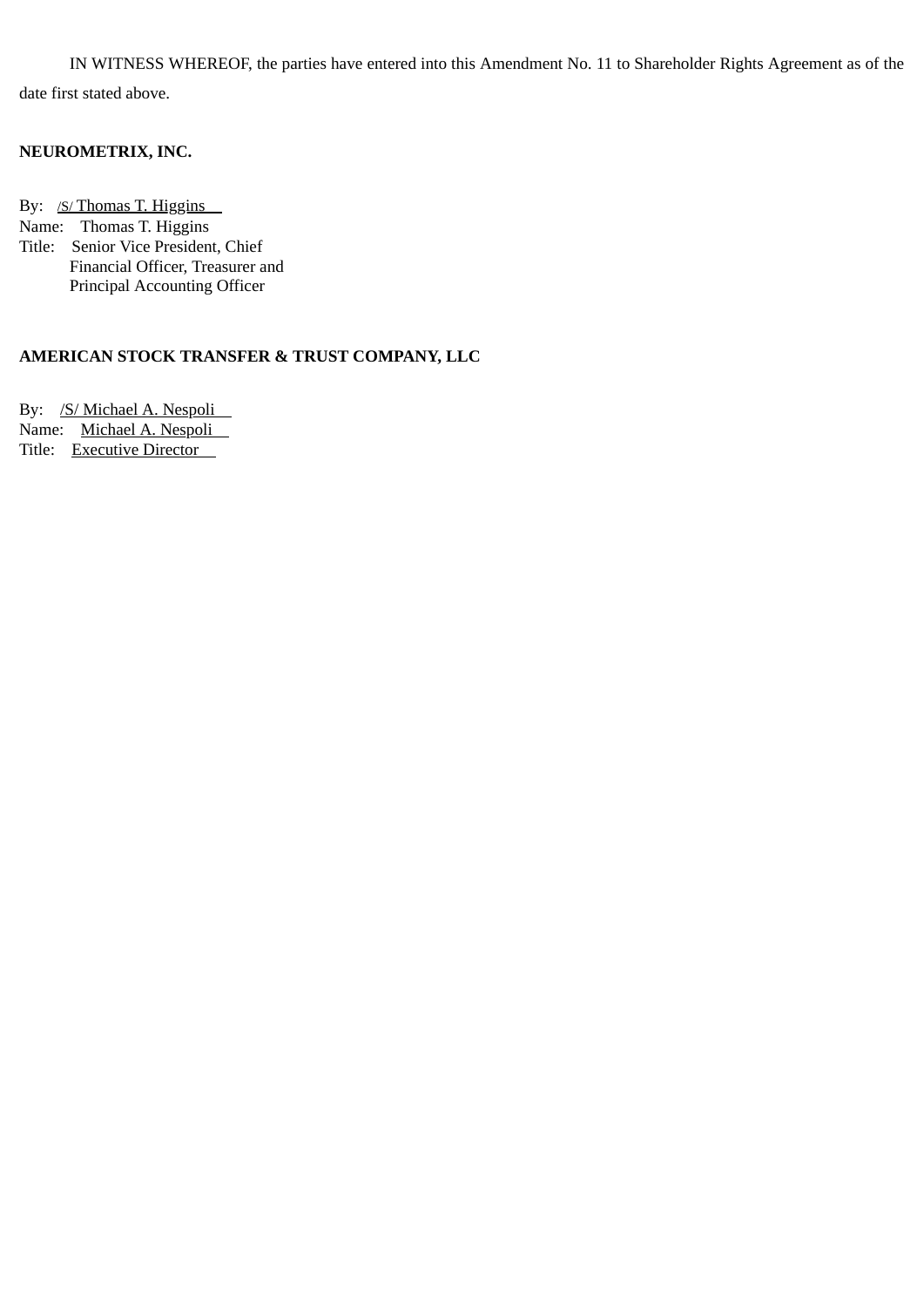# **AMENDMENT NO. 1 TO DEVELOPMENT AND SERVICES AGREEMENT**

THIS AMENDMENT NO. 1 TO DEVELOPMENT AND SERVICES AGREEMENT (this **"Amendment No. 1**") is made and entered into as of December 3, 2018 (the "**Amendment No. 1 Effective Date**"), by and between NeuroMetrix, Inc., a Delaware corporation ("**NeuroMetrix**") and GSK Consumer Healthcare S.A. (formally known as Novartis Consumer Health S.A.), a *société anonyme* organized under the laws of Switzerland ("**GSK**"). NeuroMetrix and GSK are sometimes referred to herein individually as "**Party**" and collectively as "**Parties**."

# **RECITALS**

**WHEREAS**, NeuroMetrix and GSK are Parties to that certain Development and Services Agreement, effective as of January 12, 2018 (the "**Original Agreement**" and together with this Amendment No. 1, the "**Agreement**") pursuant to which, among other things, GSK agreed to pay to NeuroMetrix certain milestone payments within [\*\*\*] of the achievement of such milestone events;

**WHEREAS**, the Parties desire to amend the Original Agreement, including with respect to certain milestone events and corresponding milestone payments, and certain other provisions as more fully set forth herein; and

**WHEREAS**, pursuant to Section 12.11 of the Original Agreement, the Original Agreement may be amended from time to time by an instrument in writing signed on behalf of each of the Parties.

**NOW, THEREFORE**, in consideration of the foregoing, and the mutual promises contained herein, the receipt and sufficiency of which are hereby acknowledged, intending to be legally bound, the Parties hereto hereby agree as follows:

1. The following new definitions are hereby added to Article 1 of the Original Agreement, in appropriate alphabetical and numerical order, and the Section numbers of Article 1 of the Original Agreement are hereby updated to reflect the addition of such defined terms:

"**CE Marking**" means the certification and marking required by the EU Medical Devices Directive for marketing and sales of medical devices in the European Union.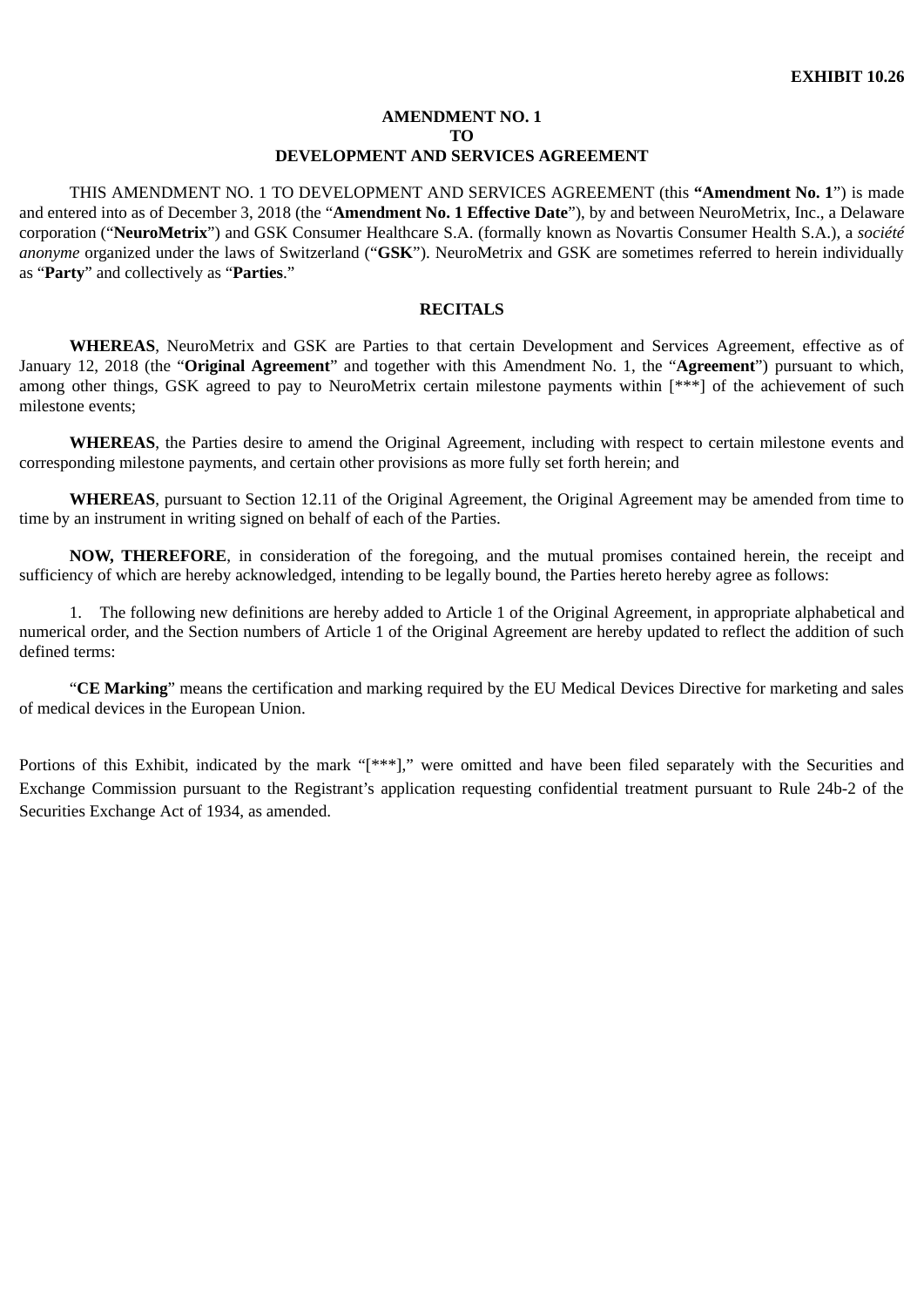"**Design History File**" means a compilation of records which describes the design history of a finished device.

"**Technical File**" means the documentation which is used to show compliance of a medical device with the requirements of a specific Regulatory Authority.

2. Section 3.9.2 of the Original Agreement is hereby amended and restated as follows:

"GSK may pay to NeuroMetrix a milestone payment (including as a pre-payment before such payment is due or pursuant to the cure provisions set forth in Section 11.2.6) (a) under Sections  $6.1.1$ (viii) or  $6.1.1$ (ix) with respect to  $[***]$  or (b) under Section 6.1.1(x) with respect to  $[***]$  in which case GSK's diligence obligations pursuant to Section 3.9.1 shall be deemed permanently fulfilled with respect to [\*\*\*] as applicable."

3. Section 6.1.1 of the Original Agreement is hereby amended and restated as follows:

"**Development and Regulatory Milestones**. In partial consideration of the rights granted by NeuroMetrix to GSK hereunder and subject to the terms and conditions of this Agreement, including the last sentence of this Section 6.1.1 and any right of GSK to offset amounts due from NeuroMetrix to GSK pursuant to Article 10, GSK shall pay to NeuroMetrix a milestone payment within [\*\*\*] days after the achievement of each of the following milestones, calculated as follows:

[\*\*\*];

(i) receipt by GSK (a) of a [\*\*\*], and (b) written confirmation by [\*\*\*] that it has validated its ability to

(ii) delivery to GSK of [\*\*\*] fully verified Prototypes meeting the [\*\*\*] and incorporating [\*\*\*];

(iii) execution of this Amendment No. 1 by each of the Parties hereto, two million Dollars (\$2,000,000) (for purposes of this Section 6.1.1(iii) only, GSK shall pay to NeuroMetrix the milestone payment within [\*\*\*] after the Amendment No. 1 Effective Date);

(iv) provided that NeuroMetrix uses good faith efforts (as determined by GSK in its sole discretion) to assist GSK in finalizing the [\*\*\*], the earlier to occur of (a) the submission by GSK of the [\*\*\*], or (b) [\*\*\*];

(v) receipt of the [\*\*\*];

(vi) the earlier to occur of (a) completion (as determined by GSK in its sole discretion) of the [\*\*\*] (as agreed to in the Development Plan for Calendar Year [\*\*\*] Development activities (as the same may be amended from time to time in accordance with the provisions of this Agreement)), or (b) submission by GSK of  $[***]$ ;

2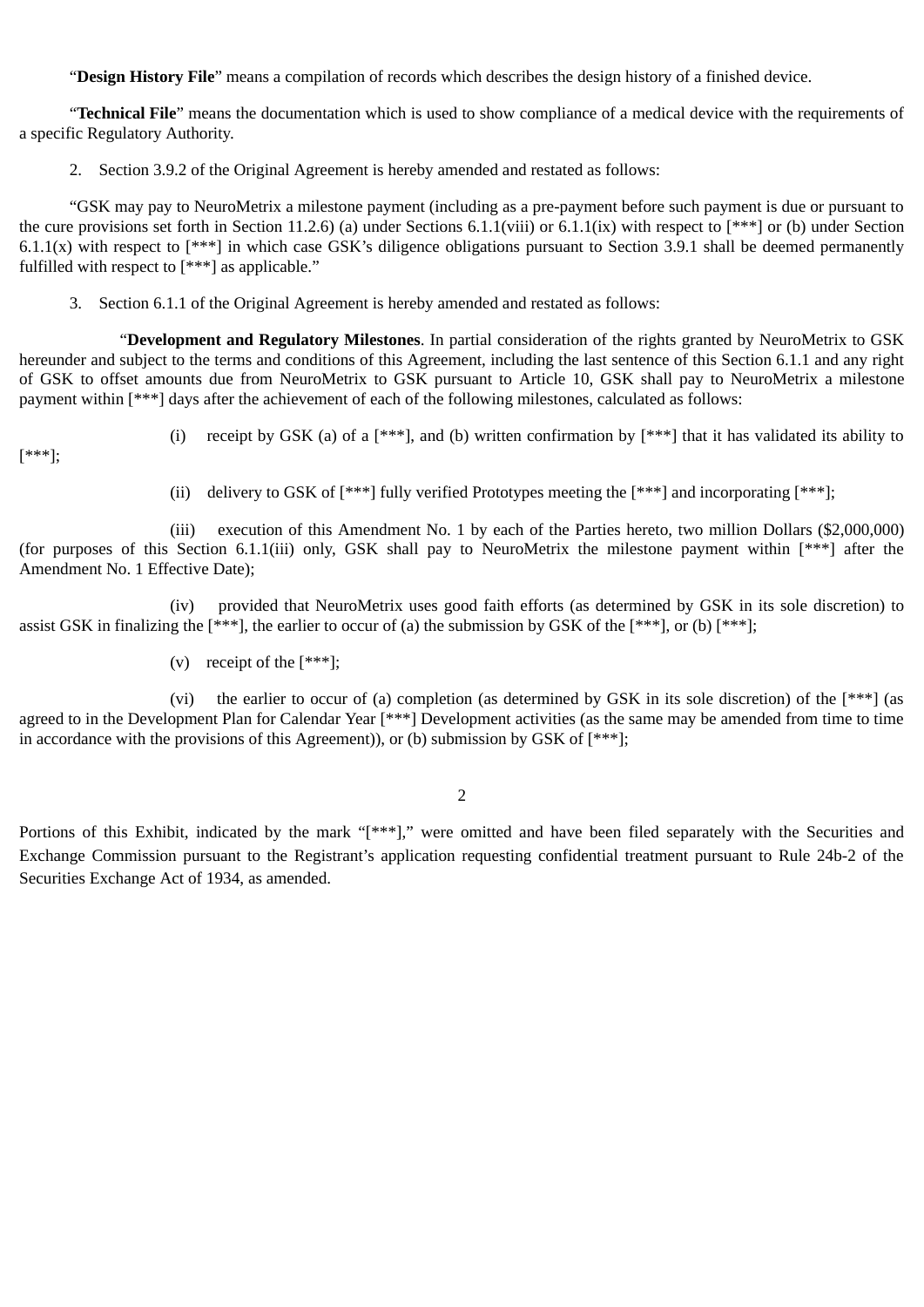(vii) Completion and validation of the manufacturing transfer (as determined by GSK in its sole discretion),  $[***]$ ;

- (viii) First Commercial Sale by GSK, its Affiliate or licensee, of a Device meeting the [\*\*\*];
- (ix) First Commercial Sale by GSK, its Affiliate or licensee, of a Device meeting the [\*\*\*]; and
- (x) First Commercial Sale by GSK, its Affiliate or licensee, of a Device meeting the  $[***]$ .

Each milestone payment in this Section 6.1.1 shall be payable only upon the first achievement of such milestone and no amounts shall be due for subsequent or repeated achievements of such milestone, whether for the same or a different Device. For the avoidance of doubt, no milestone payment shall be paid by GSK for the First Commercial Sale by GSK, its Affiliates or its licensee of a Device meeting the [\*\*\*]. The maximum aggregate amount payable by GSK pursuant to this Section 6.1.1 is [\*\*\*]."

4. The Parties acknowledge and agree that as of the Amendment No. 1 Effective Date, the milestones set forth in Sections 6.1.1(i) and 6.1.1(ii) of the Agreement have been achieved, and GSK has paid the corresponding milestone amounts to NeuroMetrix in full satisfaction of GSK's obligations set forth in such Sections 6.1.1(i) and 6.1.1(ii).

5. Section 11.4.1(iii) of the Original Agreement is hereby amended and restated as follows:

(iii) In the event of a termination of this Agreement by GSK pursuant to Section 11.2.2, (a) the rights and licenses granted by GSK to NeuroMetrix under Section 2.1.1 through Section 2.1.3 shall become irrevocable, (b) the rights and licenses granted by NeuroMetrix to GSK under Section 2.2 shall become irrevocable, (c) Section 3.9.1 (including GSK's obligations thereunder) shall survive (provided that clause (a) of the proviso of Section 3.9.1 shall be of no effect), (d) GSK's obligation to make the milestone payments set forth in Sections 6.1.1(i), 6.1.1(ii), 6.1.1(iii), 6.1.1(iv), 6.1.1(v), 6.1.1(vi) and 6.1.1(vii) shall immediately terminate; and (e) GSK's obligation to make the milestone payments set forth in Sections 6.1.1(viii), 6.1.1 (ix) and  $6.1.1(x)$  shall survive such termination; provided that  $(1)$  the applicable milestone amounts payable by GSK under Sections 6.1.1(viii), 6.1.1(ix) or 6.1.1(x), as applicable, shall be discounted by  $[***]$ ), and (2) after reducing the amount payable pursuant to the foregoing clause (1), GSK may deduct from its milestone payment the [\*\*\*]."

6. Section 11.4.2 of the Original Agreement is hereby amended and restated as follows: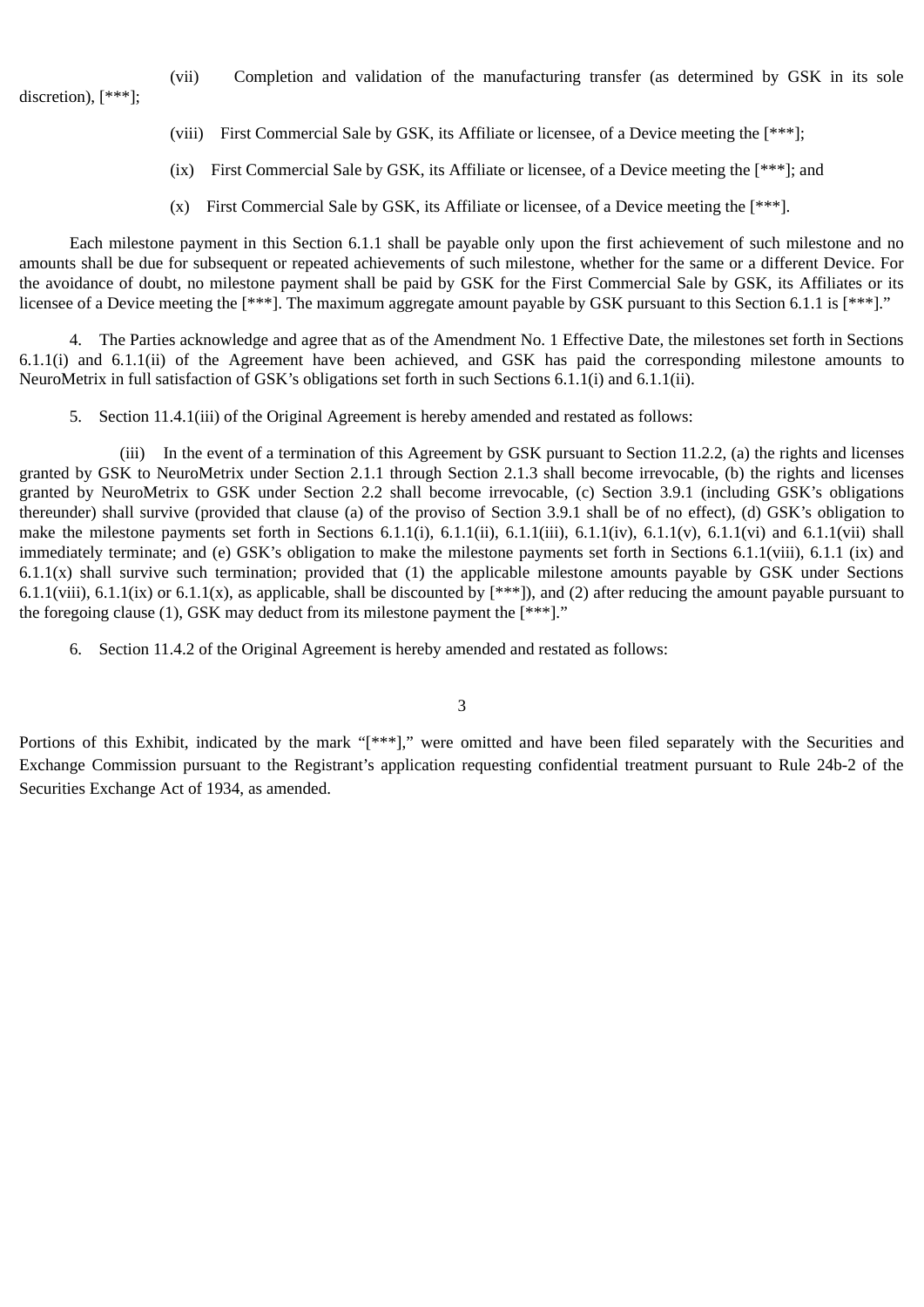"**Termination for Failure to Agree Upon a Development Plan**. In the event of a termination of this Agreement by either Party pursuant to Section 11.2.5, (a) the rights and licenses granted by GSK to NeuroMetrix under Section 2.1.1 through Section 2.1.3 shall become irrevocable, (b) the rights and licenses granted by NeuroMetrix to GSK under Section 2.2 shall become irrevocable, (c) Section 3.9.1 (including GSK's obligations thereunder) shall survive (provided that clause (a) of the proviso of Section 3.9.1 shall be of no effect), (d) GSK's obligation to make the milestone payments set forth in Sections 6.1.1(i), 6.1.1(ii), 6.1.1(iii), 6.1.1(iv), 6.1.1(v), 6.1.1(vi) and 6.1.1(vii) shall immediately terminate; and (e) GSK's obligation to make the milestone payments set forth in Sections  $6.1.1$ (viii),  $6.1.1$ (ix) and  $6.1.1$ (x) shall survive such termination."

7. Section 11.4.3 of the Original Agreement is hereby amended and restated as follows:

"**Termination by NeuroMetrix for Material Breach**. In the event of a termination of this Agreement by NeuroMetrix pursuant to Section 11.2.1, (a) the rights and licenses granted by GSK to NeuroMetrix under Section 2.1.1 through Section 2.1.3 shall become irrevocable, (b) the rights and licenses granted by NeuroMetrix to GSK under Section 2.2 shall become irrevocable, (c) Section 3.9.1 (including GSK's obligations thereunder) shall survive (provided that clause (a) of the proviso of Section 3.9.1 shall be of no effect), (d) GSK's obligation to make the milestone payments set forth in Sections 6.1.1(i), 6.1.1(ii), 6.1.1(iii), 6.1.1(iv), 6.1.1(v), 6.1.1(vi) and 6.1.1(vii) shall immediately terminate; (e) GSK's obligation to make the milestone payments set forth in Sections 6.1.1(viii), 6.1.1(ix) and 6.1.1(x) shall survive such termination; and (f) the Restricted Period with respect to NeuroMetrix's obligations under Section 3.10.1 shall be deemed to be terminated and the restrictions on NeuroMetrix under Section 3.10.1 shall be of no further effect."

8. Section 11.4.5 of the Original Agreement is hereby amended and restated as follows:

"**Expiration of the Term**. Upon the later of (i) expiration of the Initial Term as provided in Section 11.1 or (ii) the conclusion (without early termination) of each Renewal Term, as applicable, (a) the rights and licenses granted by GSK to NeuroMetrix under Section 2.1.1 through Section 2.1.3 shall become irrevocable, (b) the rights and licenses granted by NeuroMetrix to GSK under Section 2.2 shall become irrevocable, (c) Section 3.9.1 (including GSK's obligations thereunder) shall survive (provided that clause (a) of the proviso of Section 3.9.1 shall be of no effect), (d) GSK's obligation to make the milestone payments set forth in Sections 6.1.1(i), 6.1.1(ii), 6.1.1(iii), 6.1.1(iv), 6.1.1(v), 6.1.1(vi) and 6.1.1(vii) shall immediately terminate; and (e) GSK's obligation to make the milestone payments set forth in Sections 6.1.1(viii), 6.1.1(ix) and 6.1.1(x) shall survive such termination."

# 9. **Miscellaneous**.

a. **No Other Modifications; Defined Terms**. This Amendment No. 1 is intended to be a written instrument meeting the requirements of Section 12.11 of the Original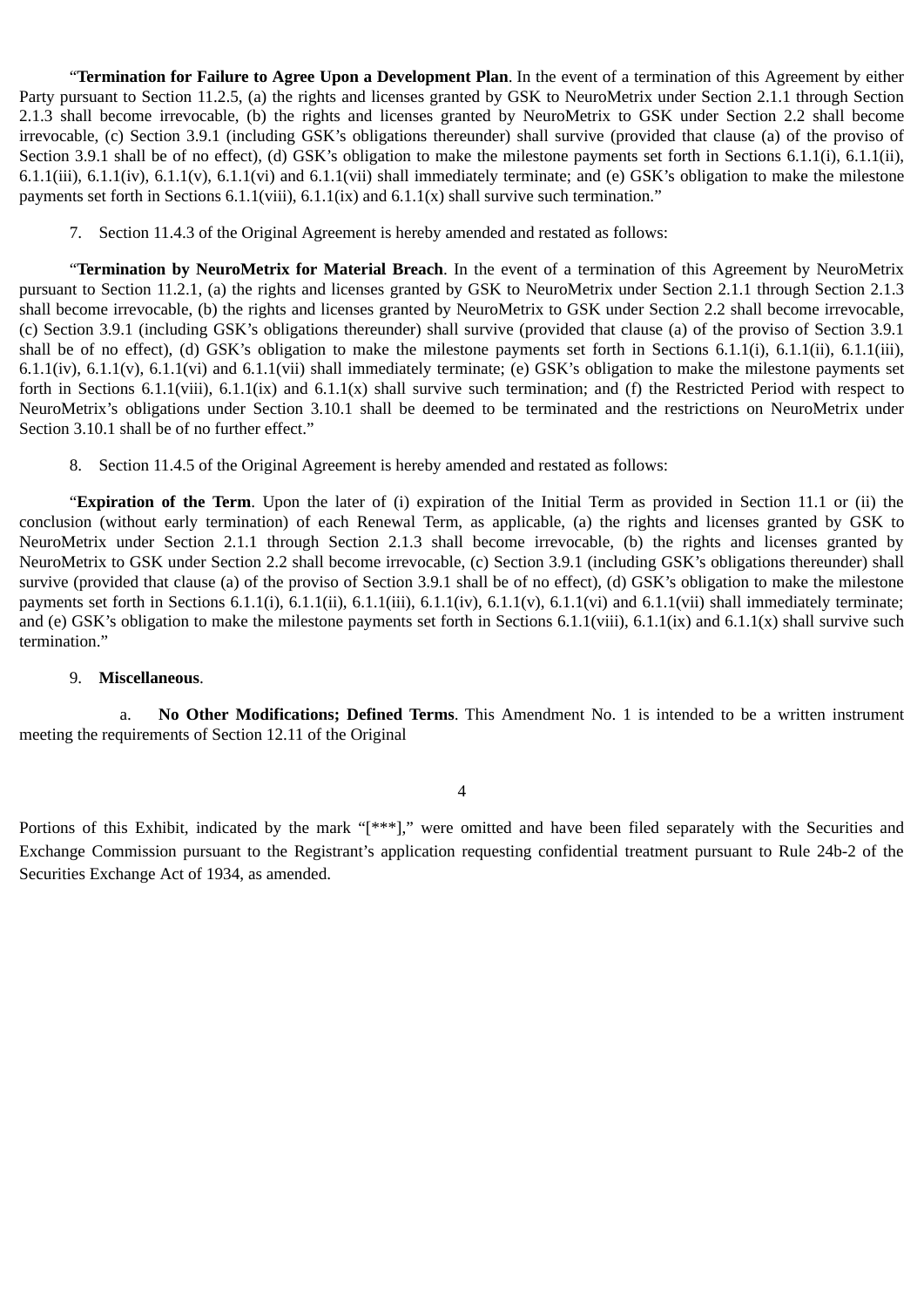Agreement. Except as otherwise provided in this Amendment No. 1, the Original Agreement shall remain in full force and effect, and is ratified and confirmed in all respects. This Amendment No. 1 shall not, by implication or otherwise, limit, impair, constitute a waiver of or otherwise affect any rights or remedies of either Party under the Original Agreement, or alter, modify, amend or in any way affect any of the other terms, obligations or covenants contained therein. Capitalized terms used but not otherwise defined in this Amendment No. 1 shall have the meanings set forth in the Original Agreement.

b. **No Amendment**. This Amendment No. 1 may not be amended or terminated except by an instrument in writing signed on behalf of each of the Parties in accordance with Section 12.11 of the Original Agreement.

c. **Counterparts**. This Amendment No. 1 may be executed in one or more of counterparts (including by facsimile or electronic transmission in .pdf, .tiff or any similar format), each of which shall be considered one and the same agreement and shall become effective when one or more counterparts have been signed by each of the Parties and delivered to the other Party.

d. **Entire Agreement**. Other than the Transaction Agreements (as defined in the Asset Purchase Agreement), the Confidentiality Agreements, and other related agreements, this Amendment No. 1 and the Original Agreement contain the entire agreement between the Parties with respect to the subject matter hereof.

e. **Governing Law**. This Amendment No. 1 shall be governed by, and construed in accordance with, the applicable laws of the State of New York, regardless of the applicable laws that might otherwise govern under applicable principles of conflicts of applicable laws thereof.

*[Signatures on following page]*

5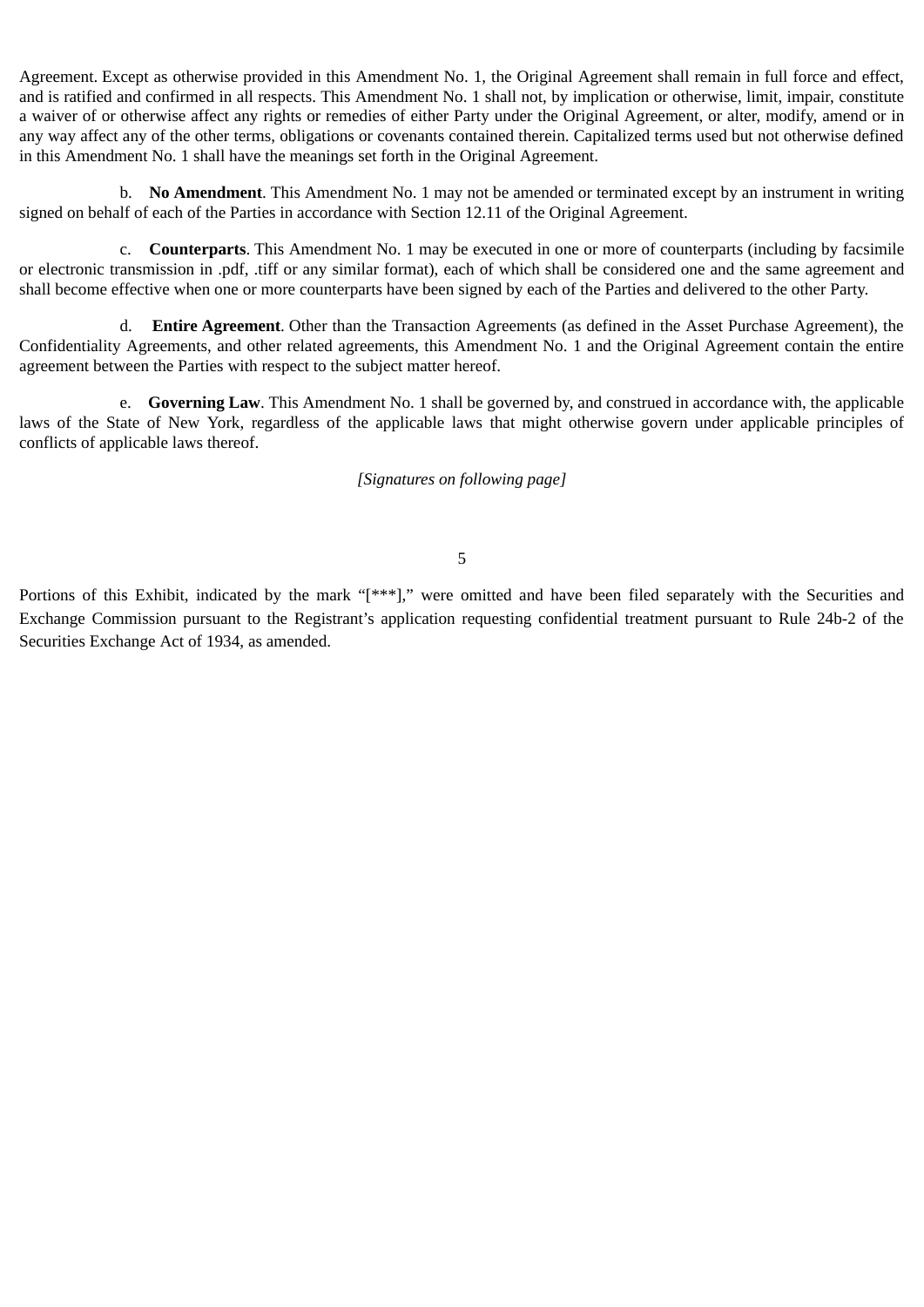IN WITNESS WHEREOF, the Parties hereto have caused their respective duly authorized representatives to execute this Amendment No. 1 as of the Amendment No. 1 Effective Date.

 $\overline{a}$ 

# **GSK CONSUMER HEALTHCARE S.A. NEUROMETRIX, INC.**

 $\overline{a}$ 

By: By:

Name: Name: Title: Title:

By:

Name: Title:

Portions of this Exhibit, indicated by the mark "[\*\*\*]," were omitted and have been filed separately with the Securities and Exchange Commission pursuant to the Registrant's application requesting confidential treatment pursuant to Rule 24b-2 of the Securities Exchange Act of 1934, as amended.

*[Signature page to Amendment No. 1 to Development and Services Agreement]*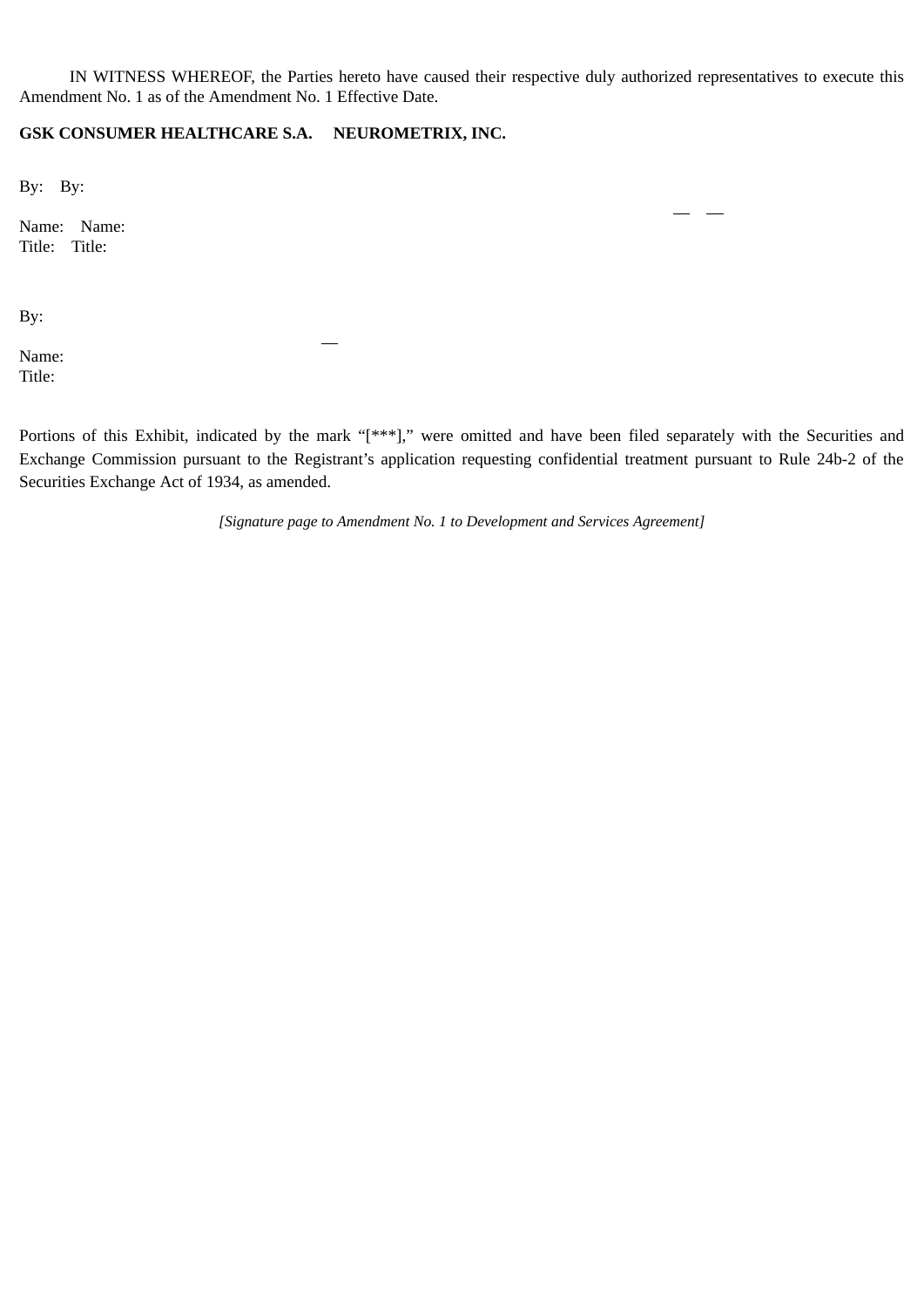## **TENTH MODIFICATION TO LOAN AND SECURITY AGREEMENT**

This Tenth Modification to Loan and Security Agreement (this "Modification") dated January 14, 2019, is entered into by and between **Neurometrix, Inc.,** a Delaware corporation ("Borrower"), and **Comerica Bank** ("Bank").

## RECITALS

Bank and Borrower previously entered into a Loan and Security Agreement dated March 5, 2010, as amended by the following:

the First Modification to Loan and Security Agreement dated March 1, 2011,

the Second Modification to Loan and Security Agreement dated February 15, 2012,

the Third Modification to Loan and Security Agreement dated April 19, 2012,

the Fourth Modification to Loan and Security Agreement dated January 28, 2013,

the Fifth Modification to Loan and Security Agreement dated January 31, 2014,

the Sixth Modification to Loan and Security Agreement dated January 23, 2015,

the Seventh Modification to Loan and Security Agreement dated January 14, 2016,

the Eighth Modification to Loan and Security Agreement dated December 29, 2016, and

the Ninth Modification to Loan and Security Agreement dated January 17, 2018 (collectively

**"Agreement").**

NOW, THEREFORE, for good and valuable consideration, the receipt and sufficiency of which are hereby acknowledged, the parties agree as set forth below.

## AGREEMENT

l. Incorporation by Reference. The Recitals and the documents referred to therein are incorporated herein by this reference. Except as otherwise noted, the terms not defined herein shall have the meanings set forth in the Agreement.

2. Modification to the Agreement. Subject to the satisfaction of the conditions precedent as set forth in Section 3 hereof, the Agreement is hereby modified as set forth below.

(a) The following defined term, which is set forth in Exhibit A of the Agreement, is given the following amended definition:

'Revolving Maturity Date' means **April 15, 2019."**

# 3. Legal Effect.

(a) Except as expressly set forth herein, the execution, delivery, and performance of this Modification shall not operate as a waiver of, or as an amendment of, any right, power, or remedy of Bank under the Agreement, as in effect prior to the date hereof. Borrower ratifies and reaffirms the continuing effectiveness of all promissory notes, guaranties, security agreements, environmental agreements, and all other instruments, documents and agreements entered into in connection with the Agreement.

(b) Borrower represents and warrants that the representations and warranties contained in the Agreement are true and correct as of the date of this Modification, and that no Event of Default has occurred and is continuing.

- (c) The effectiveness of this Modification and each of the documents, instruments and agreements entered into in connection with this Modification is conditioned upon receipt by Bank of:
	- (i) this Modification and any other documents which Bank may require to carry out the terms hereof; and
	- (ii) payment of any Bank expenses incurred through the date of this Modification.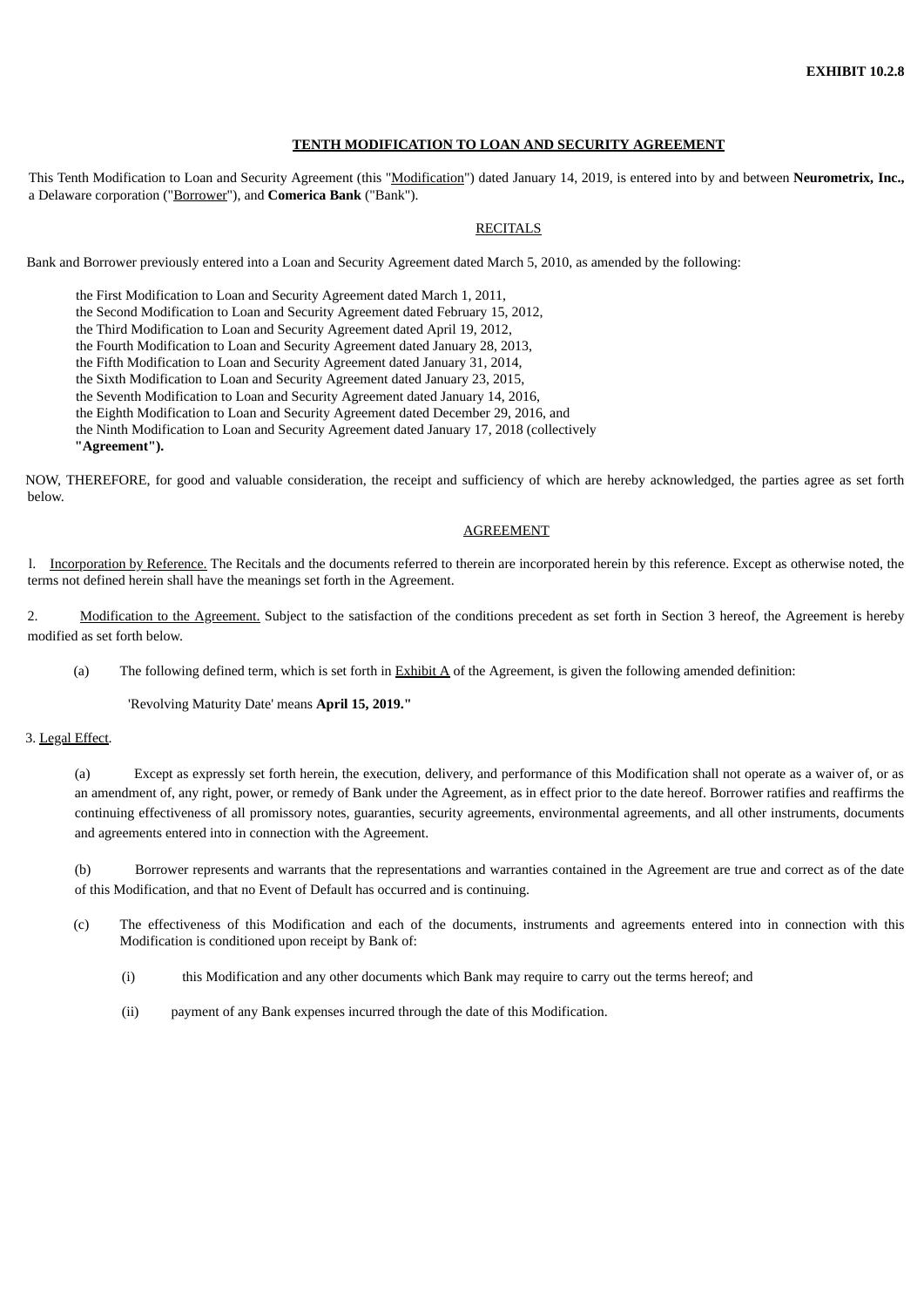4. No Other Changes. Except as specifically provided in this Modification, it does not vary the terms and provisions of any of the Loan Documents. This Modification shall not impair the rights, remedies, and security given in and by the Loan Documents. The terms of this Modification shall control any conflict between its terms and those of the Agreement.

5. Integration. This is an integrated Modification and supersedes all prior negotiations and agreements regarding the subject matter hereof. All amendments hereto must be in writing and signed by the parties.

6. Counterparts. This Modification may be executed in one or more counterparts, each of which shall be deemed an original but all of which taken together shall constitute one and the same Agreement, and shall become effective when one or more counterparts have been signed by each of the parties hereto and delivered to the other party.

[end of Modification; signature page follows]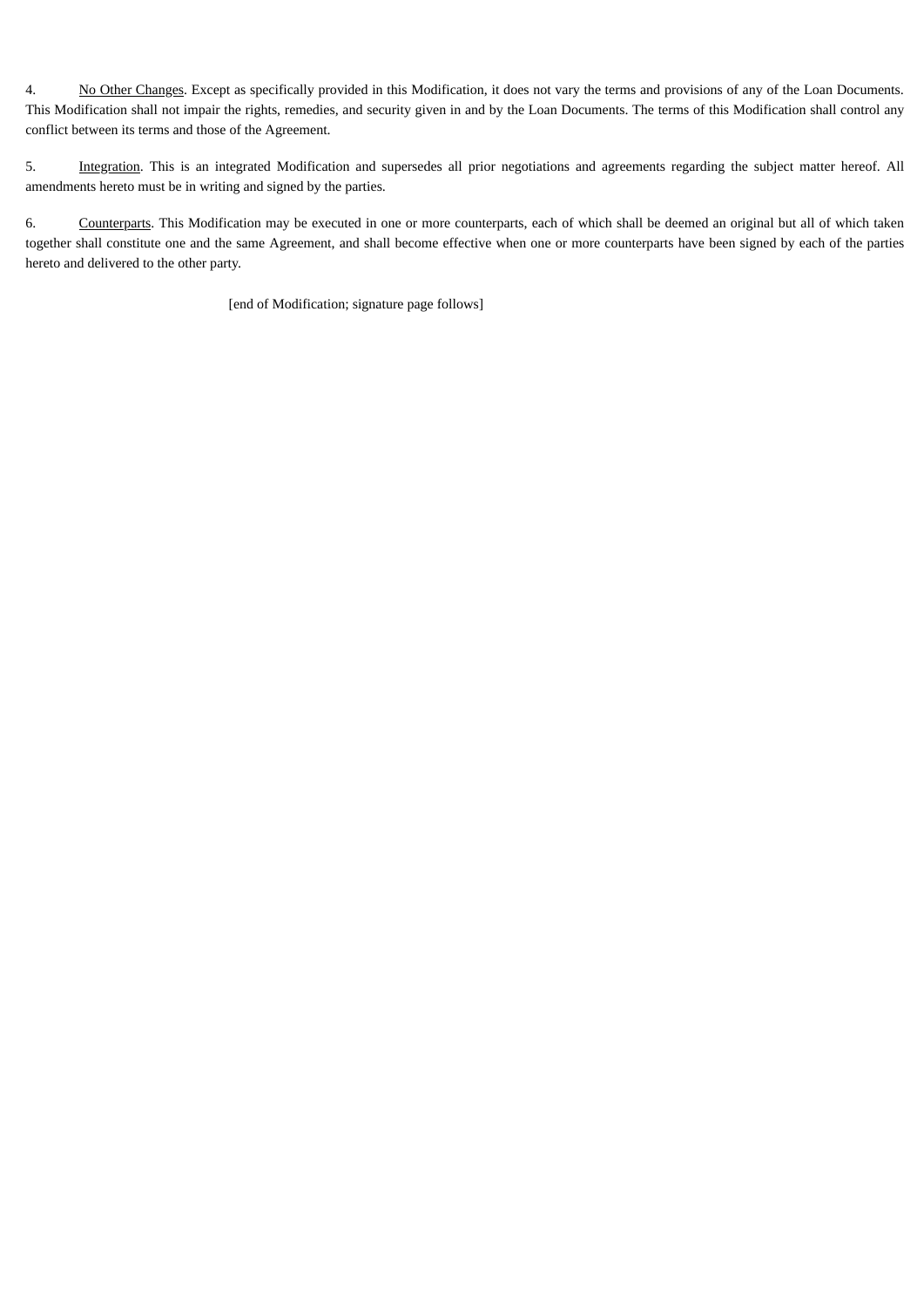IN WITNESS WHEREOF, the parties have agreed to this Tenth Modification to Loan and Security Agreement as of the date first set forth above.

BANK:

**Comerica Bank** 

∠ By: m W. Kana ₽m

Its: Vice President

**BORROWER:** 

NeuroMetrix, Inc., a Delaware corporation By: Printed Name: Thomas, 166115 Its:  $C F C$ 

 $-3-$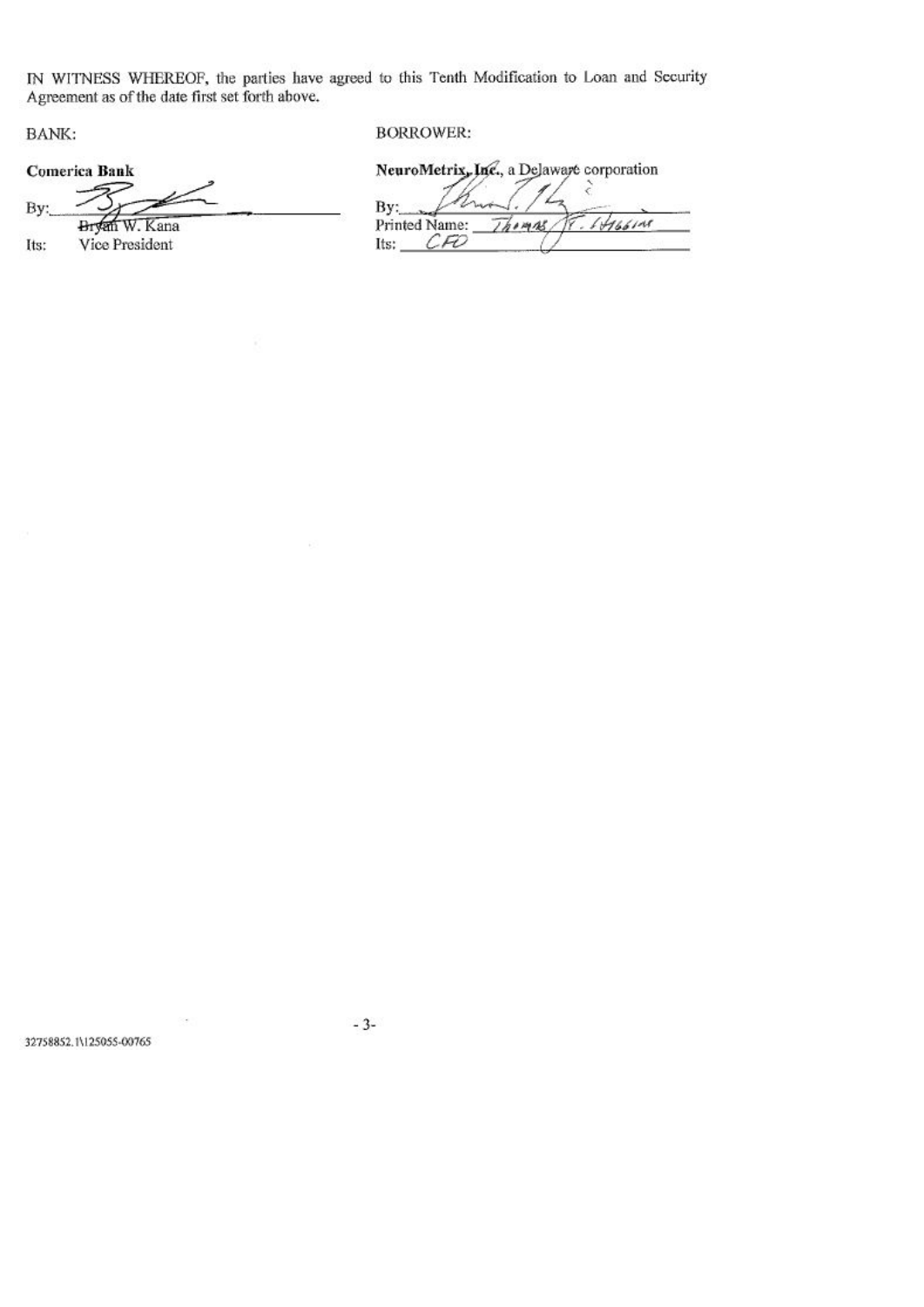## CONSENT OF INDEPENDENT REGISTERED PUBLIC ACCOUNTING FIRM

We hereby consent to the incorporation by reference in the Registration Statements on Form S-8 (Nos. 333-118059, 333-135242, 333-151195, 333- 159712, 333-159713, 333-167180, 333-173769, 333-183071, 333-186827, 333-189393, 333-190177, 333-197407, 333-205827, 333-211379, 333-218431 and 333-226245) and on Form S-3 (Nos. 333-150087, 333-162303, 333-189392, 333-197405, 333-199359, 333-208923, 333-209528, 333-211919, 333-215792 and 333-219783) of our report dated January 24, 2019 relating to the financial statements and schedule of NeuroMetrix, Inc, which appears in the Company's Annual Report on Form 10-K for the year ended December 31, 2018. Our report contains an explanatory paragraph regarding the Company's ability to continue as a going concern.

/s/ Moody, Famiglietti, & Andronico, LLP

Moody, Famiglietti, & Andronico, LLP Tewksbury, Massachusetts January 24, 2019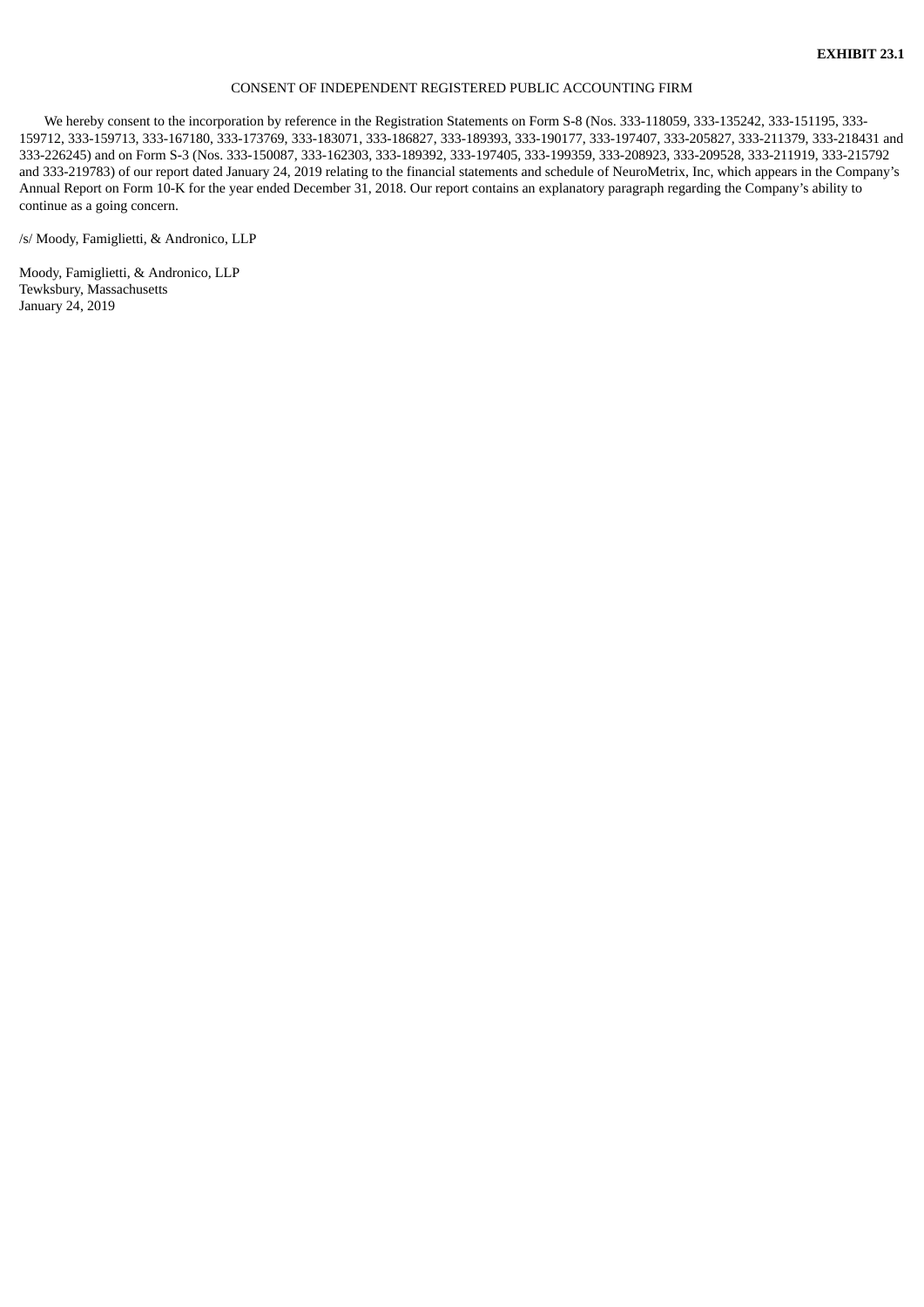# **CERTIFICATION**

I, Shai N. Gozani, certify that:

- 1. I have reviewed this Annual Report on Form 10-K of NeuroMetrix, Inc.;
- 2. Based on my knowledge, this report does not contain any untrue statement of a material fact or omit to state a material fact necessary to make the statements made, in light of the circumstances under which such statements were made, not misleading with respect to the period covered by this report;
- 3. Based on my knowledge, the financial statements, and other financial information included in this report, fairly present in all material respects the financial condition, results of operations and cash flows of the registrant as of, and for, the periods presented in this report;
- 4. The registrant's other certifying officer(s) and I are responsible for establishing and maintaining disclosure controls and procedures (as defined in Exchange Act Rules 13a-15(e) and 15d-15(e)) and internal control over financial reporting (as defined in Exchange Act Rules 13a-15(f) and 15d-15(f)) for the registrant and have:
	- a) designed such disclosure controls and procedures, or caused such disclosure controls and procedures to be designed under our supervision, to ensure that material information relating to the registrant, including its consolidated subsidiaries, is made known to us by others within those entities, particularly during the period in which this report is being prepared;
	- b) designed such internal control over financial reporting, or caused such internal control over financial reporting to be designed under our supervision, to provide reasonable assurance regarding the reliability of financial reporting and the preparation of financial statements for external purposes in accordance with generally accepted accounting principles;
	- c) evaluated the effectiveness of the registrant's disclosure controls and procedures and presented in this report our conclusions about the effectiveness of the disclosure controls and procedures, as of the end of the period covered by this report based on such evaluation; and
- 5. The registrant's other certifying officer(s) and I have disclosed, based on our most recent evaluation of internal control over financial reporting, to the registrant's auditors and the audit committee of the registrant's board of directors (or persons performing the equivalent functions):
	- a) all significant deficiencies and material weaknesses in the design or operation of internal control over financial reporting which are reasonably likely to adversely affect the registrant's ability to record, process, summarize and report financial information; and
	- b) any fraud, whether or not material, that involves management or other employees who have a significant role in the registrant's internal control over financial reporting.

Date: January 24, 2019 /s/ SHAI N. GOZANI, M.D., PH.D.

Shai N. Gozani, M.D., Ph.D. *Chairman, President and Chief Executive Officer*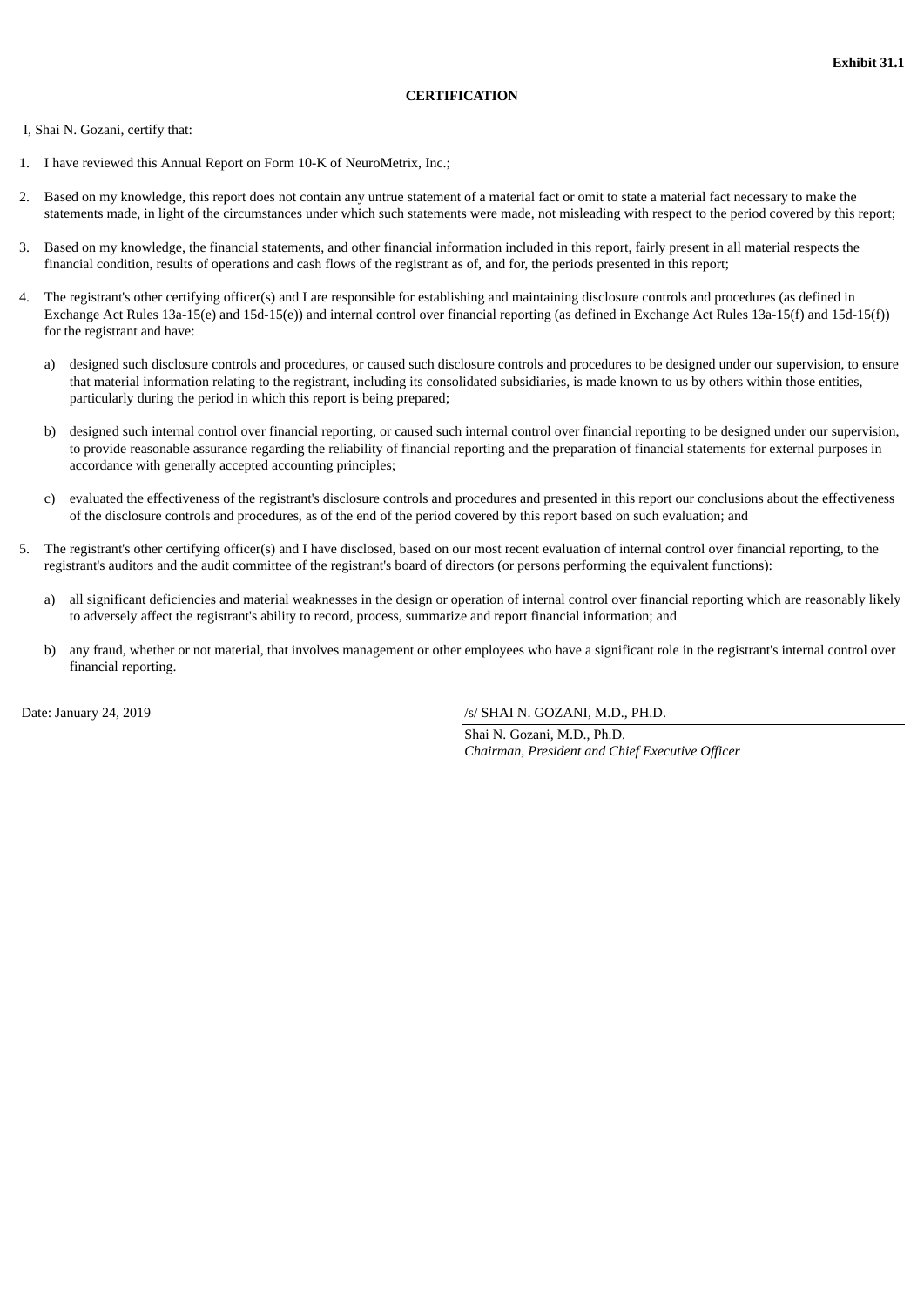## **CERTIFICATION**

I, Thomas T. Higgins, certify that:

- 1. I have reviewed this Annual Report on Form 10-K of NeuroMetrix, Inc.;
- 2. Based on my knowledge, this report does not contain any untrue statement of a material fact or omit to state a material fact necessary to make the statements made, in light of the circumstances under which such statements were made, not misleading with respect to the period covered by this report;
- 3. Based on my knowledge, the financial statements, and other financial information included in this report, fairly present in all material respects the financial condition, results of operations and cash flows of the registrant as of, and for, the periods presented in this report;
- 4. The registrant's other certifying officer(s) and I are responsible for establishing and maintaining disclosure controls and procedures (as defined in Exchange Act Rules 13a-15(e) and 15d-15(e)) and internal control over financial reporting (as defined in Exchange Act Rules 13a-15(f) and 15d-15(f)) for the registrant and have:
	- a) designed such disclosure controls and procedures, or caused such disclosure controls and procedures to be designed under our supervision, to ensure that material information relating to the registrant, including its consolidated subsidiaries, is made known to us by others within those entities, particularly during the period in which this report is being prepared;
	- b) designed such internal control over financial reporting, or caused such internal control over financial reporting to be designed under our supervision, to provide reasonable assurance regarding the reliability of financial reporting and the preparation of financial statements for external purposes in accordance with generally accepted accounting principles;
	- c) evaluated the effectiveness of the registrant's disclosure controls and procedures and presented in this report our conclusions about the effectiveness of the disclosure controls and procedures, as of the end of the period covered by this report based on such evaluation; and
- 5. The registrant's other certifying officer(s) and I have disclosed, based on our most recent evaluation of internal control over financial reporting, to the registrant's auditors and the audit committee of the registrant's board of directors (or persons performing the equivalent functions):
	- a) all significant deficiencies and material weaknesses in the design or operation of internal control over financial reporting which are reasonably likely to adversely affect the registrant's ability to record, process, summarize and report financial information; and
	- b) any fraud, whether or not material, that involves management or other employees who have a significant role in the registrant's internal control over financial reporting.

Date: January 24, 2019 /s/ THOMAS T. HIGGINS

Thomas T. Higgins *Senior Vice President, Chief Financial Officer and Treasurer*